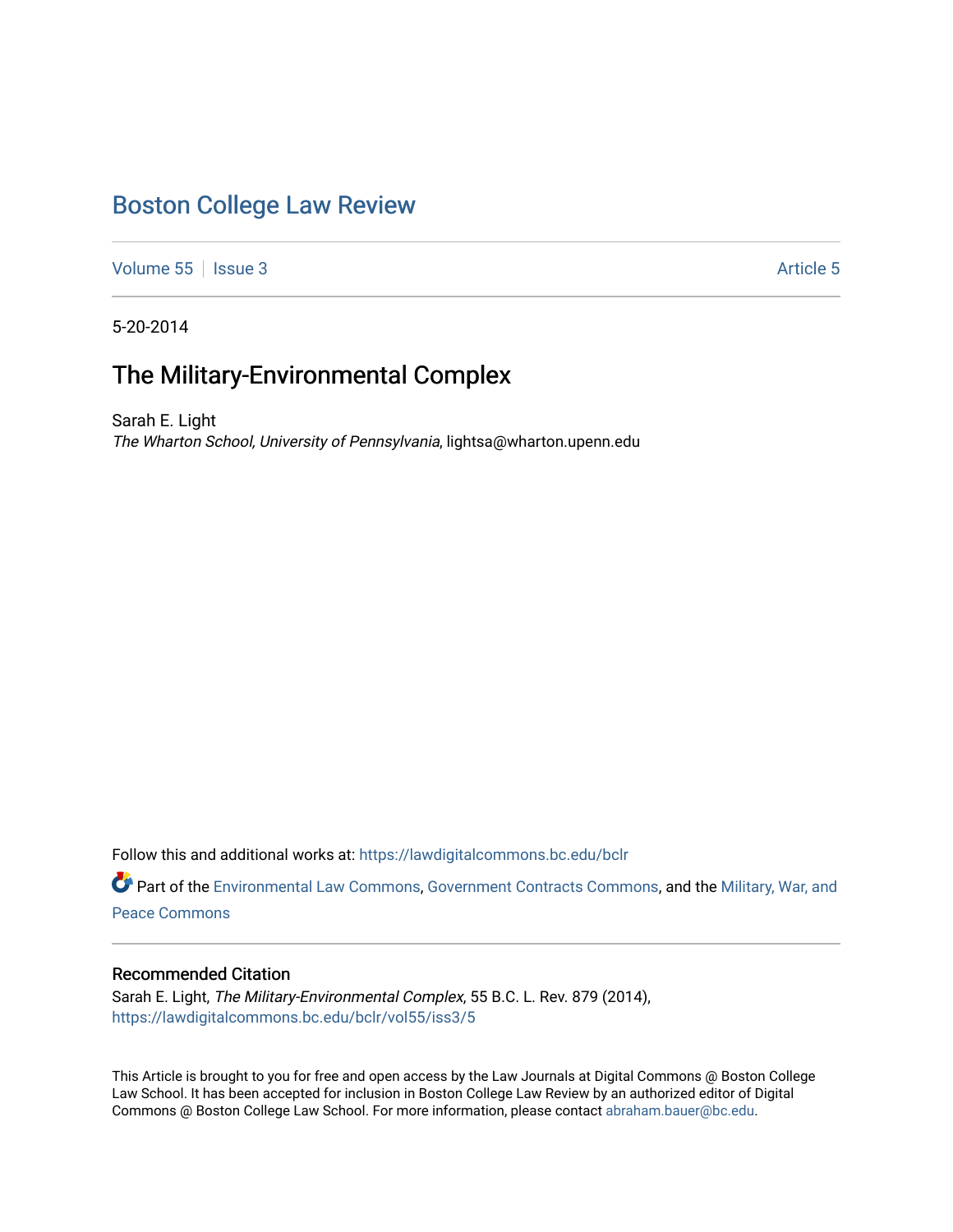# **THE MILITARY-ENVIRONMENTAL COMPLEX**

#### SARAH E. LIGHT[\\*](#page-1-0)

**Abstract:** Two competing theories vie for dominance regarding the relationship between the U.S. military and the natural environment. On the one hand, because legal rules permit the military to disregard environmental laws when they conflict with the military's national security mission, one might be left with the impression that the military always stands opposed to environmental protection. Yet the military is currently engaged in an extensive undertaking to improve its sustainable energy use by reducing demand and developing renewables in its multiple roles as a war fighter, a landlord, a first user of precommercial technologies, and a potential high-demand consumer. The military is undertaking such actions not only in response to congressional directives and presidential executive orders, but also voluntarily in response to its internal battlefield and national security needs. In some cases, the military is leveraging private financing rather than taxpayer funds to drive innovation. Such public-private partnerships among the military, private financiers, and technology firms are an essential form of collaboration with the potential to transform for the better not only our nation's energy profile, but also the military-industrial complex. At the same time, however, these relationships warrant some caution to prevent rent-seeking. This collaboration represents a new Military-Environmental Complex.

#### **INTRODUCTION**

<span id="page-1-2"></span>On January 17, 1961, President Dwight D. Eisenhower delivered his farewell address to the nation.<sup>[1](#page-1-1)</sup> That speech is famous for the President's caution:

 <sup>© 2014,</sup> Sarah E. Light. All rights reserved.

<span id="page-1-0"></span><sup>\*</sup> Assistant Professor of Legal Studies and Business Ethics, Wharton School of Business, University of Pennsylvania. A.B., Harvard College; M. Phil., Oxford University; J.D., Yale Law School. Thanks to the Sabin Colloquium on Innovative Environmental Law Scholarship at Columbia Law School for support, and to the participants in the Colloquium for their helpful comments. Special thanks to Ann Carlson, Cary Coglianese, Holly Doremus, Stephen Dycus, Jody Freeman, Michael Gerrard, Gregg Macey, Eric Orts, Christopher Serkin, G. Richard Shell, Kevin Stack, Nelson Tebbe, Michael Vandenbergh, and David Zaring for comments on earlier drafts of this Article. Thanks also to Michael Knauss, David Britto, Rajan Sheth, and Lennie Zhu for excellent research assistance.<br><sup>1</sup> Dwight D. Eisenhower, Farewell Radio and Television Address to the American People (Jan.

<span id="page-1-1"></span><sup>17, 1961),</sup> *in* PUBLIC PAPERS OF THE PRESIDENT OF THE UNITED STATES: DWIGHT D. EISENHOW-ER 1960–61, at 1035 (1961).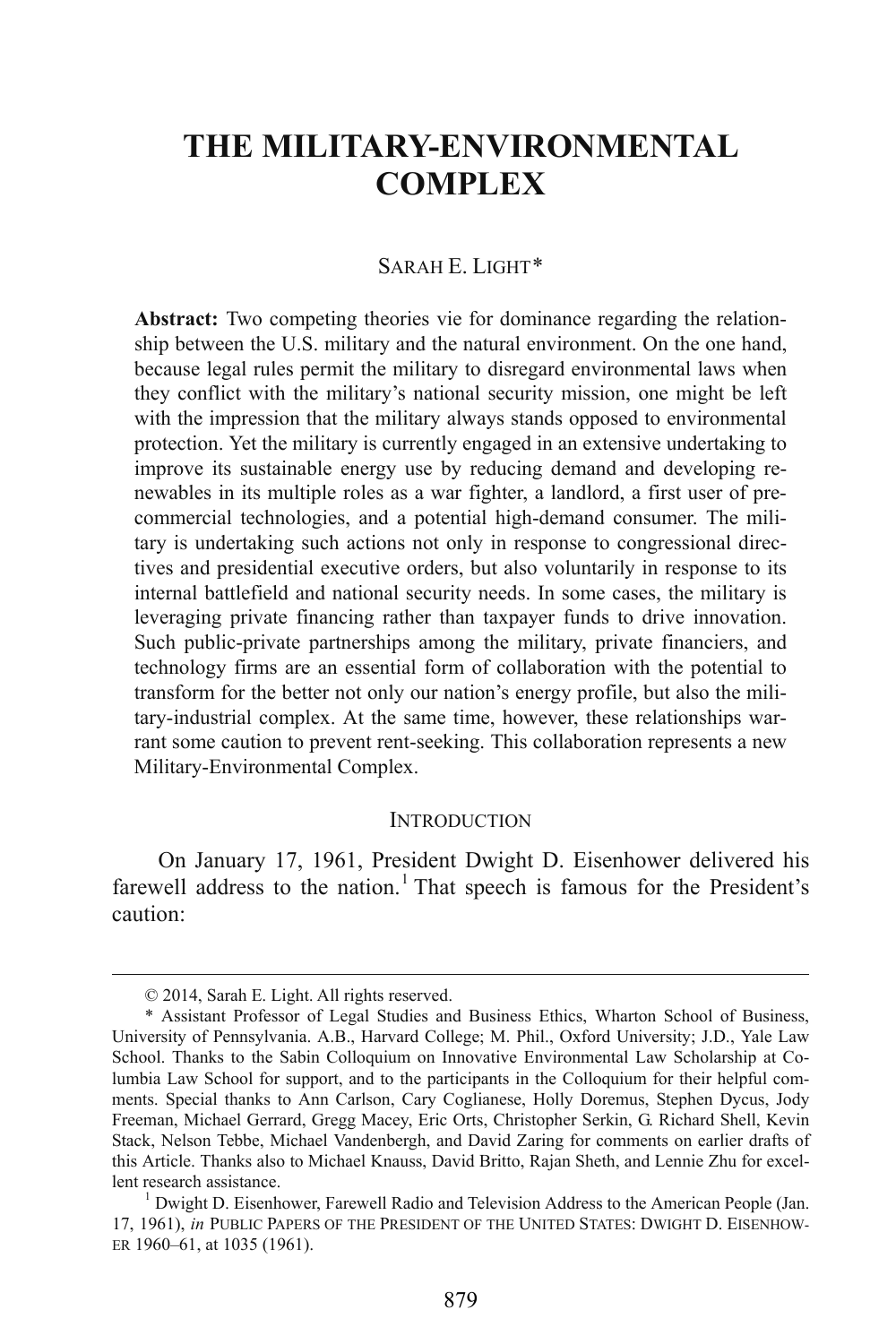In the councils of government, we must guard against the acquisition of unwarranted influence, whether sought or unsought, by the military-industrial complex. The potential for the disastrous rise of misplaced power exists and will persist. We must never let the weight of this combination endanger our liberties or democratic processes. We should take nothing for granted.<sup>[2](#page-1-2)</sup>

President Eisenhower's counsel was as prescient as it was wise. The mili-tary-industrial complex of which he spoke has deep historical roots<sup>[3](#page-2-0)</sup> and largely pejorative connotations. [4](#page-2-1) Cooperation among the military, the private sector, and universities, with the blessings of government institutions like Congress and the President, led to concerns about the entanglement of a private profit motive with the government's strategic decision making about whether to go to war. $5$ 

The military and its mission to "provide the military forces needed to deter war and protect the security of our country"[6](#page-2-3) are often perceived to be entangled with the military-environmental complex, and thus, inherently at odds with environmental protection.<sup>[7](#page-2-4)</sup> Legal doctrine reinforces this view. The military is largely exempt from environmental laws and regulations covering such broad areas as habitat conservation and information disclo-

<span id="page-2-0"></span> $^3$  *See generally* PAUL A.C. KOISTINEN, THE MILITARY-INDUSTRIAL COMPLEX: A HISTORICAL PERSPECTIVE (1980) (describing the historical roots of the military's relationship with private industry); WAR, BUSINESS, AND AMERICAN SOCIETY: HISTORICAL PERSPECTIVES ON THE MILI-TARY-INDUSTRIAL COMPLEX (Benjamin Franklin Cooling ed., 1977) [hereinafter WAR, BUSINESS, AND AMERICAN SOCIETY] (describing military-industrial cooperation in armaments and naval shipbuilding going back to the War of 1812).

<span id="page-2-1"></span><sup>4</sup> See LEDBETTER, *supra* note 2, at 6–12 (describing criticisms of the military-industrial complex including that it "creates wasteful military spending"; "takes away from spending on social needs"; "distorts the American economy"; "has institutionalized an outsized role for the military in American society, even during peacetime"; "creates and extends a culture of secrecy"; and "leads to the suppression of individual liberty").<br><sup>5</sup> *See* H.C. ENGELBRECHT & F.C. HANIGHEN, MERCHANTS OF DEATH: A STUDY OF THE IN-

<span id="page-2-2"></span>TERNATIONAL ARMAMENT INDUSTRY 140–54, 173–89 (1934) (describing the role of private armament suppliers and banks in driving the United States to war); *cf*. C. WRIGHT MILLS, THE POWER ELITE 198–224 (1956) (describing military officers as part of the social elite with access to

<span id="page-2-4"></span><span id="page-2-3"></span>power and influence).<br><sup>6</sup> U.S. DEP'T OF DEF., STRATEGIC SUSTAINABILITY PERFORMANCE PLAN: FY 2010, at i<br>(2010) [hereinafter SSPP FY 2010].

 $\frac{1}{2}$  See infra notes 37–51 and accompanying text.

<span id="page-2-5"></span> <sup>2</sup> *Id.* at 1038; *see* JAMES LEDBETTER, UNWARRANTED INFLUENCE: DWIGHT D. EISENHOWER AND THE MILITARY-INDUSTRIAL COMPLEX 6 (2011) (defining the military-industrial complex as "a network of public and private forces that combine a profit motive with the planning and implementation of strategic policy"). The term military-industrial complex is generally understood to include the web of interaction among the executive and legislative branches, and the private sector. LEDBETTER, *supra* (describing "Defense Department contracts and appointments of military contractors to government positions" as well as "lobbying by military contractors, campaign contributions, and the desire of members of Congress to protect and expand military spending that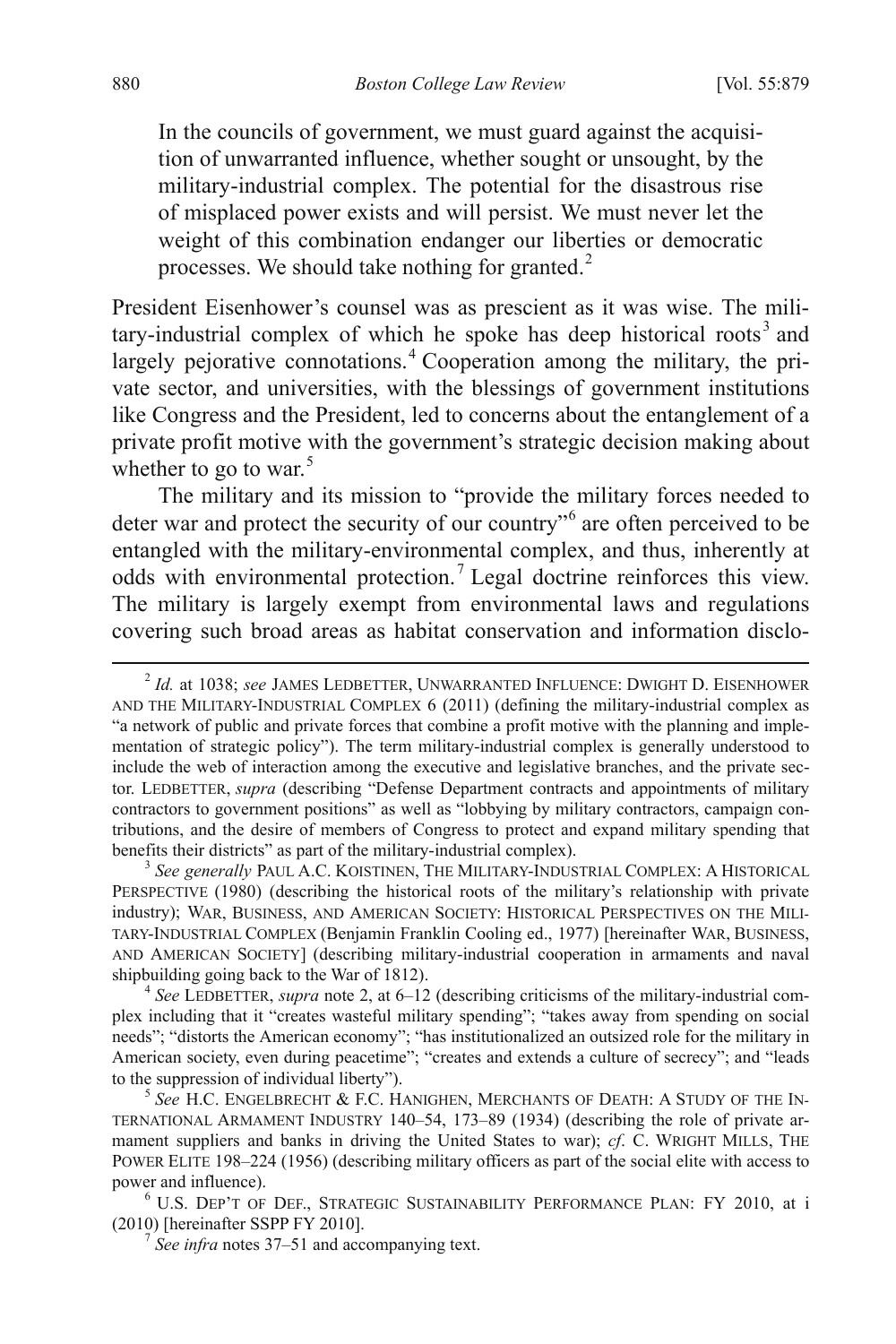sure rules concerning toxic chemicals—at least when those laws conflict with the military's mission to protect national security.<sup>[8](#page-2-5)</sup>

In the arena of energy use—with its concomitant impact on climate change—the military hardly appears to be the environment's friend. The military has an enormous carbon footprint and vast energy needs.<sup>[9](#page-3-0)</sup> The Department of Defense (DoD) is the largest single consumer of energy in the nation.[10](#page-3-1) Although some might view this fact as yet more evidence of the military's ongoing conflict with the environment, it should more properly be viewed as an exceptional opportunity for innovation in energy efficiency and the development of new technologies—both of which could have the potential for widespread crossover to and from the civilian realm.

Although the military-industrial complex has largely pejorative connotations, scholars have recognized a more positive dimension to the coopera-tion it engendered between the military and the private sector.<sup>[11](#page-3-2)</sup> At its height during the twentieth century, the military-industrial complex led to the development of new technologies such as semiconductors, the global positioning system (GPS), the internet, and computers, inventions that transformed both war fighting and the civilian realm.<sup>[12](#page-3-3)</sup> In addition to these "spin-offs"

<span id="page-3-0"></span><sup>9</sup> See *infra* notes 51–58 and accompanying text; *see also* Siddhartha M. Velandy, *The Green Arms Race: Reorienting the Discussions on Climate Change, Energy Policy, and National Securi-*

<span id="page-3-4"></span><span id="page-3-1"></span><sup>10</sup> ENVTL. & ENERGY STUDY INST., FACT SHEET: DOD'S ENERGY EFFICIENCY AND RENEWA-BLE ENERGY INITIATIVES 1 (2011), *available at* http://files.eesi.org/dod\_eere\_factsheet\_072711. pdf, *archived at* http://perma.cc/6U7Z-HUCY. In fiscal year 2012, federal agencies emitted approximately 107 million metric tons of CO2-equivalent, including emissions that both were and were not subject to reduction targets; the DoD emitted 72% of that total, or approximately 77 million metric tons of CO<sub>2</sub>-equivalent. See FY 2012 Greenhouse Gas Inventory: Government To*tals 2012*, U.S. DEP'T OF ENERGY (June 14, 2013), http://energy.gov/eere/femp/downloads/fy-2012-greenhouse-gas-inventory-government-totals-2012, *archived at* http://perma.cc/T72J-BSBU. In fiscal year 2011, the DoD was responsible for approximately 83 million metric tons, or 72% of all federal agency emissions of approximately 115 million metric tons. *See FY 2011 Greenhouse Gas Inventory: Government Totals 2011*, U.S. DEP'T OF ENERGY (June 14, 2013), http://energy. gov/eere/femp/downloads/fy-2011-greenhouse-gas-inventory-government-totals-2011, *archived at* http://perma.cc/Q367-39W6. According to the U.S. Energy Information Administration, in 2011, the last year for which data is available, the United States as a whole was responsible for emissions of 5,409.631 million metric tons of CO2-equivalent. *See International Energy Statistics*, U.S. ENERGY INFO. ADMIN., http://www.eia.gov/cfapps/ipdbproject/IEDIndex3.cfm?tid=90&pid=44&aid=8, *archived at* http://perma.cc/3D37-VCFG (last visited Apr. 2, 2014) (country data). For 2011, then, federal agencies were responsible for approximately 2% of overall U.S. emissions, and the DoD was responsible for approximately 1.5% of overall U.S. emissions.<br><sup>11</sup> *See infra* notes 74–122 and accompanying text.<br><sup>12</sup> *See, e.g.*, PAUL N. EDWARDS, THE CLOSED WORLD: COMPUTERS AND THE POLITICS OF

<span id="page-3-3"></span><span id="page-3-2"></span>DISCOURSE IN COLD WAR AMERICA 43–74 (1996); David C. Mowery, *Federal Policy and the* 

 <sup>8</sup> *See, e.g.*, 15 U.S.C. § 2621 (2012) (waiving provisions governing control of toxic substances upon "a request and determination by the President that the requested waiver is necessary in the interest of national defense"); 16 U.S.C. § 1536(j) (2012) (exempting agency actions from provisions protecting endangered species "if the Secretary of Defense finds that such exemption is necessary for reasons of national security").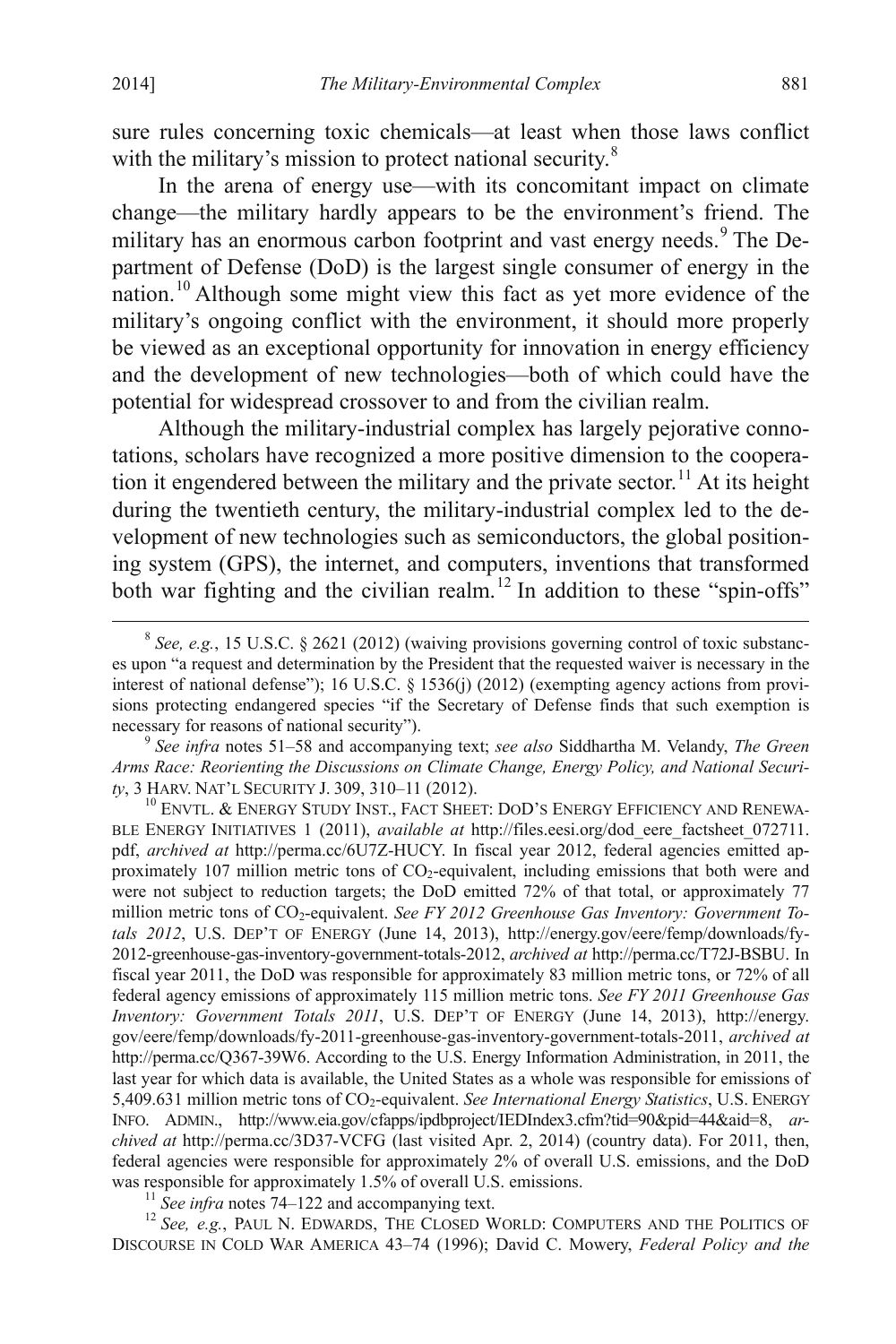from the military into the private sector, military procurement of commercially developed technologies stimulated industrial development by "spin-ons" from the private sector to the military.<sup>[13](#page-3-4)</sup> Like this history of technological innovation, the military's current relationship to the environment and its interaction with the private sector—particularly in the areas of sustainable energy use, demand reduction, and pursuit of renewable energy sources are far more complex than legal exemptions or statistics about the DoD's greenhouse gas emissions might lead one to believe. A more nuanced understanding of the relationship between the military and the environment in this exceptional area of sustainable energy use and climate change is both warranted and timely.

<span id="page-4-1"></span>The debate over how to combat climate change—focusing, for instance, on efforts to reduce energy demand and promote the development of renewable energy sources—provides an especially important context in which to assess what role the military can play in advancing solutions to a major environmental problem. The primary questions in this law and policy debate center on the types of regulatory tools that best address the problem and the level of government at which those tools are best employed.<sup>[14](#page-4-0)</sup> There is a growing consensus among scholars that a multi-faceted approach to climate change—including efforts to reduce energy demand and switch to renewable sources of energy that incorporate both public and private action—is essential in light of the practical reality that a single, global regula-

 $\overline{a}$ 

*Development of Semiconductors, Computer Hardware, and Computer Software: A Policy Model for Climate Change R&D?*, *in* ACCELERATION ENERGY INNOVATION: INSIGHTS FROM MULTIPLE SECTORS 163–66 (Rebecca M. Henderson & Richard G. Newell eds., 2011); LEDBETTER, *supra* note 2, at 12. *See generally* STUART W. LESLIE, THE COLD WAR AND AMERICAN SCIENCE: THE MILITARY-INDUSTRIAL-ACADEMIC COMPLEX AT MIT AND STANFORD (1993) (describing how military needs drove technological innovation in the fields of engineering and computing); JEN-NIFER S. LIGHT, FROM WARFARE TO WELFARE: DEFENSE INTELLECTUALS AND URBAN PROB-LEMS IN COLD WAR AMERICA (2003) (describing how twentieth-century city planners and managers implemented technologies originally developed for the Cold War); Velandy, *supra* note 9 (noting the military's role in technological innovation). <sup>13</sup> Jay Stowsky, *From Spin-Off to Spin-On: Redefining the Military's Role in American Tech-*

*nology Developmen*t, *in* THE HIGHEST STAKES: THE ECONOMIC FOUNDATIONS OF THE NEXT SE-CURITY SYSTEM 114–40 (Wayne Sandholtz et al. eds., 1992) (describing the successful diffusion of semiconductors from military origins, but noting the lack of similar success in the development of computer control technology for machine tools, and suggesting that other countries—including Japan—relied more effectively on the commercial sector to innovate efficiently and costeffectively in a form of "spin-on"); *see The Military-Consumer Complex*, ECONOMIST, Dec. 12, 2009, at 16, 16; Tom A. Peter, *Military Inventions Hit the Civilian Market*, CHRISTIAN SCI. MONI-TOR (June 19, 2008), http://www.csmonitor.com/Innovation/Tech-Culture/2008/0619/built-for-battle-

<span id="page-4-0"></span>but-perfect-in-peacetime, *archived at* http://perma.cc/6K5E-GPXV. <sup>14</sup> Jody Freeman & Daniel A. Farber, *Modular Environmental Regulation*, 54 DUKE L.J. 795, 797 (2005).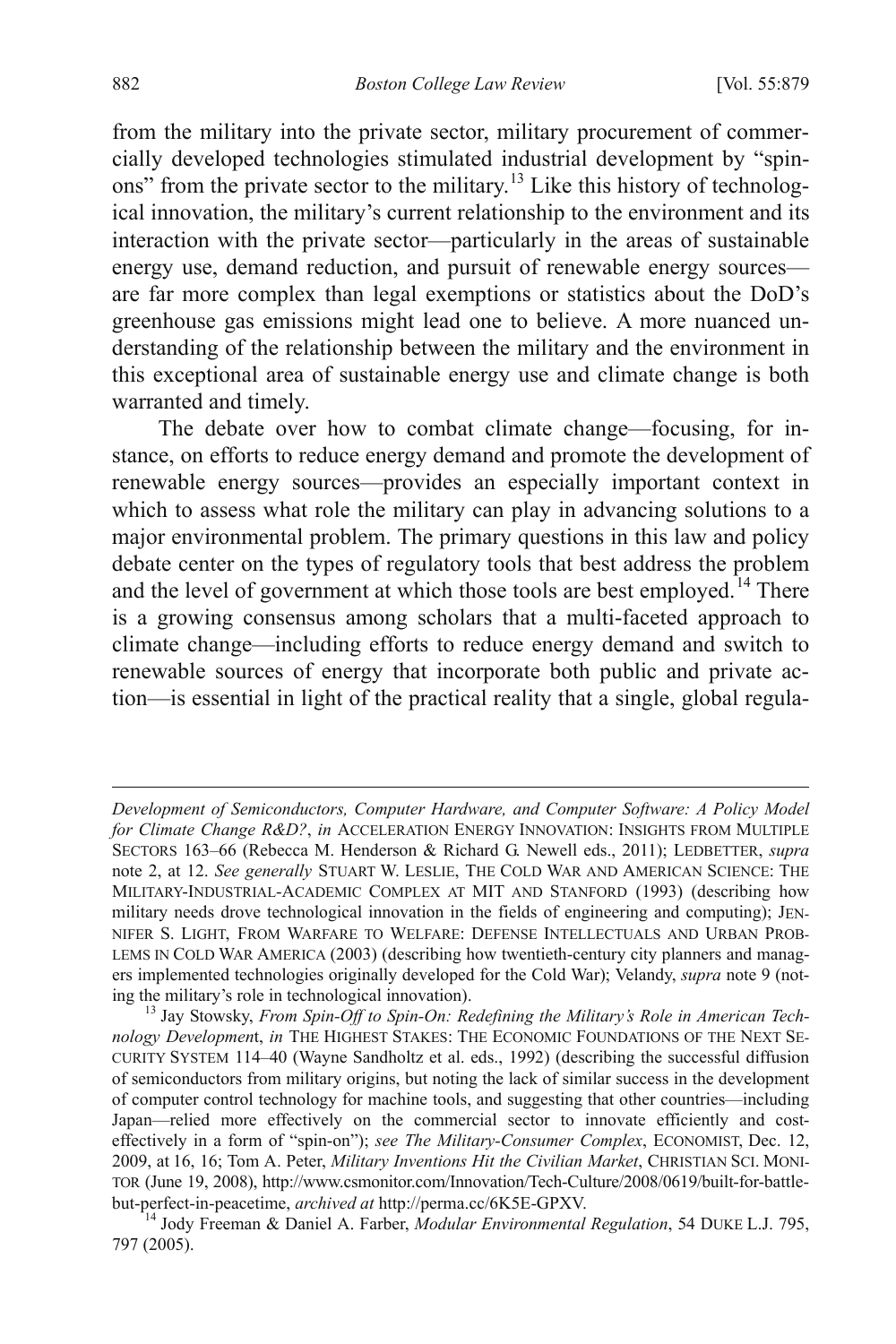tory program is unlikely to materialize.<sup>[15](#page-4-1)</sup> This Article reinforces the notion that heterogeneity is essential, and that no single perfect solution to the climate change problem exists.

In the vast legal literature addressing climate change, however, scholars tend to view the government largely as a regulator  $16$  or a source of fund-

<span id="page-5-1"></span><span id="page-5-0"></span>*mental Policy*, 22 HARV. ENVTL. L. REV. 313, 325–46 (1998) (proposing a framework for understanding how Congress chooses environmental policy instruments); Richard B. Stewart, *A New Generation of Environmental Regulation?*, 29 CAP. U. L. REV. 21, 22 n.1 (2001) (citing sources containing both defenses and criticisms of the current U.S. system of environmental regulation). Even advocates of market approaches see the essential role of government as regulator. *See, e.g*., David Weisbach, *Instrument Choice Is Instrument Design*, *in* U.S. ENERGY TAX POLICY 113, 113– 58 (Gilbert E. Metcalf ed., 2011) (discussing the choice between government-created taxes and cap-and-trade systems as ways to reduce emissions); Bruce A. Ackerman & Richard B. Stewart, *Reforming Environmental Law*, 37 STAN. L. REV. 1333, 1334, 1341–51 (1985) (advocating government-sponsored market approaches to force firms to reduce emissions); Reuven S. Avi-Yonah & David M. Uhlmann, *Combating Global Climate Change: Why a Carbon Tax Is a Better Response to Global Warming Than Cap and Trade*, 28 STAN. ENVTL. L.J. 3, 6–9 (2009) (advocating a carbon tax to reduce emissions); Gilbert E. Metcalf & David Weisbach, *The Design of a Carbon Tax*, 33 HARV. ENVTL. L. REV. 499, 502 & n.11 (2009) (noting the advantages of a carbon tax over a cap-and-trade system); Robert N. Stavins, *A Meaningful U.S. Cap-and-Trade System to Address* 

 <sup>15</sup> *See, e.g.*, Jody Freeman, *The Private Role in Public Governance*, 75 N.Y.U. L. REV. 543, 547 (2000) (noting that "nongovernmental actors, including corporations, public interest organizations, private standard setting bodies, professional associations, and nonprofit groups" play an essential role in governance when they "implement, monitor, and enforce compliance with regulations"); Jonathan M. Gilligan & Michael P. Vandenbergh, *Accounting for Political Feasibility in Climate Instrument Choice*, 32 VA. ENVTL. L.J. 1, 1–6 (2014) (arguing that a second-best yet politically feasible policy or set of policies to combat climate change is preferable to waiting for an optimal policy solution); Howard C. Kunreuther & Erwann O. Michel-Kerjan, *Climate Change, Insurance of Large-Scale Disasters, and the Emerging Liability Challenge*, 155 U. PA. L. REV. 1795, 1795–1842 (2007) (addressing insurance's role in driving individual behavior in the climate change context); Eric Orts, *Climate Contracts*, 29 VA. ENVTL. L.J. 197, 197, 199, 205 & n.22 (2011) (arguing that decentralized approaches, including "national and regional regulations, public-private partnerships brokered by non-governmental organizations, various organizational alliances, and everyday transactions for goods and services," are "likely to provide effective and efficient responses to climate change in the long run" (citing R.G. Lipsey & Kelvin Lancaster, *The General Theory of Second Best*, 24 REV. ECON. STUD. 11 (1956); Lori Snyder Bennear & Robert Stavins, *Second-Best Theory and the Use of Multiple Policy Instruments*, 37 ENVTL. RESOURCE ECON. 111 (2007))); Elinor Ostrom, *Nested Externalities and Polycentric Institutions: Must We Wait for Global Solutions to Climate Change Before Taking Action at Other Scales?*, 49 ECON. THEORY 354, 354–56 (2012); S. Pacala & R. Socolow, *Stabilization Wedges: Solving the Climate Problem for the Next 50 Years with Current Technologies*, 305 SCIENCE 968, 968–72 (2004) (arguing that multiple existing approaches should be employed to stabilize the atmospheric concentration of greenhouse gases below climate tipping points); Michael P. Vandenbergh, *The Private Life of Public Law*, 105 COLUM. L. REV. 2029, 2029, 2040–41 (2005) (arguing that "private actors play an increasing role in traditional government standard setting, implementation, and enforcement functions," including by entering into private contractual agreements "in the shadow of public regulations . . . [that] may have far more[] influence on the accountability and efficacy of the regulatory state than do public/private hybrids"); Michael P. Vandenbergh, *The New Wal-Mart Effect: The Role of Private Contracting in Global Governance*, 54 UCLA L. REV. 913, 914–15 (2007) (describing private contracting as environmental governance). <sup>16</sup> *See, e.g.*, Nathaniel O. Keohane et al., *The Choice of Regulatory Instruments in Environ-*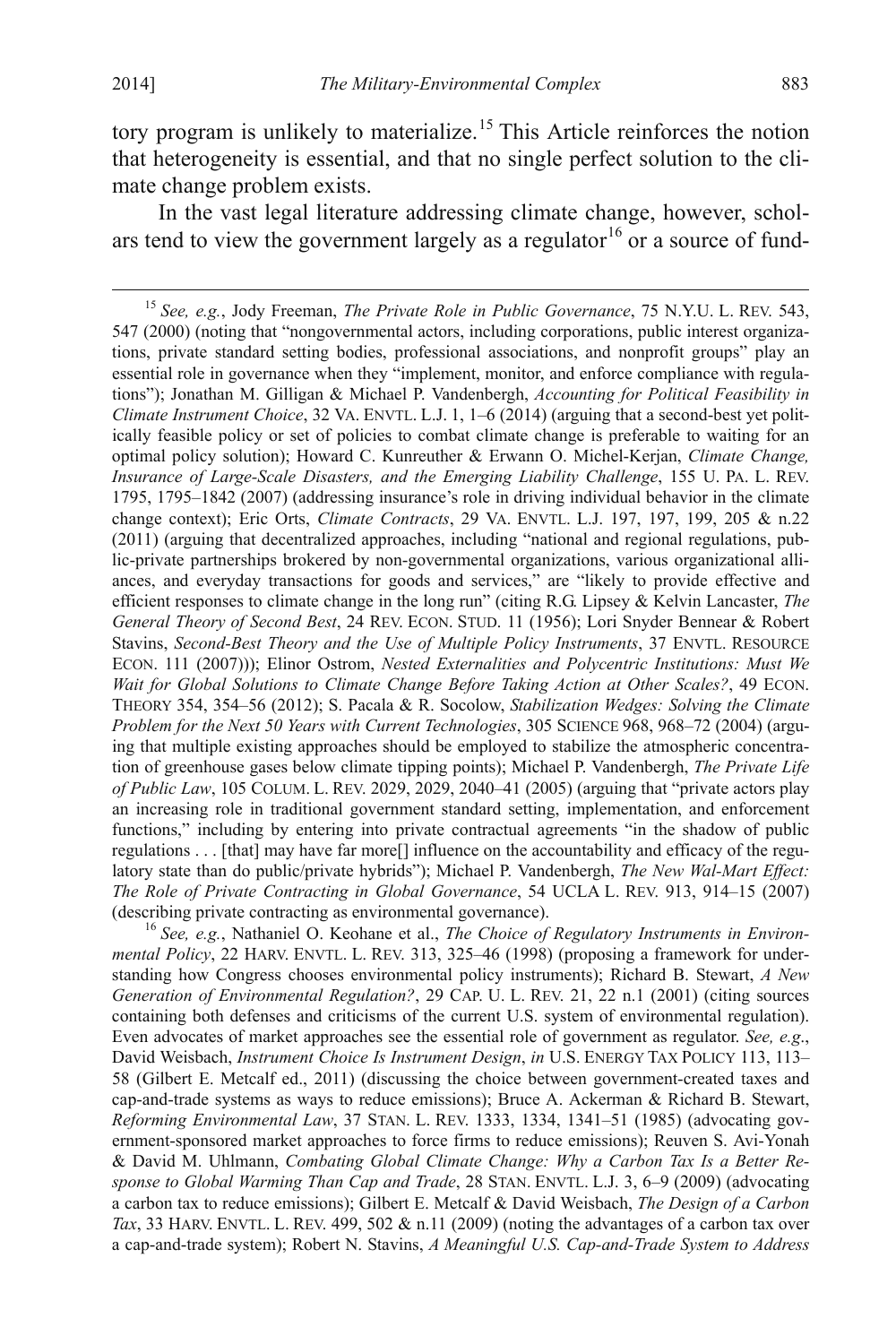ing to drive private innovation, [17](#page-5-1) rather than as a consumer of energy or a polluter.[18](#page-6-0) This perspective misses a crucial piece, not only of the underlying story, but of a potential solution.

The military has the potential to make an enormous impact on climate change policy, especially in its stimulation of strategies to reduce energy demand and encourage the development of renewables. Scholars and policymakers should think carefully about how to harness the exceptional alignment between the military's mission and its need to reduce energy demand and develop renewables, and more specifically, how cooperation between the military and the private sector could advance these ends. What this Article calls the "Military-Environmental Complex" has the potential to become one important tool in the regulatory toolkit to combat climate change. The Military-Environmental Complex also has the potential to transform some of the negatives of the historic military-industrial complex into positives for the environment and sustainability.

<span id="page-6-1"></span>The Military-Environmental Complex is the military's extensive undertaking to improve its sustainable energy use and reduce demand for fos-

 $\overline{a}$ 

*Climate Change*, 32 HARV. ENVTL. L. REV. 293, 296 (2008) (advocating a cap-and-trade system to reduce emissions in the short to medium term).

<sup>&</sup>lt;sup>17</sup> See, e.g., Jonathan H. Adler, *Eyes on a Climate Prize: Rewarding Energy Innovation to Achieve Climate Stabilization*, 35 HARV. ENVTL. L. REV. 1, 1 (2011) (proposing governmentsponsored technology inducement prizes to "accelerate the rate of technological innovation in the energy sector"); Allison S. Clements & Douglass D. Sims, *A Clean Energy Deployment Administration: The Right Policy for Emerging Renewable Technologies*, 31 ENERGY L.J. 397, 398 (2010) (favoring government financial support to "create a level playing field" for emerging clean technologies). Nevertheless, both Congress and the White House have imposed rules encouraging federal agencies to be leaders in efforts to reduce greenhouse gas emissions and energy use. *See infra* notes 138–236 and accompanying text.<br><sup>18</sup> But environmental law and scholarship has not always focused primarily on private firms,

<span id="page-6-0"></span>rather than government agencies, as polluters. *See* Sarah E. Light, *NEPA's Footprint: Information Disclosure as a Quasi-Carbon Tax on Agencies*, 87 TUL. L. REV. 511, 572 (2013) (advocating information disclosure for federal agencies in the climate change context to reduce agency emissions); Amy L. Stein, *Renewable Energy Through Agency Action*, 84 U. COLO. L. REV. 651, 683 (2013) [hereinafter Stein, *Agency Action*] (arguing that federal agencies should be enlisted to support the shift to renewable energy); *see also* Robert V. Percival, *Environmental Federalism: Historical Roots and Contemporary Models*, 54 MD. L. REV. 1141, 1158 (1995) ("To the extent that federal law was regulatory in character prior to 1970, the primary targets of environmental regulation were federal agencies rather than private industry."). One recent and notable exception to this focus on private actors has been in the context of the National Environmental Policy Act ("NEPA"). *See, e.g*., Madeline June Kass, *A NEPA Climate Paradox: Take Greenhouse Gases into Account in Threshold Significance Determinations*, 42 IND. L. REV. 47, 49–55 (2009); Matthew P. Reinhart, *The National Environmental Policy Act: What Constitutes an Adequate Cumulative Environmental Impacts Analysis and Should It Require an Evaluation of Greenhouse Gas Emissions?*, 17 U. BALT. J. ENVTL. L. 145, 145–47 (2010); Amy L. Stein, *Climate Change Under NEPA: Avoiding Cursory Consideration of Greenhouse Gases*, 81 U. COLO. L. REV. 473, 531–32 (2010) [hereinafter Stein, *The National Environmental Policy Act*].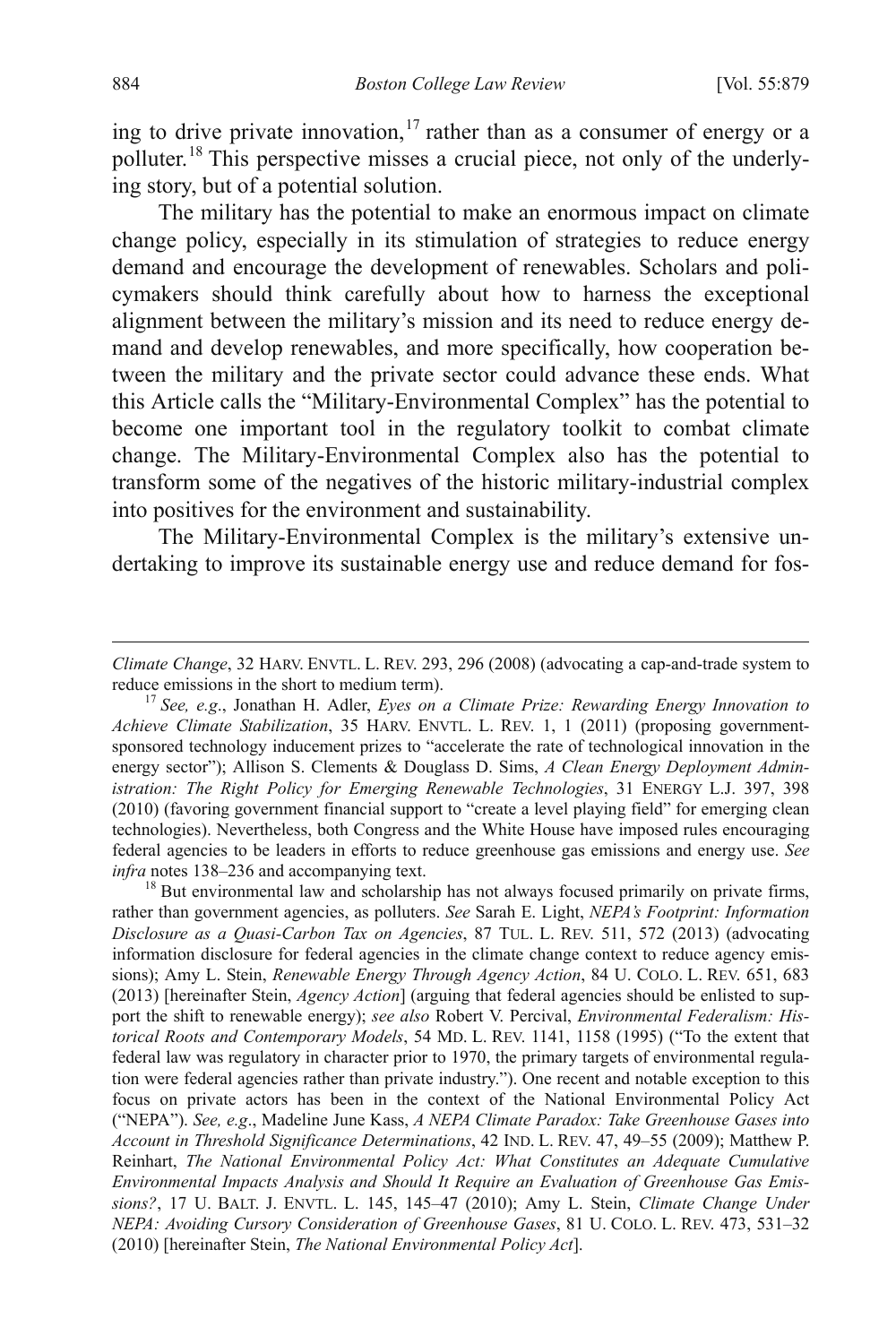sil-fuel-derived energy—both on the battlefield and in its installations.<sup>[19](#page-6-1)</sup> Under this view of the military, the DoD's interests are intertwined with the interests of members of Congress, the President, and the private sector. The military's motivations to pursue energy efficiency are complex and multidimensional—though always in service of the DoD's primary mission to protect national security rather than out of an abstract desire to protect the environment.<sup>[20](#page-7-0)</sup> Whether to maximize the DoD's discretionary budget, $^{21}$  $^{21}$  $^{21}$  defend soldiers' lives,  $22$  protect national security in the face of new risks from climate change,  $^{23}$  $^{23}$  $^{23}$  or win a "Green Arms Race,"<sup>[24](#page-7-4)</sup> the military is driven by

<span id="page-7-4"></span><span id="page-7-0"></span><sup>20</sup> See U.S. DEP'T OF DEF., QUADRENNIAL DEFENSE REVIEW REPORT, at vi (2014) [hereinafter QDR 2014], *available at* http://www.defense.gov/pubs/2014\_Quadrennial\_Defense\_Review.pdf, *archived at* http://perma.cc/4JV8-TKER; U.S. DEP'T OF DEF., QUADRENNIAL DEFENSE REVIEW RE-PORT, at iii, 84–88 (2010) [hereinafter QDR 2010], *available at* http://www.defense.gov/qdr/images/ QDR\_as\_of\_12Feb10\_1000.pdf, *archived at* http://perma.cc/DLM6-474Z. <sup>21</sup> *See* WILLIAM A. NISKANEN, JR., BUREAUCRACY AND REPRESENTATIVE GOVERNMENT 36–

<span id="page-7-5"></span><span id="page-7-1"></span>42 (1971) (arguing that bureaucrats seek to maximize their agency budgets). The "discretionary budget" is "the difference between the total budget and the minimum costs of producing the agency's outputs." *See* Daryl J. Levinson, *Empire-Building Government in Constitutional Law*, 118 HARV. L. REV. 915, 933 (2005).<br><sup>22</sup> Colonel Peter Newell, Director of the Army's Rapid Equipping Force, explained: "It's not

<span id="page-7-2"></span>about reducing energy usage and the overall bills, but about saving lives." Amy Westervelt, *How the Military Uses Green Tech to Save Soldiers' Lives*, FORBES (Feb. 14, 2012, 2:43 PM), http://www. forbes.com/sites/amywestervelt/2012/02/14/how-the-military-uses-green-tech-to-save-soldiers-lives/, archived at http://perma.cc/W9AS-X2X2.

<span id="page-7-3"></span><sup>23</sup> See Stephen Dycus, *Responses to the Ten Questions*, 35 WM. MITCHELL L. REV. 5031, 5037 & n.33, 5038–39 (2009) (arguing that climate change is creating new conflicts over shipping routes through the Arctic, promoting the loss of island nations and coastal communities, and depleting other resources (citing JOSHUA W. BUSBY, CLIMATE CHANGE AND NATIONAL SECURITY: AN AGENDA FOR ACTION (2007), *available at* http://www.cfr.org/publication/14862/climate\_change\_ and\_national\_security.html, *archived at* http://perma.cc/H2A7-SXJ2; KURT M. CAMPBELL ET AL.,

<sup>&</sup>lt;sup>19</sup> I note that the term the "Military-Environmental Complex" has appeared in a non-academic context, as the title of two separate blog posts reporting on the military's desire to seek exemptions from mandates to clean up polluted sites, Julia Scott, *The Military Environmental Complex*, SA-LON (May 13, 2005, 1:50 PM), http://www.salon.com/2005/05/13/dod\_pollutes/, *archived at* http:// perma.cc/BR92-KN6R, and in reporting of discussions about whether to change a provision of the Energy Independence and Security Act of 2007 that aims to reduce greenhouse gas emissions, Roger Sorkin, *The Military Environmental Complex?*, NORTHEAST SUSTAINABLE ENERGY ASS'N (Sept. 6, 2011), http://www.nesea.org/uncategorized/the-military-environmental-complex/, *archived at* http://perma.cc/PS3Y-KKTZ. In this Article, however, I define the term in regard to the academic literature on the military-industrial complex and the legal institutions and values that shape the military's relationship to the environment to drive technological innovation and reduce energy demand. Other scholars have noted the important role that the military can play in hybrid forms of governance. *Cf.* Michael C. Dorf & Charles F. Sabel, *A Constitution of Democratic Experimentalism*, 98 COLUM. L. REV. 267, 267, 336 (1998) (highlighting how "the military-industrial complex—symbol to many of government as an instrument of self-dealing, and to others of a suspect connection between official power and violence—may well have been a pioneer in the use of methods that we would associate with a new form of democracy" where "power is decentralized to enable citizens and other actors to utilize their local knowledge to fit solutions to their individual circumstances, but in which regional and national coordinating bodies require actors to share their knowledge with others facing similar problems").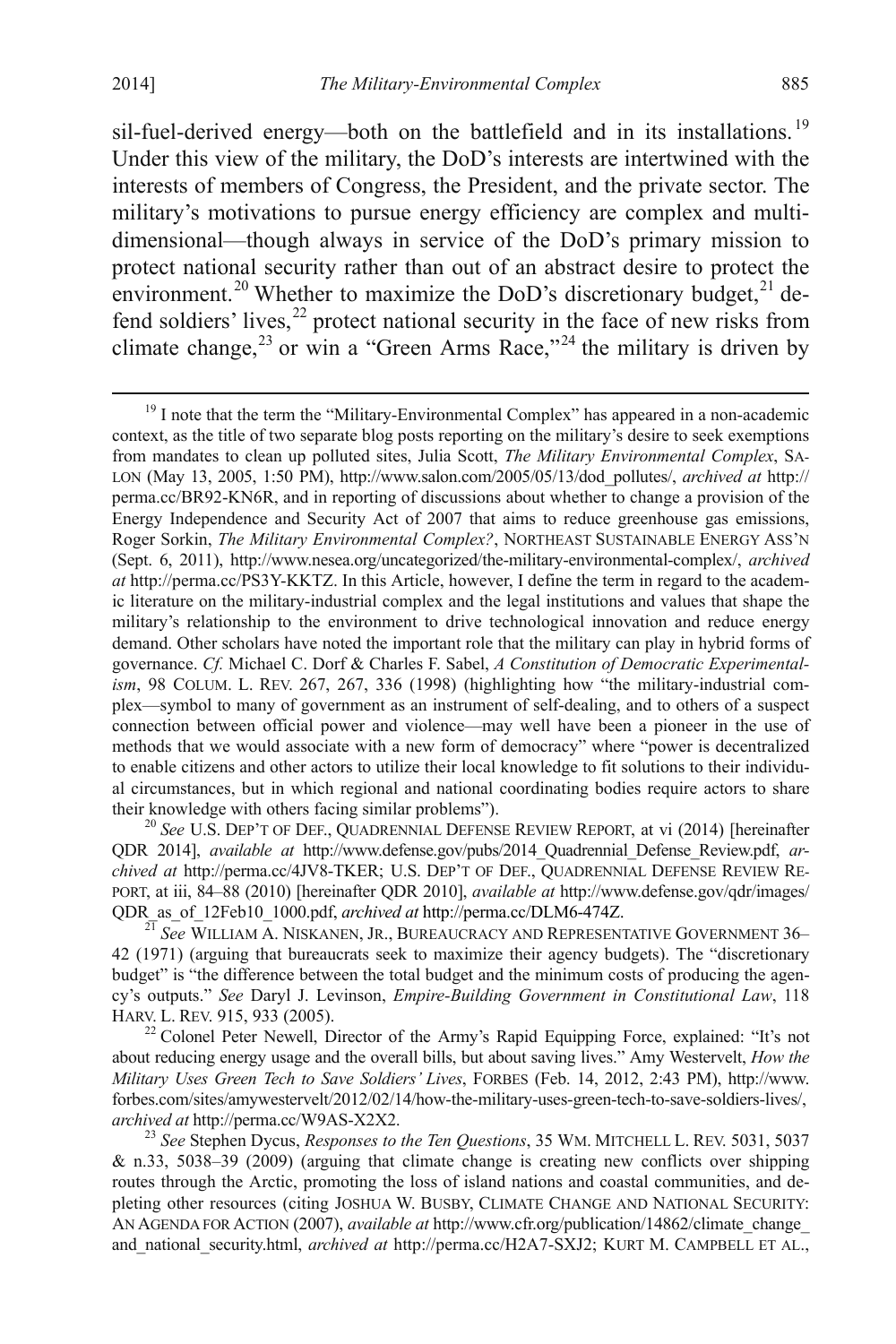unique incentives that position it as a first mover in both the development and the pre-commercial adoption of new technologies.<sup>[25](#page-7-5)</sup> These incentives arise out of the military's many roles as a war fighter, landlord, and land manager. In the military context, climate change is a "threat multiplier," creating instability in light of changing environmental realities, and energy efficiency is a "force multiplier," increasing the capacity of the military to achieve its mission.[26](#page-8-0) Because of this exceptional alignment between the military mission and the need to conserve energy, address climate change, and develop renewables, the Military-Environmental Complex has the potential to stimulate the development of new technologies through genuine demand for innovation, provide large-scale commercial support for existing technologies, and drive behavioral changes. $27$ 

The Military-Environmental Complex, however, is not without its challenges. It may be difficult to change long-held beliefs about energy use, including the views of both those within the military and those to whom the military is accountable. And although the DoD is expending resources on this

<span id="page-8-2"></span> CTR. FOR STRATEGIC & INT'L SEC., THE AGE OF CONSEQUENCES: THE FOREIGN POLICY AND NATIONAL SECURITY IMPLICATIONS OF GLOBAL CLIMATE CHANGE (2007), *available at* http:// www.csis.org/media/csis/pubs/071105\_ageofconsequences.pdf, *archived at* http://perma.cc/SHK9- SAS2; CNA CORP., NATIONAL SECURITY AND THE THREAT OF CLIMATE CHANGE (2007), *available at* https://www.cna.org/sites/default/files/National%20Security%20and%20the%20Threat%20 of%20Climate%20Change%20-%20Print.pdf, *archived at* http://perma.cc/Z86D-2V63; NAT'L INTEL-LIGENCE COUNCIL, GLOBAL TRENDS 2025:ATRANSFORMED WORLD 53–57 (2008), *available at* http:// www.aicpa.org/research/cpahorizons2025/globalforces/downloadabledocuments/globaltrends.pdf, *archived at* http://perma.cc/894T-JBUV; Jürgen Scheffran, *Climate Change and Security*, BULL. OF THE ATOMIC SCIENTISTS, May–June 2008, at 19; James Stuhltrager, *Global Climate Change and National Security*, 22 NAT. RESOURCES & ENV'T 36 (2008))). *See generally* STEPHEN DYCUS, NA-TIONAL DEFENSE AND THE ENVIRONMENT (1996) (exploring the relationship between national defense and environmental issues). <sup>24</sup> *See* Velandy, *supra* note 9, at 309. <sup>25</sup> *See* QDR 2010, *supra* note 20, at 88 ("DoD will conduct a coordinated energy assessment,

prioritize critical assets, and promote investments in energy efficiency to ensure that critical installations are adequately prepared for prolonged outages caused by natural disasters, accidents, or attacks."). <sup>26</sup> *See* QDR 2014, *supra* note 20, at 8 (describing the effects of climate change on resource scar-

<span id="page-8-0"></span>city as "threat multipliers"); CNA CORP., *supra* note 23, at 1 ("Climate change can act as a *threat multiplier* for instability in some of the most volatile regions of the world, and it presents significant national security challenges for the United States." (emphasis added)); Memorandum of Understanding Between the U.S. Dep't of Energy and the U.S. Dep't of Def. 1 (July 22, 2010) [hereinafter DOE MOU], *available at* http://energy.gov/sites/prod/files/edg/media/Enhance-Energy-Security-MOU.pdf, *archived at* http://perma.cc/9R2Z-KTPU ("Energy efficiency can serve as a *force multiplier*, increasing the range and endurance of forces in the field while reducing the number of combat forces diverted to protect energy supply lines, as well as reducing long-term energy costs" (emphasis added)). Thanks to Jody Freeman for raising this point.<br><sup>27</sup> The Military-Environmental Complex may not only lead to the creation of new technolo-

<span id="page-8-1"></span>gies, but also may affect *values*, *behavior*, *and attitudes* in the climate change context. I explore these issues, which are beyond the scope of this Article, in Sarah E. Light, *Valuing National Security: Climate Change, the Military, and Society*, 61 UCLA L. REV. (forthcoming July 2014).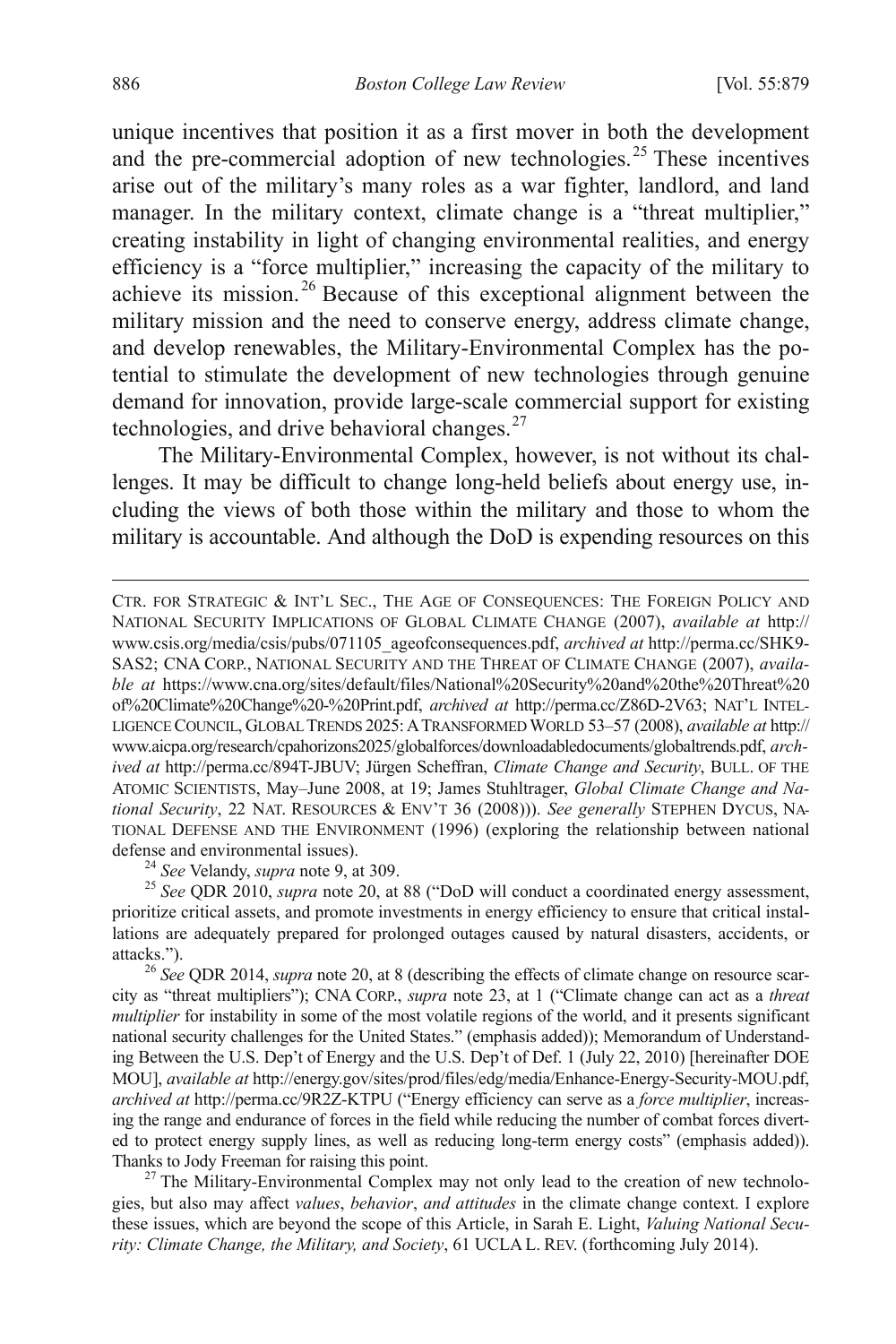project, energy efficiency remains a small part of the military's overall budg-et.<sup>[28](#page-8-2)</sup> There is also the concern that interest groups, private firms, or individual members of Congress could use the Military-Environmental Complex as an opportunity for rent-seeking. [29](#page-9-0) It is important to be cautious and consider carefully whether new safeguards are appropriate to guard against such risks in this context.

This Article proceeds in four Parts. Part I explains that the traditional doctrinal story in administrative and environmental law, which suggests that the military's mission is incompatible with environmental protection, is in-complete at best and misleading at worst.<sup>[30](#page-9-1)</sup> In fact, the DoD's exceptional energy use aligns its mission with the goal of sustainable energy use, creating an opportunity to harness the power of the DoD to stimulate innovation in the clean energy arena.<sup>[31](#page-9-2)</sup> Although some scholars argue that military procurement and military support for research and development ("R&D") are not the most efficient means to stimulate such new technological innovation, these scholars fail to note the exceptional alignment between the military's mission and the need to reduce reliance on fossil fuels, as well as the fact that the military is already undertaking and supporting crucial innovation in the energy sector. [32](#page-9-3)

Part II examines the values that are driving the military to reduce its conventional energy use—even in military operations—and how those values

 $28$  For fiscal year 2013, in addition to any use of operation and maintenance or military construction ("MILCON") funds to upgrade facilities, the Army budgeted \$562.4 million for operational energy initiatives, the Navy (including the Marine Corps) budgeted \$402.1 million, and the Air Force budgeted \$573.5 million. U.S. DEP'T OF DEF., ENERGY INVESTMENTS FOR MILITARY OPERATIONS FOR FISCAL YEAR 2013, at 7–9 (2012) [hereinafter ENERGY INVESTMENTS], *available at* http:// energy.defense.gov/Portals/25/Documents/Reports/20120815\_FY13\_OE\_Budget\_Cert\_Report.pdf, *archived at* http://perma.cc/W2PD-6ZZN. Approximately 90% of those funds were designated for demand reduction efforts. *See id.* In addition, the Defense Logistics Agency, the Defense Advanced Research Projects Agency, and the Office of Secretary of Defense provided \$102.2 million in funding for the 2013 fiscal year. *Id.* at 8. To put these numbers in perspective, however, the sum of the Army, Navy, and Air Force budget for these initiatives—about \$1.54 billion—signifies merely 0.25% of the \$613.9 billion the DoD requested for its 2013 fiscal year budget. *See* ENERGY INVESTMENTS, *supra*; U.S. DEP'T OF DEF., FISCAL YEAR 2013 BUDGET REQUEST 1-1 (2012), *available at* http://dcmo. defense.gov/publications/documents/FY2013\_Budget\_Request\_Overview\_Book.pdf, *archived at* http://

<span id="page-9-4"></span><span id="page-9-0"></span><sup>&</sup>lt;sup>29</sup> See, e.g., MANCUR OLSON, JR., THE LOGIC OF COLLECTIVE ACTION: PUBLIC GOODS AND THE THEORY OF GROUPS 36, 62–63 (1965) (arguing that interest groups are more likely to form when small groups may benefit); JAMES Q. WILSON, POLITICAL ORGANIZATIONS 333–34 (1973) (discussing the development of interest groups when there are concentrated benefits and distributed costs); Theodore J. Lowi, *American Business, Public Policy, Case-Studies, and Political Theory*, 16 WORLD POL. 677, 688 (1964) (book review) (exploring the power dynamics of political relationships); *supra* notes 3–5 (citing sources on this point).<br><sup>30</sup> See infra notes 37–137 and accompanying text.<br><sup>31</sup> See infra notes 51–73 and accompanying text.<br><sup>32</sup> See infra notes 74–137 and accompanying text.

<span id="page-9-1"></span>

<span id="page-9-2"></span>

<span id="page-9-3"></span>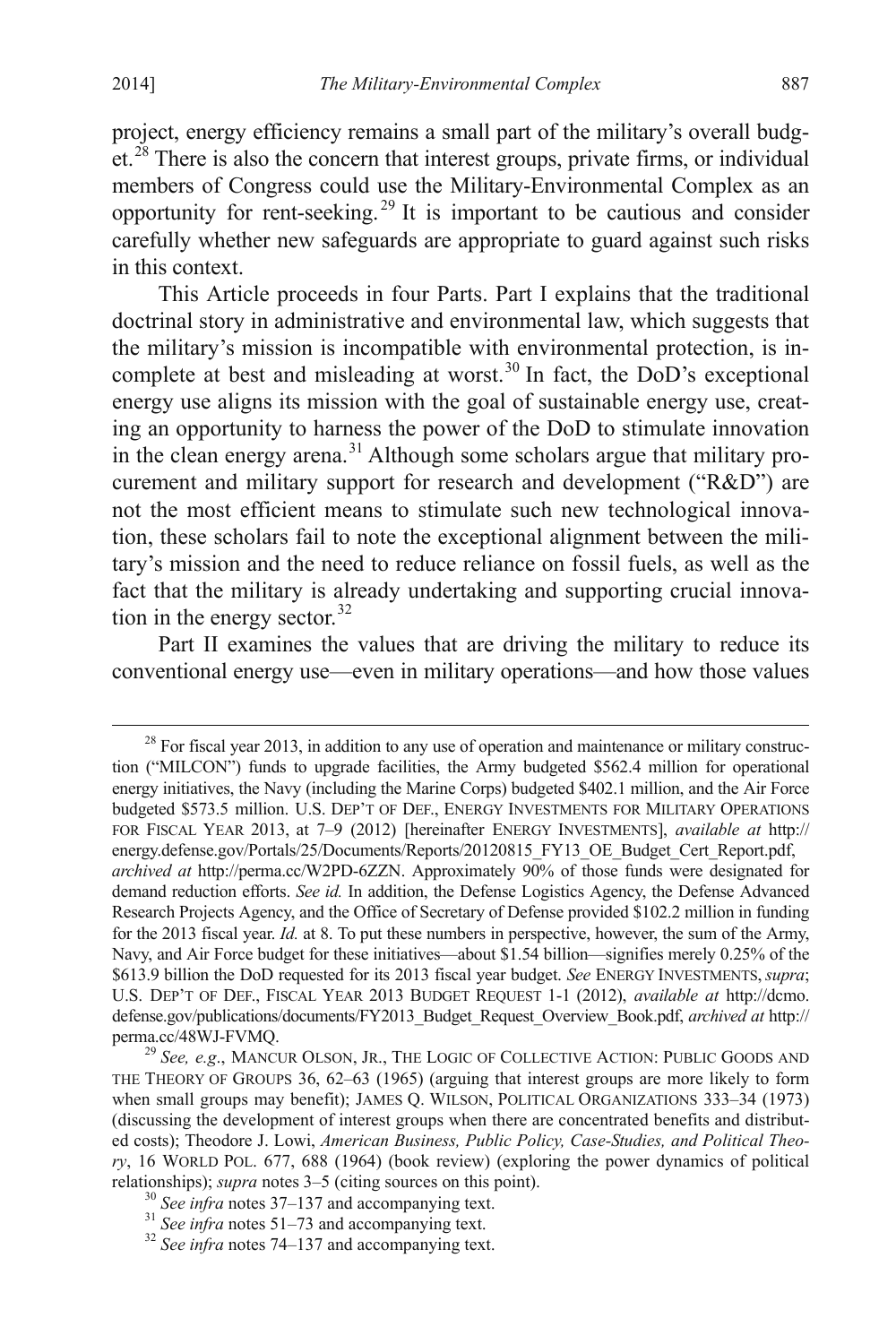interact with the governmental institutions shaping the Military-Environmen-tal Complex.<sup>[33](#page-9-4)</sup> Part III then analyzes the key role that the private sector plays in the Military-Environmental Complex, arguing that the Military-Environmental Complex both grows out of and depends upon the previous interrelationships among the military, other government institutions, and the private sector.<sup> $34$ </sup> Finally, Part IV argues that the Military-Environmental Complex can substantially benefit the environment by stimulating investment in and demand for renewable energy technology, and that it should become an important factor in the debate over regulatory instruments to combat climate change. [35](#page-10-1) Part IV also offers some recommendations for ensuring that the Military-Environmental Complex serves as a force for good, rather than an opportunity for rent-seeking.  $36$ 

## I. MILITARY EXCEPTIONALISM

Environmental law doctrine tells us that the military is exceptional; when needs of national security and preparation for war conflict with environmental goals, environmental goals must bend. Indeed, many federal statutes not only acknowledge but support the idea that the environment and national security are in conflict. In reality, that relationship is far more complex. Although the law suggests that the military may disregard environmental priorities if they conflict with its national security mission, the military has political and economic incentives that prompt it to do more than the law requires in the area of sustainable energy use. This alignment—informed by the lessons of the military-industrial complex—provides the military with the opportunity to make major advances in sustainable energy policy.

#### *A. Exceptional Exemptions*

<span id="page-10-4"></span>Under virtually all federal environmental laws, the President may grant time-limited, renewable waivers from environmental obligations for specific agency activities if such waivers are "in the paramount interest of the United States" or in the interest of national security.<sup>[37](#page-10-3)</sup> In some cases, the

<span id="page-10-3"></span><span id="page-10-2"></span><span id="page-10-1"></span><span id="page-10-0"></span><sup>&</sup>lt;sup>33</sup> See infra notes 138–236 and accompanying text.<br><sup>34</sup> See infra notes 237–353 and accompanying text.<br><sup>35</sup> See infra notes 354–382 and accompanying text.<br><sup>36</sup> See infra notes 383–385 and accompanying text.<br><sup>37</sup> See, e.g ment Act, 16 U.S.C. § 1456(c)(1)(B) (2012); Clean Water Act, 33 U.S.C. § 1323(a) (2006 & Supp. V); Safe Drinking Water Act, 42 U.S.C. § 300h-7(h) (2006 & Supp. V); Resource Conservation and Recovery Act, 42 U.S.C. § 6961(a); Clean Air Act, 42 U.S.C. § 7418(b) (2006 & Supp. V); Comprehensive Environmental Response, Compensation, and Liability Act, 42 U.S.C. § 9620(j) (2006 & Supp. V). The executive orders extending reporting requirements under the Toxics Release Inventory ("TRI") program of the Emergency Preparedness and Community Right-to-Know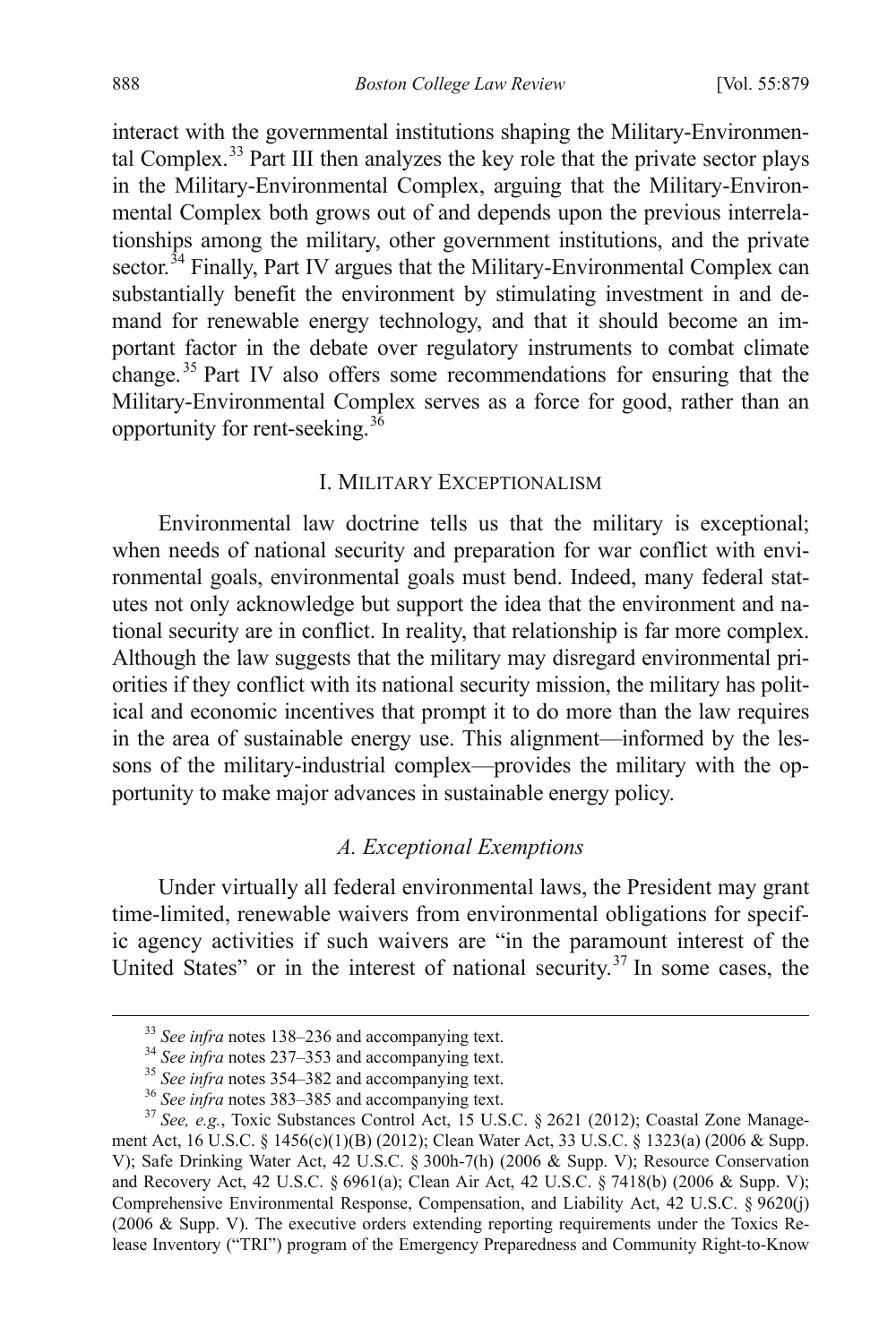agency head—for example, the Secretary of Defense—rather than the Pres-ident, may make that determination without further executive review.<sup>[38](#page-10-4)</sup> In addition, in a time of national emergency or after a declaration of war, Congress has provided a blanket exemption for military construction projects "not otherwise authorized by law that are necessary to support such use of the armed forces."<sup>[39](#page-11-0)</sup>

Administrative law likewise tells us that the military is exceptional, and plays by a different set of rules—at least when combat operations are concerned. The Administrative Procedure Act (APA) exempts from its definition of agency "military authority exercised in the field in time of war or in occupied territory," and likewise exempts such authority from the APA's provisions for judicial review.[40](#page-11-1) The rulemaking and adjudication provisions of the APA contain even broader exemptions for "a military or foreign affairs function of the United States" and "the conduct of military or foreign affairs functions," respectively, regardless of which agency exercises such

retary of the Interior to promulgate regulations exempting agencies from certain provisions "in the event of a major natural disaster or an imminent threat to the national security"); Marine Mammal Protection Act, 16 U.S.C. § 1371(f)(1) (permitting the Secretary of Defense's own determination of what is "necessary for national defense"); Endangered Species Act, 16 U.S.C. § 1536(j) (2012) (permitting the Secretary of Defense's own determination of the national security interest); Bob Stump National Defense Authorization Act for Fiscal Year 2003, Pub. L. No. 107-314, § 315, 116 Stat. 2458, 2509–10 (2002) (authorizing the Secretary of the Interior to promulgate regulations providing for a military exception to the Migratory Bird Treaty Act); Federal Agency Decision to Waive Responsibilities, 36 C.F.R. § 78.3(a) (2013) (permitting the agency head to reach his or her own determination of whether "there is an imminent threat . . . to the national security such that an emergency action is necessary to the preservation of human life or property" so as to exempt the agency from provisions of the National Preservation Act); Authorization of Take Incidental to Military Readiness Activities, 50 C.F.R. § 21.15 (2013) (providing for an exception to the Migra-<br>tory Bird Treaty Act for the taking of migratory birds incidental to military readiness activities).

<span id="page-11-1"></span><span id="page-11-0"></span><sup>39</sup> 10 U.S.C. § 2808 (2012); *see* Babcock, *supra* note 37, at 116.<br><sup>40</sup> 5 U.S.C. §§ 551(1)(G), 701(b)(1)(G) (2012). For an in-depth discussion of the history of this language and an argument that it applies beyond the battlefield, see generally Kathryn E. Kovacs, *A History of the Military Authority Exception in the Administrative Procedure Act*, 62 ADMIN. L. REV. 673 (2010).

<span id="page-11-2"></span>Act also included national security exemptions. *See* Strengthening Federal Environmental, Energy, and Transportation Management, Exec. Order No. 13,423, 3 C.F.R. 193 (2007) (revoking Exec. Order No. 13,148 (2000)); Greening the Government Through Leadership in Environmental Management, Exec. Order No. 13,148, 3 C.F.R. 241 (2001) (revoking Exec. Order No. 12,856 (1993)); Federal Compliance with Right-to-Know Laws and Pollution Prevention Requirements, Exec. Order No. 12,856, 3 C.F.R. 616 (1994); CHAIRMAN OF THE COUNCIL ON ENVTL. QUALITY, IN-STRUCTIONS FOR IMPLEMENTING EXEC. ORDER 13423, at 27 (2007); *see also* Federal Leadership in Environmental, Energy, and Economic Performance, Exec. Order No. 13,514, 3 C.F.R. 248 (2010) [hereinafter Executive Order on Sustainability] (extending TRI reporting requirements for federal agencies). For a detailed discussion of the waiver provisions in environmental laws, see Hope Babcock, *National Security and Environmental Laws: A Clear and Present Danger?*, 25 VA. ENVTL. L.J. 105, 110–20 (2007). <sup>38</sup> *See* National Historic Preservation Act, 16 U.S.C. § 470h-2(j) (2012) (authorizing the Sec-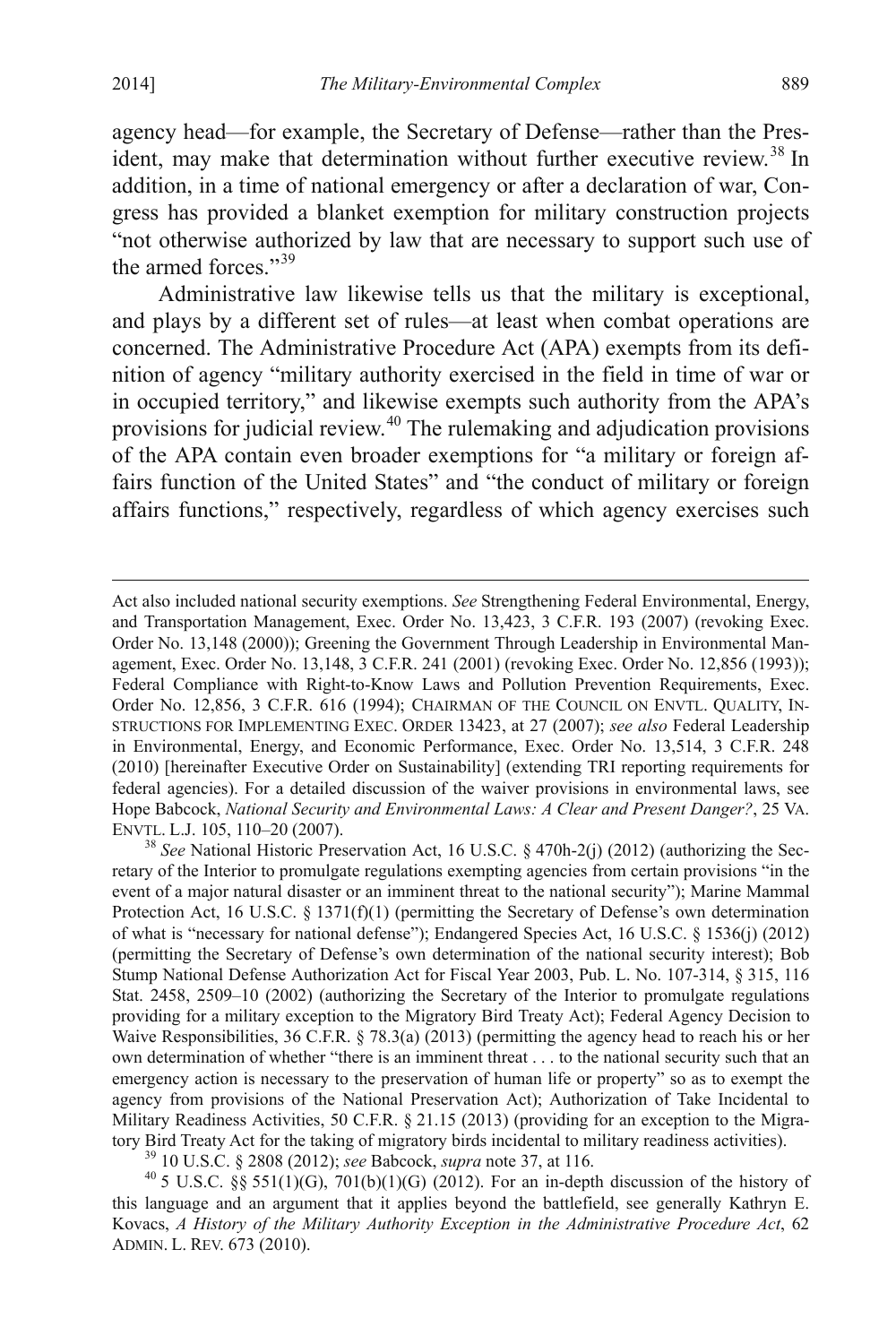functions.[41](#page-11-2) Enacted after World War II, and reflecting a compromise between the desire to rein in agency discretion and the recognition that the military should be left to protect national security without the threat of constant litigation, the APA expressly, if not unambiguously, sets the military apart. [42](#page-12-0)

Moreover, although the National Environmental Policy Act ("NEPA") contains no express statutory exemption for military actions, [43](#page-12-1) NEPA's regulations create an "emergency circumstances" exception.<sup>[44](#page-12-2)</sup> An executive order clarifies that extraterritorial environmental impacts of agency actions in the case of armed conflict need not be assessed.<sup> $45$ </sup> Additionally, because NEPA incorporates the APA's waiver of sovereign immunity, the APA's ex-ceptions for military authority apply to NEPA as well.<sup>[46](#page-12-4)</sup>

Finally, Executive Order 12,866 subjects certain major agency regulations to White House review by the Office of Information and Regulatory Affairs ("OIRA") within the Office of Management and Budget (OMB).<sup>[47](#page-12-5)</sup> It likewise exempts "[r]egulations or rules that pertain to a military or foreign affairs function of the United States, other than procurement regulations and regulations involving the import or export of non-defense articles and services . . . ."[48](#page-12-6)

<span id="page-12-7"></span><span id="page-12-1"></span> $^{43}$  *See* 42 U.S.C. §§ 4321–4370f (2006 & Supp. V); Concerned About Trident v. Rumsfeld, 555 F.2d 817, 823 (D.C. Cir. 1976) (holding that the Navy is not exempt from NEPA). *But see* Weinberger v. Catholic Action of Hawaii/Peace Educ. Project, 454 U.S. 139, 140–41, 146 (1981) (holding that while the Navy was not exempt from NEPA, it was not required to prepare and release a "Hypothetical Environmental Impact Statement," under 42 U.S.C. § 4332(2)(C), regarding the operation of a facility capable of storing nuclear weapons).<br><sup>44</sup> Emergencies, 40 C.F.R. § 1506.11 (2013) (requiring federal agencies to consult with the

<span id="page-12-2"></span>White House Council on Environmental Quality when "emergency circumstances make it necessary to take an action with significant environmental impact without observing the provisions of these regulations"); *see* Winter v. Natural Res. Def. Council, Inc., 555 U.S. 7, 18–19 (2008) (noting that the Council on Environmental Quality had authorized the Navy to implement "alternative arrangements" to NEPA compliance in light of "emergency circumstances").

<span id="page-12-3"></span> $45$  Exec. Order No. 12,114, 3 C.F.R. 356 (1979). The DoD has issued NEPA regulations adopting this position. *See* Policy, 32 C.F.R. § 187.4(e) (2013). NEPA also permits the use of a classified appendix in which classified disclosures can be made for purposes of judicial review. Agency Procedures, 40 C.F.R. § 1507.3(c) (2013). <sup>46</sup> *See* 5 U.S.C. § 702 (2012); *see also Winter*, 555 U.S. at 12–13, 18–19 (vacating an injunc-

<span id="page-12-4"></span>tion that had prohibited the Navy's use of sonar during training exercises off the coast of California—notwithstanding the effects of that sonar use on marine species—where the President, the White House Council on Environmental Quality, and the Secretary of the Navy had determined that exemptions or waivers from governing environmental rules were in the national interest). <sup>47</sup> Exec. Order No. 12,866, 3 C.F.R. 58093 (1993). <sup>48</sup> *Id.*

<span id="page-12-6"></span><span id="page-12-5"></span>

<span id="page-12-0"></span><sup>41</sup> 5 U.S.C. §§ 553(a)(1), 554(a)(4). <sup>42</sup> *See* Kovacs, *supra* note 40, at 696–705 (citing Wong Yang Sun v. McGrath, 339 U.S. 33, 40–41 (1950)) (discussing the APA's enactment); *id.* at 712–20 (discussing various interpretations of "time of war" and "in the field" and arguing that courts and commentators have read the language too narrowly).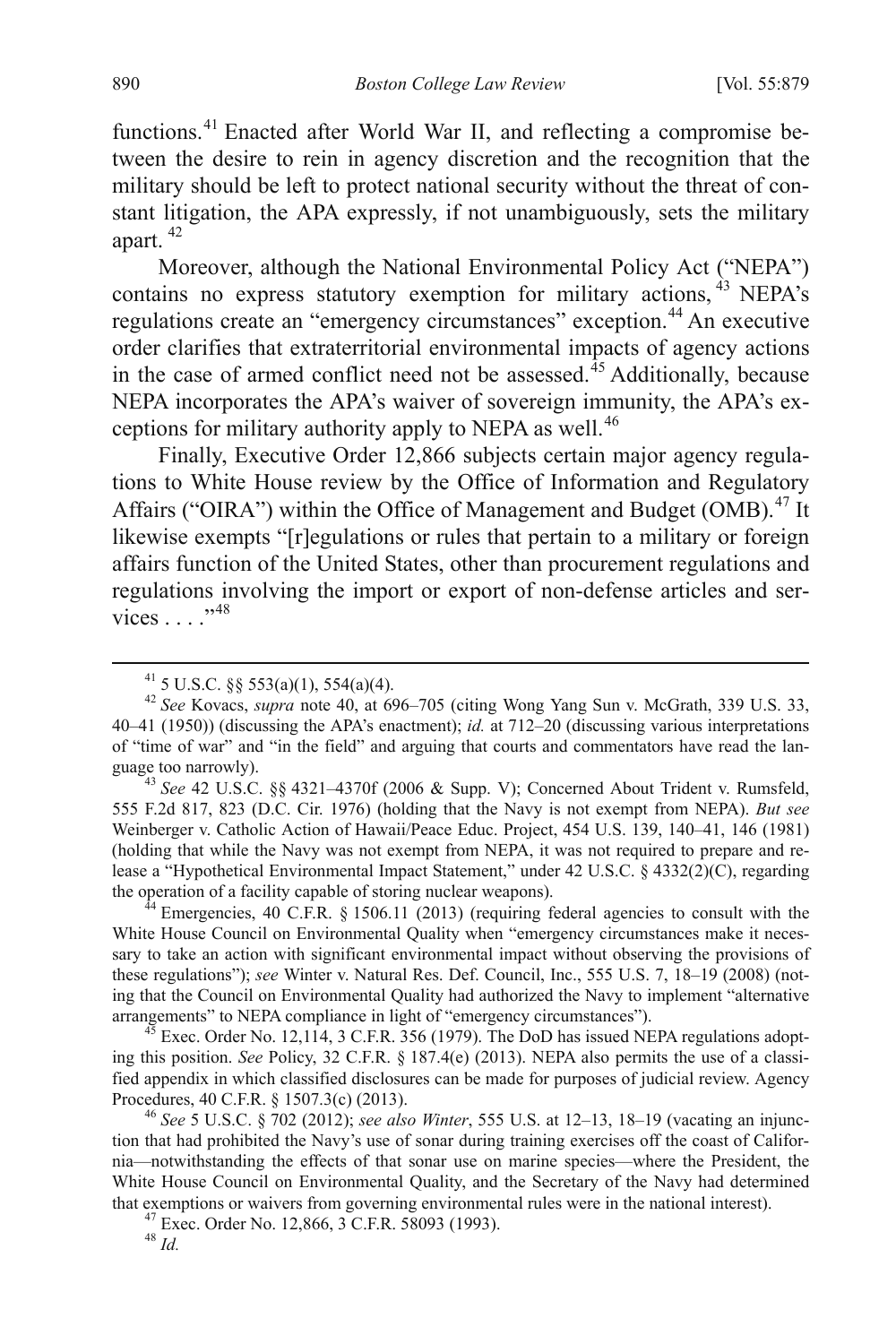Environmental organizations and scholars decry these exemptions as allowing vast environmental degradation under elusive standards. $^{49}$  $^{49}$  $^{49}$  In contrast, some within the military have argued that environmental laws remain a major source of "encroachment" on military readiness and prerogatives, and that military exemptions should be drawn even more broadly.<sup>[50](#page-13-0)</sup> Regardless of precisely where the doctrinal line is drawn, this legal backdrop sets up a conflict between the preservation of the environment and the national security interest of the United States. Yet that conflict is not inexorable. Despite these exemptions, the DoD itself has demonstrated that national security and the military's mission are deeply intertwined with the need to reduce energy use and develop alternative and renewable fuel sources.

#### *B. Exceptional Mission Alignment*

Although the military's mission may conflict with environmental goals in some arenas—such as habitat conservation or wildlife protection—the DoD's exceptional energy use creates a unique synergy between the military mission and the need for energy sustainability. The DoD is the largest single consumer of energy in the nation.<sup>[51](#page-13-1)</sup> The military's total energy costs in fiscal year 2012 were \$20.4 billion, approximately \$4 billion of which were facility energy costs and \$16.4 billion of which were operational energy costs.<sup>[52](#page-13-2)</sup> The DoD is also the nation's largest landlord;<sup>[53](#page-13-3)</sup> it manages more

 <sup>49</sup> *See* Babcock, *supra* note 37, at 131, 146 (describing the military's efforts to obtain permanent exemptions, rather than temporary waivers, and arguing that these exemptions are "troubling"). *But cf*. DYCUS, *supra* note 23, at 8 (noting that the exemptions for national security are rarely invoked).<br><sup>50</sup> *See, e.g.*, Babcock, *supra* note 37, at 126 n.106 (citing *Encroachment: Hearings Before the* 

<span id="page-13-4"></span><span id="page-13-3"></span><span id="page-13-0"></span>*H. Gov't Affairs Comm.*, 107th Cong. (2001); U.S. Army Legal Services Agency, *Environmental Law Division Notes: Pending Legislation Targets Military Environmental Compliance*, ARMY LAW., Dec. 2001, at 29, 30 n.17; Letter from Ten Members of the House of Representatives to Donald Rumsfeld, Sec'y of Def. (Oct. 5, 2001)); E.G. Willard (Col.), Tom Zimmerman (Lt. Col.), & Eric Bee (Lt. Col.), *Environmental Law and National Security: Can Existing Exemptions in Environmental Laws Preserve DoD Training and Operational Prerogatives Without New Legislation?*, 54 A.F. L. REV. 65, 65, 87–88 (2004) (arguing that environmental laws are a source of "encroachment" on military readiness, that "the bottom line is that we must be able to train the way we fight," and that existing exemptions are insufficiently narrow). This conflict came to a head after September 11, 2001, when the military sought—and Congress granted—broader exemptions to certain environmental laws. *See* Babcock, *supra* note 37, at 125–36 (discussing changes to environmental laws, including the Endangered Species Act, Marine Mammal Protection Act, and Migratory Bird Treaty Act, after 9/11).<br><sup>51</sup> *See supra* notes 9–10 and accompanying text (providing statistics on this point).<br><sup>52</sup> OFFICE OF THE DEPUTY UNDER SEC'Y OF DEF. FOR INSTALLATIONS AND ENV'T, DEPART-

<span id="page-13-2"></span><span id="page-13-1"></span>MENT OF DEFENSE ANNUAL ENERGY MANAGEMENT REPORT: FISCAL YEAR 2012, at 16 (2013), http://www.acq.osd.mil/ie/energy/energymgmt\_report/FY%202012%20AEMR.pdf, *archived at*  http://perma.cc/8ERM-2RAP [hereinafter AEMR FY 2012]; *cf.* OFFICE OF THE DEPUTY UNDER SEC'Y OF DEF. FOR INSTALLATIONS AND ENV'T, DEPARTMENT OF DEFENSE ANNUAL ENERGY MANAGEMENT REPORT: FISCAL YEAR 2011, at 14 (2012), *available at* http://www.acq.osd.mil/ie/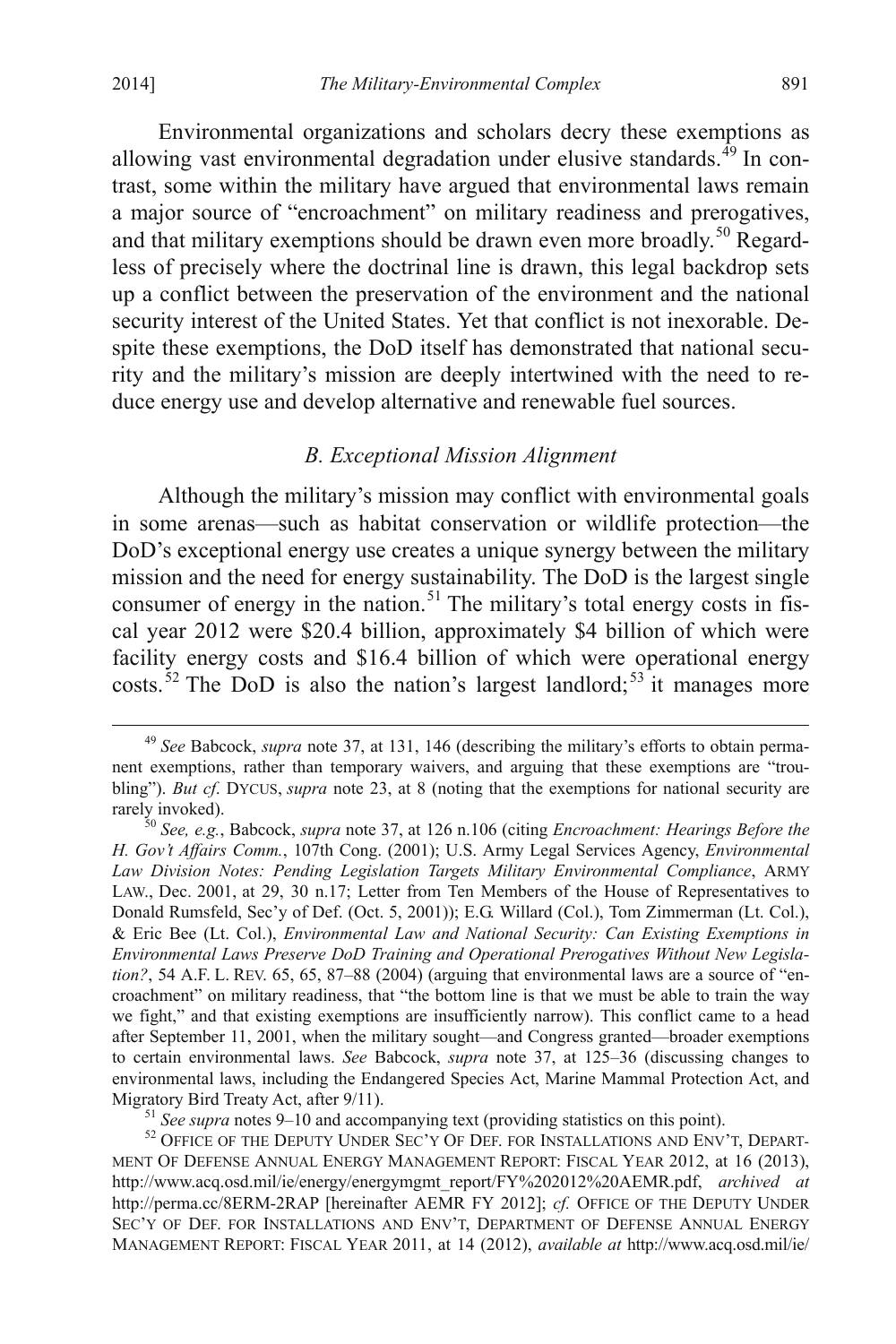than 500 installations in the United States and overseas, covering approxi-mately 2.3 billion square feet of building space.<sup>[54](#page-13-4)</sup> This physical footprint is three times the size of Wal-Mart's, and six times that of the General Ser-vices Administration ("GSA").<sup>[55](#page-14-0)</sup> The DoD manages approximately 28 mil-lion acres of land in the United States.<sup>[56](#page-14-1)</sup> Each service within the militarythe Army, Navy, and Air Force—has a different energy-use profile and dif-ferent energy needs.<sup>[57](#page-14-2)</sup> For example, the Army's permanent bases are its largest energy consumer, while the Air Force and Navy have higher energy use from transportation fuels and lower consumption for facilities.<sup>[58](#page-14-3)</sup> Thus, the military's energy needs are not only deep but broad, covering facilities and operations as well as the transportation needs spanning both sectors.

The military's mission aligns with the goals of reducing energy demand, increasing energy efficiency, and increasing renewables. The DoD's

<span id="page-14-4"></span>Spring 2008, at 2, 2, *available at* http://www1.eere.energy.gov/femp/pdfs/ctcspr08.pdf, *archived at* http://perma.cc/B8YX-SYYM.<br><sup>54</sup> AEMR FY 2011, *supra* note 52, at 4.<br><sup>55</sup> *Id.* <sup>56</sup> Stein, *Agency Action*, *supra* note 18, at 708; Press Release, U.S. Dep't of Def., Interior and

<span id="page-14-1"></span><span id="page-14-0"></span>Defense Departments Join Forces to Promote Renewable Energy on Federal Lands (Aug. 6, 2012), *available at* http://www.defense.gov/releases/release.aspx?releaseid=15498, *archived at* http://perma. cc/CS7K-NBT8 (noting that approximately 13 million acres of the DoD's 28 million acres of land contain significant wind, solar, or geothermal energy resources). <sup>57</sup> The U.S. Marine Corps is an operating unit within the U.S. Navy. *See U.S. Navy Organiza-*

<span id="page-14-2"></span>*tion—An Overview*, U.S. NAVY, http://www.navy.mil/navydata/organization/org-over.asp, *archived at* http://perma.cc/Z4CN-CMML (last updated Nov. 28, 2006).<br><sup>58</sup> PEW PROJECT ON NAT'L. SEC., ENERGY & CLIMATE, REENERGIZING AMERICA'S DEFENSE:

<span id="page-14-3"></span>HOW THE ARMED FORCES ARE STEPPING FORWARD TO COMBAT CLIMATE CHANGE AND IMPROVE THE U.S. ENERGY POSTURE 12–17 (2010), *available at* http://www.pewtrusts.org/uploadedFiles/ wwwpewtrustsorg/Reports/Global\_warming/Pew\_Reenergizing20Americas20Defense20Report.pdf, *archived at* http://perma.cc/5E4-C74M.

energy/library/FY.2011.AEMR.PDF, *archived at* http://perma.cc/8HVW-9P3Q [hereinafter AEMR FY 2011]. Facility energy "includes energy needed to power fixed installations and non-tactical vehicles." AEMR FY 2012, *supra*, at 15. Operational energy is "the energy required for training, moving, and sustaining military forces and weapons platforms for military operations. The term includes energy used by tactical power systems and generators and weapons platforms." 10 U.S.C. § 2924(5) (2012). The Annual Energy Management Report for fiscal year 2012 notes that this facility energy use constitutes only "1 percent of the total U.S. commercial sector's energy consumption." AEMR FY 2012, *supra*, at 15 (citing *Energy Consumption by Sector and Source, United States*, U.S. ENERGY INFO. ADMIN., http://www.eia.gov/oiaf/aeo/tablebrowser/#release=EARLY2012 &subject=0-EARLY2012&table=2-EARLY2012&region=1-0&cases=full2011-d020911a,early2012 d121011b (last visited Apr. 2, 2014)). Such "one percent" arguments, however, can obscure the significance of these emissions and the importance of reducing all sources of greenhouse gases in the atmosphere. Kevin M. Stack & Michael P. Vandenbergh, *The One Percent Problem*, 111 COL-UM. L. REV. 1385, 1386–88, 1398–1402 (2011) (arguing that although climate change can only be solved through regulation of small contributions to global greenhouse gas emissions, biases lead individuals to discount or ignore small values); *see* Garrett Hardin, *The Tragedy of the Commons*, 162 SCI. 1243, 1244 (1968) (arguing that individuals are not motivated to protect resources when their impact from resource use is small but personal gains are large). <sup>53</sup> *See Fostering a Federal Community of Green Building Leaders*, CLOSING THE CIRCLE NEWS,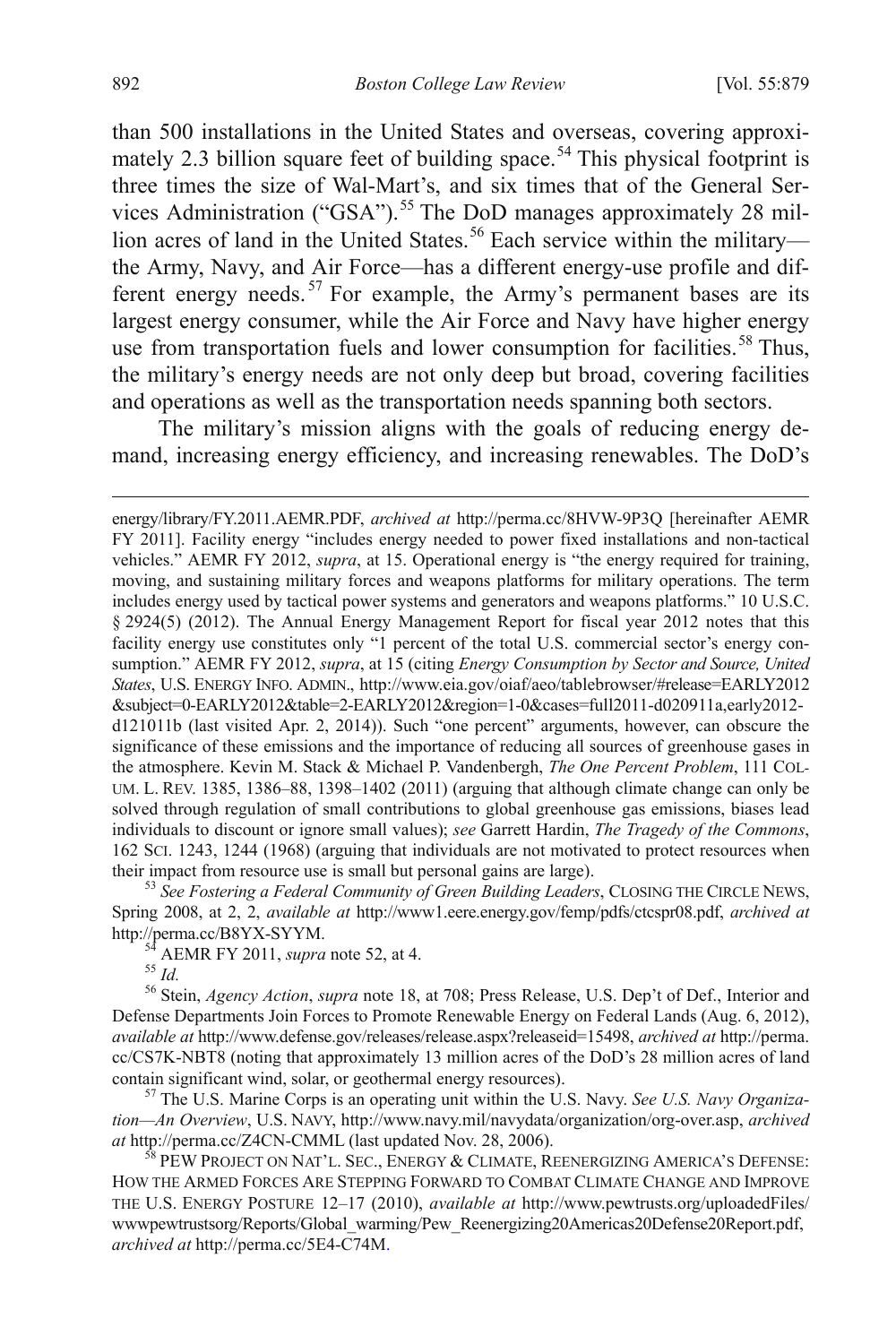mission is "to provide the military forces needed to deter war and protect the security of our country."<sup>[59](#page-14-4)</sup> Indeed, the primary value driving the DoD's role of reducing energy consumption and developing renewables in the Military-Environmental Complex is the military's goal of enhancing its mission to provide trained and ready soldiers for combat and to promote national security.<sup>[60](#page-15-0)</sup> The military has recognized not only that dependence on fossil fuels on the battlefield increasingly fosters security threats—such as the cost in lives of protecting fuel convoys supporting combat missions—but also that climate change caused in part by fossil fuel consumption will lead to further geopolitical instability.<sup>[61](#page-15-1)</sup> As Assistant Secretary of Defense for Operational Energy Plans and Programs Sharon Burke explained:

The key end goal is the mission—you have to be able to explain that we won't succeed in the mission if we don't reduce demand. This is not about energy efficiency in the abstract. We are a place with a job to do. If you are a business, you are trying to sell a product or make a profit. Here, we have the mission. Our goal is to lower the threat by reducing demand. Lower cost is important, but it's not enough. $62$ 

From fiscal year 2003 to fiscal year 2007 in Iraq and Afghanistan, more than 3000 Army personnel and Army contractors were wounded or killed in action as a result of attacks on fuel and water resupply convoys. [63](#page-15-3) In 2010,

<span id="page-15-3"></span><sup>63</sup> DEP'T OF DEFENSE, ENERGY FOR THE WARFIGHTER: OPERATIONAL ENERGY STRATEGY 4– 5 (2011) [hereinafter ENERGY FOR THE WARFIGHTER] (citing ARMY ENVTL. POLICY INST., SUS-

 <sup>59</sup> SSPP FY 2010, *supra* note 6, at i. One commentator has been particularly optimistic about the military's role in this regard, stating that:

The progeny of the Green Arms Race, rather than a strategy of mutually assured destruction, will be a more efficient fighting forces [sic], a reduction [of] the worldwide reliance on fossil fuels, new spinoff green energy technologies, and the creation of a new, more stable, world order—a mutually assured sustenance. The once disparate approaches to address climate change, energy dependence, and national security become one and the same: initiate and win the Green Arms Race.

<span id="page-15-4"></span><span id="page-15-0"></span>Velandy, *supra* note 9, at 311–12.<br><sup>60</sup> OFFICE OF PUB. AFFAIRS, U.S. DEP'T OF DEF., 2010 QUADRENNIAL DEFENSE REVIEW (QDR) FACT SHEET 2 (2010) ("Years of war have demanded that America's Armed Forces rapidly innovate and adapt[,] . . . [in part by d]eveloping enterprise-wide climate change and energy strategies."). In the National Defense Authorization Act for Fiscal Year 2008, Congress amended legislation to require the DoD in the 2010 Quadrennial Defense Review to "examine the capabilities of the armed forces to respond to the consequences of climate change . . . ." National Defense Authorization Act for Fiscal Year 2008, Pub. L. No. 110-181, § 951, 122 Stat. 3, 290–91 (2008); *see*  QDR 2014, *supra* note 20, at 8, 25; OFFICE OF PUB. AFFAIRS, U.S. DEP'T OF DEF., QDR 101:

<span id="page-15-2"></span><span id="page-15-1"></span><sup>&</sup>lt;sup>61</sup> See QDR 2010, *supra* note 20, at 84–87. <sup>62</sup> Interview with Sharon Burke, Assistant Sec'y of Def. for Operational Energy Plans and Programs (May 22, 2013).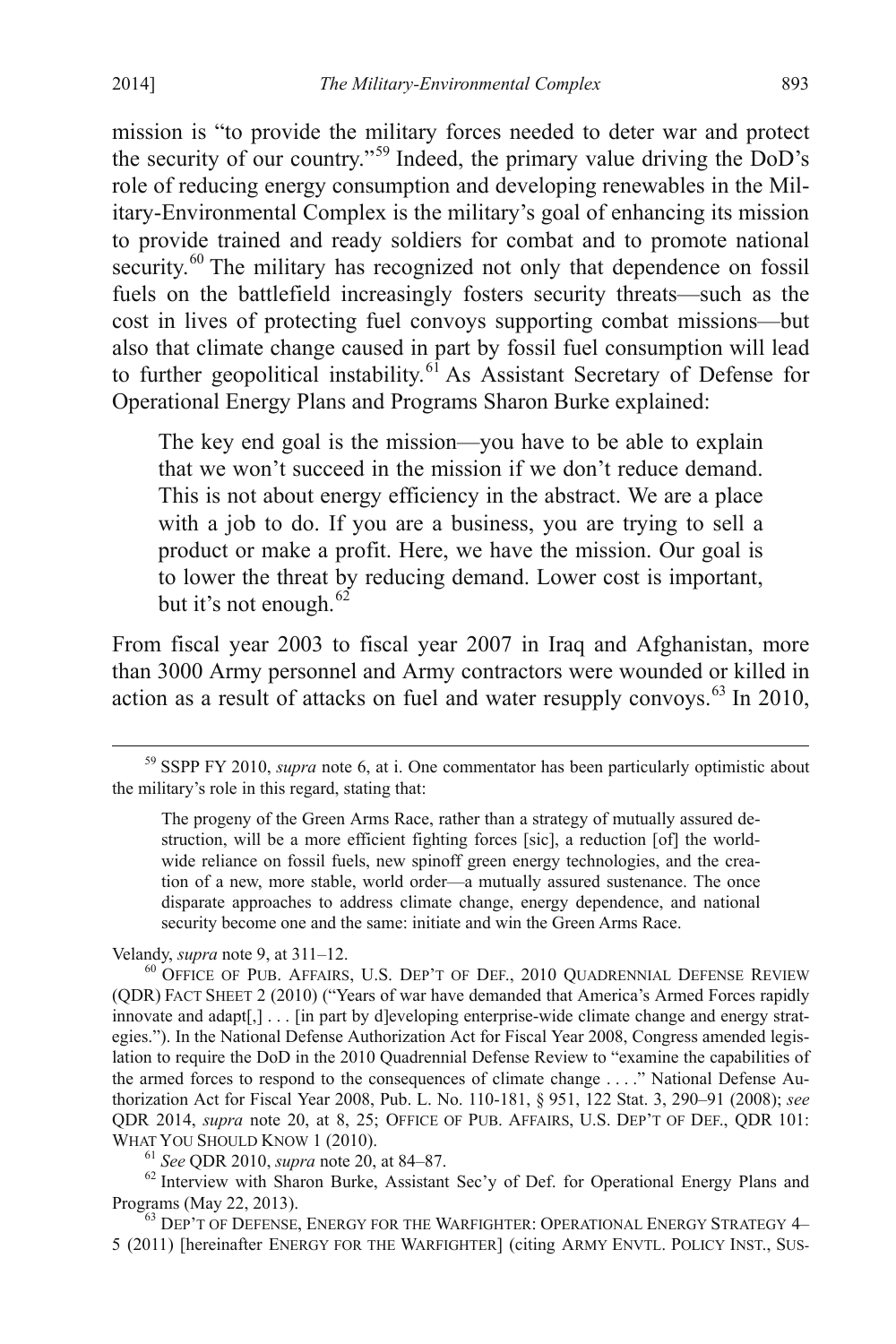ground convoys were attacked 1100 times.<sup>[64](#page-15-4)</sup> These numbers may not even reflect all efforts to transfer fuel from forward operating bases to patrol ba-ses.<sup>[65](#page-16-0)</sup> Although flying in fuel may reduce these casualties, it can increase costs by a factor of ten and uses a great deal more fuel in the process. [66](#page-16-1) In both Iraq and Afghanistan, the challenges of securing fuel convoys thus made the need to reduce petroleum consumption paramount. [67](#page-16-2) Energy costs—both economic and political—are high, and perhaps unlike for other agencies, the DoD's costs can be measured not in dollars, but in lives. These battlefield needs are driving the military to use new or existing technologies and better informational analysis to address the underlying problem by re-ducing demand and changing behavior.<sup>[68](#page-16-3)</sup>

The same mission objective drives the military to ensure that its installations and facilities are protected from disruptions to the electric grid, whether as a result of climate-change-related natural disasters or cyberattack.[69](#page-16-4) When training in domestic installations, soldiers must learn to reduce demand if they are to do so on the battlefield. In speaking about the Army's Net Zero Energy Installation ("NZEI") initiative—a joint initiative with the DoD and the Department of Energy ("DOE") to make participating Army pilot installations net zero in water, energy, or waste<sup>[70](#page-16-5)</sup>—Marc Kodack of the Office of the Assistant Secretary of the Army for Energy and Sustainability said that "[u]nless the concepts of 'sustainability' or 'Net Zero' allow the Army to do its mission better, I don't care. The question is how do I create a narrative that allows me to do more—the Army to enhance its mission $^{71}$  $^{71}$  $^{71}$ 

<span id="page-16-3"></span><sup>68</sup> See Amy Westervelt, *Why the Military Hates Fossil Fuels*, FORBES (Feb. 2, 2012, 4:52 PM), http://www.forbes.com/sites/amywestervelt/2012/02/02/why-the-military-hates-fossil-fuels-and-you-

<span id="page-16-4"></span>should-too-part-one-inefficiency/, *archived at* http://perma.cc/EM9P-ZLDD.<br><sup>69</sup> Interview with John Lushetsky, Former Exec. Dir., Army Energy Initiatives Task Force (May<sub>2</sub>14, 2013).

TAIN THE MISSION PROJECT: CASUALTY FACTORS FOR FUEL AND WATER RESUPPLY CONVOYS, FINAL TECHNICAL REPORT (2009)), *available at* http://energy.defense.gov/Portals/25/Documents/

<sup>&</sup>lt;sup>64</sup> *Id.* at 5 (citing Gen. Duncan McNabb, Commander, U.S. Transp. Command, Address at the Military Strategy Forum at the Center for Strategic and International Studies (Feb. 7, 2011)).

<span id="page-16-2"></span><span id="page-16-1"></span><span id="page-16-0"></span><sup>&</sup>lt;sup>65</sup> Id.<br><sup>66</sup> Id.<br><sup>67</sup> Greenery on the March, ECONOMIST, Dec. 10, 2009, at 3, 3–4 (noting that 40% of fuel used by the military in Iraq and Afghanistan was used to run electricity generators, and that the military is seeking to reduce energy consumption by adopting "smart grid" technology, using insulation on military tents to reduce HVAC demand, and converting trash into electricity through the Tactical Garbage to Energy Refinery).

<span id="page-16-6"></span><span id="page-16-5"></span><sup>&</sup>lt;sup>70</sup> *See* AEMR FY 2012, *supra* note 52, at 50 (describing the NZEI).<br><sup>71</sup> Telephone Interview with Marc Kodack, Office of the Assistant Sec'y of the Army for Energy and Sustainability (Apr. 5, 2013); *see Army Vision for Net Zero*, ARMY ENERGY PRO-GRAM, http://army-energy.hqda.pentagon.mil/netzero/, *archived at* http://perma.cc/97P5-NMGH (last updated Jan. 28, 2014) (describing the Army's goals for net zero installations).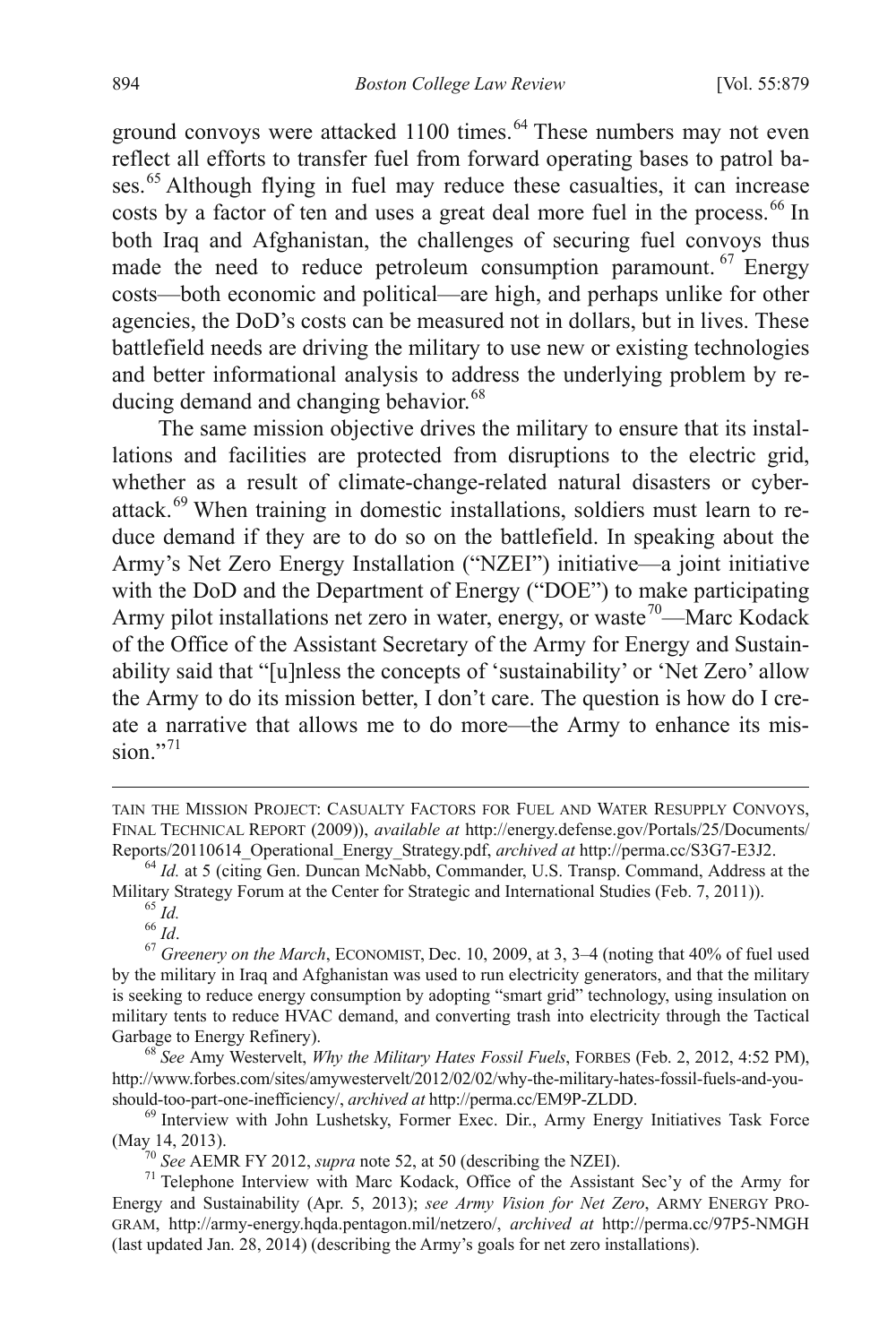National security as a goal has the ability to stimulate innovation through specific demand that broader and more abstract concerns over the environment or energy independence may not create. "There is an innova-tion pull," said Assistant Secretary of Defense Sharon Burke.<sup>[72](#page-16-1)</sup> "We need to fight a war—the question is how do we do that. This is more likely to stimulate innovation than in a vacuum or for the abstract goal of energy ef-ficiency—we have a specific problem to solve."<sup>[73](#page-17-0)</sup>

# *C. Exceptional Opportunities: Lessons from the Military-Industrial Complex*

The military's role in supporting technological innovation that has spilled over into the civilian realm is a familiar phenomenon. Technological advances originally created for military needs have widely transferred into civilian use—including computers, satellites for aerial reconnaissance, cer-tain kinds of aircraft, the internet, semiconductors, and GPS.<sup>[74](#page-17-1)</sup> Although perhaps most well-known for this explosion of scientific growth in the twentieth century, military stimulation of technological innovation has deep historical roots. For example, although the military originally produced its own armaments in national armories, beginning in the early nineteenth century, the Army began to rely on private firms to increase the supply.[75](#page-17-2) Because the quality of produced armaments was poor, the Army imposed certain requirements on manufacturers, including uniformity and the use of interchangeable parts.[76](#page-17-3) This led not only to the development of new guns, but also to new "machine tools and precision instruments" which were sub-sequently adapted to manufacture civilian goods such as sewing machines.<sup>[77](#page-17-4)</sup>

<span id="page-17-5"></span>The key to obtaining military funding has always been the articulation of how the technological innovation is in the military's interest—or, more broadly, in the nation's interest in national security. Civilian spin-offs have

<span id="page-17-1"></span><span id="page-17-0"></span><sup>&</sup>lt;sup>72</sup> Interview with Sharon Burke, *supra* note 62.<br><sup>73</sup> *Id. 74 See, e.g.*, Mowery, *supra* note 12, at 160, 163–66 (describing the role of the federal government in the financing of, and as a customer for, new technological developments, and arguing that federal support, as well as weak intellectual property protections and strong antitrust laws, supported R&D in certain industries); *The Military-Consumer Complex*, *supra* note 13, at 16; Velandy, *supra*  note 9, at 309; Tom A. Peter, *Military Inventions Hit the Civilian Market*, CHRISTIAN SCI. MONITOR (June 19, 2008), http://www.csmonitor.com/Innovation/Tech-Culture/2008/0619/built-for-battle-butperfect-in-peacetime, *archived at* http://perma.cc/FF62-HPBD; *see also supra* note 11 (citing sources

<span id="page-17-2"></span><sup>&</sup>lt;sup>75</sup> *See* Merritt Roe Smith, *Military Arsenals and Industry Before World War I, in* WAR, BUSINESS, AND AMERICAN SOCIETY, *supra* note 3, at 24, 24–32.

<span id="page-17-4"></span><span id="page-17-3"></span><sup>&</sup>lt;sup>76</sup> *Id.* at 31 (noting that as a result of new requirements, many of the old gun manufacturers went out of business and were replaced by new upstarts "headed by younger, more aggressive businessmen" such as Samuel Colt and Epiphalet Remington). <sup>77</sup> *Id*. at 32.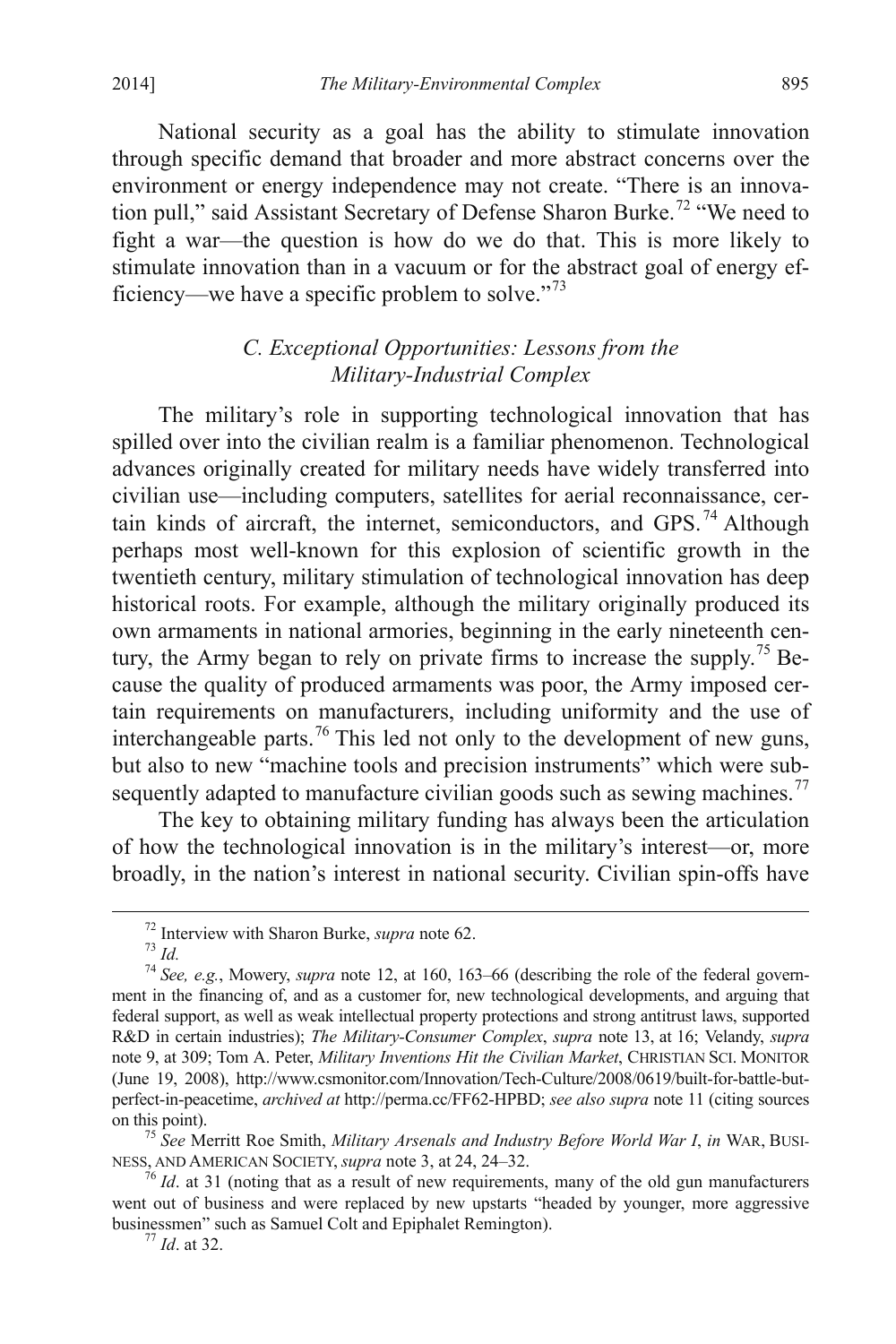largely been a secondary benefit.<sup>[78](#page-17-5)</sup> In some cases, direct federal R&D funding was not necessary to stimulate the development of these new technolo-gies.<sup>[79](#page-18-0)</sup> Instead, the "prospect of large procurement contracts appears to have operated similarly to a prize, leading [one firm] to invest its own funds in the development of a product that met military requirements."[80](#page-18-1) For example, one scholar has explained that government procurement was "crucial" in the development of the IBM 650 computer, noting that the federal gov-ernment agreed to purchase 50 of the 250 machines IBM hoped to sell.<sup>[81](#page-18-2)</sup> But different technologies followed different paths of military funding and support.

Some now argue that the military's golden age as lead innovator ended with changes in federal acquisition rules.<sup>[82](#page-18-3)</sup> Today, rather than contracting for new, DoD-specific products, the military prefers to adopt preexisting civilian technologies—a process that at least one scholar has called "spinon" to the military from the private sector, rather than "spin-off" to the pri-vate sector from the military.<sup>[83](#page-18-4)</sup> And sometimes, technology in the militaryindustrial complex took hybrid forms—neither completely "spin-off" nor "spin-on."[84](#page-18-5)

<span id="page-18-1"></span><span id="page-18-0"></span><sup>79</sup> *See* Mowery, *supra* note 12, at 165. <sup>80</sup> *Id.* 81 *Id.* at 174 (noting that the IBM 650 was "the most commercially successful machine" of the 1950s, with total sales of 1800 units).

<span id="page-18-3"></span><span id="page-18-2"></span><sup>82</sup> See Stowsky, *supra* note 13, at 115 (noting the "divergence in performance requirements for military and civilian products" by the late 1970s); Tim Lenoir, *All but War Is Simulation: The Military-Entertainment Complex*, 8 CONFIGURATIONS 289, 314–15, 322–23 (2000) (noting a post-Cold War trend of military adoption of consumer and civilian technologies, especially in war games and simulations); David C. Mowery et al., *Technology Policy and Global Warming: Why New Policy Models Are Needed (Or Why Putting New Wine in Old Bottles Won't Work)*, 39 RES. POL'Y 1011, 1017 (2010) (describing the R&D programs of the twentieth century as inapt in the climate change context).

<span id="page-18-4"></span><sup>83</sup> Stowsky, *supra* note 13, at 114–16 (describing the shift in the directional development of innovative technology from spin-offs to spin-ons); *see* Lenoir, *supra* note 82, at 314 (citing 10 U.S.C. § 2304 (2012); DEP'T OF DEF., DIRECTIVE No. 5000.1 (2000); DEP'T OF DEF., DIRECTIVE No. 5000.2 (2000)) (noting the DoD's shift away from contracting with segments of the U.S. industrial sector towards the acquisition of commercially available products); Mowery, *supra* note 12, at 169 ("As nondefense demand for semiconductor components grew and came to dominate industry demand, defense-to-civilian technology 'spillovers' declined in significance and actually reversed in direction."). <sup>84</sup> *See* Stowsky, *supra* note 13, at 118.

<span id="page-18-5"></span>

 <sup>78</sup> *Cf*. Timothy Simcoe and Michael W. Toffel, *Government Green Procurement Spillovers: Evidence from Municipal Building Policies in California* 30–32 (Harvard Bus. Sch., Working Paper No. 13-030, 2013), *available at* http://papers.ssrn.com/sol3/papers.cfm?abstract\_id=2142085, *archived at*  http://perma.cc/V4AP-EU3T (arguing that government procurement policies may stimulate the private sector's adoption of environmental standards). It is worth noting that climate change mitigation may be less aptly characterized as a secondary benefit if the military is itself concerned about reduc-<br>ing climate-change-induced conflict.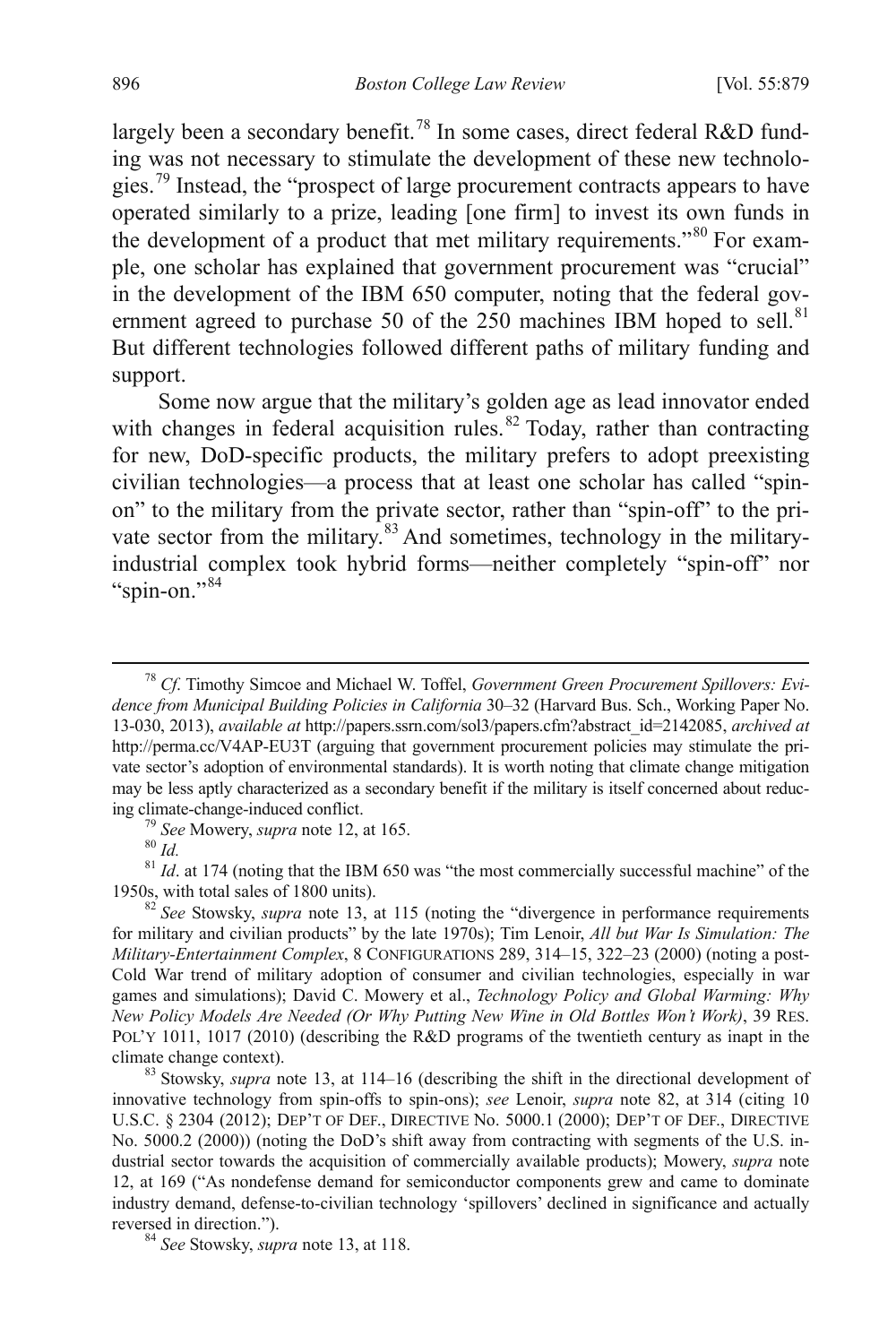For example, after World War II, the Army Signal Corps sought to reduce the size and weight of its early walkie-talkies by developing miniature components.<sup>[85](#page-18-2)</sup> Bell Labs was simultaneously working to develop new tran-sistor technology "to replace mechanical relays in telephone exchanges."[86](#page-19-0) In 1948, Bell Labs briefed the military regarding this new technology.<sup>[87](#page-19-1)</sup> Subsequently, the Army Signal Corps signed a contract with Bell Labs to conduct additional general research, followed by a second contract to de-vote time to military-specific interests.<sup>[88](#page-19-2)</sup> One scholar has noted that while the technology initially came from the civilian sector, military procurement and interest were crucial to its development and diffusion.<sup>[89](#page-19-3)</sup> Bell Labs was unable to introduce the new transistors on a widespread scale in the civilian telephone system in the absence of demand for large-scale replacement of existing infrastructure.<sup>[90](#page-19-4)</sup> But the military financed the construction of the Western Electric transistor plant in Pennsylvania and persuaded the industry to increase its production capacity to more than ten times the military's existing needs for transistors in order to have "surge capability" in case of emergency.<sup>[91](#page-19-5)</sup> In addition, the military essentially subsidized research and production costs to bring down the ultimate cost to civilian consumers of the technology. $92$  Finally, the military contributed to the diffusion and dissemination of information about transistor technology by requiring Bell Labs to hold conferences for representatives of the electronics industry, ac-ademics, and the military regarding the technology.<sup>[93](#page-19-7)</sup>

Given these historical roots, the literature on technological innovation has been attuned to the role that the federal government in general, and the military specifically, may play in stimulating technological innovation in the energy sector to combat climate change.<sup>[94](#page-19-8)</sup> This literature recognizes the

<span id="page-19-8"></span><span id="page-19-7"></span><span id="page-19-6"></span>*Energy*, JOINT FORCES Q., Fourth Quarter 2005, at 68, 69 (advocating a Manhattan Project to achieve energy independence); Seth Dunn, *Hydrogen Futures: Toward a Sustainable Energy System*, 27 INT'L J. HYDROGEN ENERGY 235, 238 (2002) (advocating a "catalytic leadership role" for the government in studying and developing a hydrogen-based energy economy); Martin I. Hoffert et al., *Energy Implications of Future Stabilization of Atmospheric CO2 Content*, 395 NATURE 881, 882, 884 (1998) (arguing that "[t]he magnitude of the implied infrastructure transition suggests the need for massive investments in innovative energy research" on the order of a Manhattan project

<span id="page-19-4"></span>

<span id="page-19-5"></span>

<span id="page-19-3"></span><span id="page-19-2"></span><span id="page-19-1"></span><span id="page-19-0"></span><sup>&</sup>lt;sup>85</sup> *Id.*<br>
<sup>86</sup> *Id.* at 117.<br>
<sup>87</sup> *Id.* at 118.<br>
<sup>88</sup> *Id.*<br>
<sup>89</sup> *See id.*<br>
<sup>99</sup> *See id.*<br>
<sup>91</sup> *Id.* Western Electric was AT&T's manufacturing component. *Id.* at 119.<br>
<sup>92</sup> *Id.* at 119, 121.<br>
<sup>93</sup> *Id.* at 119. Be technology, waiting until one week before a public announcement about its technology development to brief the military. *Id.* at 118.<br><sup>94</sup> *See, e.g.*, John M. Amidon, *America's Strategic Imperative: A "Manhattan Project" for*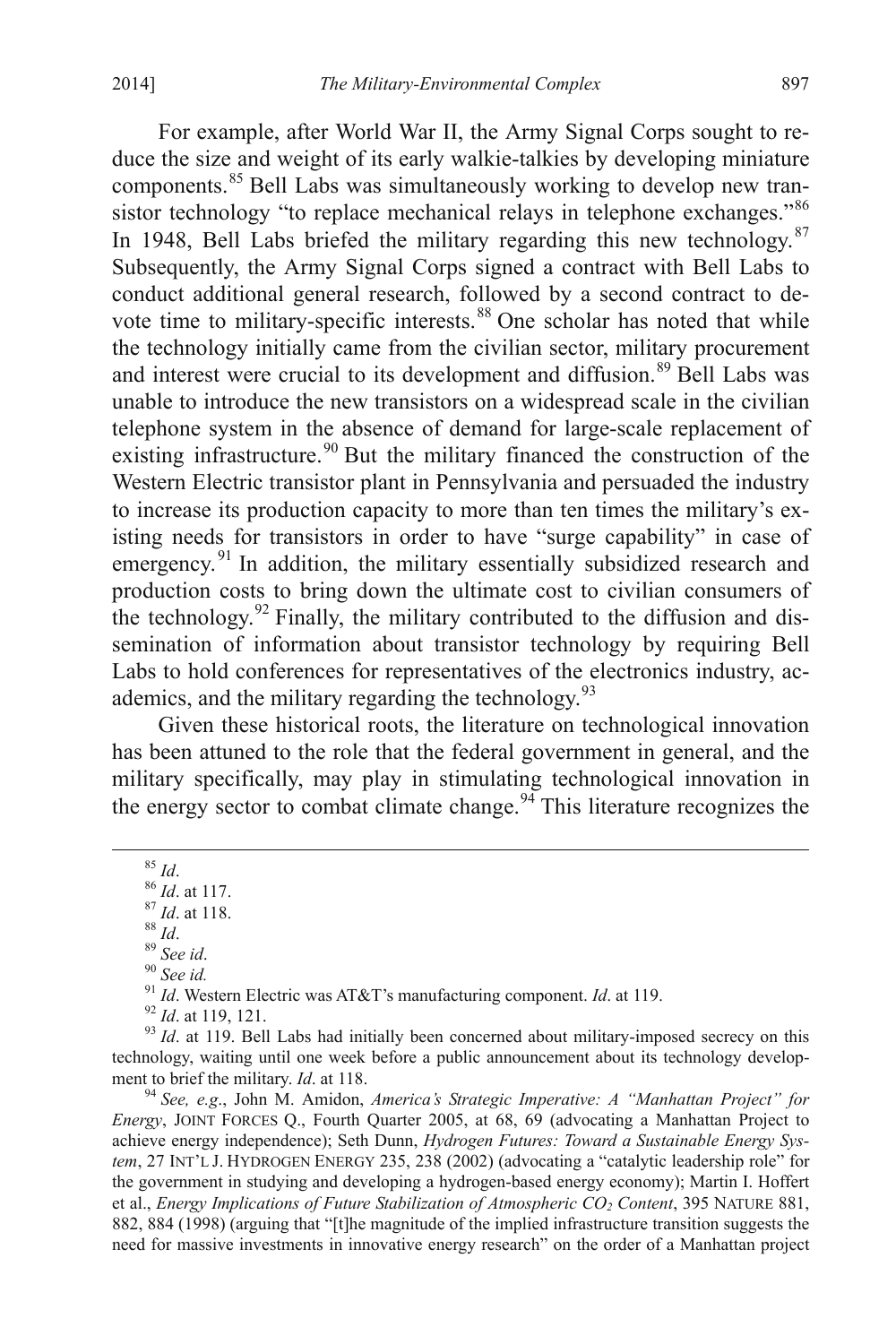importance of government funding to address the so-called "Commercialization Valley of Death": the period between the availability of venture capital financing for "early stage, potentially high-risk/high-return technologies" and the availability of bank financing for "late-stage, potentially lowrisk/low-return technologies in the form of project financing."[95](#page-19-2) Little private financing exists in this period to support "potentially lower-cost breakthrough technologies that have advanced out of the laboratory but still require extensive and expensive field testing and trial installations before being deployed at scale." $\frac{1}{96}$  $\frac{1}{96}$  $\frac{1}{96}$ 

In some respects, this innovation literature constitutes a modern-day effort to draw historical lessons from the military-industrial complex and apply them to the problems of climate change. $\frac{97}{2}$  $\frac{97}{2}$  $\frac{97}{2}$  One common suggestion has been the advocacy of an initiative along the lines of the Manhattan Project or Apollo Program to support technological innovation on the scale and at the pace necessary to solve the climate change problem.<sup>[98](#page-20-2)</sup> For some, this

 to develop transformative technologies); Peter Read and Jonathan Lermit, *Bio-Energy with Carbon Storage (BECS): A Sequential Decision Approach to the Threat of Abrupt Climate Change*, 30 ENERGY 2654, 2654–71 (2005) (modeling a Manhattan Project style response to abrupt climate change); Chris Somerville, *The Billion-Ton Biofuels Vision*, 312 SCIENCE 1277, 1277 (2006) (suggesting a Manhattan Project for biofuels); David Talbot, *Needed: An 'Apollo Program'for Energy*, MIT TECH. REV. (Apr. 20, 2006), http://www.technologyreview.com/news/405681/needed-an-apolloprogram-for-energy/, *archived at* http://perma.cc/E34T-5QT4 ("Since World War II, the development of everything from gas turbines to integrated circuits to the Internet were all devised by R&D paid for by the government. We should target the R&D we need to make the energy system sustainable."). *But see* Mowery et al., *supra* note 82, at 1019–23 (arguing that a Manhattan Project or Apollo Program model is inappropriate for confronting climate change). It is important to note that a "Manhattan Project" or "Apollo Program" approach is not synonymous with the Military-Environmental Complex—to the contrary, the Military-Environmental Complex is not about developing a single "magic bullet," but rather describes a web of interaction among different institutional actors working together to develop multiple technologies that reduce energy demand and develop or promote alternative energy generation.<br><sup>95</sup> BLOOMBERG NEW ENERGY FIN., CROSSING THE VALLEY OF DEATH: SOLUTIONS TO THE

<span id="page-20-3"></span>NEXT GENERATION CLEAN ENERGY PROJECT FINANCING GAP 1 (2010). *See generally infra* notes 237–353 and accompanying text (exploring the role of the private sector in the Military-Environmental Complex).<br><sup>96</sup> BLOOMBERG NEW ENERGY FIN., *supra* note 95, at 1.<br><sup>97</sup> For one example of this literature, see David C. Mowery, *Defense-Related R&D as a Model* 

<span id="page-20-1"></span><span id="page-20-0"></span>*for "Grand Challenges" Technology Policies*, 41 RES. POL'Y 1703, 1704, 1706, 1711 (2012), who highlights military technology innovation success stories going back to Henry VIII, the race for armor, the naval arms race between Britain and Germany in the late nineteenth and early twentieth centuries, and the U.S. transition from public armories to private sources of armaments. <sup>98</sup> *See supra* note 94 (citing sources on this point); *see also* TED NORDHAUS & MICHAEL

<span id="page-20-2"></span>SHELLENBERGER, BREAK THROUGH: FROM THE DEATH OF ENVIRONMENTALISM TO THE POLITICS OF POSSIBILITY 8 (2007) (noting the authors' support in 2003 for a "new Apollo project . . . [incorporating] major investment in clean-energy jobs, research and development, infrastructure, and transit, with the goal of achieving energy independence"). Ted Nordhaus and Michael Shellenberger had believed that this approach would win over "blue collar swing voters and Reagan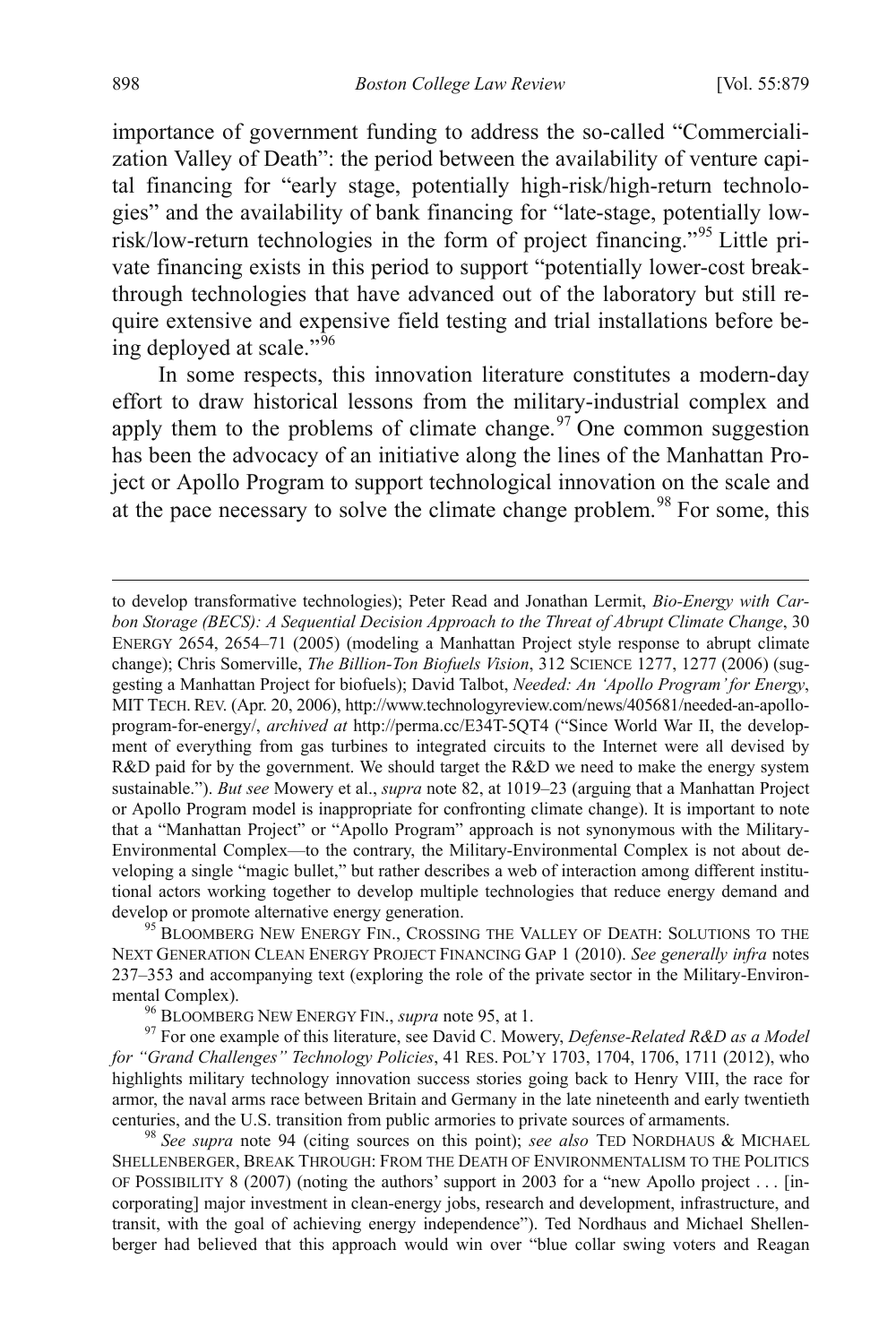so-called "Manhattan Project" approach simply signifies an overwhelming investment of societal resources to develop transformational or disruptive technological solutions, not necessarily involving government funds.<sup>[99](#page-20-3)</sup> Yet despite borrowing the well-known terminology of these two historical programs, these advocates often fail to acknowledge both the role of the government—particularly the military—as a polluter, and the exceptional alignment between the military's mission and the need to reduce energy demand and find renewable energy sources in the climate change context. [100](#page-21-0)

Others reject this Manhattan Project approach to government R&D in-vestment.<sup>[101](#page-21-1)</sup> For example, some scholars contend that while a "strong, wellresourced government technology policy" is a necessary component of addressing climate change, the Manhattan Project or Apollo Program models are inapposite.<sup>[102](#page-21-2)</sup> They contend that such models are "wrongheaded" and have the potential to "waste resources" while ultimately being unsuccess-ful.<sup>[103](#page-21-3)</sup> Those twentieth-century programs, these scholars argue, involved the quest for a single, precise technological innovation for which the govern-ment was the "sole customer."<sup>[104](#page-21-4)</sup> In contrast, in the climate change context, there is a different need to engage multiple stakeholders, including the private sector, state, local, and federal governments, and individuals—not only to adopt new technologies, but also to change behavior on a vast, decentralized scale.[105](#page-21-5) Other critics of a Manhattan Project approach contend that the analogy is inapt because the government has historically proven ineffective at "pick[ing] winners" untethered from actual demand.<sup>[106](#page-21-6)</sup> Arguably, these

Democrats" in battleground states while "excit[ing] the high-tech creative class at the same time."<br>NORDHAUS & SHELLENBERGER, *supra*.

<sup>&</sup>lt;sup>99</sup> See Jay Michaelson, *Geoengineering: A Climate Change Manhattan Project*, 17 STAN. ENVTL. L.J. 73, 119 (1998) (suggesting that private investment will displace government investment in his proposed Manhattan Project on geoengineering).<br><sup>100</sup> Some scholars recognize the geopolitical instability that may result from climate change.

<span id="page-21-7"></span><span id="page-21-0"></span>*See, e.g.*, Jody Freeman & Andrew Guzman, *Climate Change and U.S. Interests*, 109 COLUM. L. REV. 1531, 1576–77 (2009); Jeffrey Thaler, *Fiddling as the World Floods and Burns: How Climate Change Urgently Requires a Paradigm Shift in the Permitting of Renewable Energy Projects*,

<span id="page-21-1"></span><sup>&</sup>lt;sup>101</sup> See, e.g., Mowery et al., *supra* note 82, at 1019–23; Chi-Jen Yang & Michael Oppenheimer, *A "Manhattan Project" for Climate Change?*, 80 CLIMATIC CHANGE 199, 200 (2007) (reject-

<span id="page-21-6"></span><span id="page-21-5"></span><span id="page-21-4"></span><span id="page-21-3"></span><span id="page-21-2"></span><sup>&</sup>lt;sup>102</sup> Mowery et al., *supra* note 82, at 1012.<br><sup>103</sup> *Id.*<br><sup>104</sup> *Id.*<br><sup>105</sup> *See id.*<br><sup>106</sup> Yang & Oppenheimer, *supra* note 101, at 202 (noting that many of the government's efforts to "pick winners" in commercial markets have failed, but that government intervention to support technology development has generally been successful in three situations: "(1) government R&D support for technologies in which the government has a strong and direct procurement interest; (2) decentralized systems of government-sponsored research in the 'generic' area between the basic and applied; (3) a decentralized system of clientele-oriented support for applied R&D").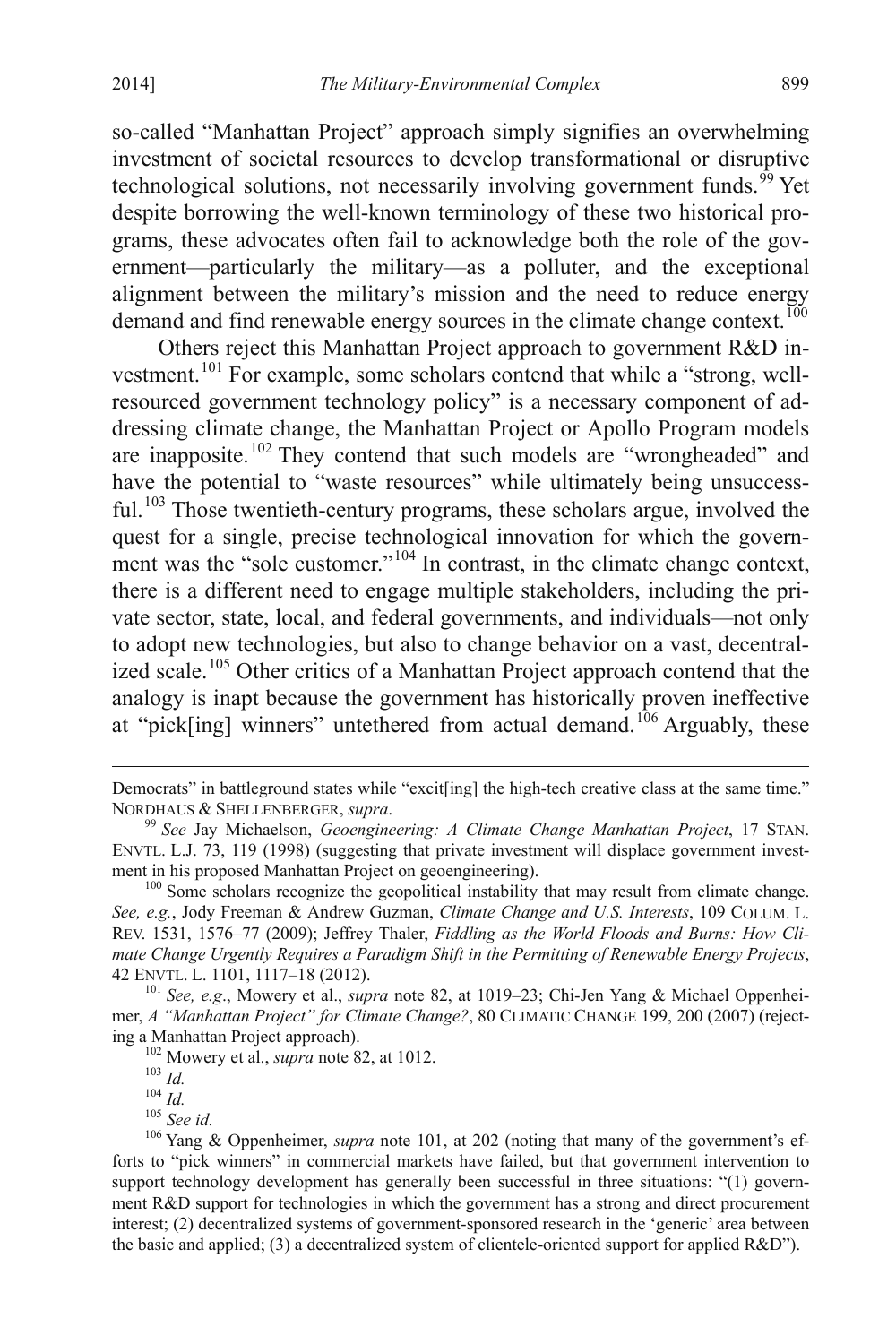critics fail to appreciate the military's genuine underlying demand for such technology.

This debate over the utility of a Manhattan Project approach, however, does not exhaust the field of potential government roles to support technological innovation, including models that draw lessons from the militaryindustrial complex. Other historical models include public-private interactions, such as government intervention in the development of information technology, including military R&D, government procurement, and a com-bination of both. <sup>[107](#page-21-7)</sup> For example, scholars have recognized that military R&D programs were essential in the development of semiconductors, computer hardware, and computer software during the Cold War, which ulti-mately led to the creation of the internet.<sup>[108](#page-22-0)</sup> These scholars understood that the military's national security mission motivated this military investment, and that military procurement "dominated early markets" for new products using these technologies.<sup>[109](#page-22-1)</sup> Other federal agencies, academic institutions, and private industry worked together with the military to provide "plural-istic" support for innovation in information technology.<sup>[110](#page-22-2)</sup> Because these innovations supported the military mission, R&D and military procurement were mutually reinforcing.<sup>[111](#page-22-3)</sup> The military's status as first user of the new technologies "enhanced their reliability and ease of use, while reducing their costs."[112](#page-22-4) Finally, this military-supported innovation led to significant civilian "spillover" which ultimately overtook military sales and funding for  $R&D$ <sup>[113](#page-22-5)</sup>

<span id="page-22-7"></span>Despite these successes of combined military R&D and procurement in stimulating the growth of the information technology sector, these scholars remain pessimistic about the potential for this model to stimulate tech-nological innovation in the climate change context.<sup>[114](#page-22-6)</sup> They argue that while government R&D and procurement can accelerate the development of some

 <sup>107</sup> *See* Mowery et al., *supra* note 82, at 1016–18. The role of "government" is not confined to the military in this literature. To the contrary, there is discussion of other potential successful analogies from the past, including programs in which U.S. technology policy has been effective, such

<span id="page-22-1"></span><span id="page-22-0"></span>as in public health and agricultural innovation programs. *See id.* at 1014–16. <sup>108</sup> *Id.* at 1016.<br><sup>109</sup> *See id.* at 1017. David Mowery has noted that as the military mission shifted, so too did the military's approach to technology. Mowery, *supra* note 97, at 1705. During wartime, immediate goals dominated, while during the Cold War, the national defense mission shifted to develop-

<span id="page-22-5"></span><span id="page-22-4"></span><span id="page-22-3"></span><span id="page-22-2"></span>ing new and more complex weapons systems, as well as addressing other threats. *See id.*<br><sup>110</sup> Mowery et al., *supra* note 82, at 1017.<br><sup>111</sup> *See id.*<br><sup>112</sup> *Id.*<br><sup>112</sup> *Id.*<br><sup>112</sup> *Id.*<br><sup>113</sup> *Id.* at 1017–18. Mowery no Cold War permitted greater experimentation, diversity, and competition among industrial partners in technology development. *See* Mowery, *supra* note 97, at 1709. <sup>114</sup> *See* Mowery et al., *supra* note 82, at 1020.

<span id="page-22-6"></span>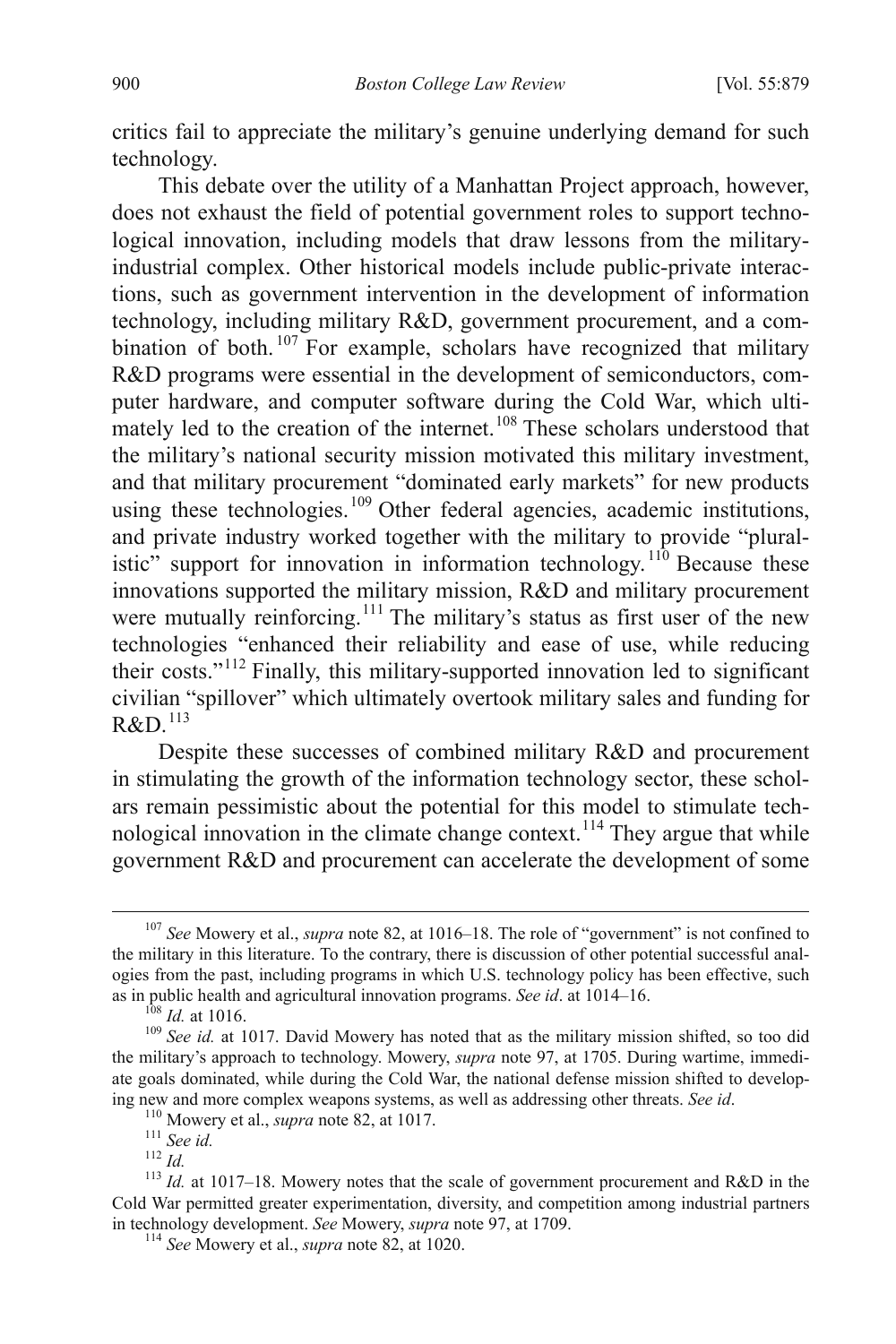technologies, the widespread diffusion of new energy technology will re-quire other policies reflecting the true social costs of carbon.<sup>[115](#page-22-7)</sup> Any public spending, they argue, must be accompanied by significant private spending on technological innovation, and significant participation by industry in "prototype development and testing."<sup>[116](#page-23-0)</sup> The government may play an important role in field trials of new technology as it did in the information technology context,<sup>[117](#page-23-1)</sup> yet when the government is involved, there is always the possibility of capture.<sup>[118](#page-23-2)</sup> If the ultimate goal is to create technology that will be used in a decentralized way by both private and public actors, one scholar contends that the utility of defense R&D may be "limited," as "[c]ivilian technological 'spinoffs' were never a central goal of the postwar defense-related R&D spending" by the United States.<sup>[119](#page-23-3)</sup> The military, this scholar argues, does not generally support diffusion of technology and in-novation learning.<sup>[120](#page-23-4)</sup> Indeed, this scholar expressly argues that procurement will play a smaller role in the climate change context than it did in the con-text of Cold War defense-related technological innovation.<sup>[121](#page-23-5)</sup> Ultimately, these arguments appear primarily to be a critique of the *efficiency* of relying

<span id="page-23-2"></span><span id="page-23-1"></span><span id="page-23-0"></span><sup>115</sup> *Id.*<br><sup>116</sup> *Id.* at 1021.<br><sup>117</sup> *Id.* at 1021.<br><sup>118</sup> *Id.* Mowery offers the example of the difficulty in terminating the Air Force C-17 transport plane, as a result of major military contractors carefully distributing the subcontracts and component contracts among all fifty states, most importantly those of key committee leaders. *See* Mowery, *supra* note 97, at 1708–09.<br><sup>119</sup> Mowery, *supra* note 97, at 1703, 1714. Indeed, Mowery contends that because the mili-

<span id="page-23-3"></span>tary's role in Cold War technological innovation was largely "sui generis," it is not a good analogy

<span id="page-23-4"></span>to extend to other grand challenges. *See id.* at 1709, 1714.<br><sup>120</sup> *See id.* at 1710, 1714. Mowery also argues that technological innovations often need to be significantly modified to have civilian application. *Id.* at

<span id="page-23-6"></span><span id="page-23-5"></span><sup>121</sup> Id. at 1705. Mowery does recognize three pathways through which military R&D and procurement can stimulate innovation in civilian technologies. *Id.* at 1711. First, if the military supports broad research—rather than seeking to procure a specific weapon system—this can contribute to "general knowledge." *Id.* Second, military R&D can lead to the development of civilian "spin-offs," such as in information technology. *Id. But see* Roberto Mazzoleni, *Innovation in the Machine Tool Industry: A Historical Perspective on the Dynamics of Comparative Advantage*, *in* SOURCES OF INDUSTRIAL LEADERSHIP: STUDIES OF SEVEN INDUSTRIES 169, 176, 180–88 (David C. Mowery & Richard R. Nelson eds., 1999) (noting that while the U.S. machine tool industry developed in part from the Army's interest in armaments with interchangeable parts, other technologies, namely numerical control methods in aircraft manufacture, were slow to be adopted outside of the military context); Stowsky, *supra* note 13, at 114–15 (noting heterogeneity in the success of spin-offs from military technology, including success stories, such as semiconductors, and failures, such as "Air Force-sponsored computer control technology for machine tools"). Third, military procurement enabled industry to improve performance and reduce prices, considering the military's focus on performance and its ability to serve as a first customer. Mowery, *supra* note 97, at 1711. Jay Stowsky argues that firms that were too attuned to military procurement needs failed to appreciate civilian demand and innovation, and that "spin-on" should be more widely recognized as an alternative to "spin-off" for the development of new technology. Stowsky, *supra* note 13, at 115–16.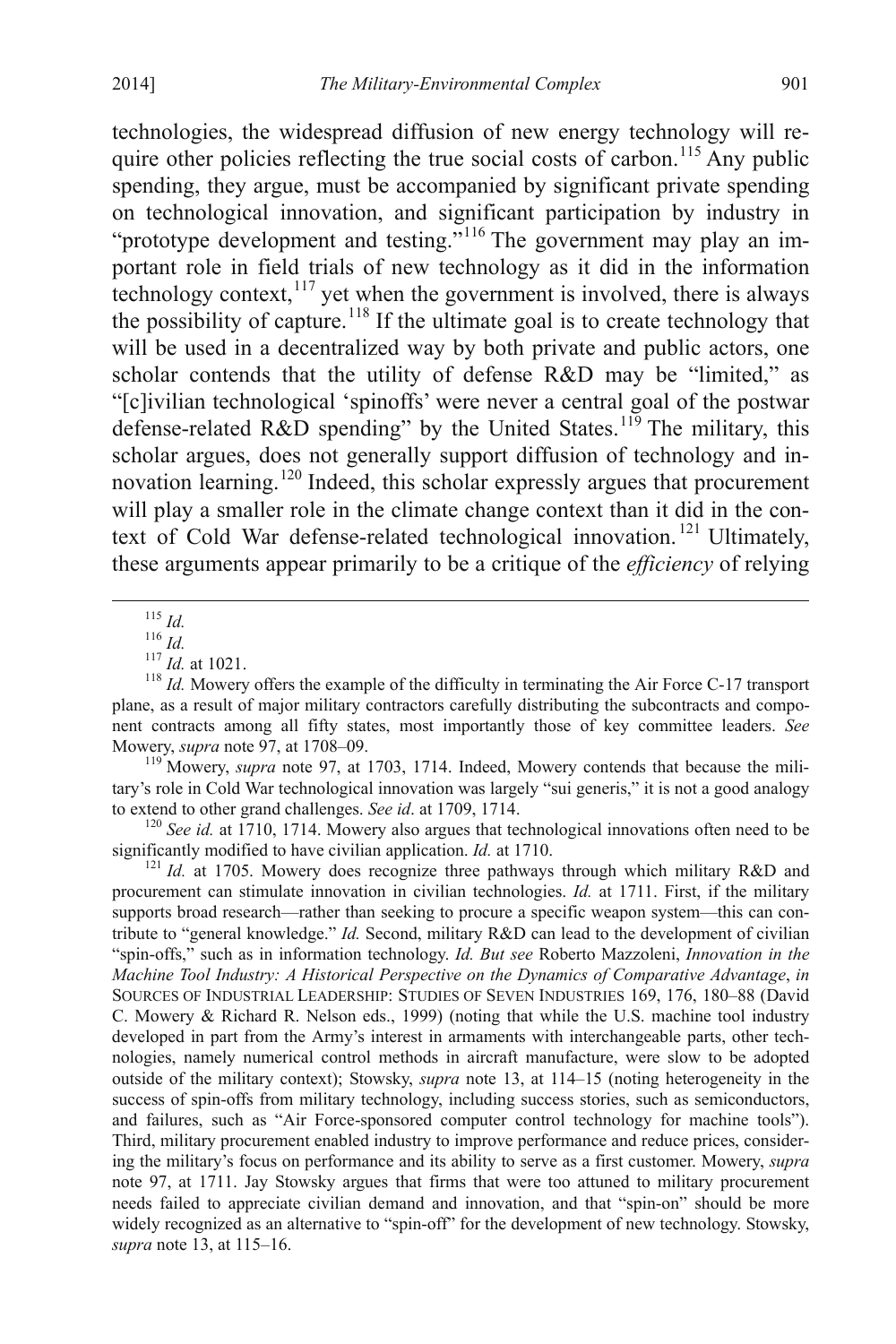on military R&D and procurement, as opposed to other forms of spending that could more directly support technological innovation with civilian implications. Similarly, from one critic's perspective, the key question is which method—spin-off or spin-on—is faster.<sup>[122](#page-23-6)</sup>

The question of which approach is "faster" or "more efficient" would be a good one if we lived in a world of central planning or a clean slate. But by focusing on what institutional arrangement would best stimulate technological innovation to combat climate change globally, this innovation scholarship fails to recognize that the U.S. government, particularly the DoD, is *already actively stimulating such technological development* in the energy sector. Despite recognizing the potential analogy to the military-industrial complex of the past, especially the extent to which military procurement was driven largely by the military's mission in the twentieth-century development of information technology, these scholars fail to realize that the military's mission *currently* dovetails in an exceptional way with the need to reduce energy demand and develop renewable energy sources.

Thus, this innovation literature—despite its apparent heritage in history and theory of the military-industrial complex—is asking the wrong question. Rather than asking what *in theory* is the most efficient way to stimulate technological innovation that must then be diffused globally, scholars and policymakers should ask different questions. The real question is: Given that the DoD is already both actively pursuing technological innovation to military specifications through R&D and exhibiting vast, mission-driven demand for commercial off-the-shelf technologies through procurement and creative arrangements like long-term Power Purchase Agreements ("PPAs"), how should policymakers craft institutions and rules to make this governmentsponsored innovation more successful? And how can policymakers guard against abuses such as rent-seeking, cost overruns and delays, and the lack of diffusion of knowledge that may have plagued government-supported innovation in the past? This Article seeks to address these questions here.

# *D. Advantages of the Military-Environmental Complex*

There are certain unique advantages to military participation in this technological innovation process. First, the mere fact that a project supports military interests—rather than general commercial interests—may drive support among key institutional players who feel more strongly connected to the value of protecting national security than other values such as support-ing commerce or protecting the environment.<sup>[123](#page-24-0)</sup> The construction of roads

<span id="page-24-1"></span><span id="page-24-0"></span><sup>&</sup>lt;sup>122</sup> Stowsky, *supra* note 13, at 137.<br><sup>123</sup> For a further discussion of this issue, see generally Light, *supra* note 27. *See also* Dena M. Gromet, Howard Kunreuther, & Richard P. Larrick, *Political Ideology Affects Energy-Efficiency*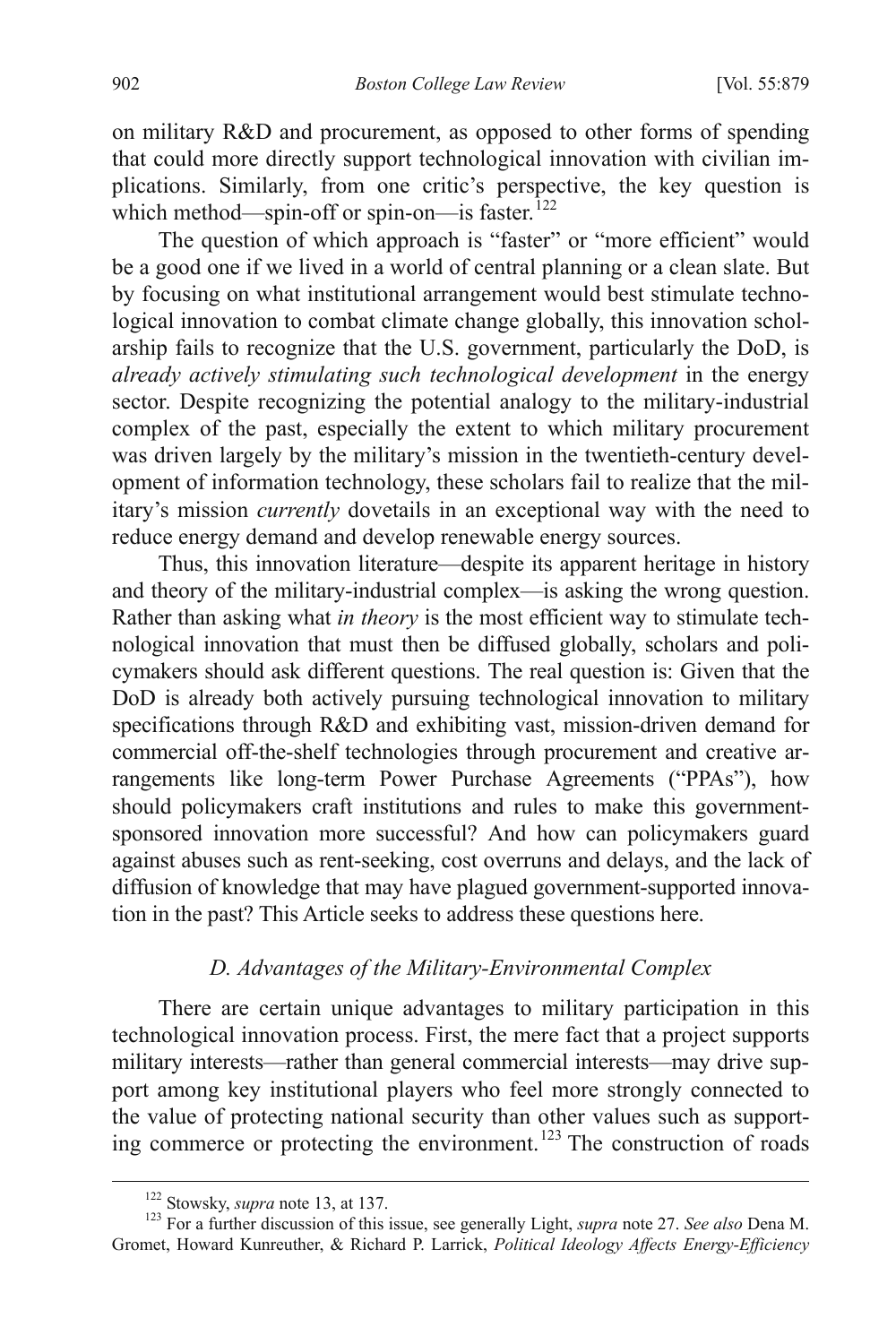$\overline{a}$ 

in nineteenth-century America provides an example of how an engineering project with both civilian and military applications obtained congressional funding and presidential support largely because of its alignment with the military's mission.<sup>[124](#page-24-1)</sup> The original thirteen colonies constructed few roads, except those built by the military and for the Lancaster-Philadelphia Turn-pike.<sup>[125](#page-25-0)</sup> As a result, during the War of 1812, the nation faced challenges in moving soldiers and supplies. This difficulty led to a rethinking of the military's need for roads and a reconsideration of the role the federal—as opposed to state—government should play in financing and constructing them.[126](#page-25-1) According to one scholar, "As long as a road could be termed a military road, [President James] Madison and the Congress would approve its construction . . . . When road construction was labeled an internal improvement . . . Madison vetoed the measure even though Congress had passed it."[127](#page-25-2) President James Monroe followed the same path, approving "only those roads which were described as strictly military," $128$  even after Secretary of War John C. Calhoun, in an 1819 report to Congress, wrote:

A judicious system of roads and canals, constructed for the convenience of commerce and the transportation of the mail only, without any reference to the military operations is itself among the most efficient means for "the more complete defense of the United States." . . . [T]he roads and canals which such a system

<span id="page-25-3"></span><span id="page-25-2"></span><span id="page-25-1"></span><span id="page-25-0"></span>WAR, BUSINESS, AND AMERICAN SOCIETY, *supra* note 3, at 133, 134–35.<br><sup>125</sup> *Id.* at 134.<br><sup>126</sup> *See id.* at 134–35.<br><sup>127</sup> *Id.* at 135.<br><sup>128</sup> *Id.* 

<span id="page-25-4"></span>*Attitudes and Choices*, 110 PROC. NAT'L ACAD. OF SCI. 9314, 9314–17 (2013) (finding that individuals with conservative ideologies were less likely to purchase energy-efficient light bulbs when the light bulbs were affixed with a sticker stating "Protect the Environment" than when no sticker was present); Dan M. Kahan et al., *Cultural Cognition of Scientific Consensus*, 14 J. RISK RES. 147, 169 (2011) ("When shown risk information (e.g., global temperatures are increasing) that [people] associate with a conclusion threatening to their cultural values (commerce must be constrained), individuals tend to react dismissively toward that information; however, when shown that the information in fact supports or is consistent with a conclusion that affirms their cultural values (society should rely more on nuclear power), such individuals are more likely to consider the information open-mindedly." (citations omitted)); Edward W. Maibach et al., *Communication and Marketing as Climate Change–Intervention Assets: A Public Health Perspective*, 35 AM. J. PREVENTIVE MED. 488, 497 (2008) (noting that "[a]udiences are most receptive to content that is consistent with their existing attitudes and beliefs," and suggesting the wisdom of selecting messages about climate change based on the values of the target audience, including values concerning economics, energy independence, legacy, stewardship, religion, and nationalism). In *Valuing National Security,* I hypothesize that the ability to link reducing demand for fossil fuels and promoting alternative sources of energy with advancing national security goals may affect support for climate change mitigation policies and behaviors not only among key players in Congress, but also among members of the public. *See generally* Light, *supra* note 27. <sup>124</sup> Thomas E. Kelly, *The Concrete Road to MIC; National Defense and Federal Highways*, *in*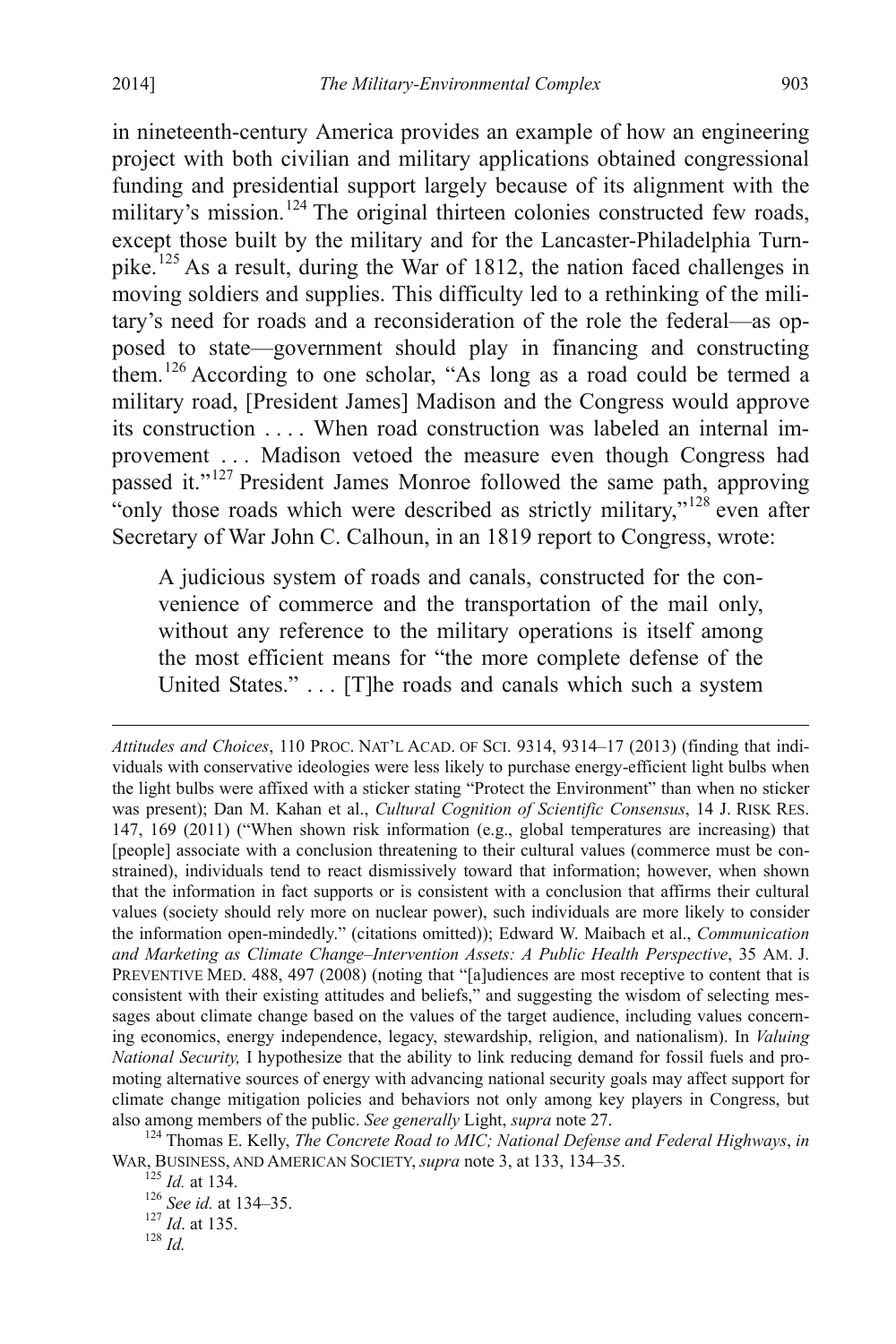would require are precisely those which would be required for the operations of war.<sup>[129](#page-25-4)</sup>

The role of the military in stimulating technological innovation, as well as in unlocking financing, has thus been exceptional. But on a deeper level, to extrapolate to the clean energy context from the experience of nineteenthcentury road building, reliance on the synergy between the military's interests and energy conservation may provide political cover for those who otherwise might not support investment in clean energy technology solely for civilian purposes or environmental reasons.

Second, the DoD's exceptional hierarchical nature allows its leadership to consider the importance of changing norms and behavior in ways that might be unthinkable in the private sector. In the military context, behavioral changes are within the realm of possibility in ways that might be hard to fathom in the civilian world. One well-known historical example is the integration of the military long before parts of the civilian world in the United States. For example, President Harry Truman issued Executive Order 9981 on July 26, 1948, formally abolishing segregation in the military even while so-called "Jim Crow" laws were still widely in force in parts of America.<sup>[130](#page-26-0)</sup> By issuing an executive order and exploiting the hierarchical nature of his relationship with the military as Commander-in-Chief, Truman was able to have an impact on behavior and attitudes toward racial integration that, some scholars argue, spilled over into the civilian realm.<sup>[131](#page-26-1)</sup>

Though this formal document in no way actually ended segregation overnight, the military acted as a norm-leader in the integration of public life in the United States in ways that arguably had a positive impact on the civilian world. More recent studies have demonstrated that adoption of "green" standards that apply only to government may spill over into the

<span id="page-26-0"></span><sup>129</sup> *Id.* <sup>130</sup> Exec. Order No. 9981, 3 C.F.R. 722 (1943–1948); *see* MICHAEL R. GARDNER, HARRY TRUMAN AND CIVIL RIGHTS: MORAL COURAGE AND POLITICAL RISKS 105–21 (2002) (exploring the impetus for, and consequences of, President Truman's executive order); KEVIN J. MCMAHON, RECONSIDERING ROOSEVELT ON RACE: HOW THE PRESIDENCY PAVED THE ROAD TO *BROWN* 177– 202 (2004) (exploring President Truman's civil rights legacy). <sup>131</sup> *Cf.* SAMUEL A. STOUFFER ET AL., THE AMERICAN SOLDIER: ADJUSTMENT DURING ARMY

<span id="page-26-2"></span><span id="page-26-1"></span>LIFE 594–95 (1949) (finding that greater levels of contact between white and black soldiers in the U.S. military correlated with greater support for racial integration); John Sibley Butler & Kenneth L. Wilson, The American Soldier *Revisited: Race Relations and the Military*, 59 SOC. SCI. Q. 451, 465 (1975) (reaffirming the "contact thesis" by which integration within the military among people of different races, but equal rank and status, reduced negative racial attitudes prior to the U.S. Supreme Court's 1954 *Brown v. Board of Education* decision); Charles C. Moskos, Jr., *Racial Integration in the Armed Forces*, 72 AM. J. SOC. 132, 139–40 (1966) (noting a significant increase in support for integration among both whites and African Americans in the U.S. military between 1943 and 1951, and suggesting that this radical shift was a precipitating factor in the civil rights movement in the United States).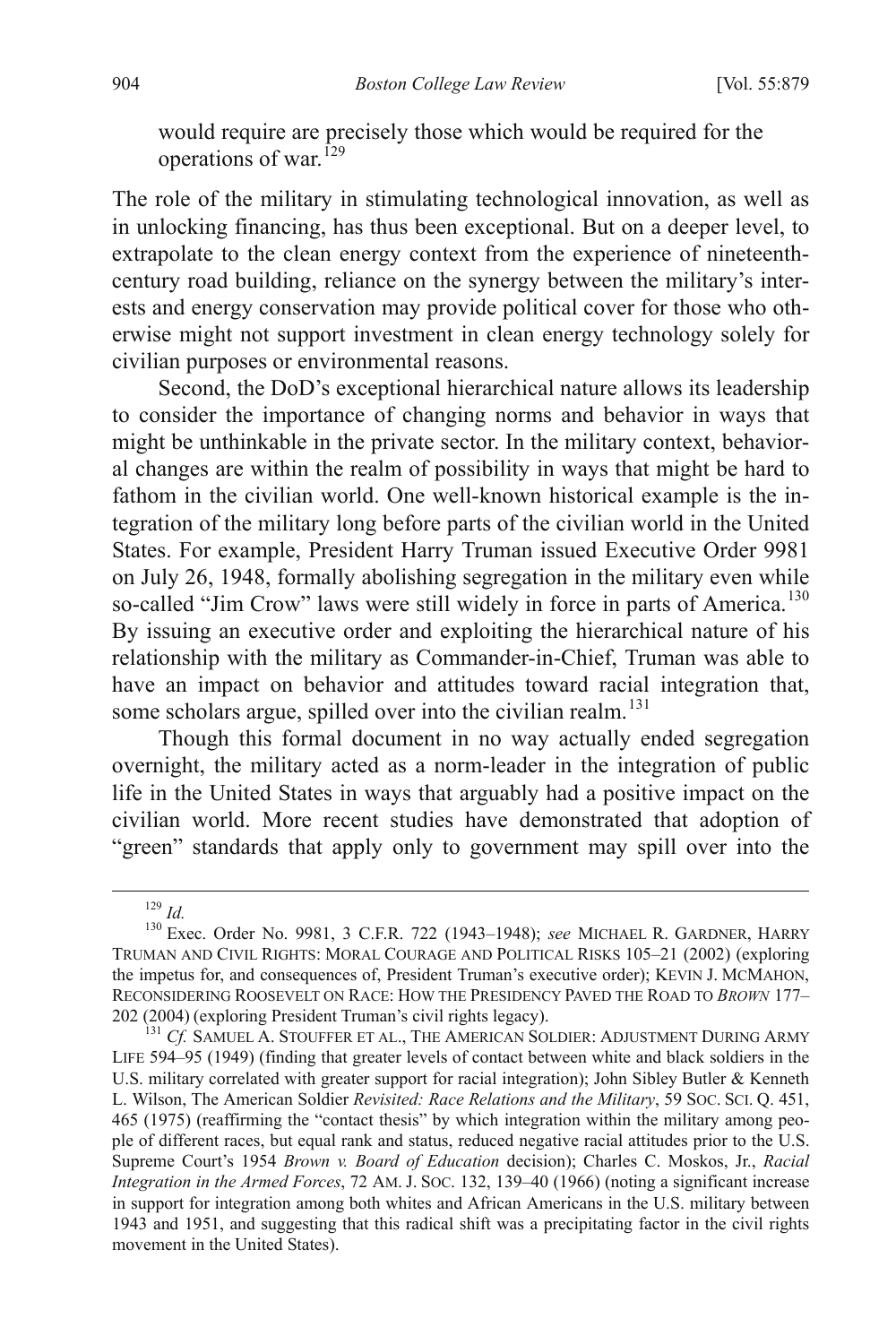civilian realm even in the absence of mandates on private firms. For example, two researchers found that the U.S. Green Building Council's Leadership in Energy and Environmental Design ("LEED") Standard for Green Buildings diffused more rapidly among *private* developers in municipalities that adopted green procurement policies that *applied only to the government*  than in municipalities without such procurement policies, and that these policies also spilled over into neighboring communities.<sup>[132](#page-26-2)</sup> They concluded that "government purchasing policies can break deadlocks that emerge when coordinated investments are required to adopt a common standard and that adoption stimulates the private-sector market for the goods and services targeted by those policies." $133$ 

In the clean energy context, exceptional behavioral changes may likewise be possible. As Sharon Burke explained:

The civilian world is different—it is hard to talk about reorganizing society—to tell people you can't live so far away from work because you use too much fuel. In the military you can talk about this. Changing behavior is all about having a tool, explaining why it matters, and taking the lesson with you.<sup>[134](#page-27-1)</sup>

To illustrate this principle, Burke told the story of a Senior Officer who was field-testing energy equipment at a Marine Corps base in southern California.[135](#page-27-2) The Senior Officer was explaining to the Marines involved how to use a new electricity meter to measure their energy use:

He said to them, "Do what you have to do, use the energy you need to get the job done, but if you stay below that red line, you won't turn on the generator. No noise, no fumes, no fuel truck coming by to refill it." And they get that—many of them have been deployed before and had to live next to a generator. The Marines stayed below the line . . . . People talk about culture change, but it's not enough to tell people to do better; you have to give them the tools and the rationale... U.S. forces are very, very good at the logistics of fuel, of moving what we need to operate from place to place. We also have a great deal of experience in managing energy use in our fixed facilities, and in fact, we are often compelled to do so by laws and regulations. But we didn't

<span id="page-27-3"></span><span id="page-27-2"></span><span id="page-27-1"></span><span id="page-27-0"></span> <sup>132</sup> Simcoe & Toffel, *supra* note 78, at 1–2. *See generally LEED*, U.S. GREEN BUILDING COUN-CIL, http://www.usgbc.org/leed, *archived at* http://perma.cc/NPY5-8SD5 (last visited Apr. 3, 2014). <sup>133</sup> *Id*. at 3. <sup>134</sup> Interview with Sharon Burke, *supra* note 62. <sup>135</sup> *Id*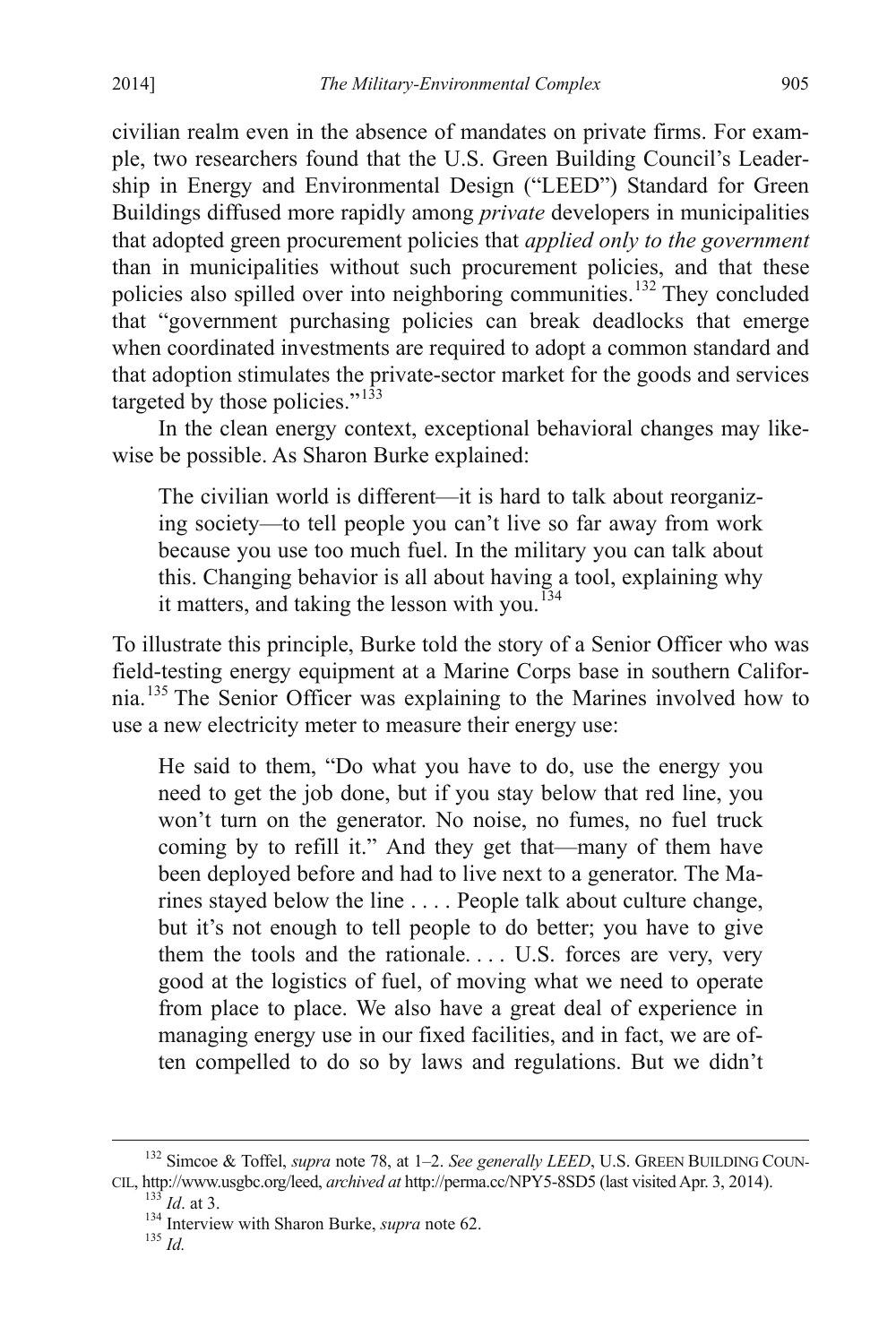have much experience managing energy as a military capability, enabler, or input.<sup>[136](#page-27-3)</sup>

As this example makes clear, a key element of the Military-Environmental Complex is about developing tools to encourage management of energy as an input.

The military's ability to reduce energy use, particularly from conventional sources such as petroleum in combat operations and existing electricity grids at military installations, is vital to national security, at least in the short run. In the long run, the Military-Environmental Complex may have important consequences for development and commercialization of clean energy technology and practices with widespread civilian application.<sup>[137](#page-28-0)</sup> The challenge is to recognize this military exceptionalism and to ask whether and how it can be harnessed.

## II. GOVERNMENTAL INSTITUTIONS AND VALUES DRIVING THE MILITARY-ENVIRONMENTAL COMPLEX

The DoD is actively engaged in reducing its energy consumption, increasing efficiency, and promoting renewables in order to support its mission. This Part assesses the governmental institutions and values driving the Military-Environmental Complex.

## *A. Government Institutions*

<span id="page-28-1"></span>Congress, the President, and the DoD all play significant roles in the Military-Environmental Complex. These institutions are deeply engaged in a debate over the values that should drive the DoD's actions within the Military-Environmental Complex: national security, energy independence, cost, or environmental protection.

<sup>&</sup>lt;sup>136</sup> *Id.* Burke pointed out that the protection of fuel lines was an important concern for both the Axis and Allied powers in World War II; the Allies were much more successful at protecting access to fuel, whereas by the end of the war, the Germans were brewing fuel from coal and the Japanese from pine roots and tires. *Id.*; *see also* DANIEL YERGIN, THE PRIZE: THE EPIC QUEST FOR OIL, MONEY & POWER 345–46, 348 (2009) (describing the desperation of Japan's pine root campaign).<br><sup>137</sup> This Article does not claim that military leadership is the sole solution to the problem of

<span id="page-28-0"></span>climate change. Rather, there is a story here to tell about the importance of taking a pluralistic approach without awaiting a first-best global solution. *Cf*. Orts, *supra* note 15, at 199, 205 & n.22.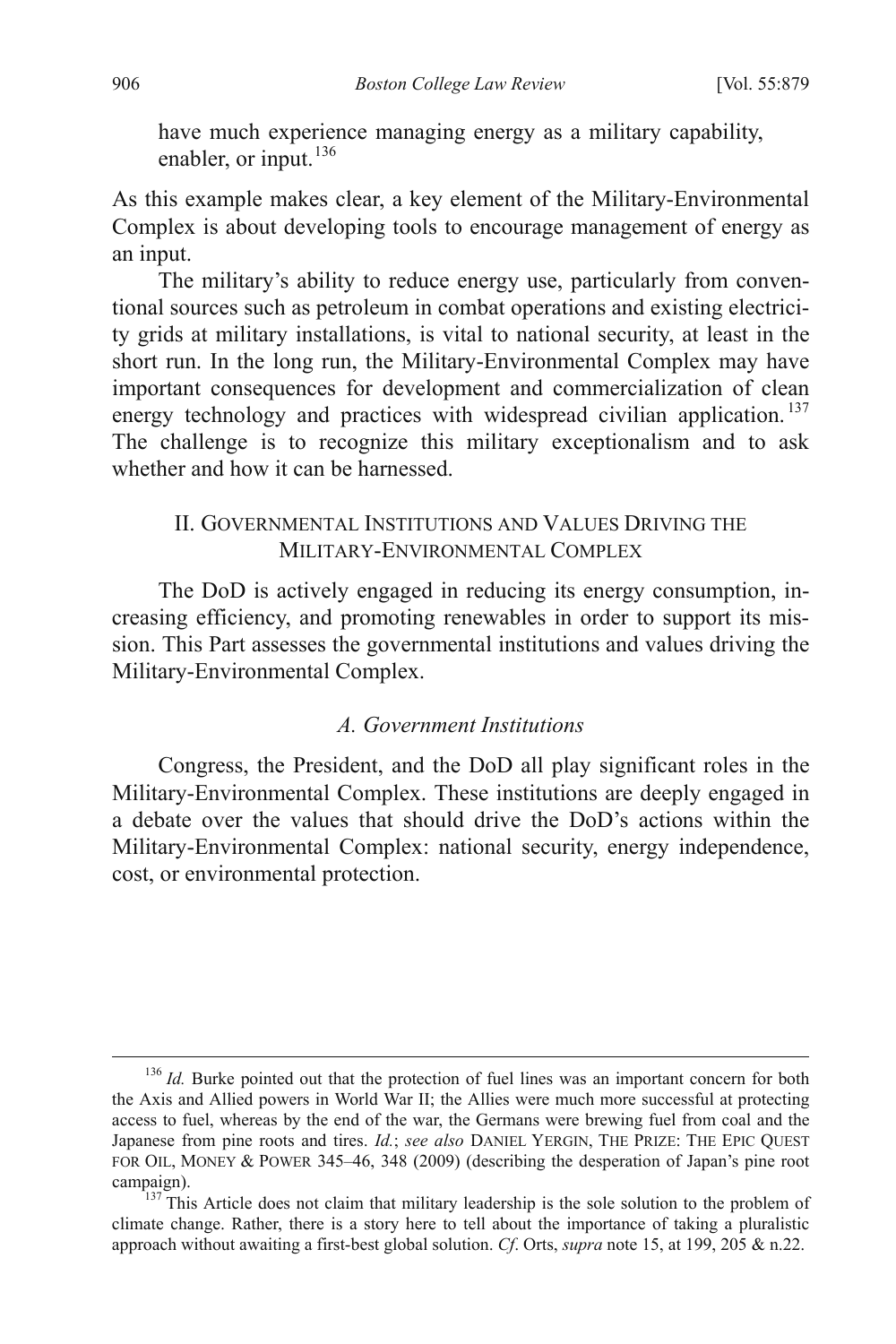#### 1. Congressional Mandates

Despite its inability to pass comprehensive climate-change legislation governing the private sector,<sup>[138](#page-28-1)</sup> Congress has played a key role in the Military-Environmental Complex, both substantively—in directing the military to meet conservation and sustainability goals—and procedurally—by strengthening the institutions within the DoD that can make those goals selfreinforcing. Congress has imposed a number of mandates on all federal agencies to promote conservation, efficiency, and the development of renewable energy sources. The National Energy Conservation Policy Act,<sup>[139](#page-29-0)</sup> as amended by, inter alia, the Federal Energy Management Improvement Act of 1988,<sup>[140](#page-29-1)</sup> the Energy Policy Act of 2005 ("EPAct"),<sup>[141](#page-29-2)</sup> and the Energy Independence and Security Act of 2007 ("EISA"),  $^{142}$  $^{142}$  $^{142}$  provides the underlying framework and authority for energy conservation and efficiency by federal agencies.<sup>[143](#page-29-4)</sup> Noting that the federal government is the nation's "largest energy consum-er,"<sup>[144](#page-29-5)</sup> these statutes require all federal agencies, including the military, to conserve energy and water in federal facilities;<sup>[145](#page-29-6)</sup> create a federal energy effi-ciency fund to provide grants to agencies for such projects;<sup>[146](#page-29-7)</sup> establish an In-teragency Energy Management Task Force to assist in implementation;<sup>[147](#page-29-8)</sup> procure Energy Star products or Federal Energy Management Program ("FEMP")-designated products;[148](#page-29-9) and establish government contract incentives to encourage contractor-operated government facilities to reduce federal

<span id="page-29-10"></span><sup>&</sup>lt;sup>138</sup> For example, the American Clean Energy and Security Act of 2009, also known as the Waxman-Markey cap-and-trade bill, passed in the House but was defeated on the Senate floor. H.R. 2454, 111th Cong. (2009); *see American Clean Energy and Security Act of 2009*, GOVTRACK.US, http:// www.govtrack.us/congress/bills/111/hr2454, *archived at* http://perma.cc/CTQ4-HHPV (last visited Apr. 3, 2014). Other efforts to address climate change at the federal level have come largely as a result of presidential and Environmental Protection Agency (EPA) action under the existing Clean Air Act, rather than through new legislation. *See Regulatory Initiatives*, EPA, http://www.epa.gov/climate change/EPAactivities/regulatory-initiatives.html, *archived at* http://perma.cc/G6XD-E9W8 (last updated

<span id="page-29-0"></span><sup>&</sup>lt;sup>139</sup> National Energy Conservation Policy Act of 1978, Pub. L. No. 95-619, §§ 541–551, 92 Stat. 3206, 3277–80 (1978) (codified as amended at 42 U.S.C. §§ 8251–8261 (2006 & Supp. V)).

<span id="page-29-1"></span><sup>&</sup>lt;sup>140</sup> Federal Energy Management Improvement Act of 1988, Pub. L. No. 100-615, § 2(a), 102 Stat. 3185, 3185–89 (1988) (codified as amended at 42 U.S.C. §§ 8251–8261).

<span id="page-29-2"></span><sup>&</sup>lt;sup>141</sup> Energy Policy Act of 2005, Pub. L. No. 109-58, §§ 101-105, 119 Stat. 594, 605-11 (2005) (codified as amended at 42 U.S.C. §§ 8253-8259b).

<span id="page-29-5"></span><span id="page-29-4"></span><span id="page-29-3"></span> $^{142}$  Energy Independence and Security Act of 2007, Pub. L. No. 110-140, §§ 431, 432, 434, 441, 511, 516, 524, 525, 121 Stat. 1492, 1607–11, 1614–15, 1623, 1658, 1659, 1662–63 (2007) (codified as amended at 42 U.S.C. §§ 8253–8259b).<br>
<sup>143</sup> *See* 42 U.S.C. §§ 8251–8261.<br>
<sup>144</sup> *Id.* § 8251(1).<br>
<sup>145</sup> *Id.* § 8253.<br>
<sup>146</sup> *Id.* § 8256(b).<br>
<sup>147</sup> *Id.* § 8257.<br>
<sup>148</sup> *Id.* § 8259b.

<span id="page-29-6"></span>

<span id="page-29-8"></span><span id="page-29-7"></span>

<span id="page-29-9"></span>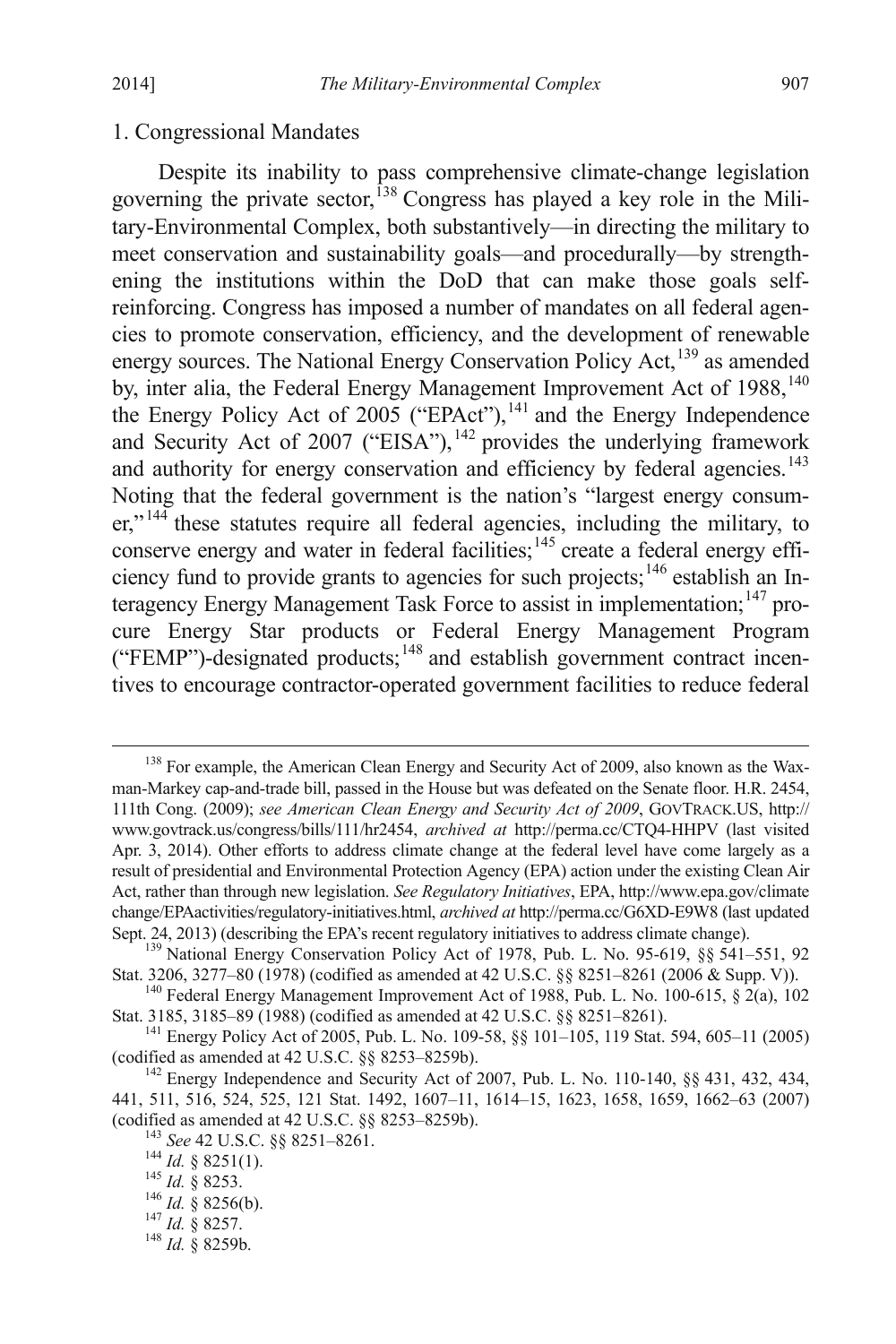energy costs.<sup>[149](#page-29-10)</sup> The EPAct of 2005 also requires the government to generate or purchase its electricity with increasing levels of new renewable energy sources.<sup>[150](#page-30-0)</sup> Other examples of general directives to federal agencies include the requirement for agencies to reduce non-tactical fleet vehicle petroleum use by 20% by fiscal year  $2015$ ,  $^{151}$  $^{151}$  $^{151}$  and the requirement in Section 431 of EISA that federal buildings reduce energy intensity by 30% by fiscal year 2015 compared to a baseline of fiscal year 2003 emissions.<sup>[152](#page-30-2)</sup>

In addition to congressional directives that apply broadly to all federal agencies, Congress has directed the DoD alone to reduce energy demand and develop alternative renewable energy sources, primarily in its facilities. For example, Congress directed the DoD "to produce or procure not less than 25 percent of the total quantity of facility energy it consumes within its facilities during fiscal year 2025 and each fiscal year thereafter from renewable energy sources . . . ."[153](#page-30-3) Congress directed the DoD to consider using solar or other forms of renewable energy for facilities construction projects, including housing;<sup>[154](#page-30-4)</sup> to use energy-efficient (Energy Star/FEMP) products in such housing;<sup>[155](#page-30-5)</sup> and to prefer energy-efficient equipment generally.<sup>[156](#page-30-6)</sup> Congress also mandated that the DoD prefer hybrid, electric, or plug-in ve-hicles that are of reasonable cost and meet departmental needs.<sup>[157](#page-30-7)</sup>

Congress has provided financial incentives for the DoD to meet these goals<sup>[158](#page-30-8)</sup> and requires annual progress reports<sup>[159](#page-30-9)</sup> as well as the development

<span id="page-30-0"></span><sup>&</sup>lt;sup>149</sup> *Id.* § 8256(a).<br><sup>150</sup> Energy Policy Act of 2005, Pub. L. No. 109-58, § 203, 119 Stat. 594, 652–53 (2005) (codified as amended at 42 U.S.C. § 15852 (2006)) (requiring that, "to the extent economically feasible and technically practicable, of the total amount of electric energy the Federal Government consumes during any fiscal year," the government must consume not less than 3% renewable energy in fiscal years 2007 through 2009, not less than 5% in fiscal years 2010 through 2012, and not less than 7.5% in fiscal year 2013 and each fiscal year thereafter); *see also* Jeremy S. Scholtes, *On Point for the Nation: Army and Renewable Energy*, 34 ENERGY L.J. 55, 62–63 (2013) (describing the history of mandates for renewables).

<span id="page-30-10"></span><span id="page-30-2"></span><span id="page-30-1"></span><sup>&</sup>lt;sup>151</sup> 42 U.S.C. § 6374e (2006). <sup>152</sup> Energy Independence and Security Act of 2007, Pub. L. No. 110-140, § 431, 121 Stat. 1492, 1607 (2007) (codified as amended at 42 U.S.C. § 8253(a)(1) (2006 & Supp. V)). Although Congressional mandates set the floor, notably the DoD has sought to exceed that floor. The DoD Strategic Sustainability Performance Plan raises the bar, requiring the DoD to reduce energy intensity by 37.5 percent. See SSPP FY 2010, supra note 6, at II-7.

<span id="page-30-4"></span><span id="page-30-3"></span><sup>&</sup>lt;sup>153</sup> 10 U.S.C. § 2911(e) (2012).<br><sup>154</sup> *Id.* § 2915(a); *see also id.* § 2922f (governing the procurement of energy systems using renewable forms of energy).

<span id="page-30-8"></span><span id="page-30-7"></span><span id="page-30-6"></span><span id="page-30-5"></span><sup>&</sup>lt;sup>155</sup> *Id.* § 2915(e).<br><sup>156</sup> *Id.* § 2922b.<br><sup>157</sup> *Id.* § 2922g (providing that this preference does not apply to "tactical vehicles designed for use in combat").

<span id="page-30-9"></span><sup>&</sup>lt;sup>158</sup> *Id.* §§ 2912, 2916.<br><sup>159</sup> *Id.* § 2911(a).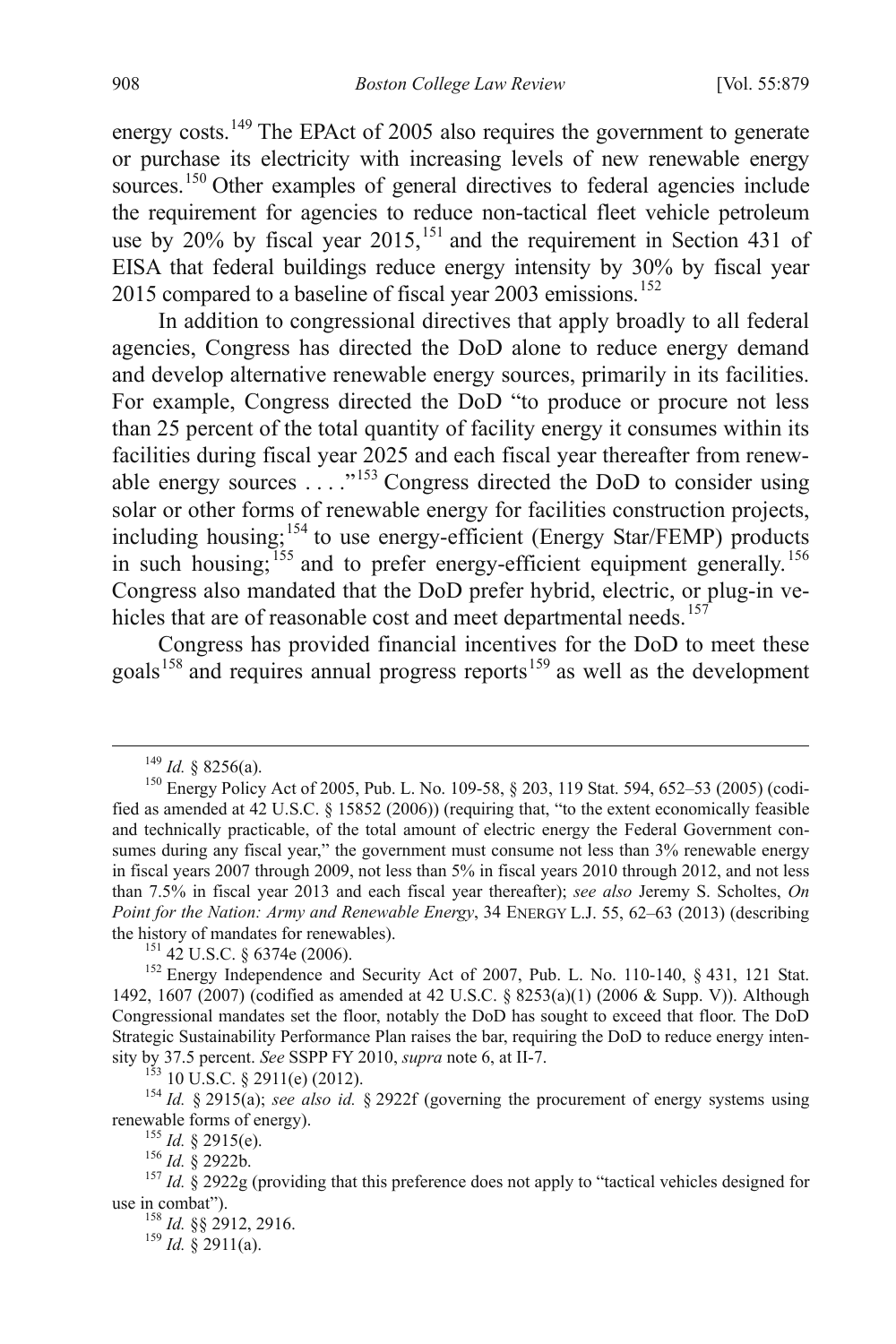of an energy master plan,<sup>[160](#page-30-10)</sup> but it has not otherwise spelled out any enforcement mechanisms.[161](#page-31-0) For example, to the extent that the DoD realizes energy cost savings from the measures it implements, the DoD may reinvest half of those cost savings into additional conservation measures without further congressional appropriations, and half of the cost savings into loca-tion-specific improvements for service members.<sup>[162](#page-31-1)</sup> In addition, the DoD is permitted to sell to a utility company the electricity it produces from alternative or cogeneration facilities under the DoD's jurisdiction, and to credit any proceeds to the appropriation account for the supply of electricity.<sup>[163](#page-31-2)</sup>

Perhaps most importantly for the DoD's ability to utilize private financing for major renewable energy projects, Congress has authorized the DoD to enter into thirty-year Power Purchase Agreements ("PPAs") with private developers to promote the development of alternative energy gen-eration on military lands.<sup>[164](#page-31-3)</sup> These agreements are contracts for the "provision and operation of energy production facilities on real property under the Secretary's jurisdiction or on private property and the purchase of energy produced from such facilities."[165](#page-31-4) The DoD is unique among federal agencies in its ability to enter into such long-term PPAs. Other agencies, in contrast, are limited to shorter contracts, which have not provided the necessary incentives for private financiers to invest in these projects because initial investments can only be recouped on a longer time horizon.<sup>[166](#page-31-5)</sup>

These congressional mandates echo the exemptions in the environmental laws noted above in that they do not apply to the military's use of operational energy (the energy used when the military is acting as a warfighter). Rather, they apply only to the military's use of energy to power its facilities in a noncombat capacity.<sup>[167](#page-31-6)</sup> At first glance, one might think that this reflects tension between the military's mission and clean energy goals. To under-

<span id="page-31-0"></span><sup>&</sup>lt;sup>160</sup> *Id.* § 2911(b).<br><sup>161</sup> Congress requires the DoD to consider a number of special factors in formulating the master plan, including reducing consumption, reducing demand, implementing conservation measures, using alternative energy sources and fuels as well as hybrid and electric vehicles, managing and constructing facilities to conserve energy, reducing costs and achieving economies of scale, providing incentives to service members and civilians to reduce energy consumption, and increasing energy security. *Id.* § 2911(c).<br><sup>162</sup> *Id.* § 2912.<br><sup>163</sup> *Id.* § 2922a.<br><sup>166</sup> *Id.* This specific authorization by Congress is necessary to avoid violating the Antidefi-<br><sup>165</sup> *Id.* This specific authorization by C

<span id="page-31-7"></span><span id="page-31-4"></span><span id="page-31-3"></span><span id="page-31-2"></span><span id="page-31-1"></span>ciency Act, which prohibits the obligation of funds in excess of an appropriation without authorization. 31 U.S.C. § 1341 (2012); *see* Geraldine E. Edens et al., *Government Purchasing of Efficient Products and Renewable Energy*, *in* THE LAW OF CLEAN ENERGY: EFFICIENCY AND RENEW-ABLES 123 (Michael B. Gerrard ed., 2011).<br><sup>166</sup> *See infra* notes 260–289 and accompanying text.<br><sup>167</sup> *See, e.g.*, 10 U.S.C. § 2911(e) (governing reduction in facility energy use); 42 U.S.C.

<span id="page-31-6"></span><span id="page-31-5"></span><sup>§</sup> 8253(a) (2006 & Supp. V) (governing energy performance requirements for federal buildings).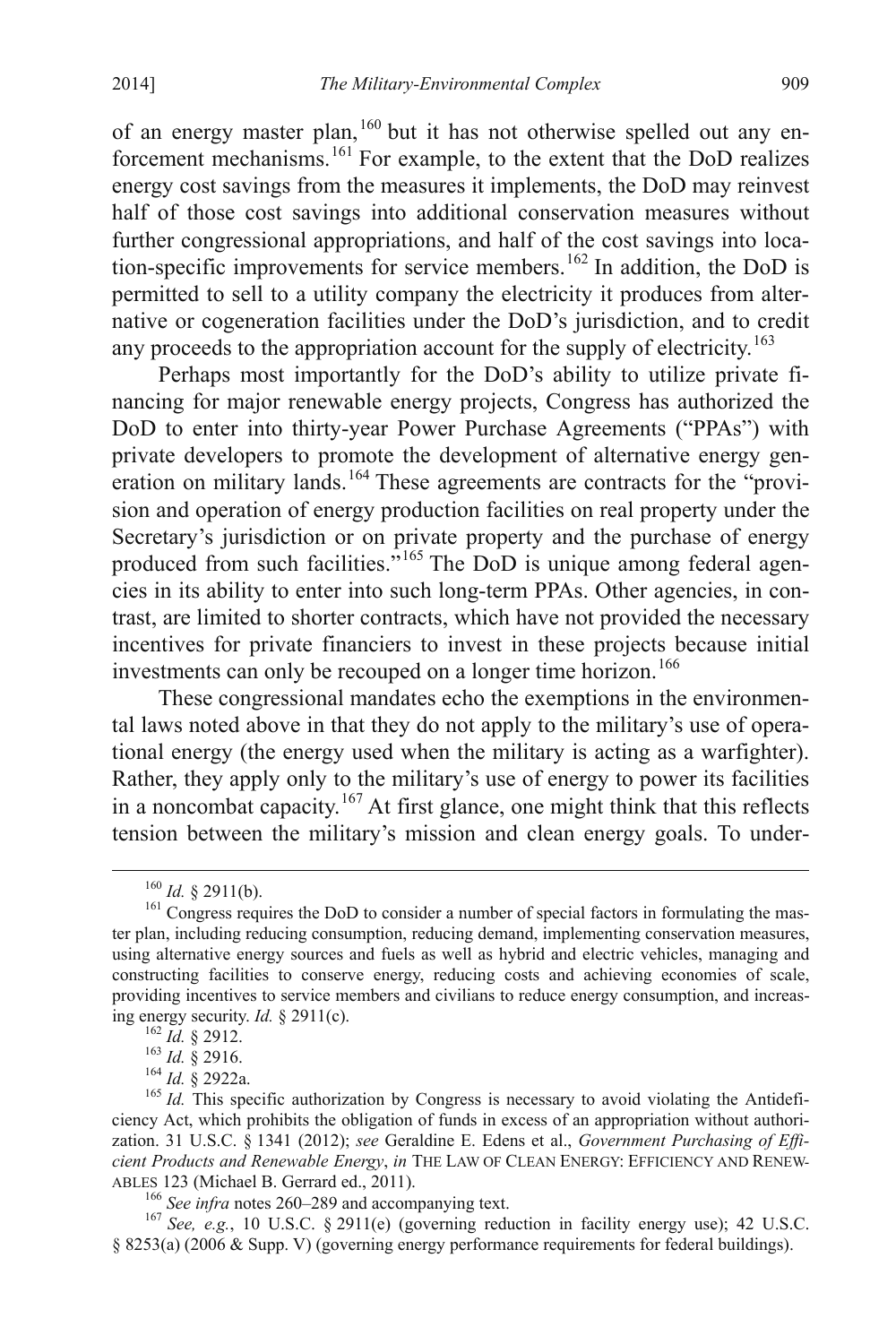stand why this picture is not fully accurate, it is important to appreciate the distinction between operational energy and facilities energy.<sup>[168](#page-31-7)</sup> Operational energy is "energy required for training, moving, and sustaining military forces and weapons platforms for military operations. The term includes energy used by tactical power systems and generators and weapons platforms."[169](#page-32-0) The DoD has explained that "[i]n practice, the Department considers operational energy to be the energy used in [m]ilitary deployments, across the full spectrum of missions; [d]irect support of military deploy-ments; and [t]raining in support of unit readiness for military deployments."<sup>[170](#page-32-1)</sup> In contrast, facilities energy "includes energy needed to power fixed installations and non-tactical vehicles."[171](#page-32-2) Operational energy accounts for approximately 75% of DoD energy use, while facilities energy accounts for the remaining 25%. [172](#page-32-3)

The line between facilities energy and operational energy can be blurry. For example, the military employs unmanned aerial vehicles, commonly known as "drones," which may be remotely piloted by personnel sitting in a facility within the United States.<sup>[173](#page-32-4)</sup> Although a domestic military installation's energy use might normally be considered facilities energy, if the facility is engaged in a national security function or military operations (such as piloting a drone), such engagement could arguably transform the energy use into operational energy.

Another way that Congress has treated operational energy differently is through rules regarding federal buildings, which are exempt from energy conservation and efficiency requirements if they are used in the performance of a national security function,  $174$  an exemption that dovetails with the facilities/operations distinction, though in different language. In addition, Congress's goal that the DoD produce or procure 25% of its energy from renewable sources by 2025 applies only to energy that powers military facilities, not operations.<sup>[175](#page-32-6)</sup> Furthermore, federal agencies are required by statute to procure Energy Star or FEMP-designated products unless the agen-

<span id="page-32-7"></span><span id="page-32-0"></span><sup>&</sup>lt;sup>168</sup> Not only do congressional mandates differ based upon the type of energy used, but each type of energy is managed out of a different office within the DoD. *See infra* notes 186–194 and accompanying text.<br>
<sup>169</sup> 10 U.S.C. §§ 138c(h)(1), 2924(5).<br>
<sup>170</sup> ENERGY FOR THE WARFIGHTER, *supra* note 63, at 3.<br>
<sup>171</sup> AEMR FY 2012, *supra* note 52, at 15 n.2.<br>
<sup>172</sup> ENERGY FOR THE WARFIGHTER, *supra* note 63, at 3

<span id="page-32-6"></span><span id="page-32-5"></span><span id="page-32-4"></span><span id="page-32-3"></span><span id="page-32-2"></span><span id="page-32-1"></span><sup>(&</sup>quot;The lines have become blurred, but there is a critical role for installations to fulfill—it's not just about keeping guys in barracks in peacetime."). <sup>174</sup> 42 U.S.C. § 8253(c)(1)(B)(ii) (2006 & Supp. V). <sup>175</sup> *See* 10 U.S.C. § 2911(e) (2012).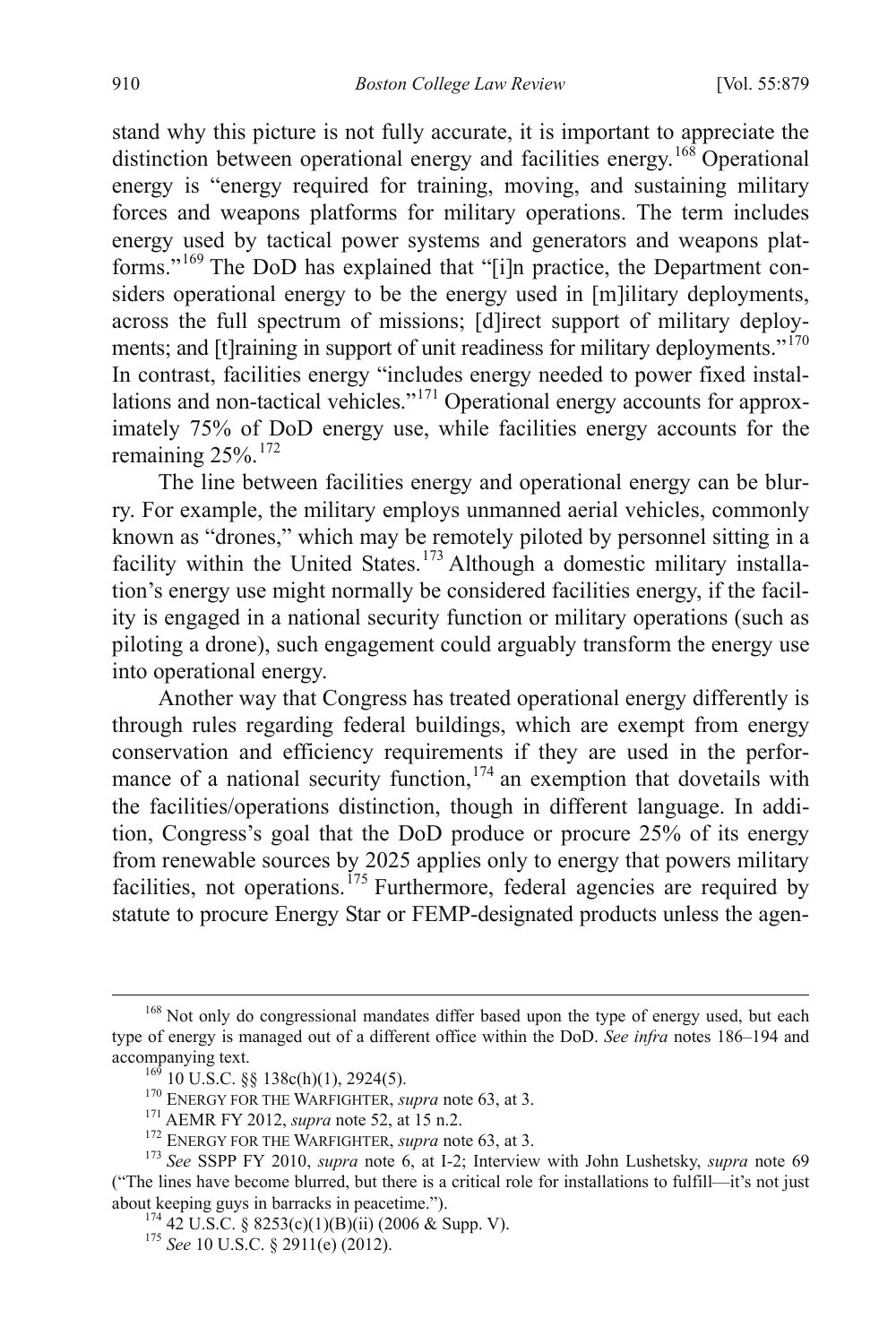cy head determines in writing that a statutory exception applies. [176](#page-32-7) Yet in defining "product" for purposes of the Energy Star program, Congress excluded "any energy consuming product or system designed or procured for combat or combat-related missions."[177](#page-33-0) Other similar exemptions for operational energy use are widespread.

## 2. Presidential Directives

Congress is not the only political institution shaping the Military-Environmental Complex. The President has likewise played a role, directing all federal agencies, including the DoD, to improve their energy profiles and thereby lead the nation by example. For example, in 2009, President Barack Obama signed Executive Order 13,514, which requires all federal agencies to disclose greenhouse gas emissions information annually from their direct and indirect activities.<sup>[178](#page-33-1)</sup> The order also directs each agency to propose to the White House agency-wide greenhouse gas emissions reduction targets to reach by fiscal year 2020 as compared to a fiscal year 2008 baseline.<sup>[179](#page-33-2)</sup> The executive order, however, includes a number of exemptions from these reduction targets for national security and military operations, including for particular facilities and for military tactical vehicle fleets, <sup>[180](#page-33-3)</sup> where the ex-emption would be "in the interest of national security."<sup>[181](#page-33-4)</sup>

Executive Order 13,423, signed by President George W. Bush in 2007, similarly directed federal agencies to improve energy efficiency, reduce greenhouse gas emissions and water consumption, acquire sustainable goods, and maintain sustainable federal vehicle fleets. [182](#page-33-5) That executive order also expanded the requirement in the EPAct of 2005 that federal agencies consume certain set percentages of energy from renewable sources by requiring that at least half of the renewable energy come from "new" renewable sources, defined as "sources of renewable energy placed into ser-

<span id="page-33-6"></span> <sup>176</sup> <sup>42</sup> U.S.C. § 8259b(b); *see also* 42 U.S.C. § 6294a (Energy Star program). Section 104 of the EPAct of 2005 further directed the DOE to promulgate regulations carrying out the statute, which the DOE finalized on March 13, 2009. *See* Energy Policy Act of 2005, Pub. L. No. 109-58, § 104, 119 Stat. 594, 609–11 (2005) (codified as amended at 42 U.S.C. § 8259b); Federal Procurement of Energy Efficient Products, 74 Fed. Reg. 10,830 (Mar. 13, 2009) (codified at 10 C.F.R.

<span id="page-33-2"></span><span id="page-33-1"></span><span id="page-33-0"></span>pt. 436).<br>
<sup>177</sup> 42 U.S.C. § 8259b(a)(5).<br>
<sup>178</sup> Executive Order on Sustainability, *supra* note 37.<br>
<sup>179</sup> *Id.*<br>
<sup>180</sup> Exempted vehicles are "vehicles used in combat support, combat service support, tactical<br>
or relief o

<span id="page-33-4"></span><span id="page-33-3"></span><sup>&</sup>lt;sup>181</sup> *Id.* ("To the maximum extent practicable, and *without compromising national security*, each agency shall strive to comply with the purposes, goals, and implementation steps in this order." (emphasis added)). <sup>182</sup> Strengthening Federal Environmental, Energy, and Transportation Management, Exec.

<span id="page-33-5"></span>Order No. 13,423, 3 C.F.R. 193 (2008).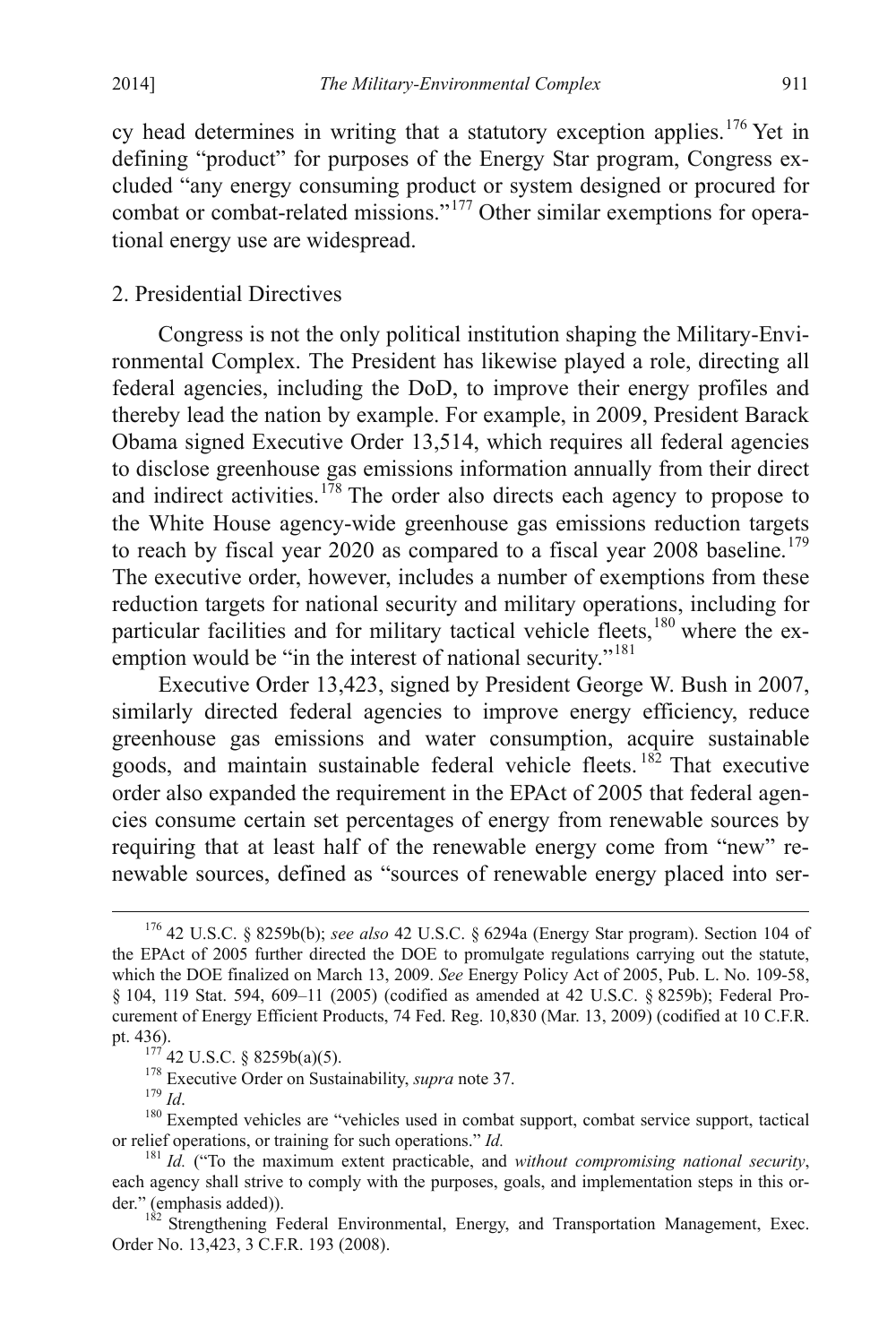vice after January 1, 1999."[183](#page-33-6) That order, however, expressly excludes activities and resources outside the United States and permits the head of an agency to exempt military tactical vehicle fleets from its requirements.<sup>[184](#page-34-0)</sup>

If one were to look only at the story revealed in these statutes, regulations, and executive orders, one would imagine the DoD to be an institution that is only obligated to conserve and reduce its energy use outside of operations. Such a view obscures the military's significant internal initiatives to reduce its energy use, render energy use more efficient, change behavior, and stimulate innovation and development of clean technology—not only in its facilities, but in operations as well. This facet of the Military-Environmental Complex is driven in large part by the DoD's own mission, not sole-ly by external legal mandate.<sup>[185](#page-34-1)</sup>

#### 3. Operational Energy

Indeed, although Congress and the President largely exempted operational energy from *substantive* mandates to reduce energy intensity, develop renewable fuel sources, and reduce greenhouse gas emissions, Congress took a *procedural* tack to encourage the military to reduce operational energy use. In the National Defense Authorization Act ("NDAA") for Fiscal Year 2009, Congress created a new Office of Operational Energy Plans and Programs ("OEPP") within the DoD.<sup>[186](#page-34-2)</sup> OEPP serves as a mechanism to render the goals of reducing demand and pursuing alternative energy sources self-sustaining within the agency, even if Congress does not or can-not mandate reductions in the operational sphere.<sup>[187](#page-34-3)</sup>

Congress tasked OEPP Director to "provide leadership and facilitate communication regarding, and conduct oversight to manage and be accountable for, operational energy plans and programs within the Department

 <sup>183</sup> *Id.*; *see* Scholtes, *supra* note 150, at 62–63 (describing the Army's response to these legal

<span id="page-34-0"></span>changes).<br><sup>184</sup> Strengthening Federal Environmental, Energy, and Transportation Management, Exec.<br>Order No. 13,423, 3 C.F.R. 193 (2008).

<span id="page-34-1"></span> $^{185}$  This is not to say that the Military-Environmental Complex represents an argument for non-regulation of polluters outside of the military context. In this case, the military's interest in national security dovetails with environmental goals of conservation. The same may or may not be true in other contexts, such as with respect to private firms.<br><sup>186</sup> Duncan Hunter National Defense Authorization Act for Fiscal Year 2009, Pub. L. No. 110-

<span id="page-34-2"></span><sup>417, §</sup> 902, 122 Stat. 4356, 4564–66 (2008). <sup>187</sup> *Cf.* Matthew D. McCubbins, Roger G. Noll, & Barry R. Weingast, *Structure and Process,* 

<span id="page-34-3"></span>*Politics and Policy: Administrative Arrangements and the Political Control of Agencies*, 75 VA. L. REV. 431, 435–45 (1989) (arguing that the legislature can best control agencies by creating structural and procedural constraints). In the National Defense Authorization Act for Fiscal Year 2011, Congress redesignated the Director as the Assistant Secretary of Defense for Operational Energy Plans and Programs. Ike Skelton National Defense Authorization Act for Fiscal Year 2011, Pub. L. No. 111-383, § 901(a)(1)(B), 124 Stat. 4137, 4317 (2011).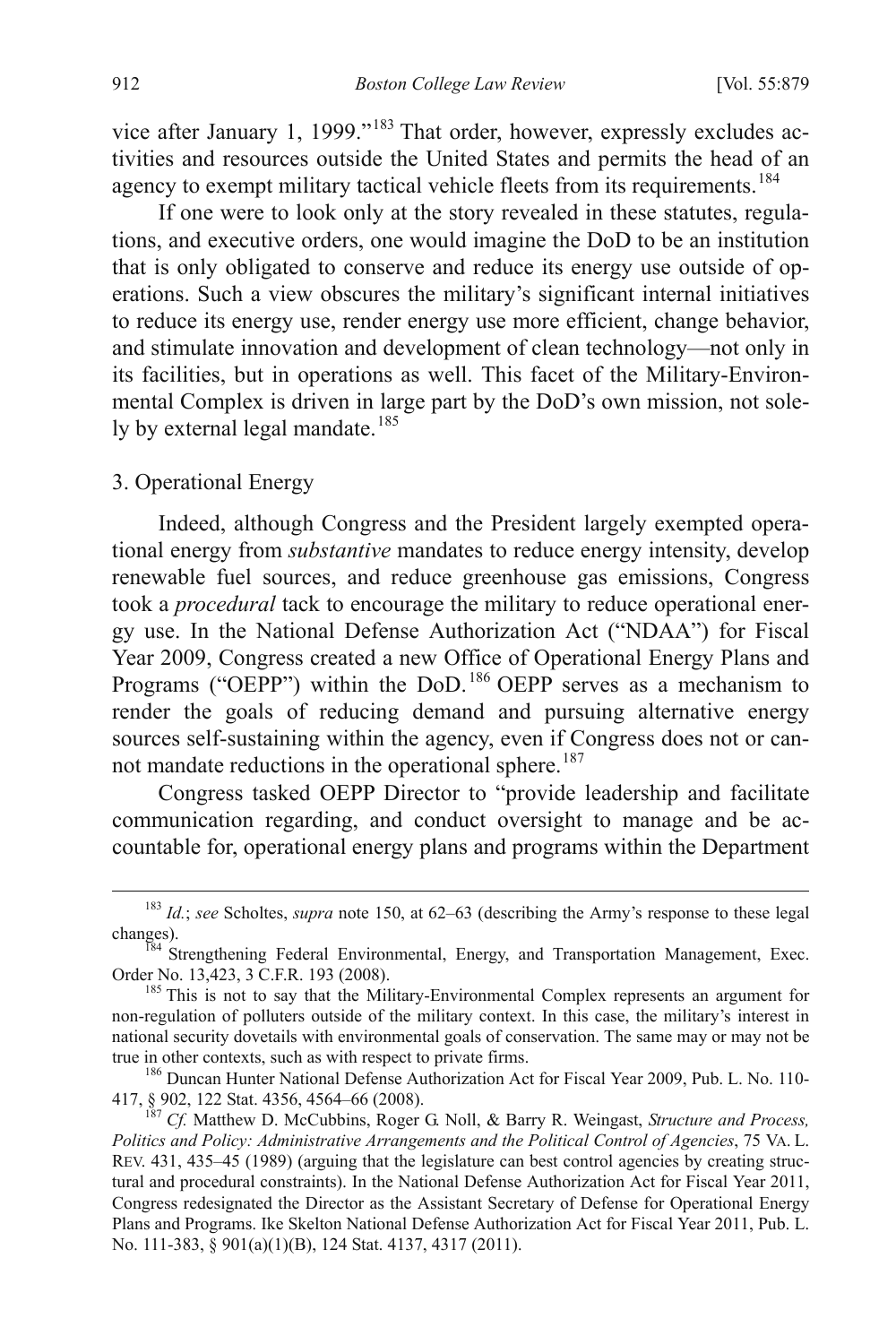of Defense and the Army, Navy, Air Force, and the Marine Corps," and to "establish the operational energy strategy" for the DoD.<sup>[188](#page-34-2)</sup> Congress further directed each service within the military to designate a senior official responsible for operational energy matters within that service to report to the new Director.<sup>[189](#page-35-0)</sup> Finally, Congress directed the DoD to prepare an annual report on operational energy to Congress, detailing "[s]tatistical information on operational energy demands," "[a]n estimate of operational energy demands for the current fiscal year and next fiscal year," descriptions of any initiatives taken pursuant to the operational energy strategy and of funding for those initiatives, an "evaluation of progress" made by the DoD in implementation and scientific development, and any recommendations of the OEPP Director<sup>[190](#page-35-1)</sup>

In the NDAA for Fiscal Year 2010, Congress reported its "sense" that:

The demand for operational energy within the Department of Defense imposes significant logistical burdens and operational vulnerabilities on the warfighter and increases force protection requirements. . . . In March 2008, the Comptroller General of the United States found that responsibilities for operational energy strategy, management, and oversight within the Department are diffused throughout various offices and working groups.<sup>[191](#page-35-2)</sup>

<span id="page-35-5"></span>In support of this "sense," Congress cited the Defense Science Board's 2008 report titled "More Fight—Less Fuel,"[192](#page-35-3) which stated that:

Decisions that create energy demand are dispersed organizationally across the Department and throughout the Services. There is no unifying vision, strategy, metrics or governance structure with enterprise-wide energy in its portfolio. . . . There are currently few efforts to manage energy demand by operational forces, which consume about three quarters of DoD energy, perhaps because no one is in charge.<sup>[193](#page-35-4)</sup>

Thus, Congress created OEPP to consolidate these strategic concerns and decision making in one office and to report directly to the Secretary of De-

<sup>&</sup>lt;sup>188</sup> Duncan Hunter National Defense Authorization Act for Fiscal Year 2009 § 902(a).<br><sup>189</sup> *Id.* § 331.<br><sup>191</sup> National Defense Authorization Act for Fiscal Year 2010, Pub. L. No. 111-84, § 903(a),

<span id="page-35-2"></span><span id="page-35-1"></span><span id="page-35-0"></span><sup>123</sup> Stat. 2190, 2423–24 (2009).<br><sup>192</sup> *Id*. § 903(a)(3).<br><sup>193</sup> *See* Def. Sci. Bd., Report of the Defense Science Board Task Force on DoD En-

<span id="page-35-4"></span><span id="page-35-3"></span>ERGY STRATEGY: MORE FIGHT—LESS FUEL 4 (2008), *available at* http://www.acq.osd.mil/dsb/ reports/ADA477619.pdf, *archived at* http://perma.cc/8ZH5-DK44.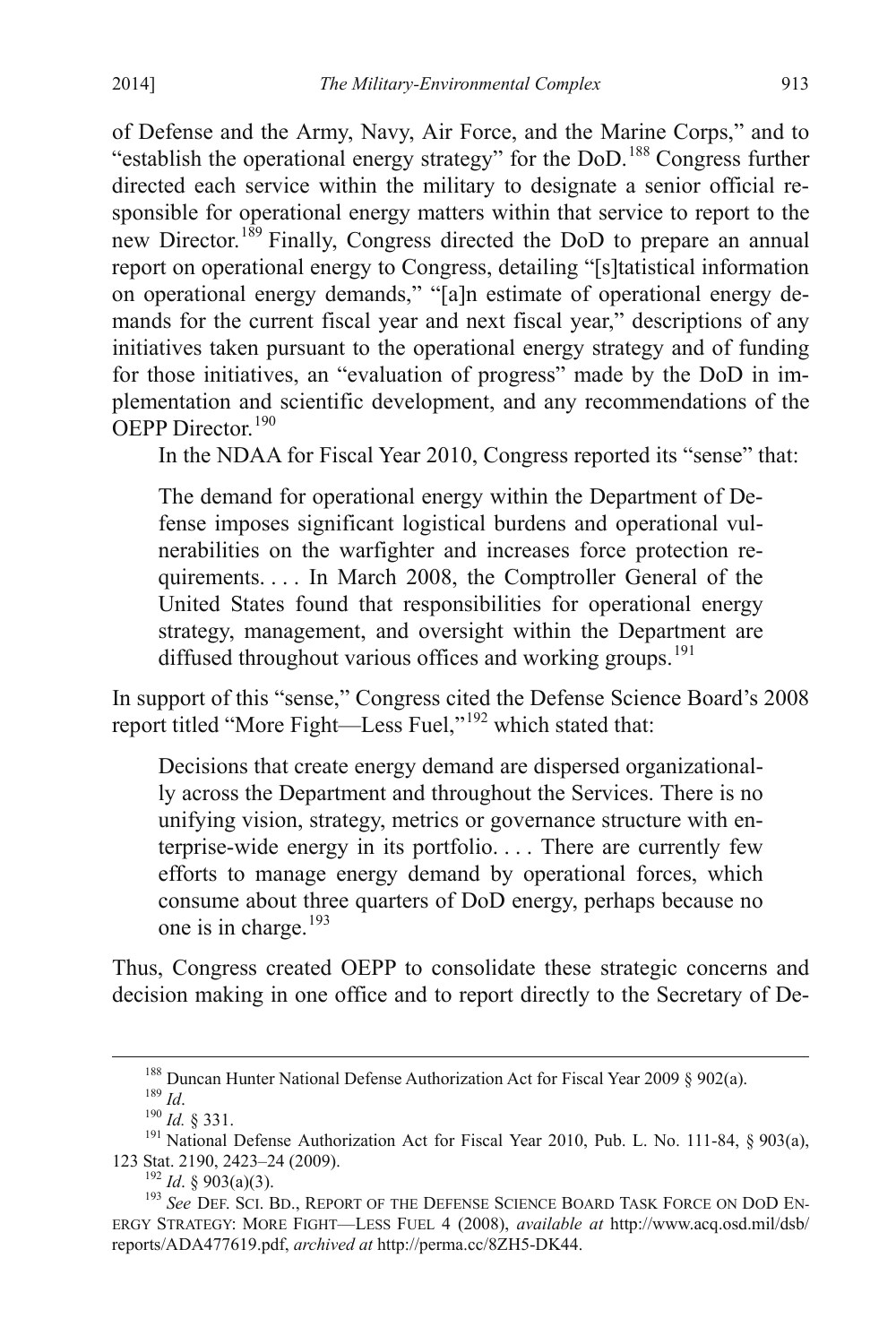fense.[194](#page-35-5) Yet this push to promote the focus on operational energy through procedural mechanisms, such as the creation of a special office and the requirement of information disclosure in the form of reporting, did not come from Congress—it came largely from within the military itself.

#### 4. The DoD's Role as Self-Driver

The roles of Congress and the President as institutional drivers have been crucial to the Military-Environmental Complex. As noted above, however, the DoD itself has internal incentives to reduce energy demand, increase efficiency, and explore alternative sources of fuel. Long before Congress created the OEPP or required reporting on operational energy use, military commanders serving in both Iraq and Afghanistan sought to decrease reliance on fuels out of a concern for soldiers' lives and the mission. In 2003, James Mattis, who served as Marine Corps Commanding General, First Marine Division, Operation Iraqi Freedom, declared that the DoD must "unleash us from the tether of fuel."[195](#page-36-0) In July 2006, Marine Corps General Major Richard Zilmer, who at the time was the Commander of Multinational Force West in Iraq, sent the Pentagon a "Priority 1" rapid resource response request, asking for a "renewable and self-sustainable energy solution . . . to augment our use of fossil fuels with renewable energy, such as photovoltaic solar panels and wind turbines" so that fewer troops would die guarding fuel convoys in the theater of war.<sup>[196](#page-36-1)</sup> In 2008, oil prices

 <sup>194</sup> *See* National Defense Authorization Act for Fiscal Year 2010 §§ 903(a)(4)–(5), 903(b). In contrast, the DoD's policy for facilities energy is carried out through the Office of the Deputy Under Secretary of Defense ("DUSD") for Installations and Environment, currently headed by Acting DUSD John Conger. *See* DEP'T OF DEF., INSTRUCTION 4170.11, at 6 (Dec. 11, 2009), *available at* http://www.dtic.mil/whs/directives/corres/pdf/417011p.pdf, *archived at* http://perma. cc/TNE6-X3GT (describing the responsibilities of the DUSD for Installations and Environment); *Facilities Energy Policy and Program Guidance*, OFF. OF THE DEPUTY UNDER SECRETARY OF DEF., INSTALLATIONS AND ENV'T., http://www.acq.osd.mil/ie/energy/about.shtml, *archived at* http:// perma.cc/M6MQ-QYSB (last updated Dec. 20, 2012) (listing key statutes, executive orders, reports, DoD Instructions, and other sources guiding the activities of the Office of the DUSD for Installations and Environment). <sup>195</sup> *See* DEF. SCI. BD., *supra* note 193; Kenneth Hudak, *Lengthening the Tether of Fuel in* 

<span id="page-36-2"></span><span id="page-36-0"></span>*Afghanistan*, ARMY SUSTAINMENT MAG., Mar.–Apr. 2013, at 24, 24; Bill Lynn, *Energy for the War Fighter: The Department of Defense Operational Energy Strategy*, WHITE HOUSE BLOG (June 14, 2011, 3:15 PM), http://www.whitehouse.gov/blog/2011/06/14/energy-war-fighter-depart ment-defense-operational-energy-strategy, *archived at* http://perma.cc/45U7-GBMT; Louis Peck, *New Mission for U.S. Military: Breaking Its Dependence on Oil, YALE ENV'T 360 (Dec. 8, 2010),* http://e360.yale.edu/feature/new\_mission\_for\_us\_military\_breaking\_its\_dependence\_on\_oil/2348/, *archived at* http://perma.cc/KR5V-MFNV. <sup>196</sup> Paul McLeary, *Army and Marines Go Fossil Fuel-Free*, WORLDWATERSOLAR.COM (May 24,

<span id="page-36-1"></span><sup>2011),</sup> http://www.worldwatersolar.com/wp-content/uploads/2011/08/PEAK-Army-And-Marines-Go-Fossil-Fuel-Free-May-24-2011-Aviation-Week.pdf, *archived at* http://perma.cc/6N6S-6LDN; *see* ARMY ENVTL. POLICY INST., *supra* note 63, at 1 ("MG Zilmer's request was to reduce the amount of fuel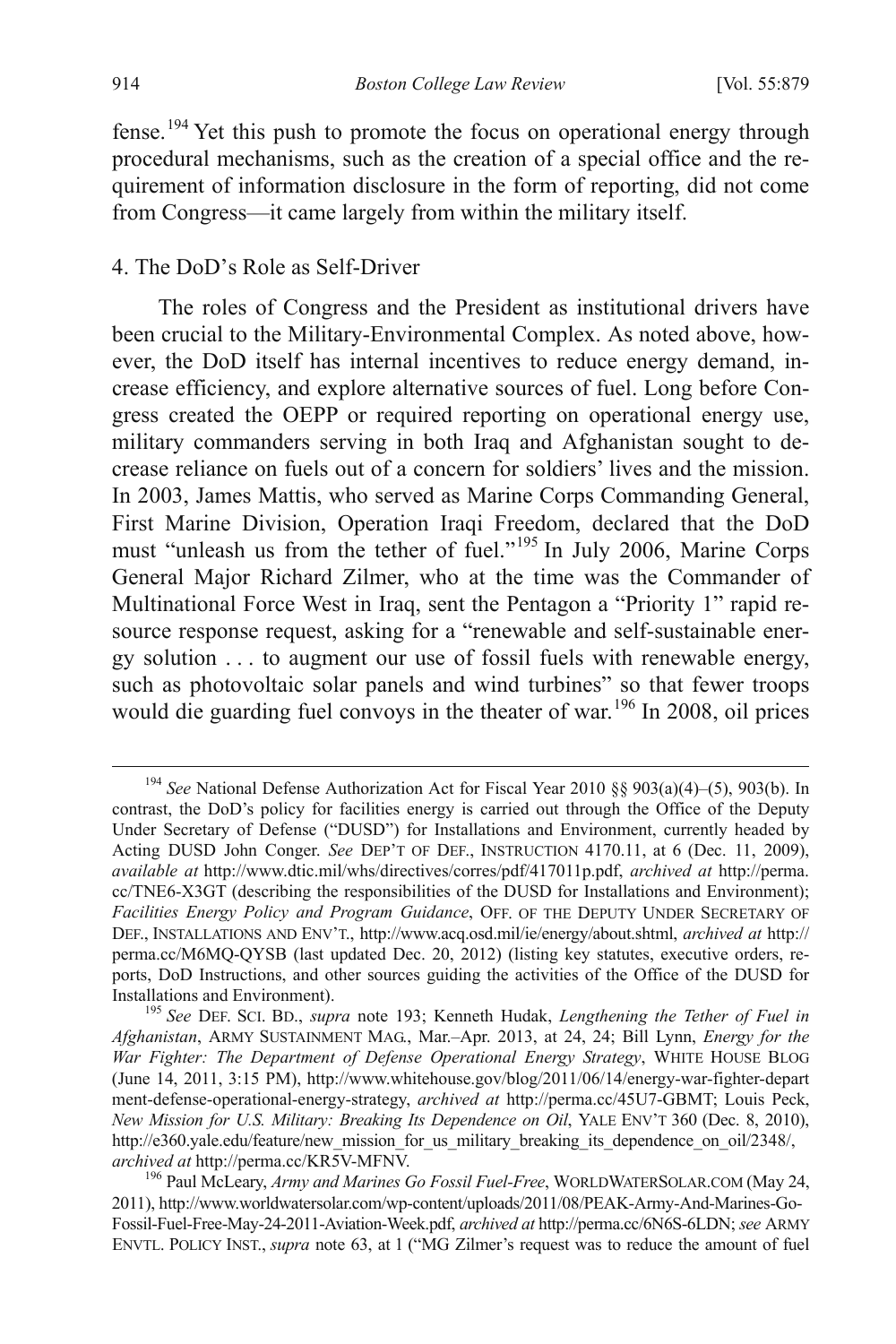spiked to a high of \$145 per barrel.<sup>[197](#page-36-2)</sup> This brought the cost issue to a head. In 2008, Congress responded to these requests from the DoD in the annual NDAA, directing the creation of OEPP to focus on ways to reduce and im-prove operational energy use.<sup>[198](#page-37-0)</sup> In 2010, President Obama formally estab-lished OEPP, naming Sharon Burke as its inaugural head.<sup>[199](#page-37-1)</sup>

The DoD has also responded to this institutional prodding from the President and Congress. For example, in August 2010, in response to the President's Executive Order on Sustainability, the DoD prepared the Department of Defense's first Strategic Sustainability Performance Plan, which explicitly incorporates these underlying values: "Freeing warfighters from the tether of fuel will significantly improve our mission effectiveness, as will reducing our installations' dependence on costly fossil fuels and a po-tentially fragile power grid."<sup>[200](#page-37-2)</sup> In June 2011, consistent with the mandate Congress set forth in 10 U.S.C. § 138c,<sup>[201](#page-37-3)</sup> the DoD set forth its Operational Energy Strategy, which was aptly titled "Energy for the Warfighter."<sup>[202](#page-37-4)</sup> That strategy lays out the overarching aim of achieving greater energy security in operations through improved information about actual energy use; programs to reduce energy consumption and increase efficiency; the development of alternative fuel sources and infrastructure protection at key military installations; and the incorporation of operational energy issues into DoD-wide planning, requisitioning, and procurement.<sup>[203](#page-37-5)</sup> The DoD's Operational Energy Strategy identifies key challenges that the DoD faces with respect to op-erational energy needs.<sup>[204](#page-37-6)</sup> One challenge is the exponential rise in demand for energy in the theater of war resulting from the use of new technology, including significant increases in the number and weight of batteries. [205](#page-37-7)

In March 2012, the DoD published its Operational Energy Strategy Implementation Plan, which outlined in greater detail how the DoD intend-

<span id="page-37-1"></span><span id="page-37-0"></span>(2013), *available at* http://energy.defense.gov//Portals/25/Documents/Reports/20130311\_FY2011 OperationalEnergyAnnualReport.pdf, *archived at* http://perma.cc/L9JS-7LHA; *What Is the Price of Energy Security: From Battlefields to Bases: Hearing Before the Subcomm. on Readiness of the H. Comm. on Armed Servs.*, 112th Cong. 6–11 (2012) (Statement of Sharon Burke, Assistant Sec'y of Def. for Operational Energy, U.S. Dep't of Def.).

<span id="page-37-8"></span>needed in order to save lives; in effect, he asked that DoD measure the cost of fuel in blood, not dollars."). <sup>197</sup> *Cushing, OK WTI Spot Price FOB (Dollars Per Barrel)*, U.S. ENERGY INFO. ADMIN., http://

www.eia.gov/dnav/pet/hist/LeafHandler.ashx?n=PET&s=RWTC&f=D, *archived at* http://perma.cc/ B7YZ-6S7A (last updated Feb. 12, 2014).<br><sup>198</sup> *See supra* notes 186–194 and accompanying text.<br><sup>199</sup> *See* U.S. DEP'T OF DEF., FISCAL YEAR 2011 OPERATIONAL ENERGY ANNUAL REPORT 2

<span id="page-37-4"></span><span id="page-37-3"></span>

<span id="page-37-2"></span><sup>&</sup>lt;sup>200</sup> SSPP FY 2010, *supra* note 6, at i.<br>
<sup>201</sup> *See* 10 U.S.C. § 138c(d) (2012).<br>
<sup>202</sup> *See* ENERGY FOR THE WARFIGHTER, *supra* note 63, at 4.<br>
<sup>203</sup> *See id.* at 1–10.<br>
<sup>204</sup> *See id.* at 4.<br>
<sup>205</sup> *See id.* at 4.

<span id="page-37-5"></span>

<span id="page-37-7"></span><span id="page-37-6"></span>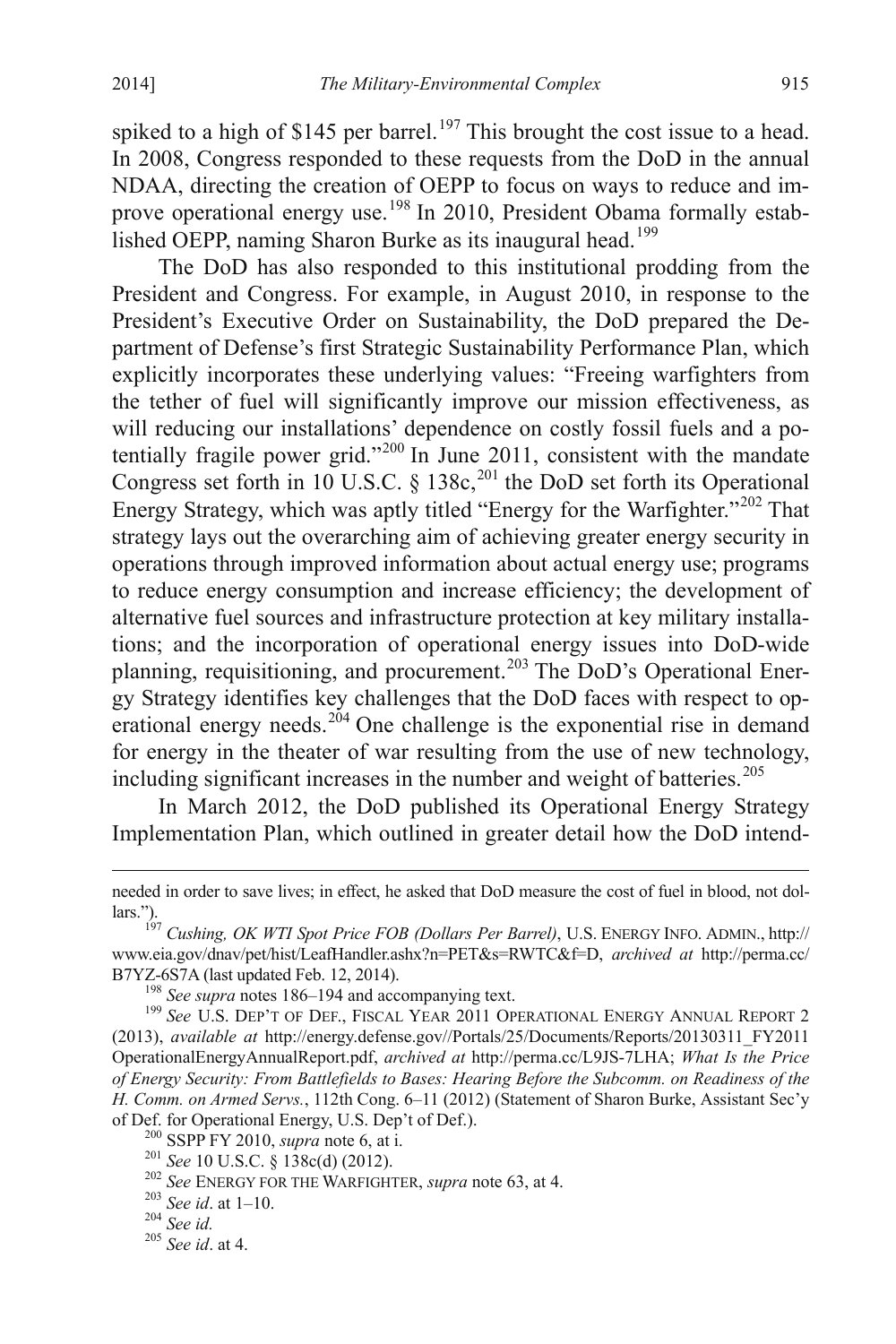ed to accomplish these three broad objectives.<sup>[206](#page-37-8)</sup> In order to achieve its goals, the DoD committed to gathering data about energy use; increasing efficiency in operations; promoting operational energy innovation through science and technology to reduce demand, improve efficiency, and develop alternative sources of energy; improving energy security at fixed installations; promoting alternative fuels;  $207$  incorporating energy security into planning, requirements, and acquisition; and adopting policy and education-al initiatives<sup>[208](#page-38-1)</sup>

#### 5. Coordination with Other Agencies

The DoD has committed to working in concert with other federal agencies to promote the development of new technologies to reduce energy demand and intensity, to make use of military lands for large-scale renewable energy projects, and otherwise to promote national energy security. Most important in this regard, the DoD has entered into three Memoranda of Understanding ("MOUs") with other agencies: the Department of Energy ("DOE"),<sup>[209](#page-38-2)</sup> the Department of the Interior ("DOI"), $^{210}$  $^{210}$  $^{210}$  and the Environmental Protection Agency (EPA).<sup>[211](#page-38-4)</sup>

The MOU with the DOE aims to strengthen coordination efforts in areas such as "energy efficiency, renewable energy, water efficiency, fossil fuels, alternative fuels, efficient transportation technologies and fueling infrastructure, grid security, smart grid, storage, waste-to-energy, basic science research, mobile/deployable power, small modular reactor nuclear en-ergy, and related areas."<sup>[212](#page-38-5)</sup> This includes using military installations as a "test bed to demonstrate and create a market for innovative energy efficiency and renewable energy technologies coming out of DOE laboratories" and

 $^{206}$  DEP'T OF DEF., OPERATIONAL ENERGY STRATEGY: IMPLEMENTATION PLAN  $1-7$  (2012) [hereinafter IMPLEMENTATION PLAN].

<span id="page-38-6"></span><span id="page-38-0"></span> $^{207}$  Notably, the DoD requires alternative fuels to be "'drop in' (i.e., compatible with current equipment, platforms, and infrastructure . . . [and] able to support an expeditionary, globally deployed force"; in addition, there "must be consideration of potential upstream and downstream consequences, such as higher food prices" and "[l]ifecycle greenhouse gas emissions must be less than or equal to such emissions from conventional fuel." ENERGY FOR THE WARFIGHTER, *supra*  note 63, at 9 (citing Energy Independence and Security Act of 2007, Pub. L. No. 110-140, § 526, 121 Stat. 1492, 1663 (2007) (codified as amended at 42 U.S.C. § 17142 (2006 & Supp. V))).

<span id="page-38-3"></span><span id="page-38-2"></span><span id="page-38-1"></span><sup>&</sup>lt;sup>208</sup> IMPLEMENTATION PLAN, *supra* note 206, at 3–7.<br><sup>209</sup> DOE MOU, *supra* note 26, at 1.<br><sup>210</sup> Memorandum of Understanding Between the Dep't of Def. and the Dep't of the Interior 1 (July 20, 2012) [hereinafter DOI MOU], *available at* http://www.defense.gov/news/d20120806

<span id="page-38-5"></span><span id="page-38-4"></span><sup>&</sup>lt;sup>211</sup> Memorandum of Understanding Between the U.S. Envtl. Prot. Agency Office of Research and Dev. and the Office of the Deputy Under Sec'y of Def. for Installations and Env't 1 (Feb. 7, 2012) [hereinafter EPA MOU], *available at* http://www.epa.gov/ORD/memo\_of\_understanding. pdf, *archived at* http://perma.cc/XC3Y-82FE. <sup>212</sup> DOE MOU, *supra* note 26, at 1.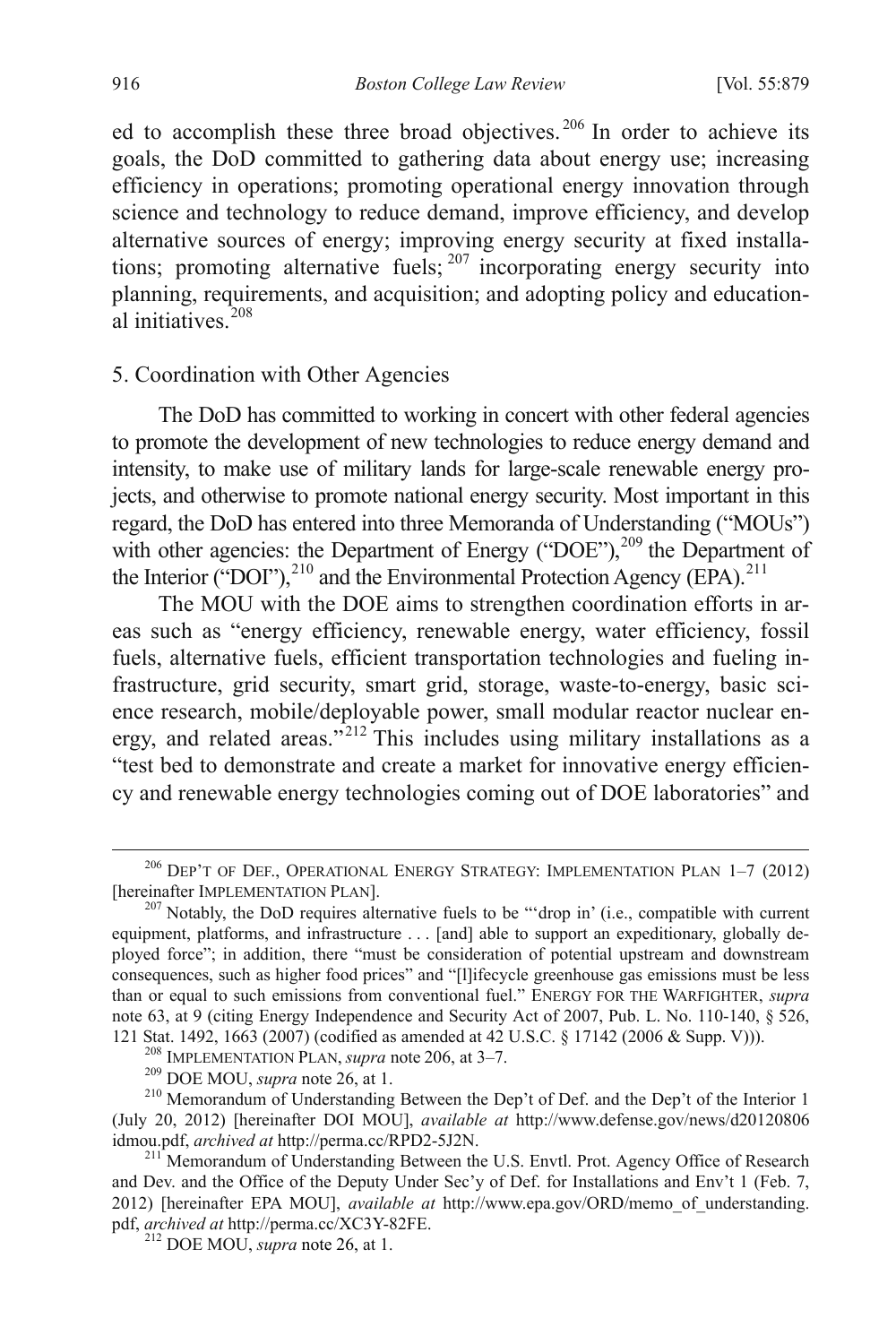other sources.<sup>[213](#page-38-6)</sup> The partnership permits the DOE to hasten the development of new technologies through the DoD's pilot testing, collaboration, and deployment of these technologies.<sup>[214](#page-39-0)</sup> In recognizing the importance of energy security, the MOU expressly relies on the Military-Environmental Complex, noting that energy efficiency can "serve as a force multiplier, increasing the range and endurance of forces in the field while reducing the number of combat forces diverted to protect energy supply lines . . . . Solving military challenges through innovation has the potential to yield spin-off technologies that benefit the civilian community as well."<sup>[215](#page-39-1)</sup>

The MOU with the DOI provides that the two agencies will cooperate to "facilitate appropriate, mission-compatible renewable energy development on public lands withdrawn for defense-related purposes . . . and other onshore and offshore areas near or adjacent to DoD military installations."[216](#page-39-2) In particular, the DoD has committed to work with the Bureau of Land Management to develop a pilot project for authorizing solar projects on military installations in California and Arizona, $217$  as well as other types of renewable energy projects harnessing solar, wind, geothermal, and bio-mass energy.<sup>[218](#page-39-4)</sup> The MOU parties recognize that a contract with the military could "mitigate some financial risk to a project by providing a significant customer whose energy needs are predictable and consistent.<sup>"[219](#page-39-5)</sup> Finally, the DoD's MOU with the EPA focuses on using the DoD's installations as "test beds for innovative technologies and approaches" to support the develop-ment of sustainable infrastructure.<sup>[220](#page-39-6)</sup>

## *B. Values: "Unleash Us From the Tether of Fuel"*

The values driving these governmental actors to pursue policies that reinforce the Military-Environmental Complex are both complementary and in conflict. Although the DoD's primary driver is its mission, including risks to national security arising from climate change, other players in the

<span id="page-39-7"></span><sup>&</sup>lt;sup>213</sup> *Id.* There are seventeen DOE research laboratories, including Lawrence Berkeley National Laboratory and Fermi National Accelerator Laboratory*. Office of Science Laboratories*, U.S. DEP'T OF ENERGY, http://science.energy.gov/laboratories/, *archived at* http://perma.cc/TSM6-TVHQ (last updated Dec. 20, 2013). <sup>214</sup> *See* DOE MOU, *supra* note 26, at 2–3. <sup>215</sup> *Id*. at 2. <sup>216</sup> DOI MOU, *supra* note 210, at 1; *see* Press Release, *supra* note 56; Ucilia Wang, *U.S. Mili-*

<span id="page-39-3"></span><span id="page-39-2"></span><span id="page-39-1"></span><span id="page-39-0"></span>*tary's Big Plan for Renewable Energy Projects*, FORBES (Aug. 6, 2012, 2:01 PM), http://www.forbes. com/sites/uciliawang/2012/08/06/u-s-military-opens-up-16m-acres-for-renewable-energy-projects/, *arch-*

<span id="page-39-6"></span><span id="page-39-5"></span>

<span id="page-39-4"></span><sup>&</sup>lt;sup>217</sup> DOI MOU, *supra* note 210, at 3.<br><sup>218</sup> *Id.* at 2–3. <sup>219</sup>*Id.* at 2. <sup>220</sup> EPA MOU, *supra* note 211, at 1.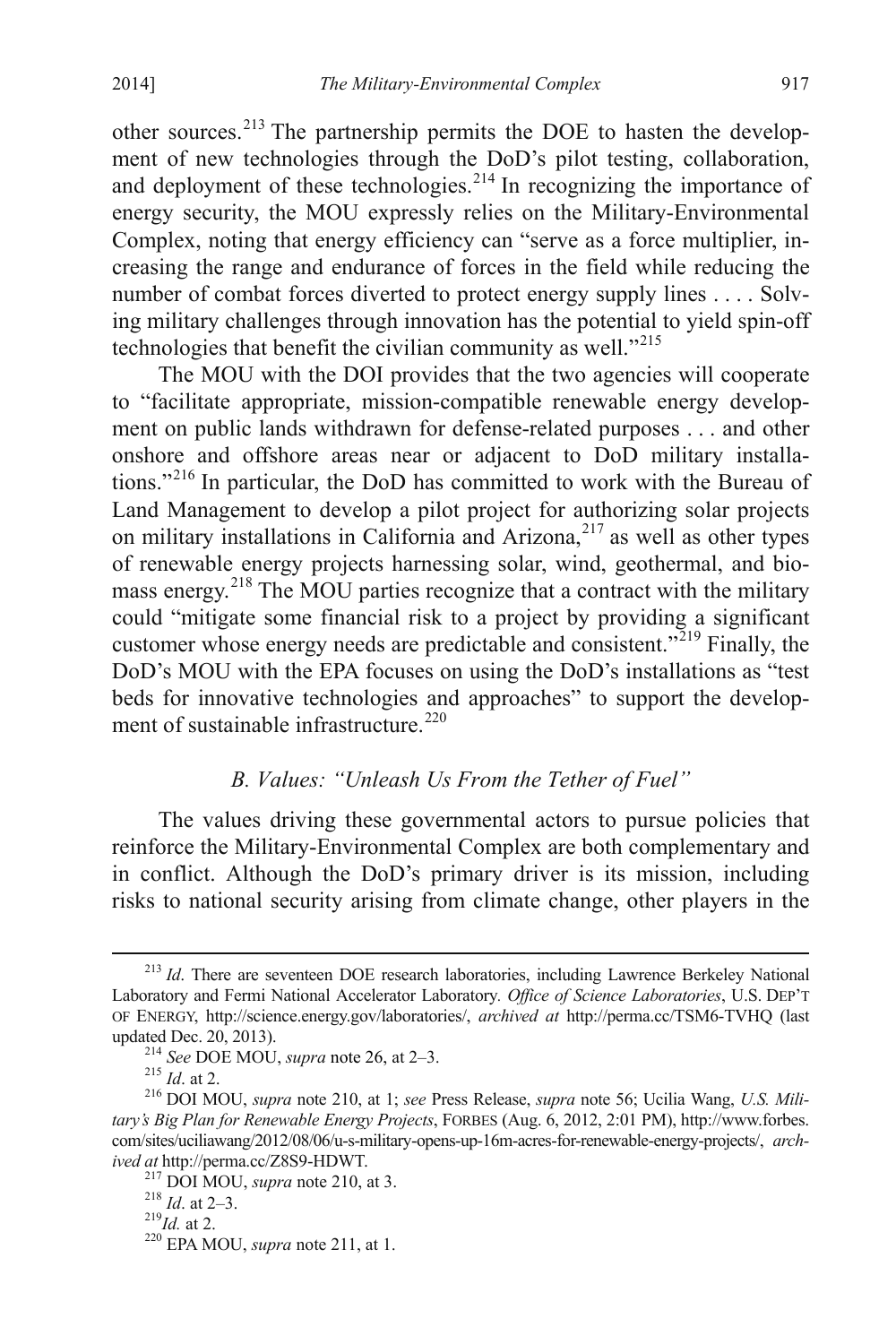Military-Environmental Complex may care more about other values, such as energy independence or cost. This conflict over values came to a head in debates over a controversial provision of EISA that prohibited federal agencies from purchasing petroleum from any source that emitted more green-house gases over its lifecycle than conventional petroleum.<sup>[221](#page-39-7)</sup> Evidencing the DoD's primary motivation of mission, rather than energy independence or cost, the DoD advocated retaining the provision.[222](#page-40-0) Repeal of the provision would have permitted the DoD to procure petroleum from Canadian tar sands, which would have advanced the goal of energy independence but perpetuated reliance on fossil fuels. In response to a House bill proposing to revoke the ban (or bar the use of funding to implement it), the DoD explained its position: "Repeal or exemption could hamper the Department's efforts to provide better energy options to our warfighters and further increase America's reliance on non-renewable fuels. Our dependence on those types of fuels degrades our national security, negatively impacts our econ-omy, and harms the environment."<sup>[223](#page-40-1)</sup>

For the DoD, climate change is a source of geopolitical instability that affects the military's mission.<sup>[224](#page-40-2)</sup> The DoD has played a key role in the Military-Environmental Complex as a validator of climate science. In February 2010, for instance, the DoD issued its Quadrennial Defense Review Report, which concluded:

First, climate change will shape the operating environment, roles, and missions that we undertake. . . . Assessments conducted by the intelligence community indicate that climate change could have significant geopolitical impacts around the world, contributing to poverty, environmental degradation, and the further weakening of fragile governments. Climate change will contribute to food and water scarcity, will increase the spread of disease, and may spur or exacerbate mass migration. While climate change alone does not cause conflict, it may act as an accelerant of instability or conflict, placing a burden to respond on civilian

<span id="page-40-3"></span><sup>&</sup>lt;sup>221</sup> *See* Energy Independence and Security Act of 2007, Pub. L. No. 110-140, § 526, 121 Stat. 1492, 1663 (2007) (codified as amended at 42 U.S.C. § 17142 (2006 & Supp. V)).<br><sup>222</sup> See Stein, *Agency Action*, *supra* note 18, at 693.<br><sup>223</sup> Letter from Elizabeth King, Assistant Sec'y of Def. for Legislative Affairs,

<span id="page-40-1"></span><span id="page-40-0"></span>Chairman, U.S. Senate Energy and Natural Res. Comm. (July 12, 2011), *available at* http://www.energy. senate.gov/public/index.cfm/2011/7/press-473d1eab-d00f-42ba-939d-02a0989b536a, *archived at* http:// perma.cc/U7WZ-BHFV; *see* Elizabeth McGowan, *Congress Trying Again to Repeal Ban on Carbon-Heavy Fuels for Military*, INSIDECLIMATE NEWS (July 25, 2011), http://insideclimatenews.org/news/ 20110725/section-526-unconventional-carbon-fuels-oil-sands-pentagon, *archived at* http://perma.cc/ PY2N-N74H; *see also* H.R. REP. NO. 112-78, at 175–76 (2011) (proposing to exempt the DoD from Section 526 of EISA). <sup>224</sup> *See* Freeman & Guzman, *supra* note 100, at 1576–77; Thaler, *supra* note 100, at 1117–18.

<span id="page-40-2"></span>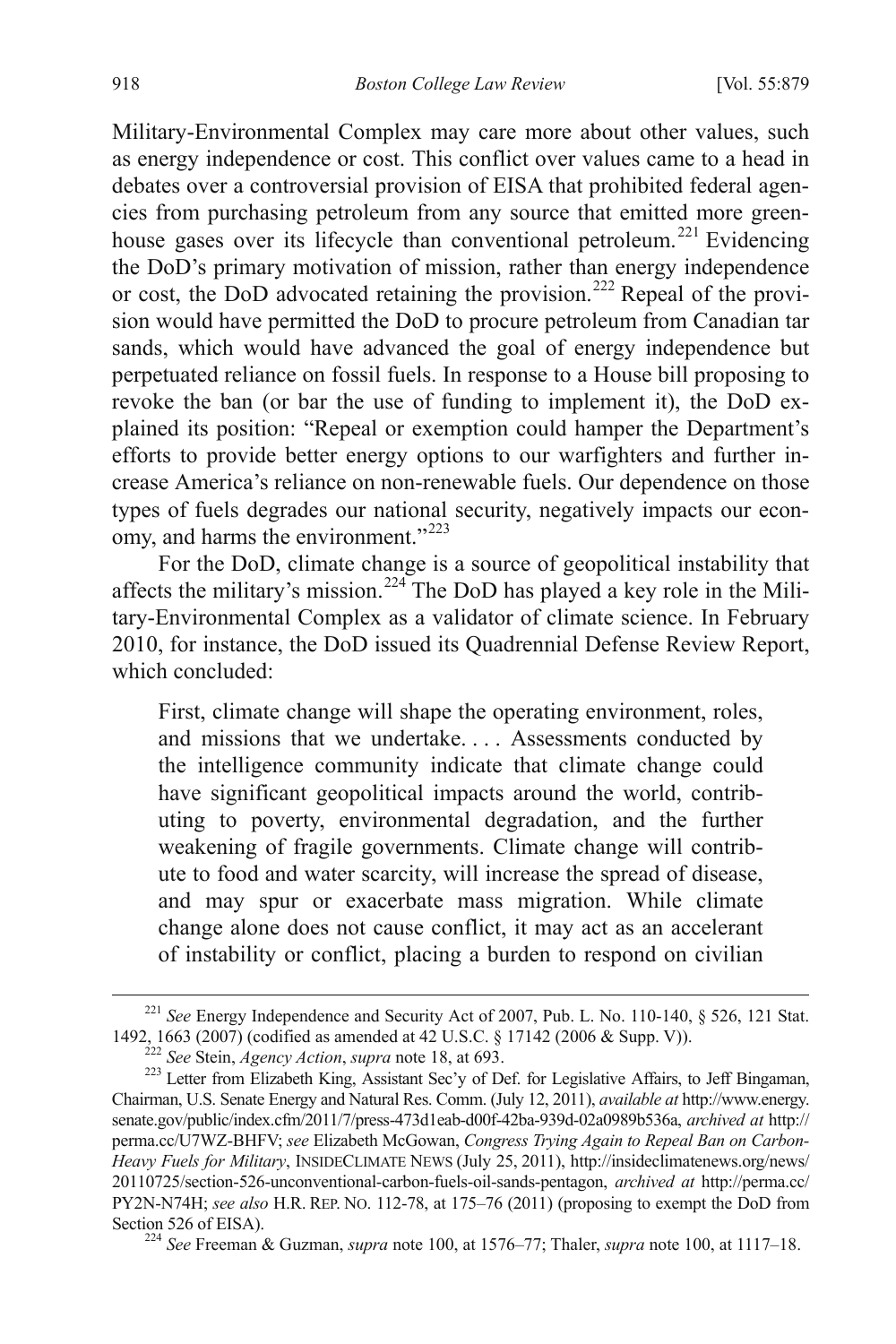institutions and militaries around the world. . . . Second, DoD will need to adjust to the impacts of climate change on our facilities and military capabilities. . . . DoD's operational readiness hinges on continued access to land, air, and sea training and test space.<sup>[225](#page-40-3)</sup>

The DoD thus recognizes that climate change can accelerate conflict in ways that affect the national security of the United States.<sup>[226](#page-41-0)</sup> Recent news reports about the Russian Navy patrolling newly opened shipping lanes in the Arctic Ocean underscore the impact of climate change on potential new areas of conflict.<sup>[227](#page-41-1)</sup> The solution, from the DoD's perspective, is to reduce demand for energy, to increase energy efficiency, and to use renewable fuels that do not require the same long "tail" to bring to the theater of war.<sup>[228](#page-41-2)</sup> Energy efficiency and reduced use in this way can act as a "force multiplier" —missions can go farther without refueling, running generators, or bringing fuel convoys to the battlefield. $^{229}$  $^{229}$  $^{229}$ 

Unlike players who may stand to lose from greater energy efficiency or reduced petroleum use, or who have questioned the existence of climate change, the DoD does not hedge in this regard.<sup>[230](#page-41-4)</sup> This role as a validator of climate science is not without its critics.<sup>[231](#page-41-5)</sup> To a large extent, this dispute reflects a difference as to which underlying values are more important energy independence and cost, or national security and the DoD's mission. For example, in May 2012, Oklahoma Republican Senator James Inhofe, ranking member of the Senate Committee on Environment and Public Works and a senior member of the Senate Armed Services Committee, presented a report of the Congressional Research Service on the Senate floor stating that from fiscal years 2008 to 2012, the federal government as a whole had spent approximately \$68.4 billion on "climate change activities."[232](#page-41-6) Conflating these expenditures of all federal agencies with those of

<sup>&</sup>lt;sup>225</sup> QDR 2010, *supra* note 20, at 84–85; *see also* QDR 2014, *supra* note 20, at 8.<br><sup>226</sup> See supra note 26 and accompanying text.<br><sup>227</sup> See Andrew E. Kramer, *Russia Preparing Patrols of Arctic Shipping Lanes*, N.Y. T

<span id="page-41-1"></span><span id="page-41-0"></span>Sept. 15, 2013, at A8, *available at* http://www.nytimes.com/2013/09/15/world/europe/russia-preparingpatrols-of-arctic-shipping-lanes.html, *archived at* http://perma.cc/9X5P-X85T.<br><sup>228</sup> See supra note 203 and accompanying text.<br><sup>229</sup> See supra note 26 and accompanying text. As General John Allen explained in December

<span id="page-41-3"></span><span id="page-41-2"></span><sup>2011, &</sup>quot;Operational energy . . . is about improving combat effectiveness. It's about increasing our forces' endurance, being more lethal, and reducing the number of men and women risking their lives moving fuel." ENERGY INVESTMENTS, *supra* note 28, at 3. <sup>230</sup> *See* OFFICE OF PUB. AFFAIRS, *supra* note 60, at 2 ("Years of war have demanded that

<span id="page-41-4"></span>America's Armed Forces rapidly innovate and adapt[,] . . . [in part by] [d]eveloping enterprisewide climate change and energy strategies.").<br><sup>231</sup> *See* Editorial, *Panetta's Next War*, WASH. TIMES, May 8, 2012, at B2.<br><sup>232</sup> 158 CONG. REC. S3266–67 (daily ed. May 17, 2012) (statement of Sen. James Inhofe);

<span id="page-41-6"></span><span id="page-41-5"></span>Memorandum from Jane A. Leggett, Specialist in Envtl. and Energy Policy, Cong. Research Serv., to Senator James M. Inhofe 7 (Apr. 26, 2012) [hereinafter CRC Report], *available at* http://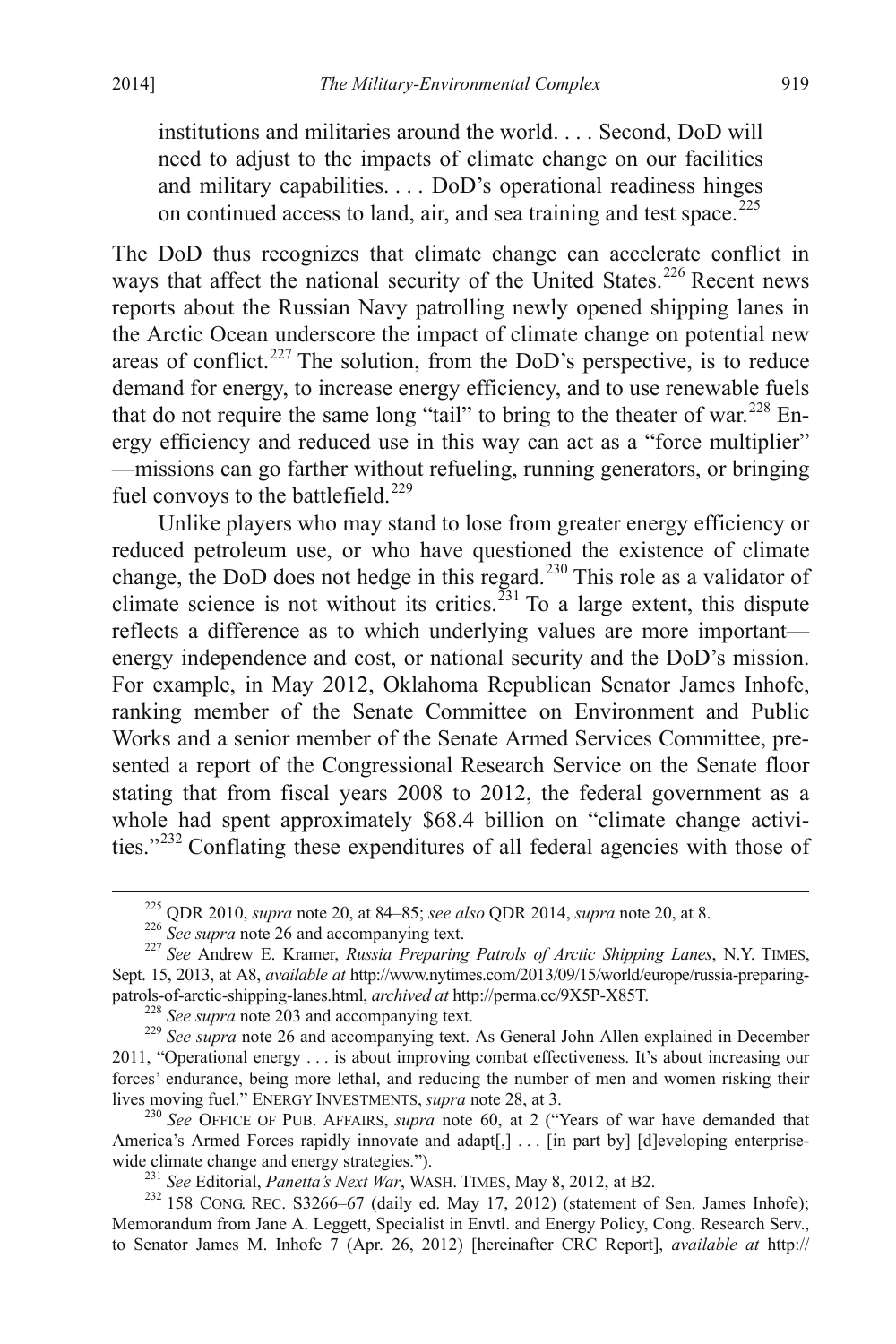the DoD, Inhofe stated, "In reality, it is President Obama's war on affordable energy that is having a dramatic impact on our national security, a war that is further depleting an already stretched military budget and putting our troops at risk." $233$  Using the military budget to fund unproven climate change technologies, according to Senator Inhofe, is

not only wrong . . . it is reckless. [The money that the] DoD has spent . . . on climate change and energy-efficient activities . . . could have been used to purchase 30 brandnew [sic] F-35 Joint Strike Fighters, 28 new F-22 Raptors, or completely pay for the C-130 Aviation Modernization Program that we have been work-ing on for a long period of time.<sup>[234](#page-42-0)</sup>

Instead of focusing on the DoD's own interpretation of its mission and national security, Inhofe has also argued that the government should support energy independence—for example, by approving the Keystone XL pipeline to bring Canadian tar sands oil to the United States, promoting domestic hydraulic fracturing, and permitting federal agencies to purchase petroleum products that have a greater greenhouse gas footprint than crude  $\delta$ il.<sup>[235](#page-42-1)</sup> To a certain extent, this exchange represents a conflict between supporters of the historic military-industrial complex and those of the new Military-Environmental Complex.

The critique of the DoD's role as a validator of climate science and promoter of energy conservation is more widespread than a single senator. For example, one news media outlet has questioned the DoD's priorities in the Military-Environmental Complex:

We wonder if the environment is the uppermost thing on the minds of soldiers being shot at by the Taliban and avoiding being blown up by IEDs. . . . Certainly fuel and energy costs have risen

<span id="page-42-2"></span>www.givewell.org/files/labs/climate%20change/CRS,%20Funding%20for%20Climate%20Chang e.pdf, *archived at* http://perma.cc/8RMY-GN3A. The Congressional Research Service report clarifies that the DoD expended approximately \$776 million on the four climate-change-related programs reported therein. CRC Report, *supra*; *see* Richard Butrick, *Panetta Uses Military Budget to Prop Up Green Energy Firms*, AM. THINKER (May 21, 2012), http://www.americanthinker.com/ blog/2012/05/panetta\_uses\_military\_budget\_to\_prop\_up\_green\_energy\_firms.html#ixzz2UDlyM WYv, *archived at* http://perma.cc/RWW4-DHKM; Hope Hodge, *Inhofe Delivers Senate Floor Takedown of Military 'Green' Agenda*, HUMAN EVENTS (May 18, 2012, 6:20 AM), http://www. humanevents.com/2012/05/18/inhofe-delivers-senate-floor-takedown-of-military-green-agenda/, *archived at* http://perma.cc/KX9C-JXNH; Caroline May, *Federal Government Spent Nearly \$70 Billion on 'Climate Change Activities' Since 2008*, DAILY CALLER (May 17, 2012, 6:13 PM), http:// dailycaller.com/2012/05/17/federal-government-spent-nearly-70-billion-on-climate-change-activities-<br>since-2008/, archived at http://perma.cc/E6Z-SWWN.

<sup>&</sup>lt;sup>233</sup> 158 CONG. REC. S3267 (daily ed. May 17, 2012) (statement of Sen. James Inhofe). <sup>234</sup> *Id.* <sup>235</sup> *See* Hodge, *supra* note 232.

<span id="page-42-1"></span><span id="page-42-0"></span>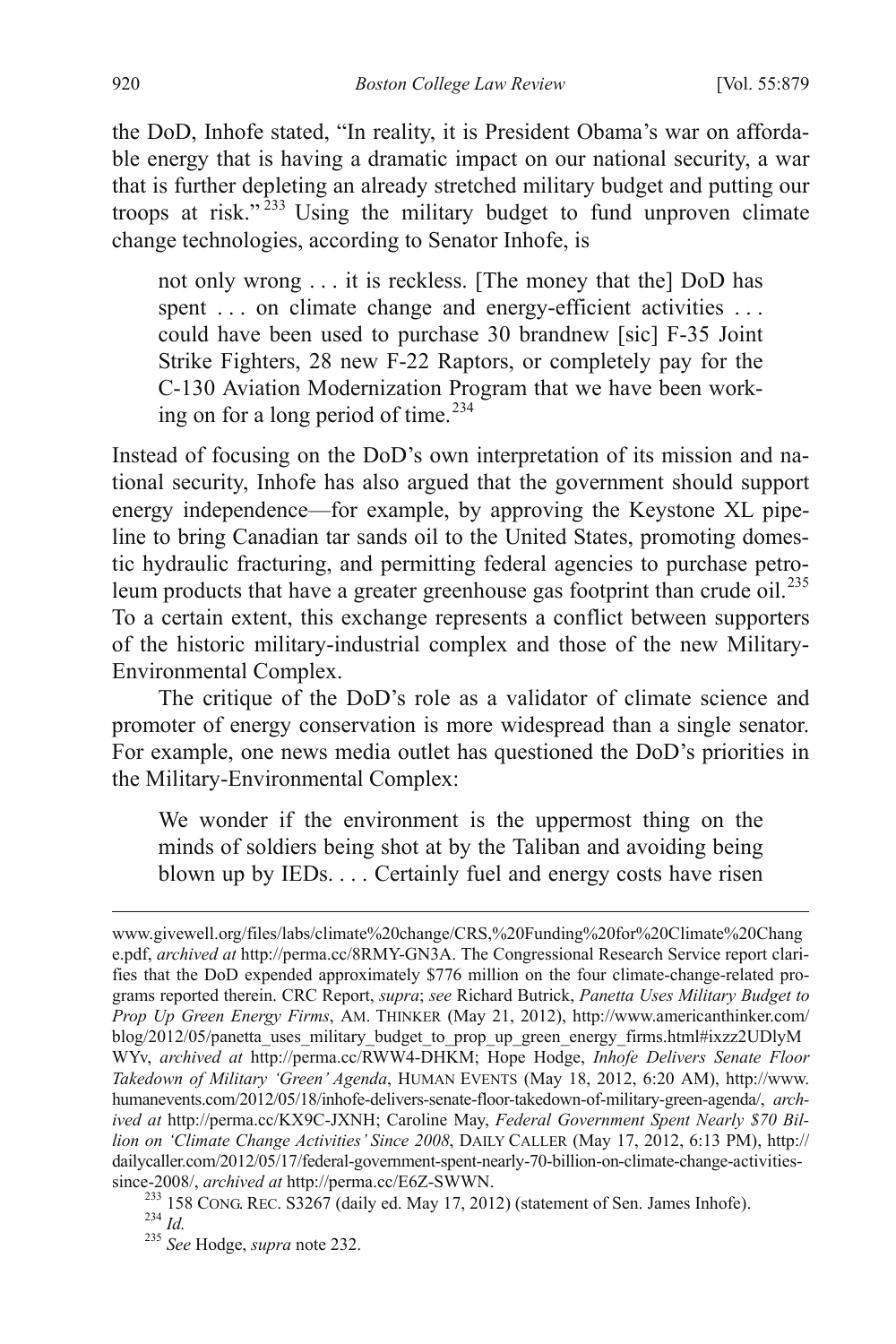for the military as for the rest of us. But wouldn't we be better served by tapping into the 200-year supply of oil under our feet and within our borders $2^{236}$  $2^{236}$  $2^{236}$ 

To a large extent, these critics miss the mark—at least according to the DoD itself—by focusing on the cost of fuel or energy independence for the United States, rather than the national security implications of transporting fuel to forward operating bases, the importance of reducing deaths by reducing the number of fuel convoys, or the importance of reducing greenhouse gas emissions to avoid increased geopolitical instability caused by climate change. These conflicts over values are deeply intertwined with the institutions that interact within the Military-Environmental Complex.

### III. THE PRIVATE SECTOR

A focus on governmental institutions should not obscure the significant role that the private sector plays in driving the Military-Environmental Complex. The Military-Environmental Complex is characterized by a deep level of interconnectedness between the military and the private sector. The military is leveraging private financing for major renewable energy infra-structure projects on military lands to power its installations.<sup>[237](#page-43-0)</sup> In this interconnectedness is an important lesson: the potential of the Military-Environmental Complex lies not only in the ability of the military to support the development of new technologies with potential spillover *into* the private sector, but also to draw lessons and experience *from* the private sec- $\arctan 238$  $\arctan 238$ 

The money involved in these projects creates incentives for private firms to lobby both Congress and the DoD to adopt certain technologies and enter into lucrative contracts. The risk echoes that of the military-industrial complex – that there may be only slim connections between these technologies and contracts and the DoD's mission. In some cases, these projects might harm the environment. For example, Congress has directed the DoD to study coal-to-liquid fuels as an alternative energy source on the battle-

<span id="page-43-2"></span> <sup>236</sup> *Billions for Climate, Not One More Cent for Defense*, INVESTOR'S BUS. DAILY (May 18, 2012, 7:00 PM), http://news.investors.com/ibd-editorials/051812-612092-defense-billions-to-fightclimate-change-.htm#ixzz2UDoHggEi, *archived at* http://perma.cc/HK6T-5NVB. <sup>237</sup> *See supra* notes 164–165 and accompanying text. <sup>238</sup> *See* CTR. FOR STRATEGIC LEADERSHIP, U.S. ARMY WAR COLL., SUSTAINABILITY AND

<span id="page-43-1"></span><span id="page-43-0"></span>NATIONAL SECURITY, at vii (2012) (noting that the military often models its sustainable energy policies on the practices of private industry). *See generally* Goldberg Prods., Marstel Day & Darden Sch. of Bus., The Business Case for Sustainability in the U.S. Army (Mar. 2013) (on file with author) [hereinafter Business Case for Sustainability] (proposing sustainability best practices from the private sector that the military could adopt); Stowsky, *supra* note 13 (describing spin-on technology as an important component of government-supported innovation).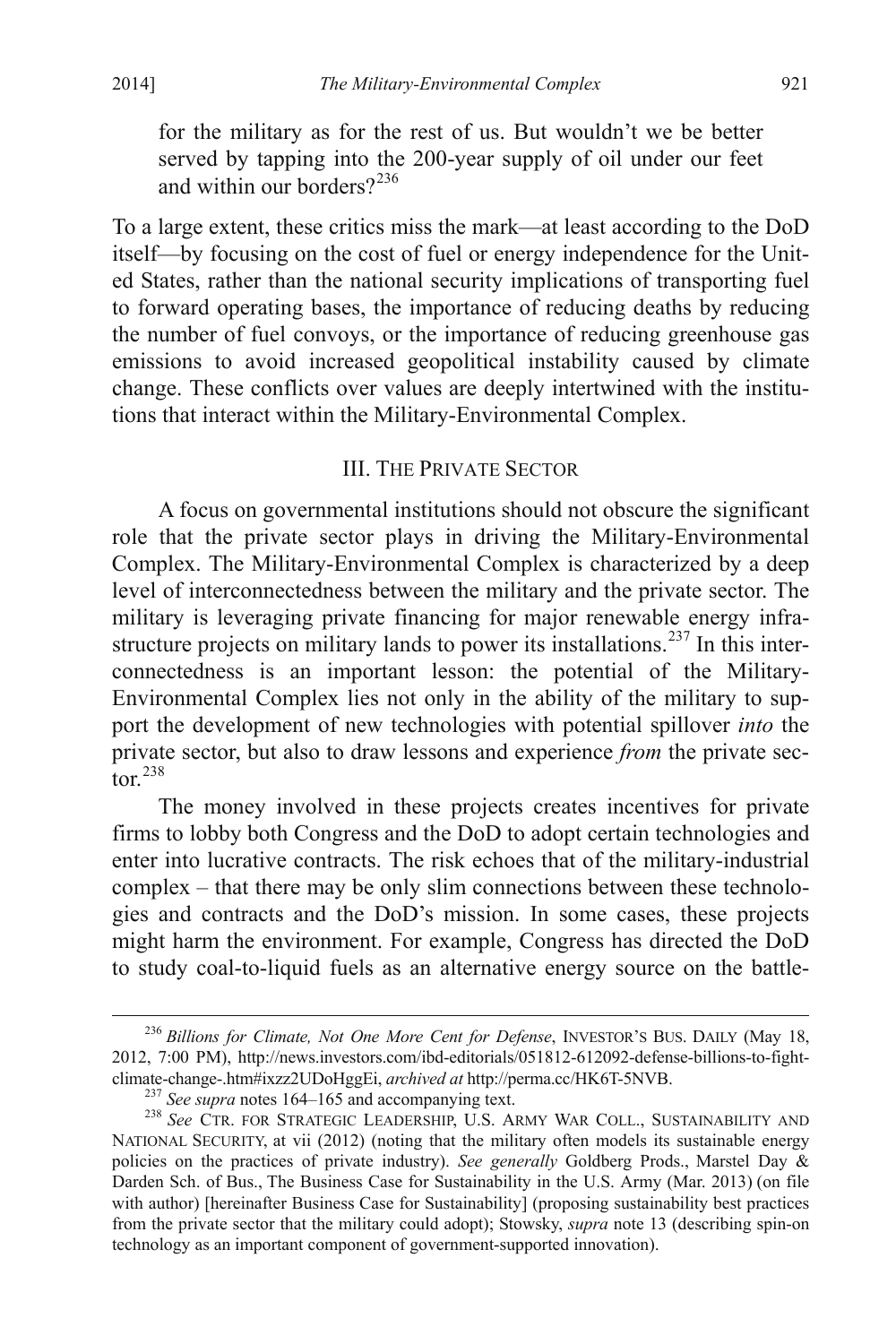field.[239](#page-43-2) In other cases, however, the environment stands to benefit from this new focus on renewable energy and demand reduction. If the traditional "merchants of death" —firms that have made billions manufacturing weapons systems—can become "merchants of microgrids," not only does the environment potentially benefit, but the firms themselves may be transformed in ways that benefit the environment.

In the Military-Environmental Complex, the private sector plays several key roles. First, banks and private developers pay significant upfront costs for major energy infrastructure projects on military lands to power its installations. Second, the DoD, at times in cooperation with other agencies, provides funding to private sector firms to finance the development of new technologies in test bed initiatives that may ultimately have civilian spin-off potential. Third, the private sector educates the DoD about lessons that private firms have already learned in the area of energy conservation. Finally, the DoD may be able to educate the private sector about its demand reduction strategies and new technologies as well. This Part explores how these various relationships create a multi-dimensional conversation between government and the private sector that has the potential to affect and transform all parties.

# *A. The Commercialization Valley of Death: Private Demand for Government Financing*

<span id="page-44-3"></span>Part of the reason why government financing for new technology is so important lies in the so-called "Commercialization Valley of Death."<sup>[240](#page-44-0)</sup> With nearly all renewable energy technologies currently more expensive per kilowatt-hour than conventional petroleum and fossil-fuel based energy,<sup>[241](#page-44-1)</sup> demand and private investment in renewable energy generation is limited due to the longer time horizon that is required to recoup capital investments. In particular, experts in new energy finance have identified two locations of insufficient capital.<sup>[242](#page-44-2)</sup> The first is "early in a technology's development, just as it is ready to exit the lab" —immediately after the so-called "Technology Creation stage" in which universities or national laboratories fund technol-

<span id="page-44-0"></span><sup>&</sup>lt;sup>239</sup> *See infra* notes 326–328 and accompanying text.<br><sup>240</sup> *See* BLOOMBERG NEW ENERGY FIN., *supra* note 95, at 3–7 (describing the need for capital investment in clean energy technologies); ELIOT JAMISON, CALCEF INNOVATIONS, FROM INNO-VATION TO INFRASTRUCTURE: FINANCING FIRST COMMERCIAL CLEAN ENERGY PROJECTS 1 (2010) ("For many clean energy companies, the struggle to find a source of project finance for early commercial scale projects has proven, and will continue to prove, to be the proverbial 'val-<br>ley of death.'''); *supra* note 95 and accompanying text (describing this term).

<span id="page-44-2"></span><span id="page-44-1"></span><sup>&</sup>lt;sup>241</sup> See BLOOMBERG NEW ENERGY FIN., *supra* note 95, at 4. This assumes, of course, that there is no carbon tax on externalities or other equivalent regulation that would reduce the difference in cost between renewable and fossil-fuel based energy. <sup>242</sup> *Id.* at 5.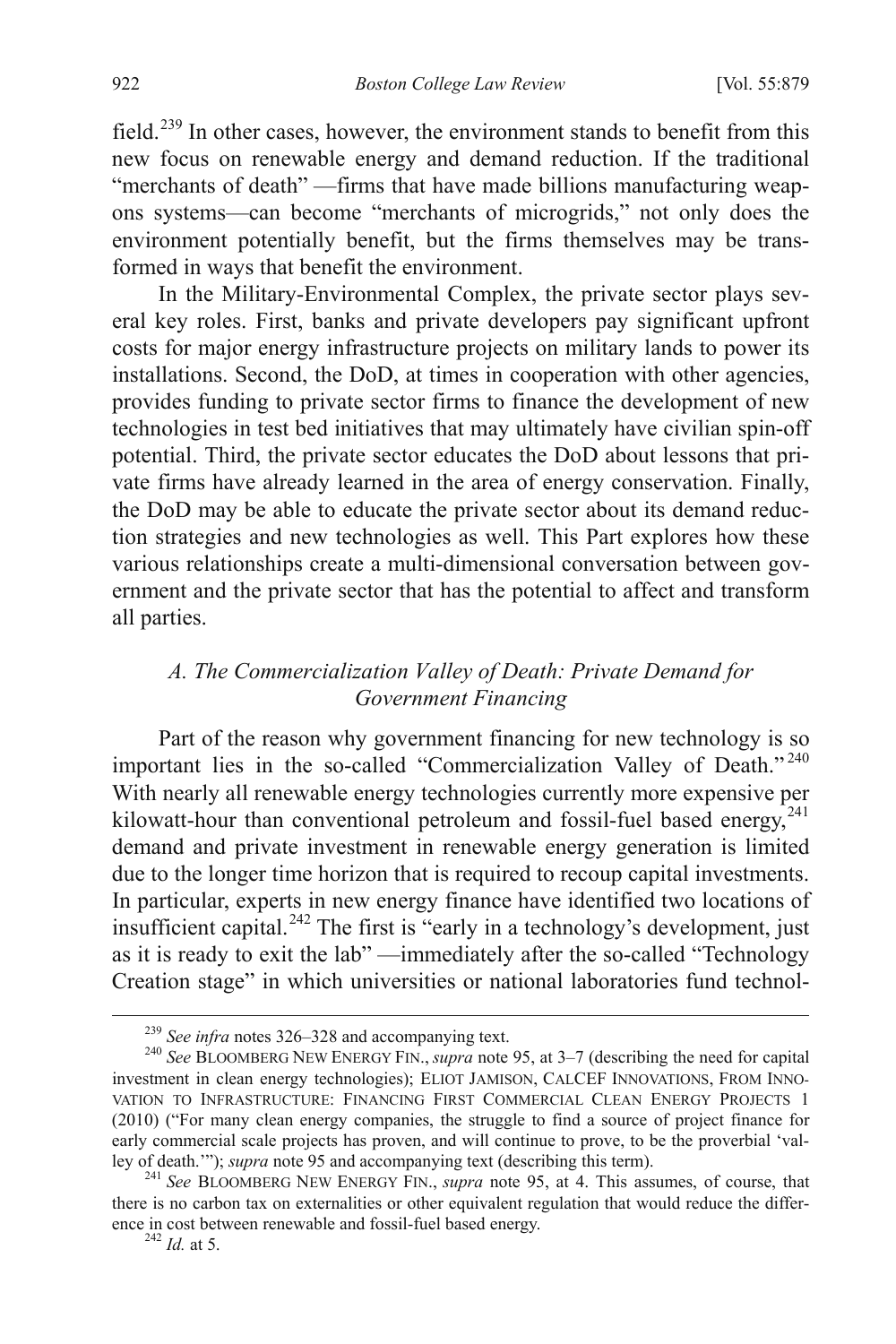ogy development, but before venture capital becomes available.<sup>[243](#page-44-3)</sup> The second valley occurs after venture-capital financing but before the technology becomes commercially available and before the technology is proven on a widespread-enough scale that banks will be willing to lend capital for large projects.[244](#page-45-0) As a recent Bloomberg New Energy Finance report explained:

Venture capital firms have high technology risk tolerance but relatively limited capital, and they demand short-to-medium returns. Project finance funders and bank lenders typically have high levels of capital and can commit to longer-term investments, but they have little or no technology risk tolerance. *No existing class of financing institutions is effectively positioned to address this particular risk/return category*. [245](#page-45-1)

Thus, some commentators contend that "only with the public sector's help" can this Commercialization Valley of Death be surmounted.<sup>[246](#page-45-2)</sup> One organization, for example, has called for a variety of funding sources to overcome the Valley of Death, ranging from direct government funding and insurance products to public-private risk sharing and procurement solutions.<sup>[247](#page-45-3)</sup>

The Military-Environmental Complex lies at the crossroads of the private sector's need for government financing support and the government's demand for new infrastructure, new technology, and existing technology on a large scale. It is no wonder that the private sector is trying to obtain DoD support for new technologies, given the need for non-venture capital and non-bank financing, and given the DoD's track record in helping to support the development of new technologies. If such new energy technology and

<span id="page-45-4"></span><sup>247</sup> JAMISON, *supra* note 240, at 2. In particular, the proposal calls for

direct funding solutions, such as revolving government loan funds, public leverage of private equity, and retail bond offerings; guarantee and insurance products, such as government re-insurance, third-party performance guarantees, and public loan guarantee pools; alternative project delivery approaches, including public-private partnerships and targeted risk-sharing of specific engineering challenges; and procurement and offtake solutions, including supportive power purchase agreements and dedicated locations for new technology deployment.

<span id="page-45-1"></span><span id="page-45-0"></span><sup>&</sup>lt;sup>243</sup> *Id.*<br><sup>244</sup> *Id.* at 5–6.<br><sup>245</sup> *Id.* at 6. Bloomberg New Energy Finance notes, for example, that there is a large pool of capital available for "projects that deploy commercially proven equipment such as GE 1.5 MW wind turbines or SunPower PV modules." *Id.* 246 BLOOMBERG NEW ENERGY FIN., *supra* note 95, at 6; *see also* Erin Dewey, Note, *Sundown* 

<span id="page-45-3"></span><span id="page-45-2"></span>*and You Better Take Care: Why Sunset Provisions Harm the Renewable Energy Industry and Violate Tax Principles*, 52 B.C. L. REV. 1105, 1111–12 (2011) (arguing that "[hi]gh costs and high risks chill investment in renewable energy, creating a need for government incentives").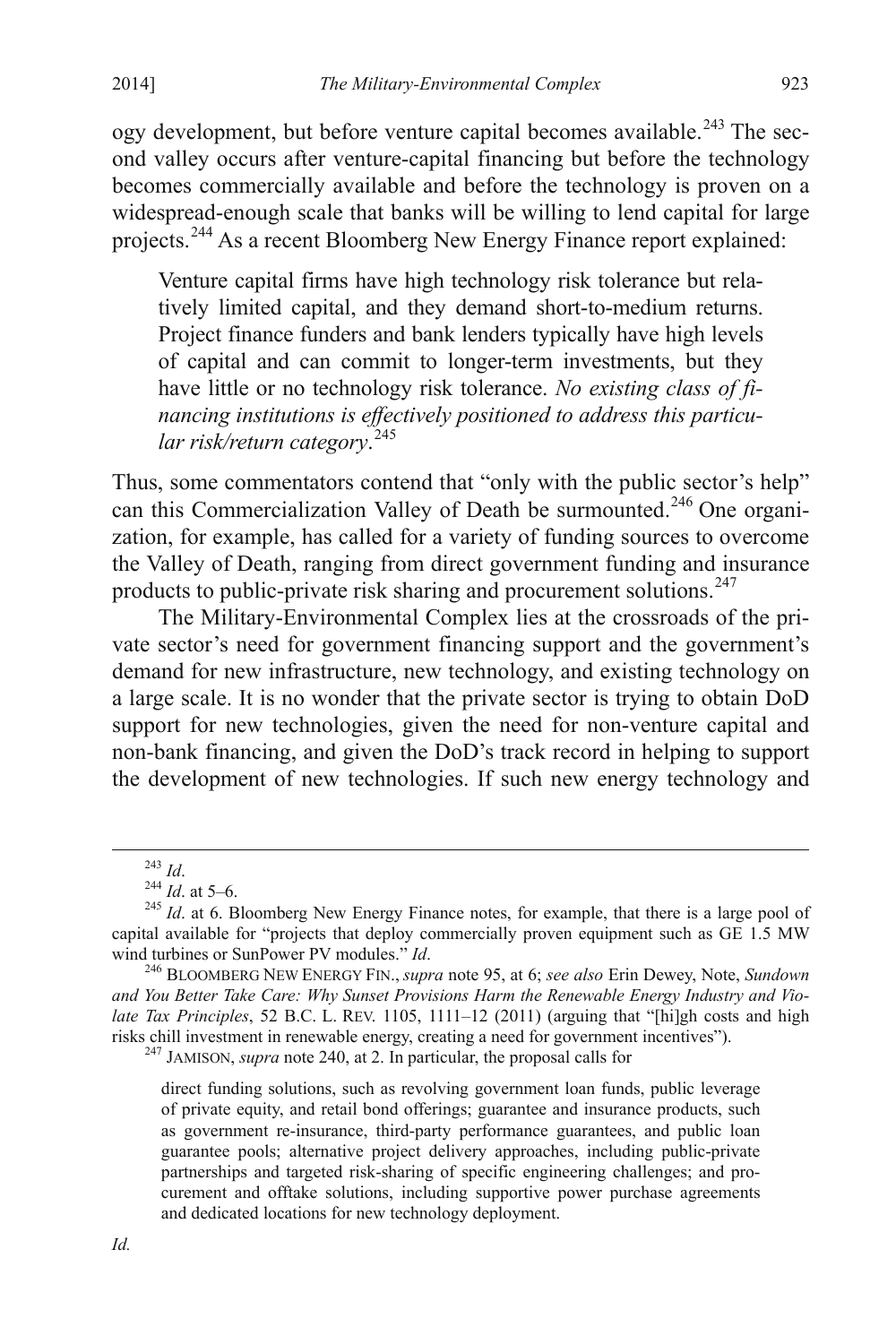sustainable methods are a social good, this demand for DoD support may be of great social benefit.

Notably, the military's more recent track record of adopting off-theshelf technologies, rather than creating military-specific new technologies, has been a key part of the Military-Environmental Complex. The DoD's budget for fiscal year 2013 authorizes the DoD to expend more than \$1.1 billion on energy conservation and efficiency—primarily in existing buildings—but these efforts largely use existing commercial technology and methods rather than technological innovation.<sup>[248](#page-45-4)</sup> For instance, they often involve lighting retrofits, more efficient heating and cooling systems, and such low-hanging fruit as "double-pane windows, energy management control systems, and new roofs."[249](#page-46-0)

## *B. Government Financing for New Technology Development*

The DoD recognizes its essential role in supporting the development and commercialization of renewable energy technology to serve DoD's needs. DoD leadership understands that, "[a]bsent outside validation . . . these new technologies will not be widely deployed in time to meet our re-quirements."<sup>[250](#page-46-1)</sup> There are significant disincentives to be a first-user of new technology, as first-time users bear the largest costs on which others can free ride.[251](#page-46-2) Thus, the DoD can serve two important roles: as a first-user to evaluate the new "precommercial" technology, and as an early customer "thereby helping create a market, as it did with aircraft, electronics, and the internet<sup>"[252](#page-46-3)</sup>

<span id="page-46-6"></span>Congress has supported this interaction between the military and the private sector explicitly by providing funding sources and other vehicles for cooperation. For example, in 1990, Congress created the Strategic Envi-ronmental Research and Development Program ("SERDP").<sup>[253](#page-46-4)</sup> Among other purposes, the SERDP is designed to address environmental issues of concern to the DoD and the DOE "through support for basic and applied research and development of technologies that can enhance the capabilities of the departments to meet their environmental obligations<sup> $254$ </sup> and to "identify" technologies developed by the private sector that are useful" for the de-

<span id="page-46-0"></span><sup>&</sup>lt;sup>248</sup> *See AEMR FY 2012, supra* note 52, at 71–74.<br><sup>249</sup> *Id.* 250 *Installation Energy Test Bed*, SERDP, http://www.serdp.org/Featured-Initiatives/Install ation-Energy, *archived at* http://perma.cc/5PP7-7T98 (last visite

<span id="page-46-5"></span><span id="page-46-4"></span><span id="page-46-3"></span><span id="page-46-2"></span><span id="page-46-1"></span><sup>&</sup>lt;sup>251</sup> *Id.* <sup>252</sup> *Id.* <sup>252</sup> *Id.* <sup>252</sup> *Id.* 253 *Id.* 253 *Id.* 253 National Defense Authorization Act for Fiscal Year 1991, Pub. L. No. 101-510, § 1801(a), 104 Stat. 1485, 1750–57 (1990) (codified as amended at 10 U.S.C. § 2901–04 (2012)). <sup>254</sup> 10 U.S.C. § 2901(b)(1).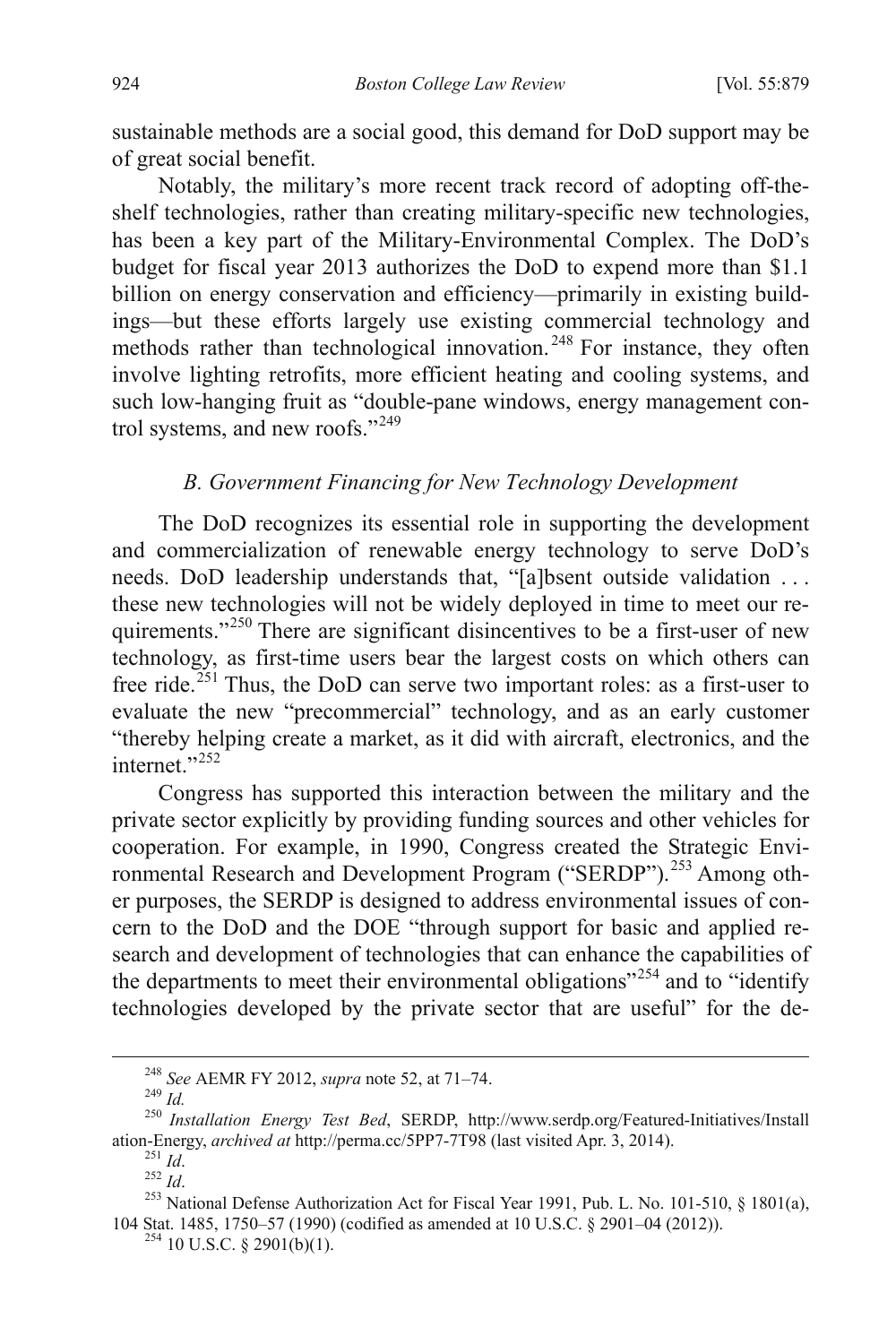partments.<sup>[255](#page-46-6)</sup> Under the auspices of the SERDP, the DoD created the Environmental Security Technology Certification Program ("ESTCP") in 1995 to address the Commercialization Valley of Death and "to promote the transfer of innovative technologies that have successfully established proof of concept to field or production use."[256](#page-47-0)

In 2009, under the auspices of the ESTCP and SERDP, the DoD's Installation Energy Test Bed Initiative began annually awarding funding to installation (facility) energy management projects submitted by private firms, universities, national laboratories, and other organizations on a com-petitive basis.<sup>[257](#page-47-1)</sup> Recent projects funded in 2013 include a battery energy storage system and microgrid control system, a data-center liquid-cooling system, high-concentration photovoltaics, a waste gasification system, technology that can reduce air-conditioner energy use through measuring opera-tional energy efficiency, and a roof asset management system.<sup>[258](#page-47-2)</sup> Smart microgrids—which have the ability to reduce cost, increase use of renewables, and offer energy security—have been a particular emphasis of the Test Bed Initiative.<sup>[259](#page-47-3)</sup>

But DoD financing of new technology development is not the only face of the Military-Environmental Complex. Rather, the DoD is making a mark by leveraging private financing to adopt existing commercial technologies that reduce demand and generate renewable energy.

# *C. Government Demand for Private Financing of Energy Infrastructure*

On the flip side of the private sector's demand for government financing lies the DoD's active quest for private financing as it seeks energy secu-

<span id="page-47-0"></span><sup>&</sup>lt;sup>255</sup> *Id.* § 2901(b)(4).<br><sup>256</sup> *About ESTCP*, SERDP, http://www.serdp.org/About-SERDP-and-ESTCP/About-ESTCP, archived at http://perma.cc/M4CS-YM9U (last visited Apr. 3, 2014).

<span id="page-47-1"></span><sup>&</sup>lt;sup>257</sup> See Installation Energy Test Bed, supra note 250; *New Installation Energy and Water Technology Demonstrations Announced for FY 2013*, SERDP(Dec. 13, 2012), http://www.serdp.org/Newsand-Events/News-Announcements/Program-News/New-installation-energy-and-water-technology-demon strations-announced-for-FY-2013, *archived at* http://perma.cc/8WSB-2WMZ [hereinafter *FY 2013 Pemonstrations*].<br><sup>258</sup> *FY 2013 Demonstrations, supra* note 257.<br><sup>259</sup> *See* AEMR FY 2011, *supra* note 52, at 49–50 (noting the existence of microgrid and ad-

<span id="page-47-3"></span><span id="page-47-2"></span>vanced installation management technology demonstration projects at Fort Bliss, Texas (Lockheed Martin), Twentynine Palms, California (General Electric), Los Angeles Air Force Base (Lawrence Berkeley National Laboratory), and elsewhere); *see also DoD Study Finds Microgrids Offer Improved Energy Security for DoD Installations*, SERDP (July 10, 2012), http://www.serdp.org/ News-and-Events/News-Announcements/Program-News/DoD-study-finds-microgrids-offer-improvedenergy-security-for-DoD-installations, *archived at* http://perma.cc/922X-8K5W (reviewing a study examining the cost-effectiveness of advanced microgrids). Microgrids involve the interconnection of "multiple [energy] sources and loads into an integrated system that can then be optimized for reliability, efficiency, and/or cost." LINCOLN LAB., MASS. INST. OF TECH., MICROGRID STUDY: ENERGY SECURITY FOR DOD INSTALLATIONS, at iii (2012).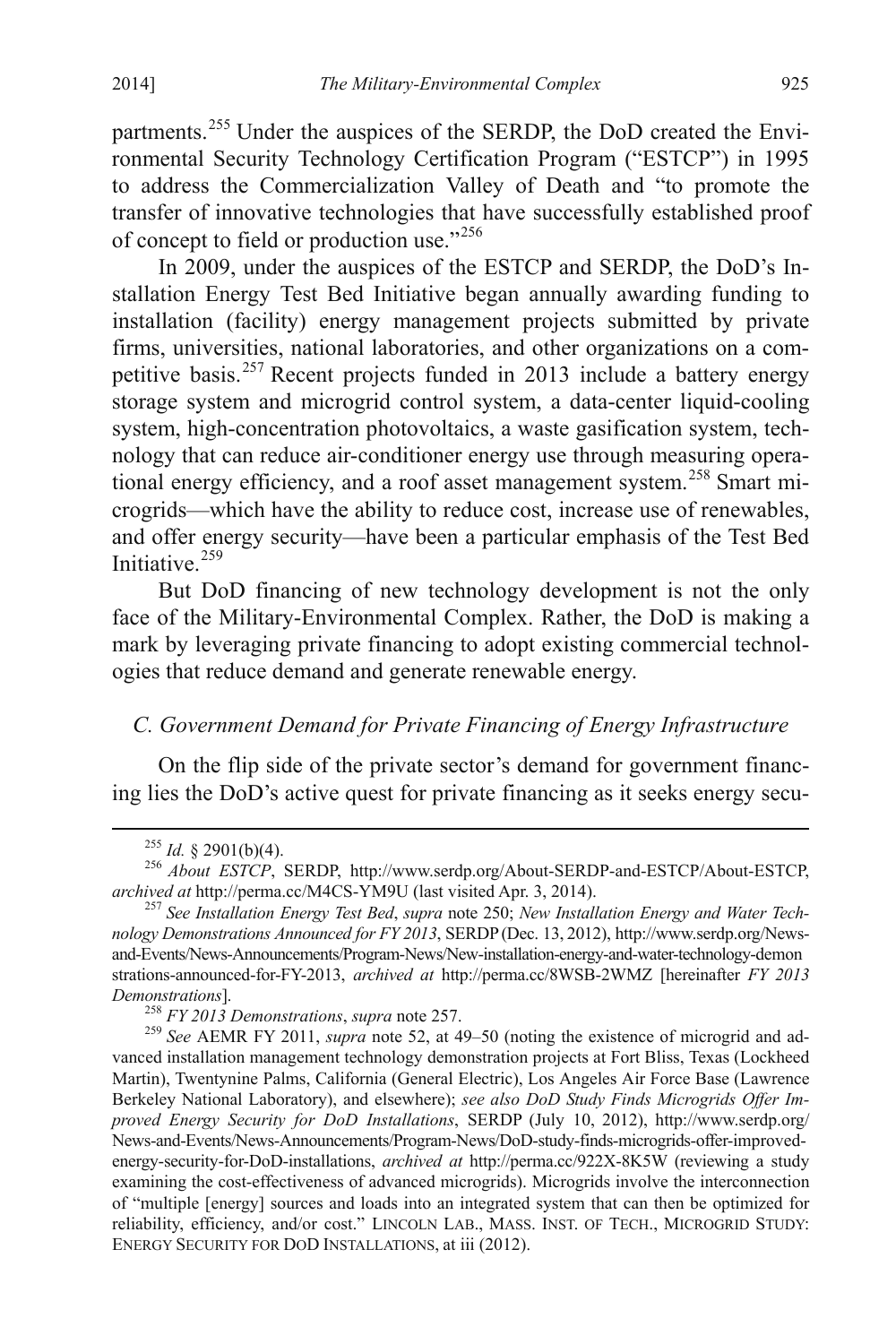rity for its facilities. Key statutory authority enables the DoD to leverage private financing by, for instance, entering into thirty-year PPAs for renew-able energy, <sup>[260](#page-47-3)</sup> enhanced-use leases, <sup>[261](#page-48-0)</sup> and energy-savings performance contracts.<sup> $262$ </sup> Congressional authorization for these unique financing partnerships has been crucial.

## 1. Thirty-Year Power Purchase Agreements

Under 10 U.S.C. § 2922a, the DoD has unique statutory authority among federal agencies to enter into PPAs of up to thirty years "for the provision and operation of energy production facilities on real property under the Secretary's jurisdiction or on private property and the purchase of ener-gy produced from such facilities."<sup>[263](#page-48-2)</sup> According to the House Report from 1982, when Congress enacted the provision, "[t]he use of the authority of this section is not intended to enable a military department to compete with a public or private utility. It is intended to permit the exploration of a wide range of co-generation possibilities so that the conservation of scarce re-sources may be maximized."<sup>[264](#page-48-3)</sup> Pursuant to other authority under Section 2916, the military may sell to a utility company all of the electricity generated by the production facility produced on land under the DoD's jurisdiction, and the proceeds of such sales may be used to purchase electricity and carry out military construction projects under the DoD's energy performance master plan. $265$ 

In contrast, other federal agency PPAs for the purchase of utility ser-vices are governed by the Federal Acquisition Regulation, Part 41,<sup>[266](#page-48-5)</sup> and the relevant statutory authority, 40 U.S.C. § 501.<sup>[267](#page-48-6)</sup> The GSA procures utili-ty services on behalf of other agencies,<sup>[268](#page-48-7)</sup> but it is only permitted to enter into contracts with terms of ten years or less.<sup>[269](#page-48-8)</sup> This timeline has a profound impact on the willingness of private firms to finance the development of renewable technology infrastructure, as renewables often do not return sufficient payback within the ten-year timeframe.

<span id="page-48-2"></span><span id="page-48-1"></span><span id="page-48-0"></span><sup>&</sup>lt;sup>260</sup> 10 U.S.C. § 2922a (2012).<br><sup>261</sup> *Id.* § 2667.<br><sup>262</sup> *Id.* § 2913; 42 U.S.C. § 8287 (2006 & Supp. V).<br><sup>263</sup> 10 U.S.C. § 2922a(a); *see also* DoD Financing Guidance, *supra* note 194, at 1 (referring to the authority

<span id="page-48-4"></span><span id="page-48-3"></span><sup>&</sup>lt;sup>264</sup> H.R. REP. NO. 97-612, at 30 (1982), *reprinted in* 1982 U.S.C.C.A.N. 441, 470.<br><sup>265</sup> 10 U.S.C. § 2916.<br><sup>266</sup> FAR pt. 41 (2012).<br><sup>267</sup> 40 U.S.C. § 501 (2006 & Supp. V).<br><sup>268</sup> Id. § 501(b)(1)(A).<br><sup>268</sup> Id. § 501(b)(1)

<span id="page-48-5"></span>

<span id="page-48-6"></span>

<span id="page-48-8"></span><span id="page-48-7"></span>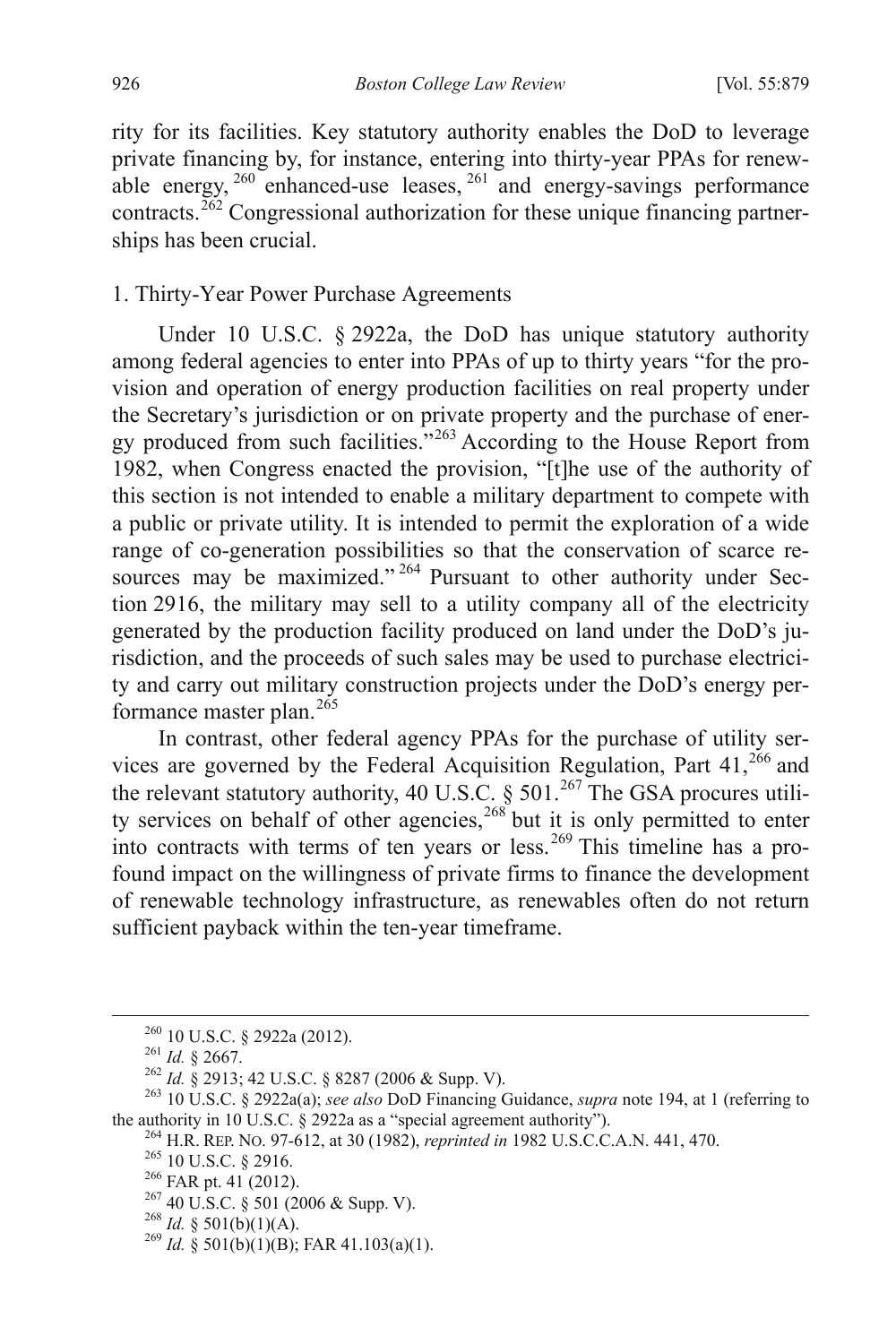#### 2. Enhanced-Use Leases

The DoD can also lease property for large-scale renewable energy generation projects under its so-called "enhanced-use lease" authority.<sup>[270](#page-48-0)</sup> Upon a determination by the Secretary of Defense that such a lease will "promote the national defense or . . . be in the public interest," the DoD may lease certain real or personal property that is not needed for public use, receiving in return either cash or in-kind consideration at fair market val-ue.<sup>[271](#page-49-0)</sup> These leases are often called "enhanced-use leases," though they are not named as such by statute.<sup>[272](#page-49-1)</sup> The authorizing statute expressly contemplates that in-kind consideration may include the construction of new facilities, the provision of facilities for use, or the provision or payment of utility services.<sup>[273](#page-49-2)</sup> Installations using enhanced-use lease authority can accept inkind consideration in the form of a discount on the DoD's electric bill or in the form of infrastructure that will enhance energy security.<sup>[274](#page-49-3)</sup> Such leases may be for a term of five years, unless the Secretary determines that a longer lease "will promote the national defense or be in the public interest." $275$ Under such an enhanced-use lease, a private developer may enter into an agreement with the Secretary of Defense to lease DoD land to construct (among other things) a renewable energy generation facility, but the agreement "shall be limited in term to the useful life of the energy production facility" because long-term leases of DoD land can be "detrimental to the long-term ability of the DoD to manage its property portfolio."<sup>[276](#page-49-5)</sup>

# <span id="page-49-7"></span>3. Energy Savings Performance Contracts and Utility Energy Service **Contracts**

In broad terms, an energy savings performance contract ("ESPC") is a mechanism whereby a private entity "evaluates, designs, finances, acquires, installs and maintains energy saving equipment for a client, and receives compensation based on the performance of that equipment."<sup>[277](#page-49-6)</sup> Under an ESPC, the energy service company ("ESCO") "incurs the costs of project implementation, including audits, acquiring and installing equipment, and training personnel, in exchange for a predetermined price. Payment to the

<span id="page-49-4"></span>

<span id="page-49-6"></span><span id="page-49-5"></span>

<span id="page-49-3"></span><span id="page-49-2"></span><span id="page-49-1"></span><span id="page-49-0"></span><sup>&</sup>lt;sup>270</sup> See 10 U.S.C. § 2667.<br><sup>271</sup> Id. § 2667(a), (b)(4).<br><sup>272</sup> See DoD Financing Guidance, *supra* note 194, at 3.<br><sup>273</sup> 10 U.S.C. § 2667(c).<br><sup>274</sup> Interview with John Lushetsky, *supra* note 69.<br><sup>275</sup> 10 U.S.C. § 2667(b) Undersecretary of Def., U.S. Dep't of Def. (Jan. 12, 1994), *available at* http://www.wbdg.org/ ccb/DEP/dep94\_2.pdf, *archived at* http://perma.cc/6QQD-UDDP.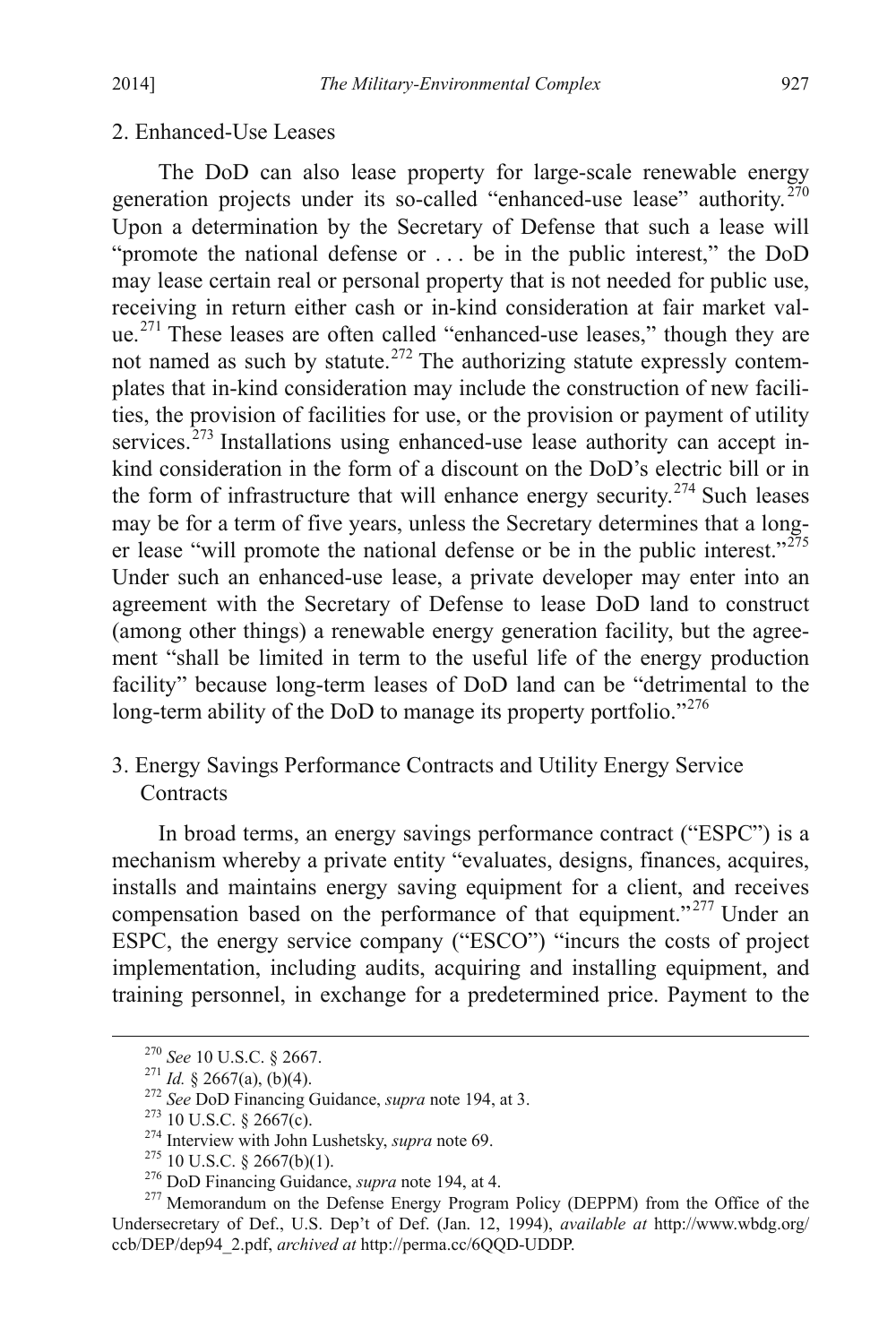ESCO is contingent upon realizing a guaranteed stream of future savings, with excess savings accruing to the Federal Government."<sup>[278](#page-49-7)</sup> Congress has authorized federal agencies generally, and the military specifically, to enter into such contracts for periods of up to twenty-five years.[279](#page-50-0) In addition, as early as 1991, the President encouraged the military to enter into such shared energy savings contracts in Executive Order 12,759.<sup>[280](#page-50-1)</sup>

Alternatively, utility energy service contracts ("UESCs") involve mixed public and private financing.<sup>[281](#page-50-2)</sup> An agency may enter into a UESC with a utility, which agrees to pay certain capital costs upfront to implement selected energy conservation measures.<sup>[282](#page-50-3)</sup> The agency can repay the utility from avoided cost savings accrued over the life of the project or from appropriations.[283](#page-50-4) These payments may be made over time if utility or other private financing is part of the transaction.<sup>[284](#page-50-5)</sup>

The military has entered into several such UESCs and ESPCs. For example, the Air Force entered into an ESPC at Dyess Air Force Base in Texas, through which it now procures 100% of its energy through wind power.<sup>[285](#page-50-6)</sup> At Marine Corps Base Camp Pendleton, using both ESPCs and UESCs, the Marines achieved a 44% reduction in energy use despite an increase in the foot-print of its facility of 2 million square feet.<sup>[286](#page-50-7)</sup> Energy retrofits included decommissioning a steam plant, incorporating photovoltaic arrays, changing

<sup>&</sup>lt;sup>278</sup> BARACK OBAMA, MEMORANDUM ON THE IMPLEMENTATION OF ENERGY SAVINGS PROJECTS AND PERFORMANCE-BASED CONTRACTING FOR ENERGY SAVINGS § 6(b) (2011), *available at* http:// www.gpo.gov/fdsys/pkg/DCPD-201100920/pdf/DCPD-201100920.pdf, *archived at* http://perma.cc/ 8Z6L-8URC.

<span id="page-50-0"></span><sup>279</sup> *See* 10 U.S.C. § 2913; 42 U.S.C. § 8287 (2006 & Supp. V); *see also id.* § 8253(f)(10)(B)(i)(II) ("To carry out this subsection, a Federal agency may use any combination of . . . private financing otherwise authorized under Federal law, including financing available through energy savings performance contracts or utility energy service contracts."). <sup>280</sup> Exec. Order No. 12,759, 3 C.F.R. 326 (1991). <sup>281</sup> *See* 10 U.S.C. § 2913; 42 U.S.C. § 8256; FED. ENERGY MGMT. PROGRAM, U.S. DEP'T OF

<span id="page-50-8"></span><span id="page-50-2"></span><span id="page-50-1"></span>ENERGY, UTILITY ENERGY SERVICES CONTRACTS: ENABLING DOCUMENTS 9 (2013), *available at* http://www1.eere.energy.gov/femp/pdfs/uesc\_enabling\_documents09.pdf, *archived at* http://perma. cc/NS2D-75FK. <sup>282</sup> *See* FED. ENERGY MGMT. PROGRAM, *supra* note 281, at 9; JULIA KELLEY, OAK RIDGE NAT'L

<span id="page-50-3"></span>LAB., INTRODUCTION TO UTILITY ENERGY SERVICE CONTRACTS 5 (2011), *available at* http://www.hq. nasa.gov/office/codej/codejx/Assets/Docs/ConferenceNashville2011/Tuesday/JuliaKelley-NASA\_UES C\_04-28-11.pdf, *archived at http://perma.cc/VN7W-FZNC.*<br><sup>283</sup> See FED. ENERGY MGMT. PROGRAM, *supra* note 281, at 9; KELLEY, *supra* note 282, at 5.<br><sup>284</sup> See KELLEY, *supra* note 282, at 5.<br><sup>285</sup> FED. ENERGY MGMT. PROGRA

<span id="page-50-6"></span><span id="page-50-5"></span><span id="page-50-4"></span>AIR FORCE BASE 1 (2009), *available at* http://www1.eere.energy.gov/femp/pdfs/espc\_ss\_dyess.<br>pdf, *archived at* http://perma.cc/C4EU-BJVR.

<span id="page-50-7"></span><sup>&</sup>lt;sup>286</sup> FED. ENERGY MGMT. PROGRAM, U.S. DEP'T OF ENERGY, ESPC SUCCESS STORIES: MARINE CORPS BASE CAMP PENDLETON 1, *available at* http://www1.eere.energy.gov/femp/pdfs/espc\_ss\_ pendleton.pdf, *archived at* http://perma.cc/9WJH-9NYX.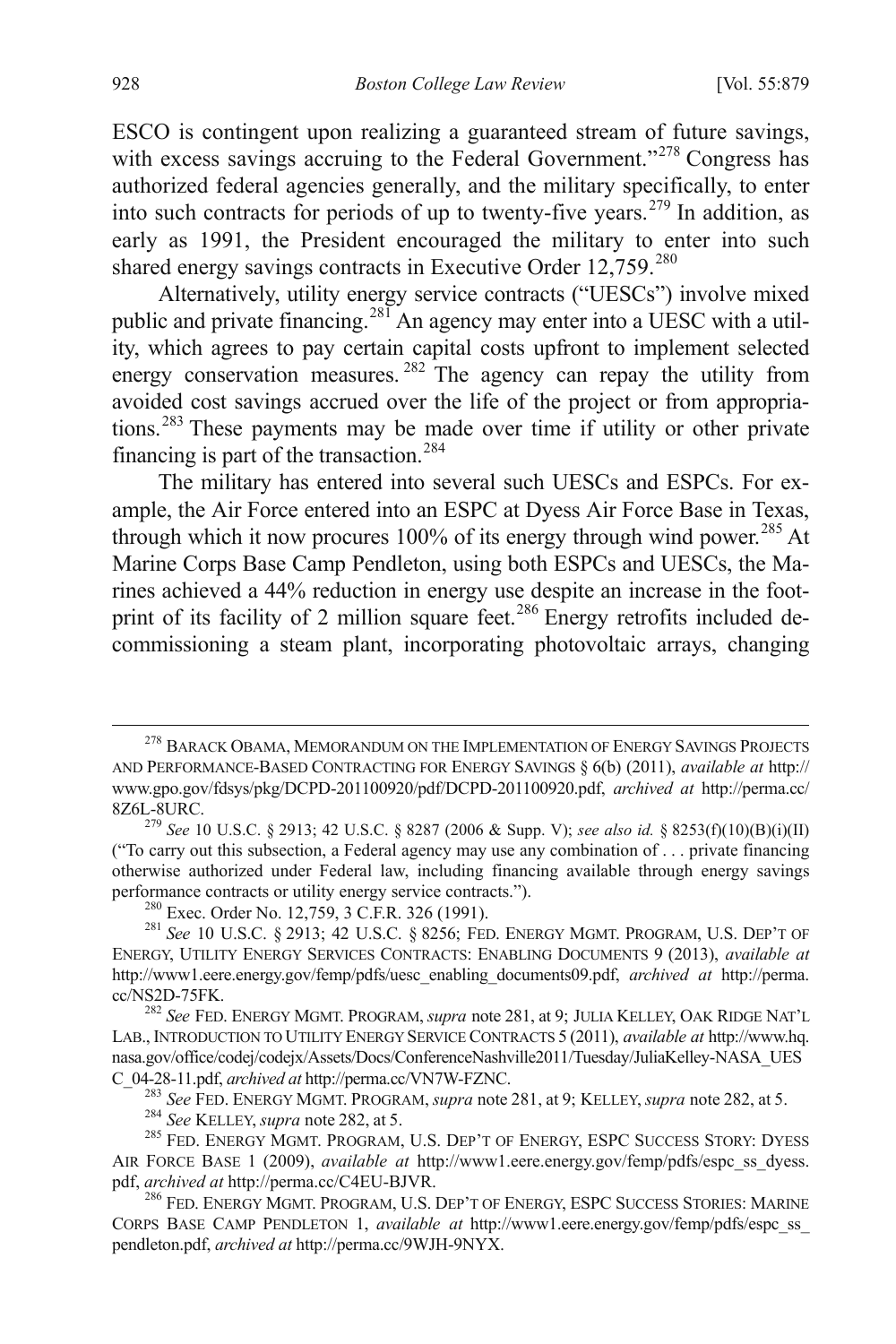fixtures, and using daylighting technology.[287](#page-50-8) At Hill Air Force Base in Utah, the military and the ESCO entered into an ESPC for an eighteen-year term to upgrade energy systems in 940 buildings.<sup>[288](#page-51-0)</sup> The ESCO is providing \$2.5 million in up-front costs; Utah Power & Light is providing \$8 million in financial support; and the DoD will finance the remaining costs through its energy savings.<sup>[289](#page-51-1)</sup> Thus, Congress has provided the DoD with a number of key legal authorities that allow it to leverage private financing to incorporate energysavings measures at its installations.

## *D. Taking Advantage of Private Financing: The Energy Initiatives Task Force*

The DoD is taking advantage of private financing in the Energy Initia-tives Task Force ("EITF") program.<sup>[290](#page-51-2)</sup> The Army created the EITF in September 2011, with the explicit goal of "collaborating with the private sector to invest in cost-effective, large scale (10 MW+) renewable energy pro-jects" on Army installations.<sup>[291](#page-51-3)</sup> These projects, which include solar, wind, biomass, and geothermal projects, are designed to promote "energy security and sustainability."[292](#page-51-4) Congress has mandated that the DoD produce or procure not less than 25% of its energy on installations from renewable sources by  $2025$ ,<sup>[293](#page-51-5)</sup> which the military has translated into one gigawatt each for the Army, Navy and Air Force.<sup>[294](#page-51-6)</sup> The EITF is the Army's central management office for the execution of due diligence for potential projects, as well as for the initiation of permitting and other legal obligations like environmental impact assessments.<sup>[295](#page-51-7)</sup> On November 22, 2013, the EITF issued a Notice of Intent to Award letter to Ameresco, Inc., for the construction of an 18.6 megawatt solar project at Fort Detrick in Maryland.<sup>[296](#page-51-8)</sup> In February, 2014,

<span id="page-51-9"></span><sup>&</sup>lt;sup>287</sup> *Id.* Daylighting involves the use of opaque walls and roofs to transmit more daylight into interior spaces. *See Daylighting Technology*, AMERI ENERGY GROUP, http://www.amerienergygroup. com/index.php/en/daylighting-technology, *archived at* http://perma.cc/SLQ2-9W34 (last visited Apr. 3, 2014). <sup>288</sup> *Case Study—Hill Air Force Base, Utah*, U.S. DEP'T OF ENERGY (Oct. 7, 2013, 2:00 PM), http://

<span id="page-51-0"></span>www1.eere.energy.gov/femp/financing/superespcs\_hill\_afb.html, *archived at* http://perma.cc/KH9B-

<span id="page-51-3"></span><span id="page-51-2"></span><span id="page-51-1"></span>XTLW.<br>
<sup>289</sup> *Id.*<br>
<sup>290</sup> *See* AEMR FY 2011, *supra* note 52, at 34; *see also* AEMR FY 2012, *supra* note 52, at 36.<br>
<sup>291</sup> *Id.*<br>
<sup>292</sup> *Id.*<br>
<sup>293</sup> 10 U.S.C. § 2911(e) (2012).<br>
<sup>294</sup> *See* AEMR FY 2011, *supra* note 5

<span id="page-51-7"></span><span id="page-51-6"></span><span id="page-51-5"></span><span id="page-51-4"></span>Task Force (Apr. 12, 2013). <sup>296</sup> ENERGY INITIATIVES TASK FORCE, FORT DETRICK, MARYLAND 1 (2013), *available at* 

<span id="page-51-8"></span>http://armyeitf.com/downloads/Fort%20Detrick\_EITF%20Fact%20Sheet.pdf, *archived at* http:// perma.cc/X88K-A56C.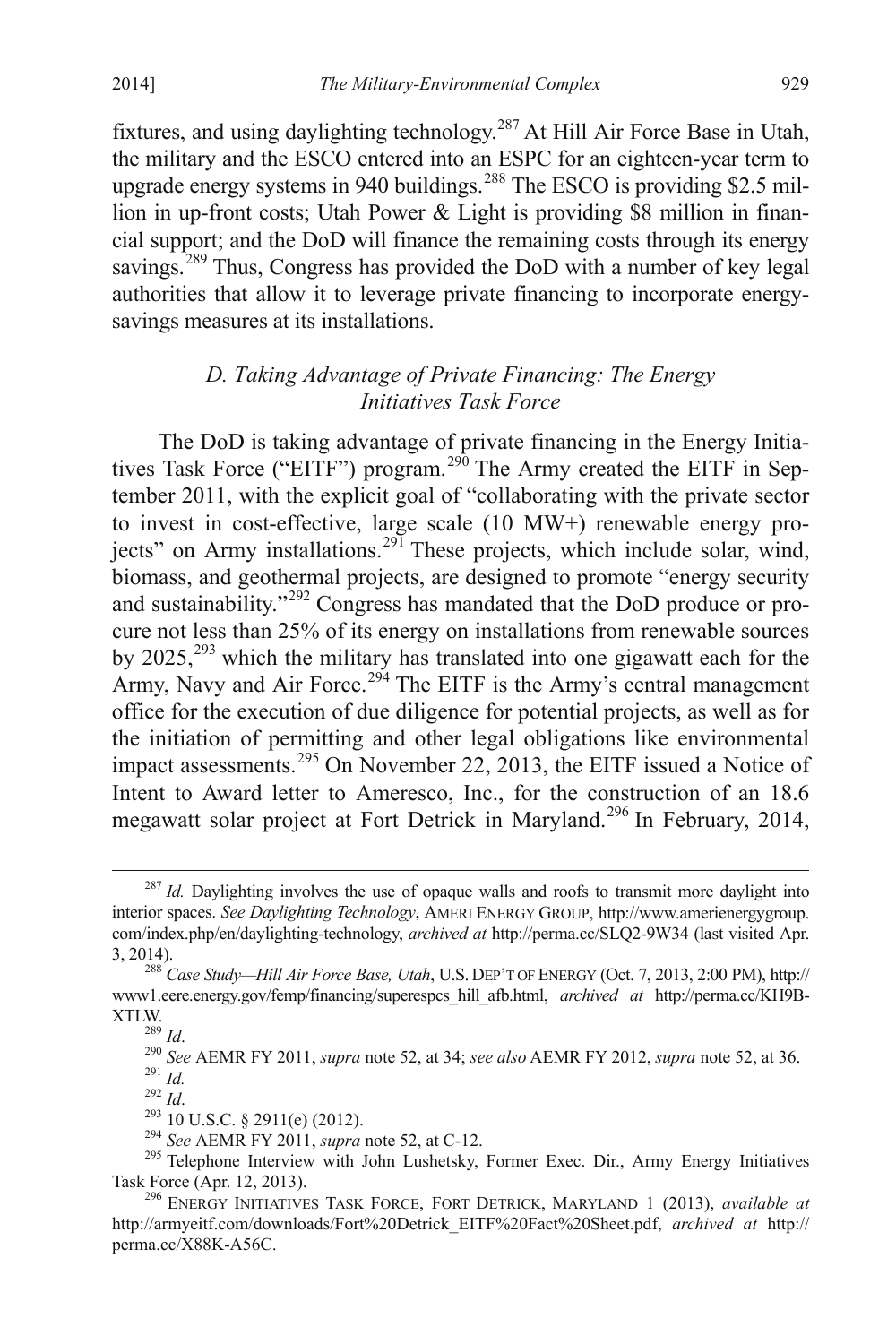the DoD issued a Notice of Intent to Award to ReEnergy Holdings for the purchase of up to 28 megawatts (MW) of electricity from a renewable energy biomass facility at Fort Drum in New York<sup>297</sup>; and the EITF has issued a Request for Proposals (RFP) for a biomass generation facility at Fort Irwin in California.<sup>[298](#page-52-0)</sup>

In addition, the EITF anticipates developing renewable projects at Fort Bliss, Texas, and Schofield Barracks, Hawaii, though both such projects will be in connection with existing utilities and subject to public utility commission approval, in part due to the regulatory environment in those states. <sup>[299](#page-52-1)</sup> Although the Army neither finances nor owns the energygenerating equipment, it will contract for the power through its authority to enter into PPAs and enhanced-use leases.<sup>[300](#page-52-2)</sup> The Army has established a contract vehicle that allows for up to \$7 billion dollars to be spent on these types of contracts.<sup>[301](#page-52-3)</sup>

The EITF does not focus on developing new technology or surmounting the Commercialization Valley of Death; it is about leveraging private financing for commercially proven, off-the-shelf technologies on a large scale. John Lushetsky, the former Executive Director of the EITF, explained why the EITF uses proven commercial technologies: "This conservatism is driven by the fact that there is one hundred percent private financing for EITF projects. We need this so Wall Street banks and those in the insurance industry can finance and underwrite the investment. We use very well understood, established technology with a track record."[302](#page-52-4)

Lushetsky explained that the DoD's unique authority to enter into thir-ty-year PPAs is "critical for these projects"<sup>[303](#page-52-5)</sup>:

 <sup>297</sup> ENERGY INITIATIVES TASK FORCE, FORT DRUM, NEW YORK, *available at* http://www. armyeitf.com/downloads/Fort%20Drum\_EITF%20Fact%20Sheet.pdf, *archived at* http://perma.cc/Q A4Y-Y38S.

<span id="page-52-6"></span><span id="page-52-0"></span><sup>&</sup>lt;sup>298</sup> E-mail from John Lushetsky, former Exec. Dir., Army Energy Initiatives Task Force, to author (July 26, 2013) (on file with author); *Army EITF Makes Major Energy Announcement at New York Power & Finance Forum—Fort Drum Moves Closer to Achieving Energy Security & Sustainability*, ENERGY INITIATIVES TASK FORCE (Feb. 19, 2014), http://www.armyeitf.com/index. php/component/content/article/67-news/procurement/20-ft-drum-nyp, *archived at* http://perma.cc/ 4W3N-MRFH; DEF. LOGISTICS AGENCY, DEP'T OF DEF., FORT IRWIN SOLAR ELECTRIC PUR-CHASE POWER AGREEMENT 9 (2013), *available at* https://www.fbo.gov/index?s=opportunity& mode=form&id=b1082115a9b4aad84d4311d0fc7dd13c&tab=core&\_cview=1, *archived at* http://

<span id="page-52-3"></span><span id="page-52-2"></span><span id="page-52-1"></span><sup>&</sup>lt;sup>299</sup> E-mail from John Lushetsky, *supra* note 298. The Schofield Barracks project will not be a PPA, but rather an Enhanced Use Lease, so that the installation will have guaranteed access to the power only in the event that the grid goes down. *Id.* <sup>300</sup> *Id.* <sup>301</sup> E-mail from John Lushetsky, *supra* note 298. <sup>302</sup> Telephone Interview with John Lushetsky, *supra* note 295. <sup>303</sup> *Id* 

<span id="page-52-5"></span><span id="page-52-4"></span>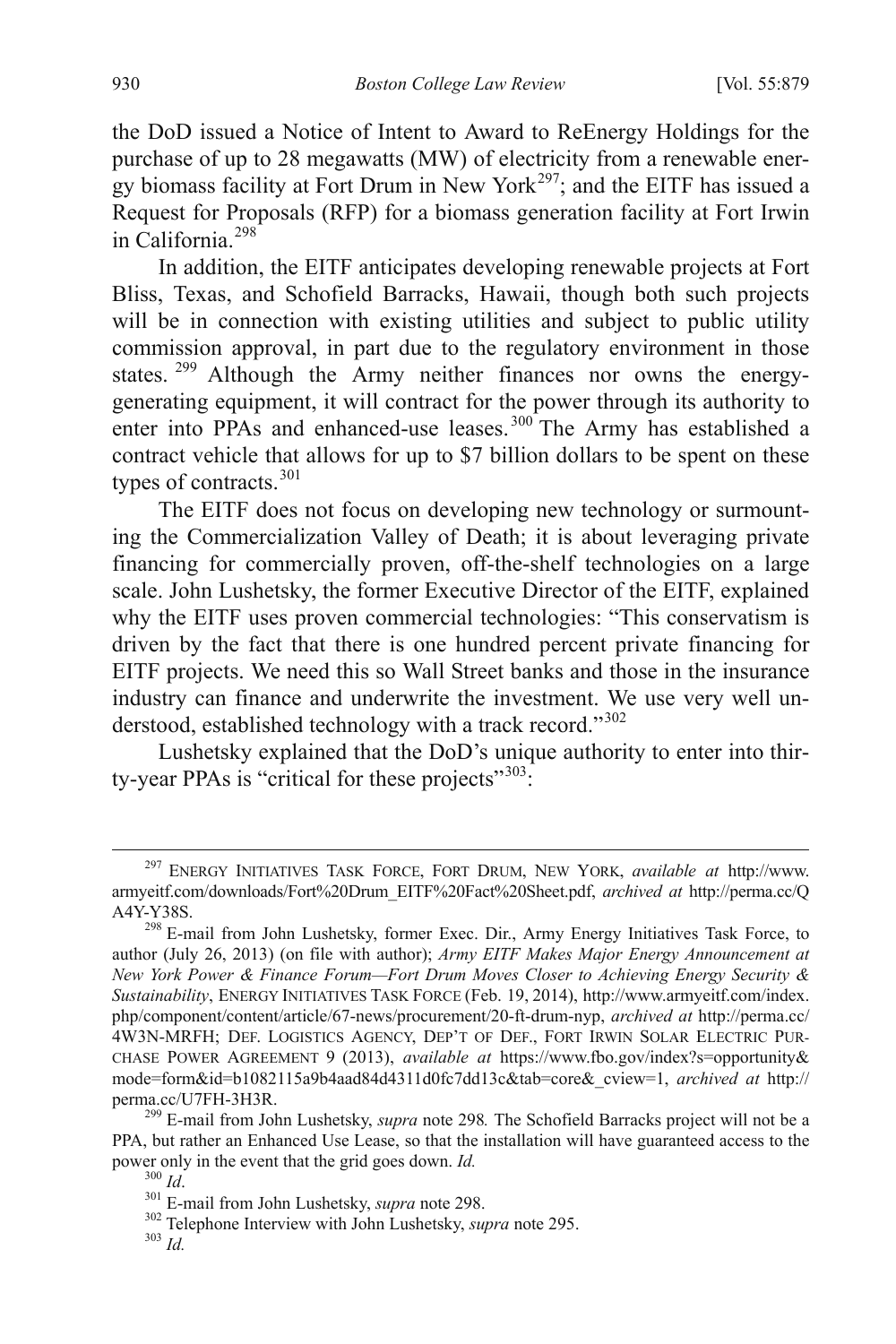Other agencies in the Government can buy electricity in a tenyear contract under the Federal Acquisition Regulation. But you can't do renewable energy project financing on a ten-year term. The capital costs are too high—you can't amortize the costs over ten years and still have the electricity costs be acceptable. If you finance for thirty years but only contract for ten years, the developer bears the risk that the DoD may not renew the contract, dis-couraging many developers.<sup>[304](#page-52-6)</sup>

Therefore, absent Congressional authority for these long-term PPAs, it is unlikely that the projects would succeed in attracting the necessary private financing.[305](#page-53-0) The DoD's main advantage in the renewables market is not that it is the largest customer or the only customer for large-scale renewable projects, but that it is a "relatively concentrated customer."<sup>[306](#page-53-1)</sup>

These privately financed projects are not limited to the Army. It was the Navy that undertook the first major project under the DoD's statutory PPA authority at the Naval Air Weapons Station China Lake, authorizing the construction of a 13.8 megawatt photovoltaic array that began in January  $2012$ .<sup>[307](#page-53-2)</sup> This array will be the Navy's largest, financed through a twentyyear PPA.[308](#page-53-3) It will be designed, built, and operated by a private solar firm, with the facilities owned by a private financier.<sup>[309](#page-53-4)</sup> According to the DoD Strategic Sustainability Performance Plan:

The role of the installation is to provide the land for the project and purchase electricity from it, at a rate that is locked in for 20 years below the current retail utility rate. The 20-year term for the PPA—the first PPA of this duration with the federal government—gives the Navy a significantly better rate than 10-year PPAs. The Navy incurs no upfront costs. The array is projected to

<span id="page-53-0"></span><sup>304</sup> *Id.* <sup>305</sup> *See* Mindy Lubber, *Investors Are Making Money on Renewable Energy*, FORBES (Mar. 20, 2012, 9:46 AM), http://www.forbes.com/sites/mindylubber/2012/03/20/investors-are-making-moneyon-renewable-energy/, *archived at* http://perma.cc/CEV7-7H3A (noting that "investors such as Prudential, Google and GE come in when virtually all the risk has been structured out through long-term agreements with large utilities that agree to purchase the power generated by these renewable energy generation projects").

<span id="page-53-1"></span><sup>&</sup>lt;sup>306</sup> Telephone Interview with John Lushetsky, *supra* note 295 ("You can go to one building and tap an annual project pipeline of 300 MW. That is not insignificant. We still have to realize that developers have other business opportunities and we need to work to make sure that we are a good partner.").<br><sup>307</sup> U.S. DEP'T OF DEF., STRATEGIC SUSTAINABILITY PERFORMANCE PLAN: FY 2012, at ES-4

<span id="page-53-2"></span><sup>(2012) [</sup>hereinafter SSPP FY 2012], *available at* http://www.acq.osd.mil/ie/download/green\_energy/ dod\_sustainability/2012/DoD%20SSPP%20FY12-FINAL.PDF, *archived at* http://perma.cc/E8QS-KVJ6. <sup>308</sup> *Id.* <sup>309</sup> *Id.*

<span id="page-53-4"></span><span id="page-53-3"></span>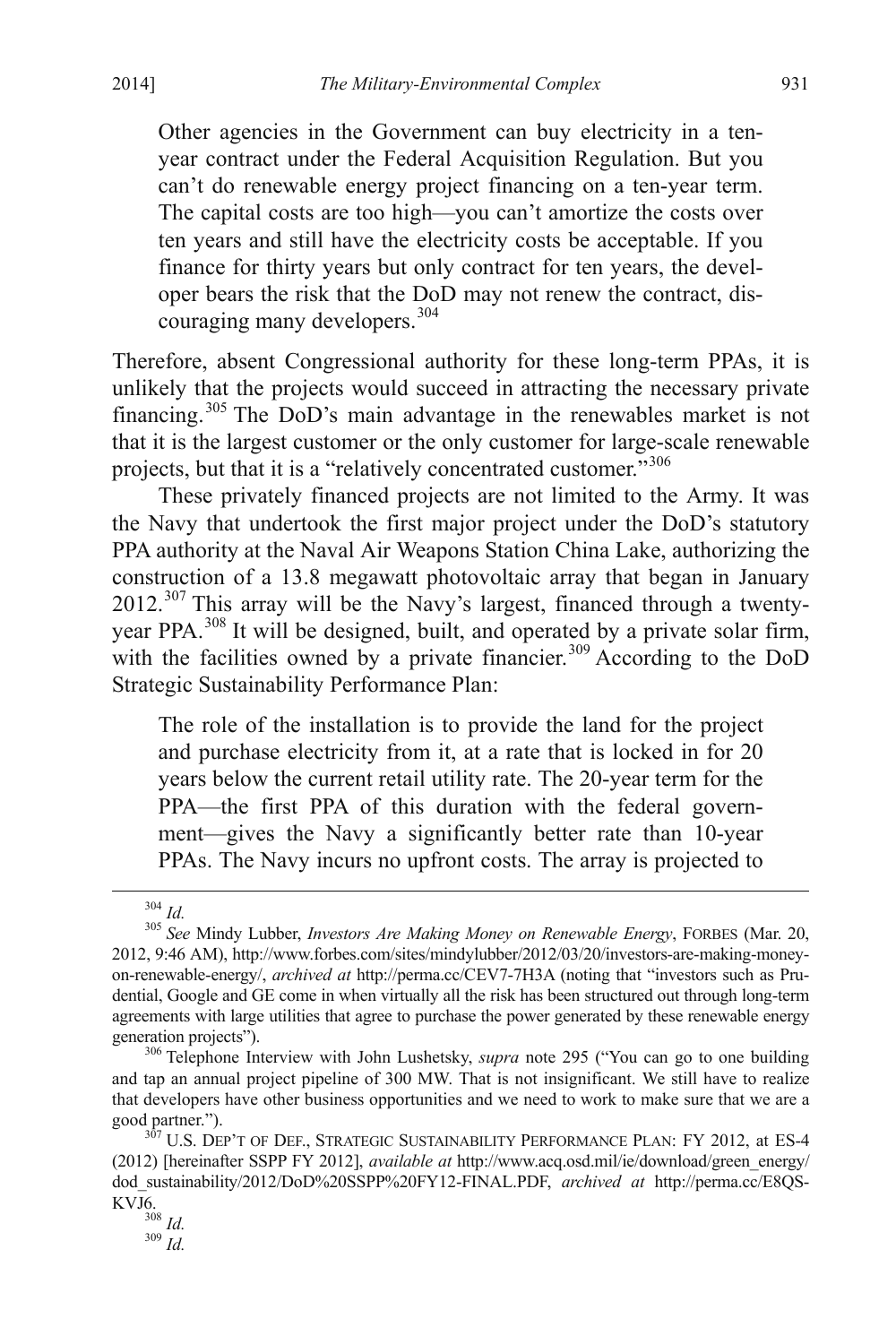meet approximately 30 percent of the installation's annual energy needs and reduce its energy costs by about \$13 million over the 20-year life of the contract. $310$ 

The EITF program has screened all potential Army and National Guard in-stallation sites for large-scale renewable projects nationwide.<sup>[311](#page-54-0)</sup> In addition, both specific military installations and private developers have proposed potential projects.<sup>[312](#page-54-1)</sup>

One of the challenges for the EITF program centers on how to measure success. As Lushetsky explained, there is an objective, easy-to-measure target set by Congress that DoD produce 25% of its energy through renewable sources by 2025.<sup>[313](#page-54-2)</sup> But a second question is equally important, if not as easily measured: how does one measure the impact of a particular project on energy security? "If we are providing energy security," stated Lushetsky, "Then maybe the Army should be willing to pay more. The Army is currently working to define the premium and under what conditions it would be justified. $1^{314}$  $1^{314}$  $1^{314}$  This suggests that an effort to quantify the return to the mission from investment in renewable energy and demand reduction is a goal worth pursuing.<sup>[315](#page-54-4)</sup>

## *E. Dialogue with the Private Sector*

There is an ongoing dialogue between the DoD and the private sector in the Military-Environmental Complex. For example, Marc Kodack of the Office of the Assistant Secretary of the Army for Energy and Sustainability described an active back-and-forth between the DoD and private firms in the context of the Army's Net Zero initiative.<sup>[316](#page-54-5)</sup> Net Zero is a program that aims to "direct Army installations to make every fiscally prudent effort to reduce their installation's overall consumption of energy and water resources and disposal of solid waste in landfills to an effective rate of zero."<sup>[317](#page-54-6)</sup> In early 2011, the Office of the Assistant Secretary of the Army for Energy and Sustainability canvassed all Army installations to ask if they wanted to be Net Zero pilot installations in energy, water, or waste.<sup>[318](#page-54-7)</sup> More than one hundred

<span id="page-54-6"></span><span id="page-54-5"></span><span id="page-54-4"></span><span id="page-54-3"></span>

<span id="page-54-8"></span><span id="page-54-2"></span><span id="page-54-1"></span><span id="page-54-0"></span><sup>&</sup>lt;sup>310</sup> *Id.*<br><sup>311</sup> Telephone Interview with John Lushetsky, *supra* note 295.<br><sup>312</sup> *Id.*<br><sup>313</sup> *Id.*<br><sup>314</sup> *Id.*<br><sup>315</sup> See Light, *supra* note 27.<br><sup>316</sup> Telephone Interview with Marc Kodack, *supra* note 71.<br><sup>317</sup> U.S. AR LATIONS 1-1 (2012). <sup>318</sup> Telephone Interview with Marc Kodack, *supra* note 71.

<span id="page-54-7"></span>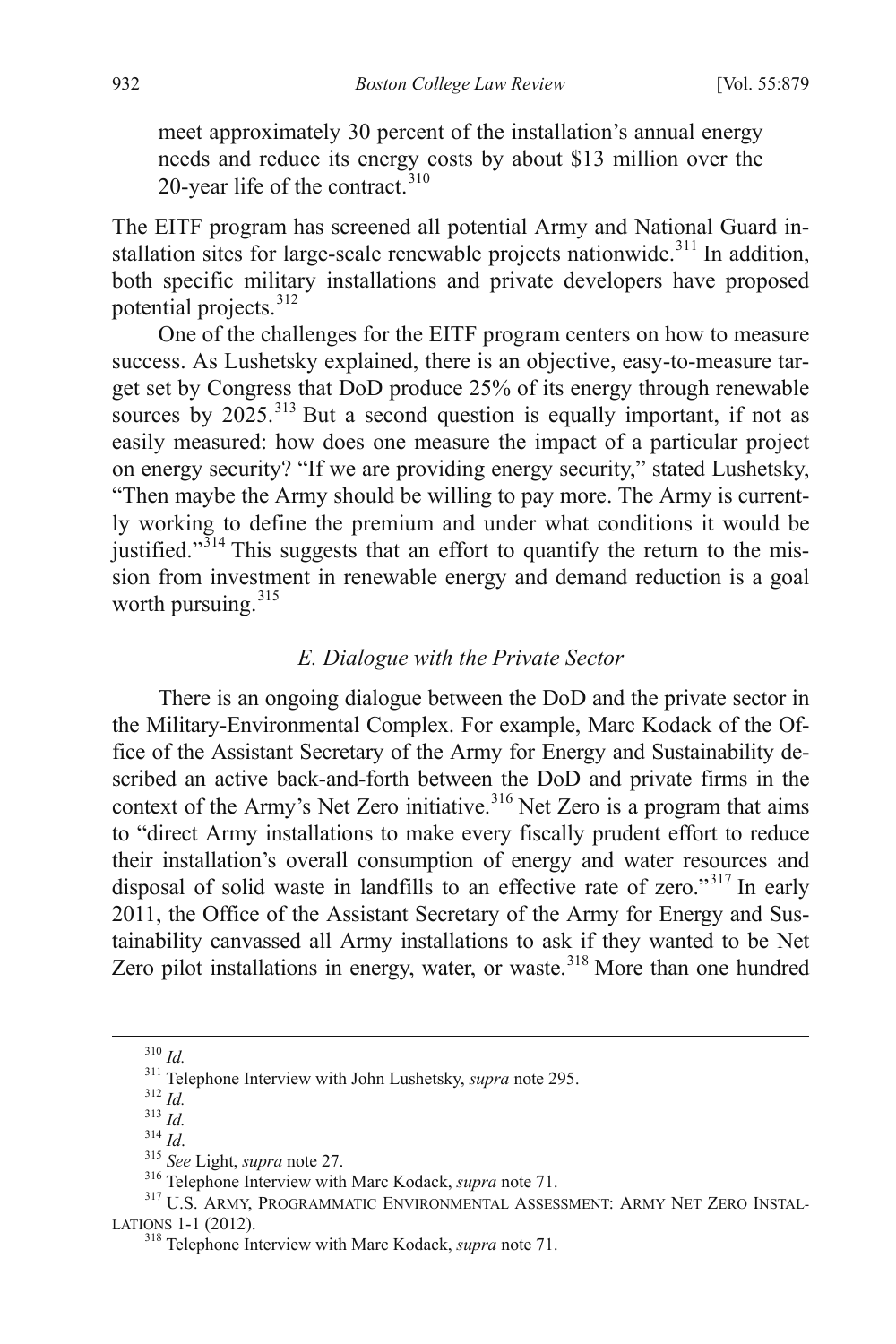installations applied, and the Army ultimately selected seventeen pilot installations $^{319}$  $^{319}$  $^{319}$ 

The Net Zero initiative has brought together representatives of those pilot installations with representatives from the private sector to discuss lessons learned in sustainable facilities. For instance, in June 2011, at Fort Dietrick, Maryland, the Net Zero program held its first conference for representatives from each pilot installation, inviting a speaker from Wal-Mart to discuss Wal-Mart's experience trying to reduce its water use through waterless urinals.<sup>[320](#page-55-0)</sup> Kodack explained that the Wal-Mart participant emphasized "systems thinking, that you need to look at the facility as a whole. If you have a waterless urinal, that has an effect on your waste treatment system."<sup>[321](#page-55-1)</sup> The Net Zero program thus learned valuable lessons from the private sector's experience. In addition, in a second conference for the Net Zero pilot installations in January 2012 in Chicago, a sustainability officer from the University of Chicago spoke about efforts to promote sustainability on campus.<sup>[322](#page-55-2)</sup> In the other direction, Katherine Hammack, the Assistant Secretary of the Army for Installations, Energy & Environment, has spoken to industry representatives about the Net Zero initiative and its lessons learned to date.<sup>[323](#page-55-3)</sup> Other senior defense officials have done the same to share lessons learned by the military.

## *F. Echoes of the Past*

In some ways, the Military-Environmental Complex depends upon relationships developed in the military-industrial complex. Recognizing this linkage is essential to understanding that some caution is necessary to avoid rent-seeking behavior. At the same time, the Military-Environmental Complex may have the potential to transform some of these past relationships for the better.

<span id="page-55-5"></span>A review of the NDAAs—the annual DoD budgets—from fiscal years 2008 to 2013 reveals many provisions promoting both the DoD's national security mission and the goals of reducing demand and promoting renewables.  $324$  But there are also provisions in the annual budget authorizations

<span id="page-55-4"></span>

<span id="page-55-3"></span><span id="page-55-2"></span><span id="page-55-1"></span><span id="page-55-0"></span><sup>&</sup>lt;sup>319</sup> *Id.* <sup>320</sup> *Id.* <sup>321</sup> *Id.* <sup>321</sup> *Id.* <sup>321</sup> *Id.* <sup>322</sup> *Id.* <sup>323</sup> *Id.* <sup>323</sup> *Id.* <sup>324</sup> *See* National Defense Authorization Act for Fiscal Year 2013, Pub. L. No. 112-239, 126 Stat. 1632 (2012); National Defense Authorization Act for Fiscal Year 2012, Pub. L. No. 112-81, 125 Stat. 1298 (2011); Ike Skelton National Defense Authorization Act for Fiscal Year 2011, Pub. L. No. 111-383, 124 Stat. 4137 (2011); National Defense Authorization Act for Fiscal Year 2010, Pub. L. No. 111-84, 123 Stat. 2190 (2009); Duncan Hunter National Defense Authorization Act for Fiscal Year 2009, Pub. L. No. 110-417, 122 Stat. 4356 (2008); National Defense Authorization Act for Fiscal Year 2008, Pub. L. No. 110-181, 122 Stat. 3 (2008).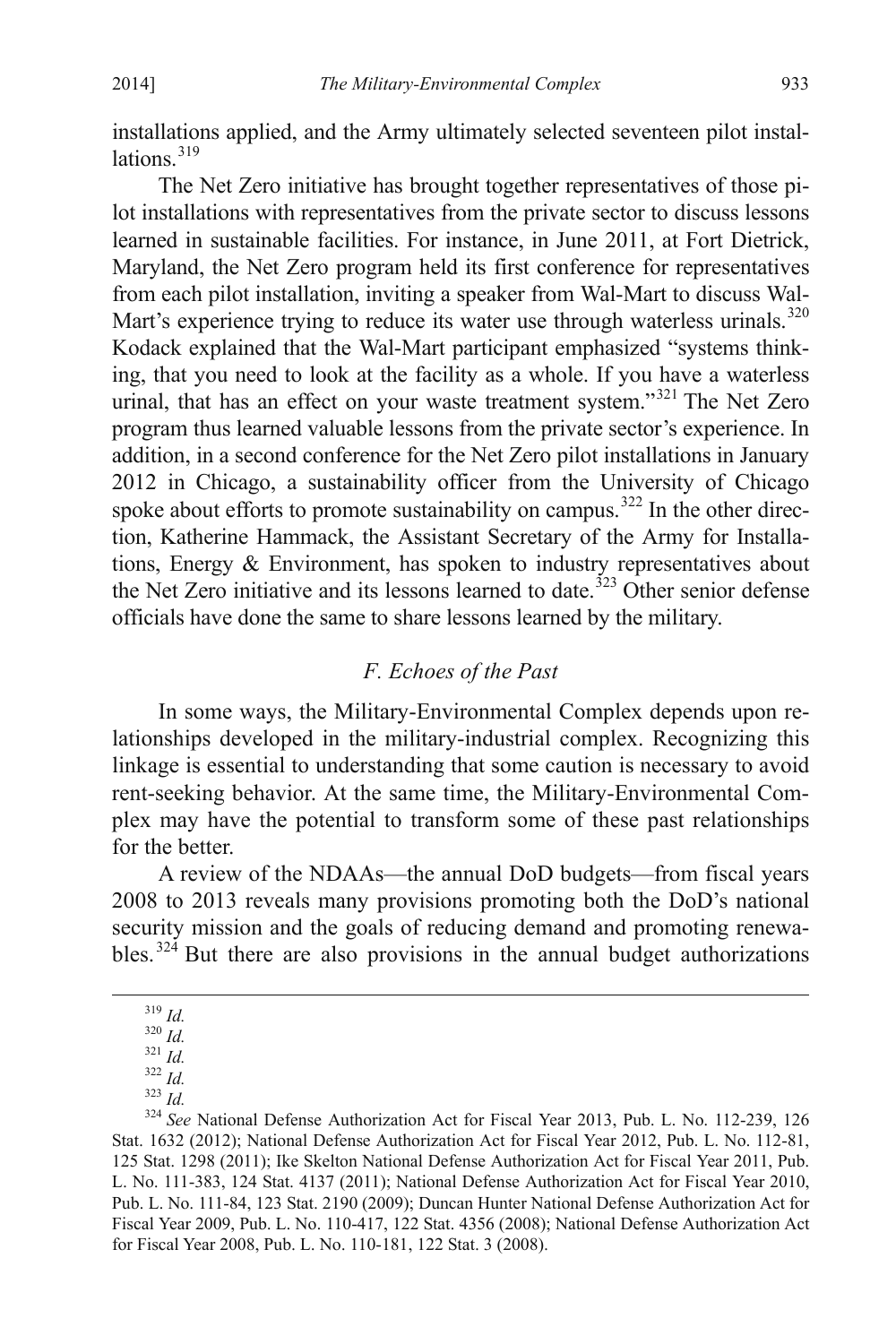suggesting that members of Congress have inserted requirements for the DoD that, although at first glance seem to promote reduced energy demand or the development of alternative renewable fuel sources, instead may actu-ally simply benefit specific firms or geographic districts.<sup>[325](#page-55-5)</sup>

For example, Section 334 of the Duncan Hunter National Defense Authorization Act for Fiscal Year 2009 required the Secretary of Defense to conduct a study on "alternatives to reduce the life cycle emissions of alternative and synthetic fuels (including coal-to-liquid fuels)."[326](#page-56-0) Despite the unlikelihood that warfighters would want to transport coal to forward operating bases as a fuel source, this provision requires the DoD to study the "military utility of domestically-produced alternative and synthetic fuels for military operations and for use by expeditionary forces compared with the military utility and life cycle emissions of mobile, in-theater synthetic fuel processes."[327](#page-56-1) Congress has likewise mandated that the

Secretary of Defense shall develop a strategy to use fuel produced, in whole or in part, from coal, oil shale, and tar sands (referred to in this section as a "covered fuel") that are extracted by either mining or in-situ methods and refined or otherwise processed in the United States in order to assist in meeting the fuel requirements of the Department of Defense when the Secretary determines that it is in the national interest.  $328$ 

In 2008, the Defense Science Board Task Force on DoD Energy Security issued a report entitled "More Fight—Less Fuel" that specifically recommended against pursuing coal-to-liquid fuel strategies in light of highly uncertain costs, high water consumption, high levels of wastewater, and lim-

<span id="page-56-3"></span><sup>&</sup>lt;sup>325</sup> By 2011, the Republicans in the House and both the Republicans and the Democrats in the Senate supported voluntary resolutions to ban earmarks. *See* Devin Dwyer & Matthew Jaffe, *Senate Republicans Ban Earmarks; Will Democrats Follow?*, ABC NEWS (Nov. 16, 2010), http://abc news.go.com/Politics/earmark-moratorium-republicans-poised-ban-pork-barrel-spending/story?id =12155964, *archived at* http://perma.cc/LVK-8TMV. *But see* Kate Brannen, *Congressional Earmark Ban Changes Business on Capitol Hill*, DEF. NEWS (July 5, 2012, 2:35 PM), http://www. defensenews.com/article/20120705/DEFREG02/307050003/Congressional-Earmark-Ban-Changes-Business-Capitol-Hill, *archived at* http://perma.cc/FY6L-5DDE (arguing that the voluntary 2011 earmark moratorium has not abolished the practice, but simply driven it into the shadows and made it more difficult to trace in the DoD's budget).<br><sup>326</sup> Duncan Hunter National Defense Authorization Act for Fiscal Year 2009 § 334(a). In addi-

<span id="page-56-0"></span>tion, 10 U.S.C. § 2918 prohibits the Defense Department from converting a coal-fired heating facility at a U.S. military installation in Europe to any other energy source facility "unless the Secretary determines that the conversion (1) is required by the government of the country in which the facility is located; or (2) is cost-effective over the life cycle of the facility." 10 U.S.C. § 2918

<span id="page-56-2"></span><span id="page-56-1"></span><sup>(2012). &</sup>lt;sup>327</sup> Duncan Hunter National Defense Authorization Act for Fiscal Year 2009 § 334(b)(3). <sup>328</sup> 10 U.S.C. § 2922d(a).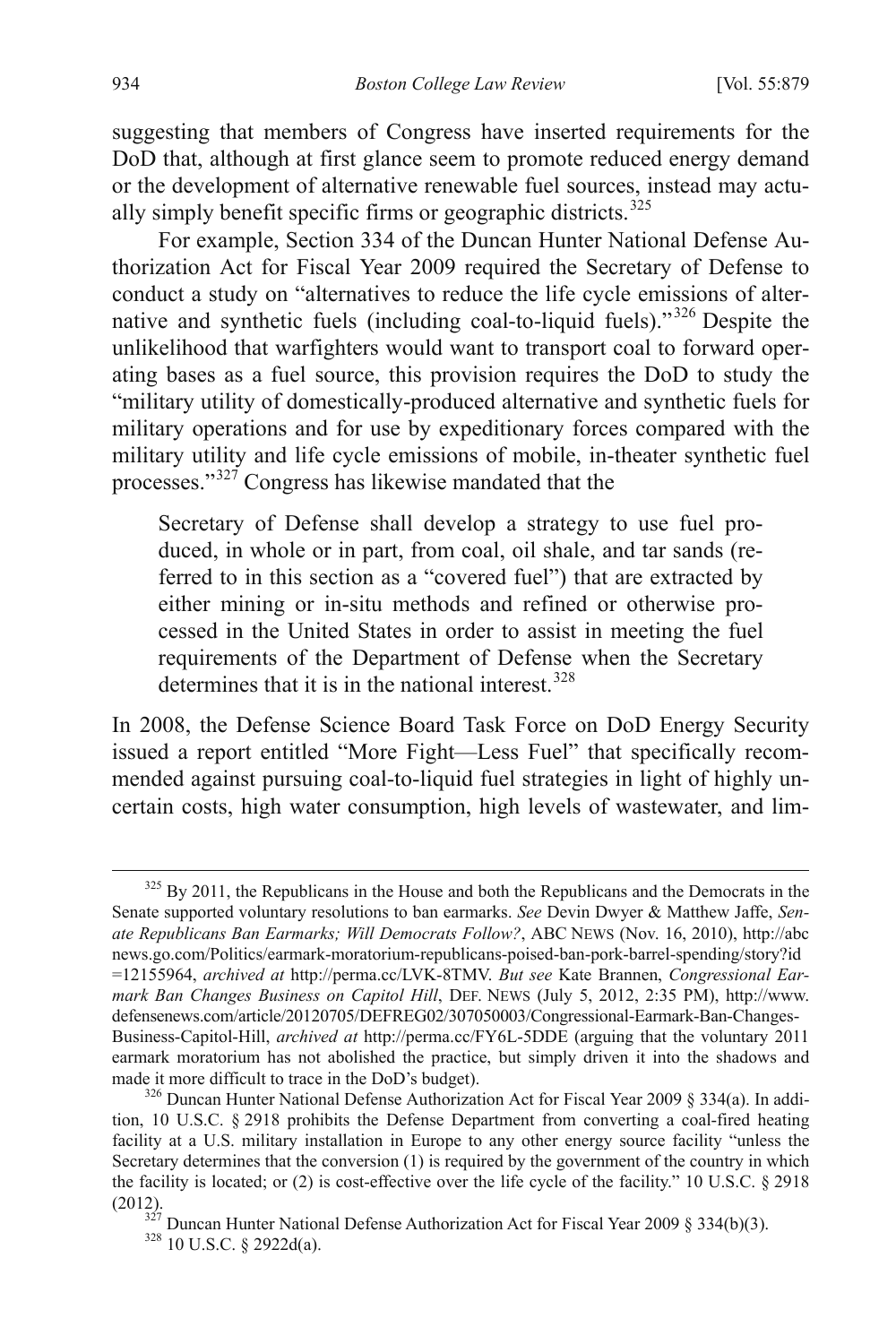ited supplies of coal.<sup>[329](#page-56-3)</sup> The report suggested that money would be better spent on other technologies.<sup>[330](#page-57-0)</sup>

Protecting the domestic coal industry has not been the only thing on Congress's mind. The timber industry has supporters as well. In the NDAA for Fiscal Year 2012, and then again in the NDAA for Fiscal Year 2013, Congress prohibited the DoD from using appropriated funds to obtain LEED gold or platinum certification, unless waived by the Secretary of De-fense based on a finding of no additional cost.<sup>[331](#page-57-1)</sup> Apparently, despite the military's longstanding support for LEED certification to ensure that new facilities incorporate sustainable features,<sup>[332](#page-57-2)</sup> several members of Congress were concerned that LEED certification would have a negative impact on the U.S. timber industry, which was not privileged over foreign sources in LEED's scoring system.<sup>[333](#page-57-3)</sup> These members of Congress thus sought to re-move funding for the highest levels of LEED certification.<sup>[334](#page-57-4)</sup>

Another project that has received significant attention from the military but which raises environmental risk tradeoffs is the use of polyurethane spray foam, which has been used to insulate tents in Iraq and Afghani-stan.<sup>[335](#page-57-5)</sup> Although the spray foam reduces the need for air conditioning (and thus energy use and fuel convoys) by lowering the temperature inside tents at forward operating bases, the spray foam reduces indoor air quality such that additional ventilation measures are required, renders the tents "unrecoverable" —meaning that they cannot be moved and reused after being treated with spray foam—and potentially creates waste materials that must be flown home to the United States for disposal.<sup>[336](#page-57-6)</sup> Another example of a

<span id="page-57-5"></span><span id="page-57-4"></span><sup>334</sup> *See, e.g.*, Medici, *supra* note 333; Spivak, *supra* note 333. <br><sup>335</sup> *See* Peck, *supra* note 195 (quoting Sharon Burke's observation that although the insulation cut the tents' energy consumption by 50% "[i]t's not necessarily optimal, because then the tent is not mobile any more—and you have to dispose of it. However, for tents you had in place, it was a good solution. We took [fuel] trucks off the road with that.").

<span id="page-57-7"></span><span id="page-57-0"></span><sup>&</sup>lt;sup>329</sup> DEF. SCI. BD., *supra* note 193, at 50–51.<br><sup>330</sup> *Id.* at 51.<br><sup>331</sup> National Defense Authorization Act for Fiscal Year 2013 § 2823; National Defense Authorization Act for Fiscal Year 2012 § 2830.

<span id="page-57-2"></span><span id="page-57-1"></span><sup>&</sup>lt;sup>332</sup> See Paula Melton, Army to Congress: LEED Doesn't Cost More, BUILDING GREEN (Feb. 2, 2002, 7:02 PM), http://www2.buildinggreen.com/blogs/army-congress-leed-doesnt-cost-more,

<span id="page-57-3"></span><sup>&</sup>lt;sup>333</sup> *See, e.g., Andy Medici, Industry Objects to Green-Gov Standards*, FED. TIMES (Jan. 7, 2012, 6:00 AM), http://www.federaltimes.com/article/20120107/FACILITIES02/201070302/Industry-objectsgreen-gov-standards, *archived at* http://perma.cc/3WUY-VN8S; Jeffrey Spivak, *LEED Backlash*, UR-BAN LAND (Feb. 22, 2012), http://urbanland.uli.org/Articles/2012/Feb/SpivakLEED, *archived at* http://

<span id="page-57-6"></span><sup>336</sup> HEADQUARTERS AIR FORCE CIVIL ENG'R SUPPORT AGENCY, DEP'T OF THE AIR FORCE, ENGINEERING TECHNICAL LETTER (ETL) 10-6 (CHANGE 2): EXTERNAL FOAM INSULATION OF TEMPORARY STRUCTURES 6 (2010) (adding that besides rendering a structure "unrecoverable," foam insulation "reduces indoor air quality (IAQ) below minimum standards unless modifications are made to provide fresh-air ventilation," and that additional costs must be incurred for disposal).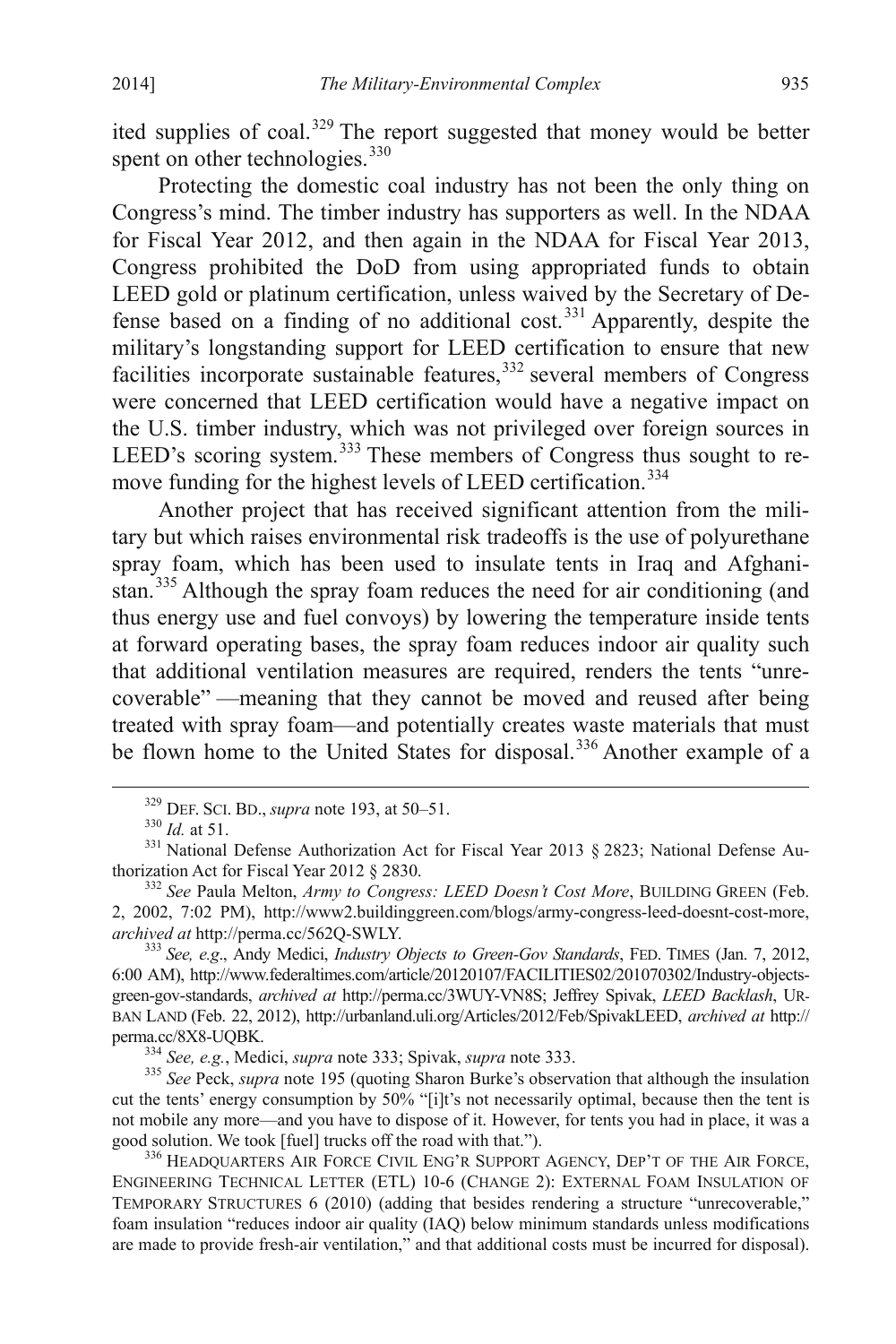project with unclear benefits to the DoD's mission is the requirement to study small modular nuclear reactors as a source of alternative energy for military installations and forward operating bases.<sup>[337](#page-57-7)</sup> Despite the potential these reactors may hold for civilian energy generation uses, they could raise both safety and feasibility concerns if they were to be shipped to forward operating bases. [338](#page-58-0)

In addition, some of the players in the Military-Environmental Complex were—or are—players in the military-industrial complex. For example, several of the firms receiving funding for ESTCP Installation Energy and Water Technology Demonstrations in 2012 and 2013 are among the top one hundred military contractors by dollar value of contracts awarded.<sup>[339](#page-58-1)</sup> These firms in-clude the Boeing Corporation (second by dollar value of contracts), [340](#page-58-2) which received funding for "optimized decision support technology";<sup>[341](#page-58-3)</sup> Raytheon Integrated Defense Systems (third by dollar value of contracts), <sup>[342](#page-58-4)</sup> which received funding for a "Zinc Bromide Flow Battery Installation for Islanding and Backup Power";<sup>[343](#page-58-5)</sup> and United Technologies Research Center (sixth by dollar value of contracts), [344](#page-58-6) which received funding for "energy performance analysis methodology."[345](#page-58-7) These firms also include Honeywell International,

123 Stat. 2190, 2683 (2009). <sup>338</sup> *See id.*; *cf.* RICHARD B. ANDRES & HANNA L. BREETZ, NAT'L DEF. UNIV., SMALL NUCLE-

<span id="page-58-0"></span>AR REACTORS FOR MILITARY INSTALLATIONS: CAPABILITIES, COSTS, AND TECHNOLOGICAL IM-PLICATIONS 5–7 (2011), *available at* www.ndu.edu/press/lib/pdf/StrForum/SF-262.pdf (describing the potential of small modular nuclear reactors).<br><sup>339</sup> *See Department of Defense Announces New Installation Energy Technology Demonstrations* 

<span id="page-58-1"></span>*for FY 2012*, SERDP (Nov. 18, 2011), http://www.serdp.org/News-and-Events/News-Announcements/ Program-News/Department-of-Defense-announces-new-installation-energy-technology-demonstra tions-for-FY-2012, *archived at* http://perma.cc/5ZFX-MWW2 [hereinafter *FY 2012 Demonstrations*]; *FY 2013 Demonstrations*, *supra* note 257; *Top 100 Contractors Report*, U.S. GEN. SERVS. ADMIN., https://www.fpds.gov/fpdsng\_cms/index.php/reports/62-top-100-contractors-report, *archived at* http://perma.cc/6V4C-T7EE (last visited Feb. 19, 2014) [hereinafter *Top 100 Contrac-*

<span id="page-58-2"></span>*tors*] (listing top 100 DoD contractors by dollar figure in 2012).<br><sup>340</sup> *Top 100 Contractors*, *supra* note 339. Boeing receives over \$29 billion in annual contracts with the DoD. *See id.* 

<span id="page-58-8"></span><span id="page-58-4"></span><span id="page-58-3"></span><sup>341</sup> *FY 2013 Demonstrations*, *supra* note 257.<br><sup>342</sup> *Top 100 Contractors*, *supra* note 339. Raytheon receives over \$15 billion in annual contracts with the DoD. *See id.* 

<span id="page-58-6"></span><span id="page-58-5"></span><sup>343</sup> *FY 2012 Demonstrations, supra* note 339.<br><sup>344</sup> *Top 100 Contractors, supra* note 339. United Technologies receives over \$8 billion in annual contracts with the DoD. *See id*.  $\frac{345}{5}$  *FY 2012 Demonstrations*, *supra* note 339. In addition, Pratt & Whitney Rocketdyne re-

<span id="page-58-7"></span>ceived fiscal year 2013 funding for "high concentration photovoltaics (HCPV) with a total electrical generation capacity of 200kW." *FY 2013 Demonstrations*, *supra* note 257. Pratt & Whitney

Notably, the only approved types of spray-foam insulation are offered by two firms—a corporation in Baghdad, Iraq, and Honeywell International, which in 2012 was the military contractor with the twenty-eighth largest volume of contracts by dollar figure, topping \$2.4 billion. *See id.* at 6–8; *Federal Procurement Report*, U.S. GEN. SERVS. ADMIN., https://www.fpds.gov/fpdsng\_cms/ index.php/reports, *archived at* http://perma.cc/TL99-L7KP (last visited Apr. 3, 2014). <sup>337</sup> *See* National Defense Authorization Act for Fiscal Year 2010, Pub. L. No. 111-84, § 2845,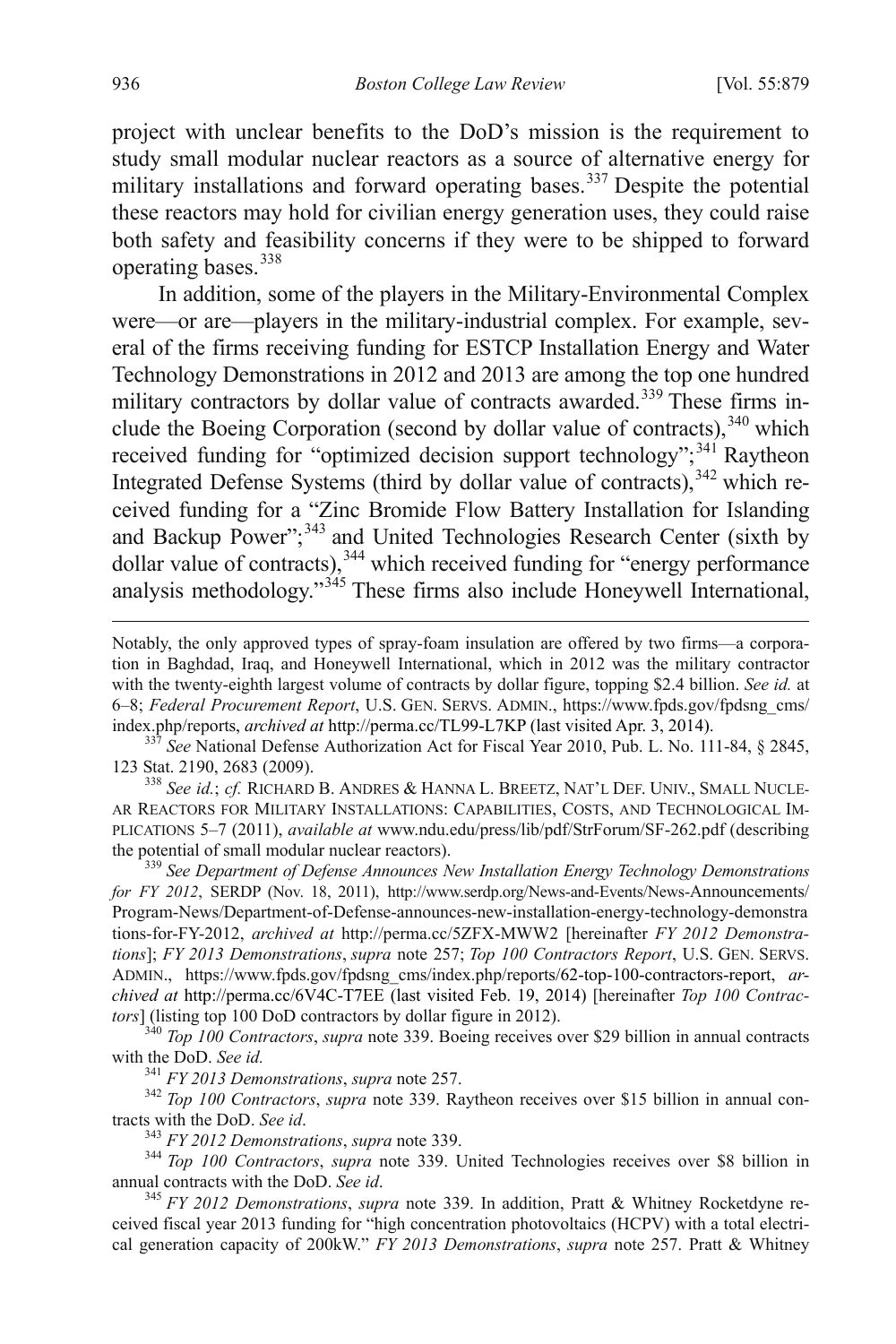Inc. (twenty-eighth by dollar value of contracts),<sup>[346](#page-58-8)</sup> which received funding for numerous projects, including (1) a "Central Plant Optimization for Waste Energy Reduction (CPOWER) . . . [,] a model-based tool that can transform the management of control plants by automating and optimizing the operation of all central plant equipment to minimize energy consumption and cost";<sup>[347](#page-59-0)</sup> (2) "Open Automated Demand Response communications and control technology"; [348](#page-59-1) and (3) a building information model designed to identify "chron-ic and recurring operating efficiencies."<sup>[349](#page-59-2)</sup> In addition, microgrid demonstrations at Fort Bliss, Texas (awarded to Lockheed Martin, first by dollar value of contracts) [350](#page-59-3) and at Twentynine Palms, California (awarded to General Electric, twenty-fourth by dollar value of contracts,<sup>[351](#page-59-4)</sup> for an advanced microgrid system) are also relying on established contractors from the militaryindustrial complex. [352](#page-59-5)

The story that one can weave from these facts depends largely on one's view of the DoD's mission. Some of the projects may appear to be simply "pork" projects, placed into the DoD budget at the behest of particular members of Congress on behalf of their district or a particular firm. For example, the requirement to study coal-to-liquid fuels or the LEED prohibition arguably fall into this category. Other projects may be less black-andwhite. If one believes that the DoD should exclusively pursue its primary mission to protect national security, requirements to support or study technologies such as small modular nuclear reactors may be problematic. These reactors may not necessarily directly support the mission, and they could raise safety and feasibility concerns if they were brought to forward operating bases. If, on the other hand, agencies have an obligation to consider the larger public interest, including reducing the overall severity of climate change, then perhaps the support for small modular nuclear reactors is less

<sup>351</sup> *Id.* General Electric receives over \$2.6 billion in annual contracts with the DoD. *See id.* <sup>352</sup> *See* AEMR FY 2011, *supra* note 52, at 49–50.

Rocketdyne was a subsidiary of United Technologies until its sale to GenCorp in July 2012, becoming part of Aerojet Rocketdyne. *See* GenCorp Inc., Quarterly Report (Form 10-Q) (Apr. 8, 2013), *available at* http://www.sec.gov/Archives/edgar/data/40888/000119312513144561/d49703 9d10q.htm, *archived at* http://perma.cc/E82M-DBVF; W.J. Hennigan, *Rocketdyne Sold to Gen-Corp for \$550 Million*, L.A. TIMES (July 24, 2012), http://articles.latimes.com/2012/jul/24/busi ness/la-fi-rocketdyne-sale-20120724, *archived at* http://perma.cc/V6Y8-4JQW. Rocketdyne is "the largest liquid rocket propulsion designer, developer, and manufacturer in the U.S." GenCorp Inc.,

Quarterly Report, *supra*.<br><sup>346</sup> *Top 100 Contractors*, *supra* note 339. Honeywell International, Inc. receives over \$2.4 billion in annual contracts with the DoD. *See id.* 

<span id="page-59-1"></span><span id="page-59-0"></span><sup>&</sup>lt;sup>347</sup> *FY* 2013 *Demonstrations, supra* note 257.<br><sup>348</sup> *FY* 2012 *Demonstrations, supra* note 339.<br><sup>349</sup> *Id.* Honeywell Defense and Space also received funding for a "full-scale microgrid sys-

<span id="page-59-5"></span><span id="page-59-4"></span><span id="page-59-3"></span><span id="page-59-2"></span>tem." *FY 2013 Demonstrations*, *supra* note 257.<br><sup>350</sup> *Top 100 Contractors*, *supra* note 339. Lockheed Martin receives over \$36 billion in annual contracts with the DoD. *See id.*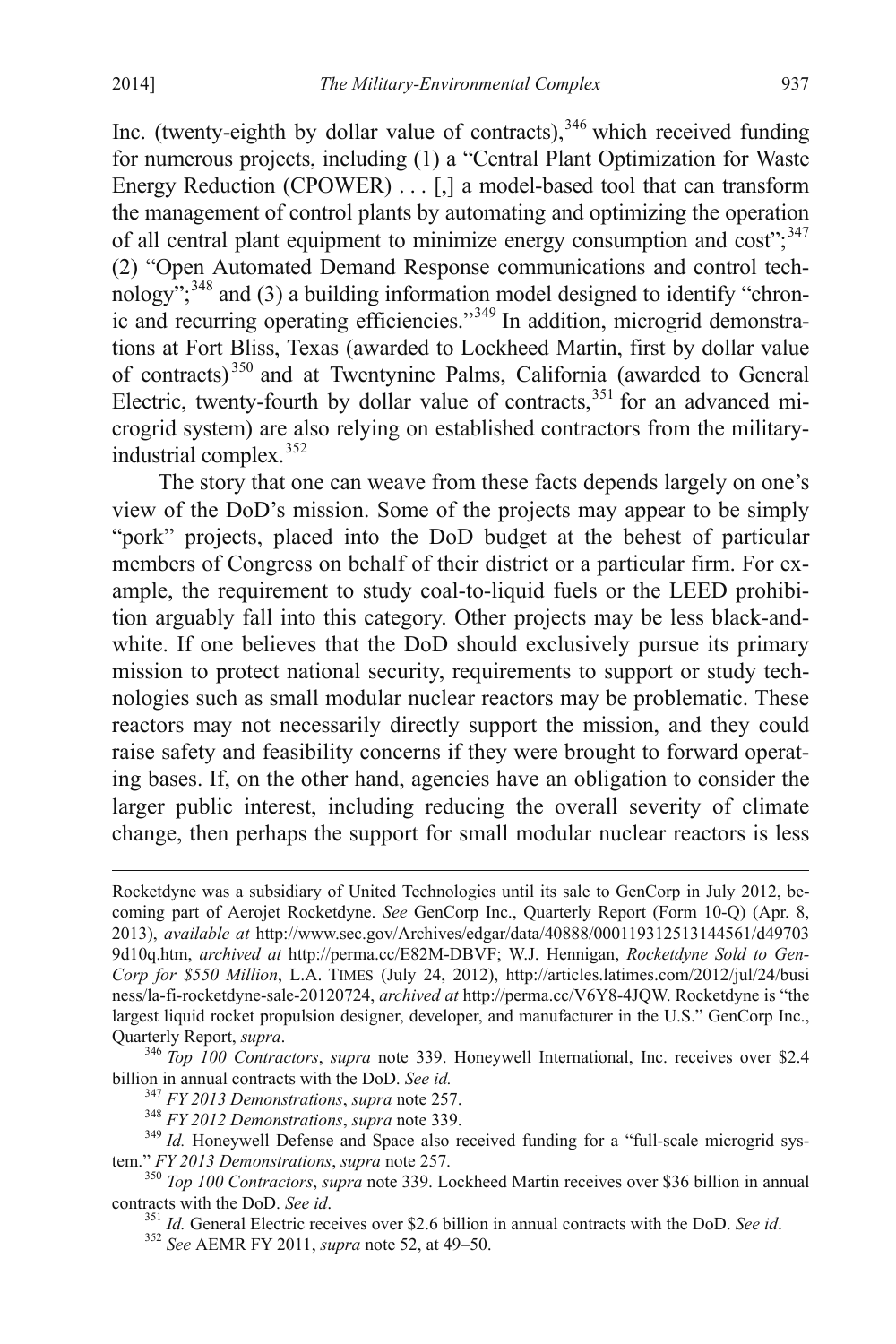problematic, especially if one considers that they may have a lower impact on climate change than conventional sources of fuel.<sup>[353](#page-59-1)</sup>

Similarly, the fact that established firms from the military-industrial complex are now building microgrids and other technologies in the Military-Environmental Complex can be interpreted in several ways. On the one hand, this might suggest more continuity than innovation. A pessimistic interpretation is that these major players are potentially lobbying for and winning lucrative military contracts under a new name of sustainability, requiring some caution to ensure that these contracts are really in the public interest and not merely in the pecuniary interest of the firms. More optimistically, the Military-Environmental Complex might have the potential to influence some of these industrial giants to turn more "green." If their profit motive dovetails with the military's desire to reduce energy consumption and promote renewables, this alignment may have the potential to transform the military-industrial complex, at least in part. Ultimately, the most important spillover from the Military-Environmental Complex's mission toward greater sustainability may not only be new technologies and new metrics, but also the values that drive large private firms and government contractors to seek new contracts.

### IV. SOME MODEST RECOMMENDATIONS

The military is currently one of the most important domestic players in the development and adoption of new and existing technologies to reduce energy use and promote renewables. It is crucial to get this story right because it allows policymakers to recognize that there are potentially substantial benefits for the environment to the large-scale investments made in sustainable practices and technologies by the U.S. military. To the extent that congressional or presidential mandates or procedural mechanisms support the DoD's drive to sustainable energy use, such legal rules should be encouraged. But a deeper understanding of the DoD's own incentives must underlie any legislation or presidential action. The DoD is focused first and foremost on its mission, not simply on an abstract desire to protect the environment or to promote energy independence.

Recognizing the roots of the Military-Environmental Complex in the military-industrial complex identified by President Eisenhower (and by schol-

<span id="page-60-0"></span><sup>&</sup>lt;sup>353</sup> The same argument cannot easily be made for coal-to-liquid fuels, unless one believes solely in the value of energy independence absent any consideration of the military mission, the environment, or climate change. A fuller discussion of whether agencies should be obligated to consider the broader public interest, rather than solely their primary missions, is beyond the scope of this Article. *See generally* Eric Biber, *Too Many Things to Do: How to Deal with the Dysfunctions of Multiple-Goal Agencies*, 33 HARV. ENVTL. L. REV. 1 (2009) (exploring various ways to address the problems of multiple-goal agencies).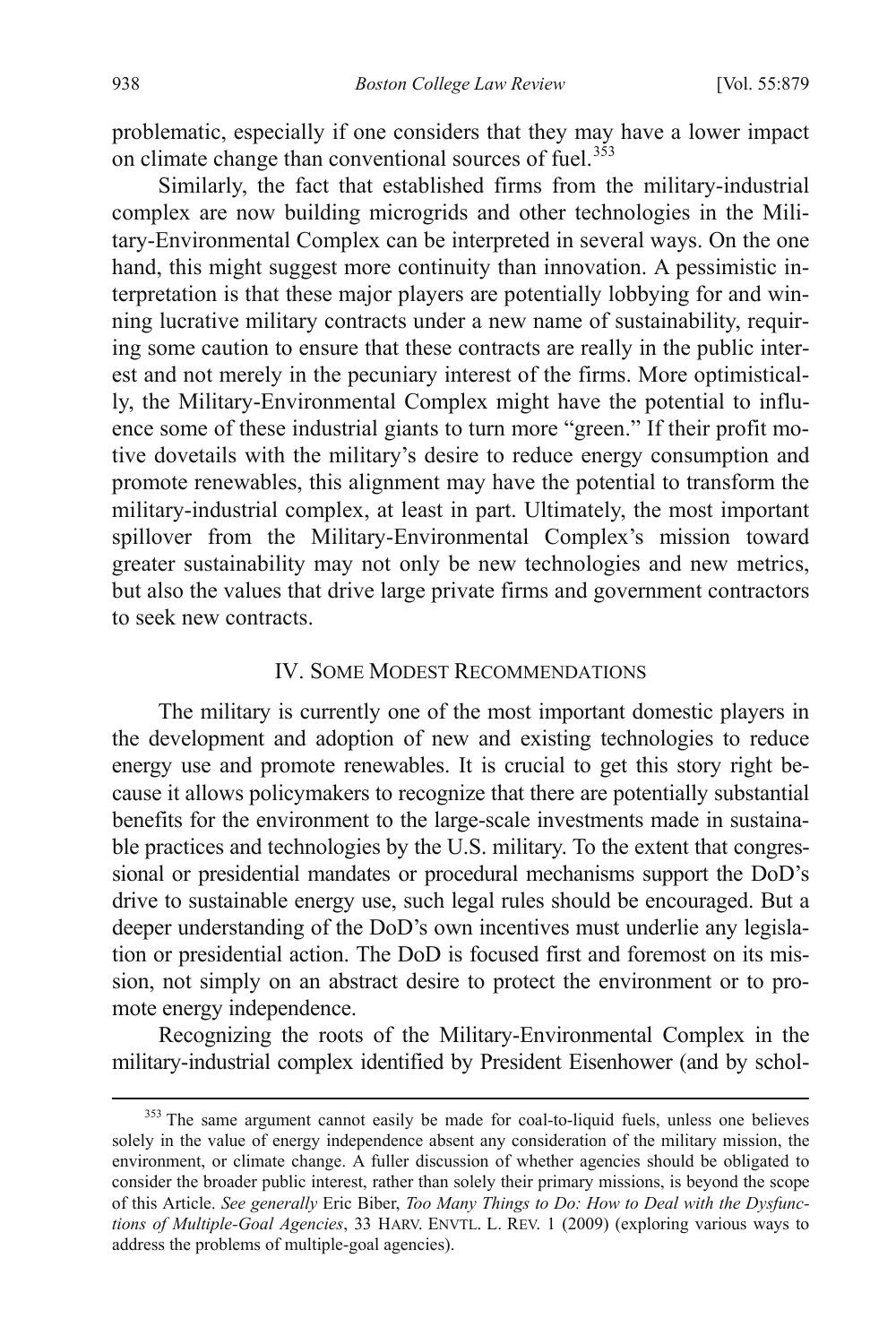ars writing in this vein both before and after his famous speech) is likewise essential for both policymakers and scholars. Problems of undue political influence have the potential to arise again in the environmental context discussed here. Instead of focusing on energy security, military contractors and members of Congress may seek contracts and partnerships that either do not support the military's mission, or harm the environment by exacerbating the problems of climate change in the name of energy independence or cost reduction. Some caution is warranted to guard against this potential for harm.

But the Military-Environmental Complex also reveals a more positive dimension to the interconnectedness between the public and private sectors. Firms participating in the Military-Environmental Complex provide financing to reduce reliance on fossil fuels by the single largest consumer of ener-gy in the United States.<sup>[354](#page-60-0)</sup> In addition, and perhaps more importantly, these firms are forced to reconsider the war motive as the sole driver of military contracts, replacing it (or at least supplementing it) with a sustainability motive. Profitable military contracts now come not only from war, but also from technologies that reduce energy demand and promote alternative fuels. If the traditional "merchants of death" can become "merchants of microgrids," not only does the environment potentially benefit, but the firms themselves may be transformed. It is possible, and worthy of further empirical study, that both spin-ons and spin-offs of best practices and technological innovation will occur as a part of the Military-Environmental Complex. To the extent that there may also be a spillover in the values and beliefs driving the Military-Environmental Complex—in particular, the recognition that climate change has negative consequences for national security—the environment wins. At a minimum, the dramatic scale at which the Military-Environmental Complex can address environmental problems such as climate change and sustainability will demand greater attention from scholars and policymakers going forward, to ensure both that the private sector and the DoD learn from each other's example, and that undue influence does not threaten to corrupt the value for the environment of this enterprise.

<span id="page-61-1"></span>An additional and perhaps equally important conclusion is that the Military-Environmental Complex should play a crucial role in the debate over regulatory instruments in the legal and policy literature on climate change. Scholars and policymakers have advocated various regulatory options to address climate change, including market approaches like carbon taxes or capand-trade systems, imposition of technology standards, information disclo-sure, and carbon footprint labeling.<sup>[355](#page-61-0)</sup> Others have focused on climate fi-

<span id="page-61-0"></span><sup>&</sup>lt;sup>354</sup> *See supra* note 10 and accompanying text (describing the energy uses of the DoD and of the federal agency regime as a whole).

<sup>&</sup>lt;sup>355</sup> See supra notes 15–18 (citing sources on this point).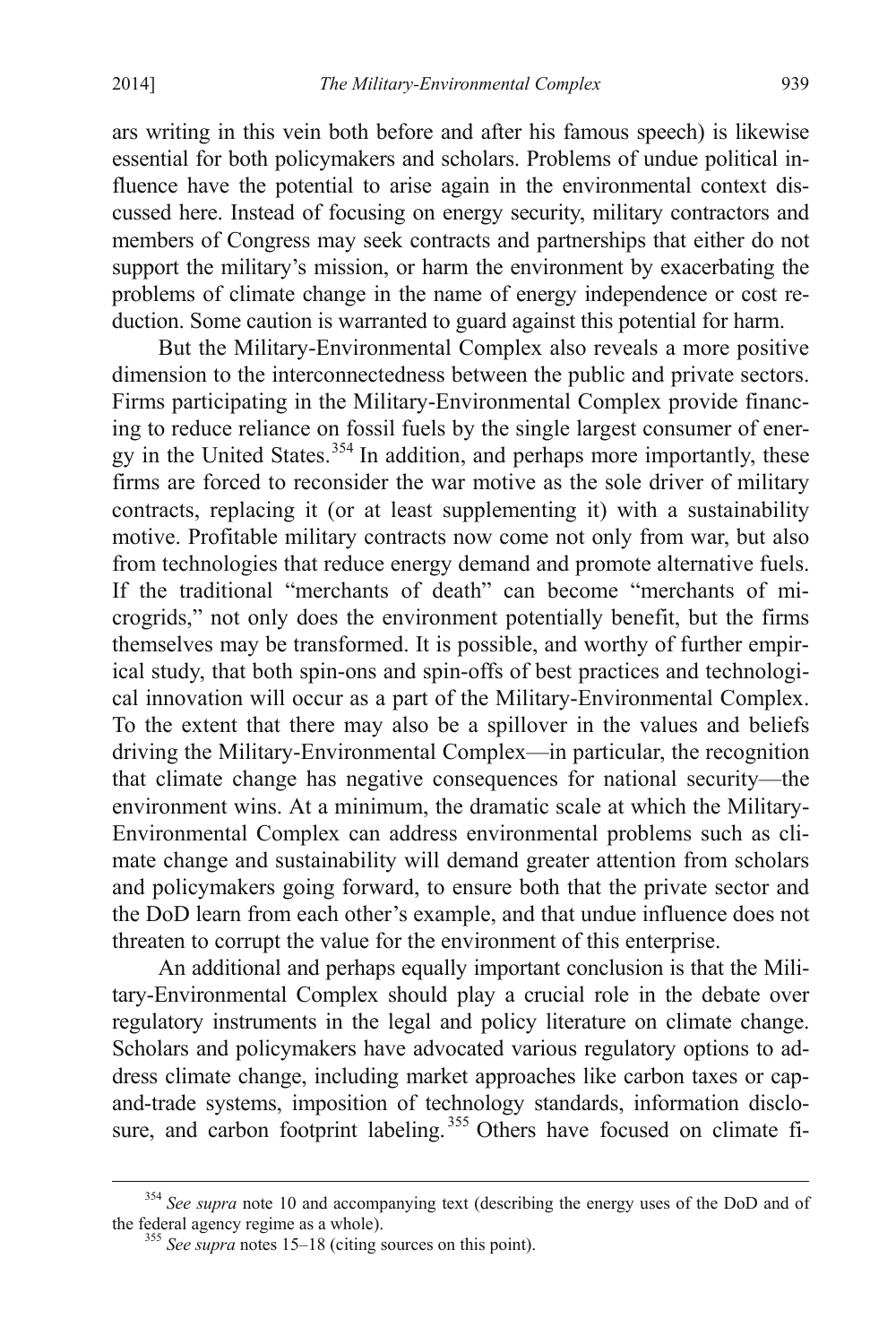nance, favoring government subsidies for green technology development,<sup>[356](#page-61-1)</sup> the creation of a governmental "green bank" to support emerging green technologies, [357](#page-62-0) or government-funded technology inducement prizes. [358](#page-62-1) Some expressly prefer a pluralist, multi-faceted, decentralized approach in light of the practical reality that a single, global regulatory program to combat climate change is unlikely to materialize. $359$ 

The example of the Military-Environmental Complex is also important because it demonstrates that despite the lack of explicit substantive laws directing the DoD to reduce its energy use in the operational energy sector, the DoD is nonetheless undertaking serious efforts to reduce that energy use and explore alternative energy sources because its internal incentives have forced it to do so. An assumption that the military is indifferent to the environment may obscure the essential role that internal incentives, rather than outside mandates, play. The military's story is similar to that of Wal-Mart's efforts to green its supply chain by, for example, reducing packaging.<sup>[360](#page-62-3)</sup> Wal-Mart did not undertake this effort in response to a legal mandate.<sup>[361](#page-62-4)</sup> Rather, it acted because internal incentives to reduce shipping costs aligned with environmental goals.  $362$ 

This is not to say that the Military-Environmental Complex therefore represents support for self-regulation by private firms in the environmental arena. To the contrary, even in the absence of direct substantive regulations, both Congress and the President have required the military to reduce facilities energy use and encouraged the military to address operational energy use through such procedural measures as requiring reporting of greenhouse gas emissions and creating OEPP to centralize focus on the subject.<sup>[363](#page-62-6)</sup> Moreover, it is not at all clear that all private firms currently face—with a sense of life-or-death urgency—the same internal drivers toward sustainability that the DoD faces on the battlefield in light of attacks on fuel convoys. What the Military-Environmental Complex demonstrates instead is that a combination of approaches—directive, informational, behavioral, and

<span id="page-62-1"></span><span id="page-62-0"></span><sup>&</sup>lt;sup>356</sup> See Clements & Sims, *supra* note 17, at 398.<br><sup>357</sup> See id. at 399–400.<br><sup>358</sup> See Adler, *supra* note 17, at 1.<br><sup>359</sup> See supra note 15 and accompanying text.<br><sup>360</sup> See Packaging, WALMART, http://corporate.walmart.c

<span id="page-62-5"></span><span id="page-62-4"></span><span id="page-62-3"></span><span id="page-62-2"></span><sup>&</sup>lt;sup>361</sup> See CHARLES FISHMAN, THE WAL-MART EFFECT, at xxvii-xxx (2011).<br><sup>362</sup> See id.; see also Environmental Sustainability, WALMART, http://corporate.walmart.com/ global-responsibility/environment-sustainability, *archived at* http://perma.cc/TR82-L587 (last visited Apr. 3, 2014) (noting Walmart's "three aspirational sustainability goals": (1) "[t]o be supplied 100% by renewable energy"; (2) "[t]o create zero waste"; and (3) "[t]o sell products that sustain people and the environment").<br><sup>363</sup> *See supra* notes 138–286 and accompanying text.

<span id="page-62-6"></span>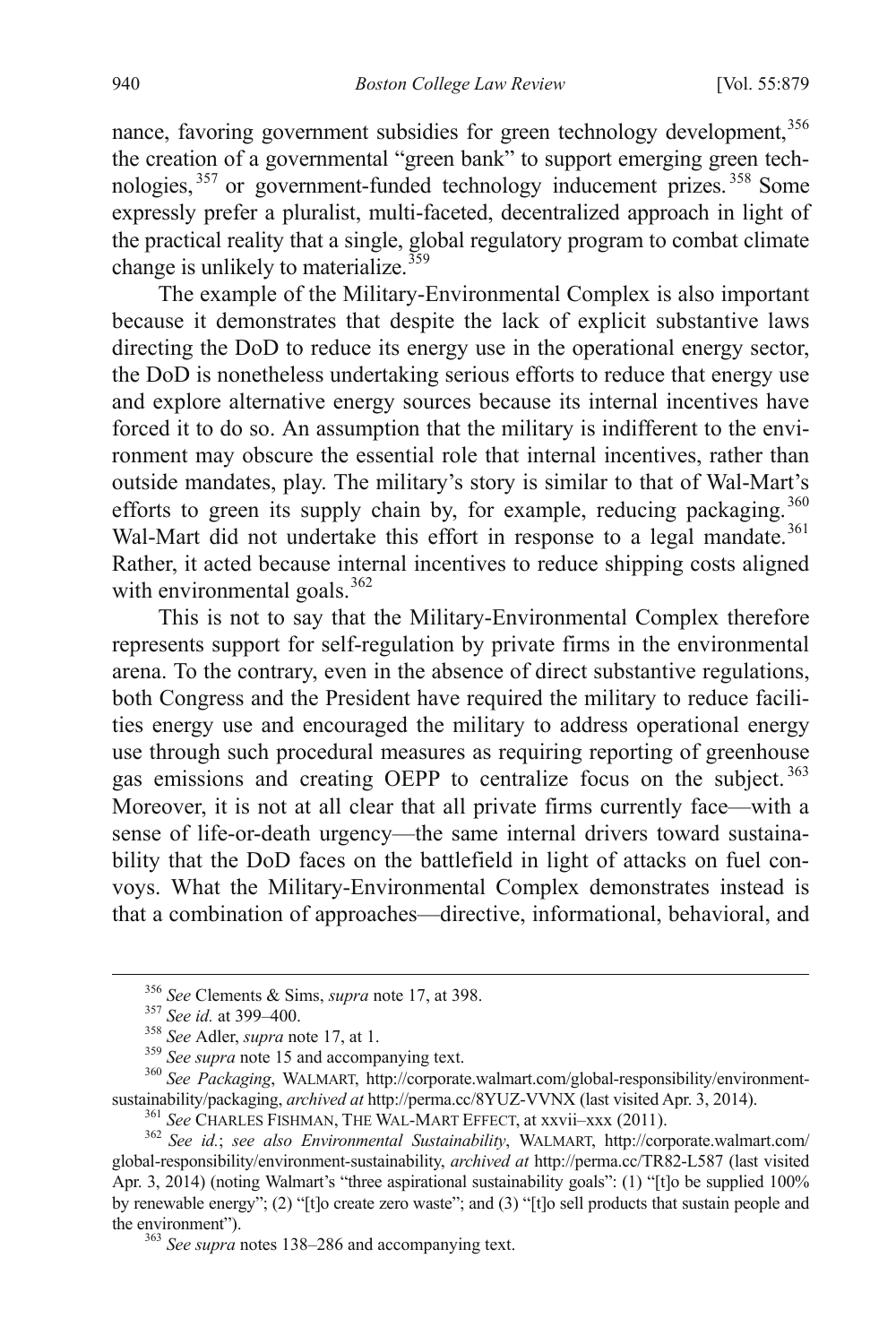self-initiated—will likely provide the best opportunity to address climate change on a global level.

To ensure that the Military-Environmental Complex serves positive ends, rather than negative ones, this final Part offers several modest proposals for Congress, the President, the DoD, and the private sector to take in this regard. Before addressing the concrete proposals, it is worthwhile to address the underlying question of what are the "positive ends" that the Military-Environmental Complex should serve.

## *A. Serving Positive Ends*

In the political science literature, particularly in the area of public choice theory, some scholars argue that interest groups competing within the legislative sphere tend to demand legislation that provides concentrated benefits while spreading out costs, and that legislators seek to supply legis-lation that will ensure their reelection.<sup>[364](#page-62-4)</sup> Accordingly, one study of Congress's role in authorizing defense spending suggests a dichotomy between two competing visions of "effective" policy.<sup>[365](#page-63-0)</sup> The first vision is based on furthering "national defense," holding that military expenditures are "distributed effectively if they go to places that are best able to transform military procurement dollars into the goods and services deemed necessary to provide for the national defense."<sup>[366](#page-63-1)</sup> In contrast, the "congressional distributive politics perspective" holds that military expenditures are distributed effectively if they benefit constituents "who will in turn vote for the incumbent" or a member of the incumbent's party—that is, if they support the representative's ultimate goal of being reelected.<sup>[367](#page-63-2)</sup>

In the Military-Environmental Complex, perhaps there is a third axis along which to measure effectiveness: whether a particular action, project, or policy benefits the environment. One can ask whether the action, project, or policy is providing the maximum possible benefit to the environment for example, by increasing sustainable energy use or minimizing impacts on the climate—as compared to alternatives.<sup>[368](#page-63-3)</sup> To take the analogy from the military spending context into the context of military actions more broadly, this Article takes the position that "effective" policies, whether financed through taxpayer dollars or private funds, are those that support the military's overall mission to protect national security, with the secondary goal

<span id="page-63-4"></span><span id="page-63-0"></span><sup>&</sup>lt;sup>364</sup> *See supra* note 29 (citing sources on this point).<br><sup>365</sup> *See* BARRY S. RUNDQUIST & THOMAS M. CARSEY, CONGRESS AND DEFENSE SPENDING:<br>THE DISTRIBUTIVE POLITICS OF MILITARY PROCUREMENT 17–18 (2002).

<span id="page-63-3"></span><span id="page-63-2"></span><span id="page-63-1"></span>THE DISTRIBUTIVE POLITICS OF MILITARY PROCUREMENT 17-18 (2002). 366 *Id.* at 18.<br><sup>367</sup> *Id.* <sup>368</sup> This approach raises questions regarding risk-risk tradeoffs that are outside the scope of this paper.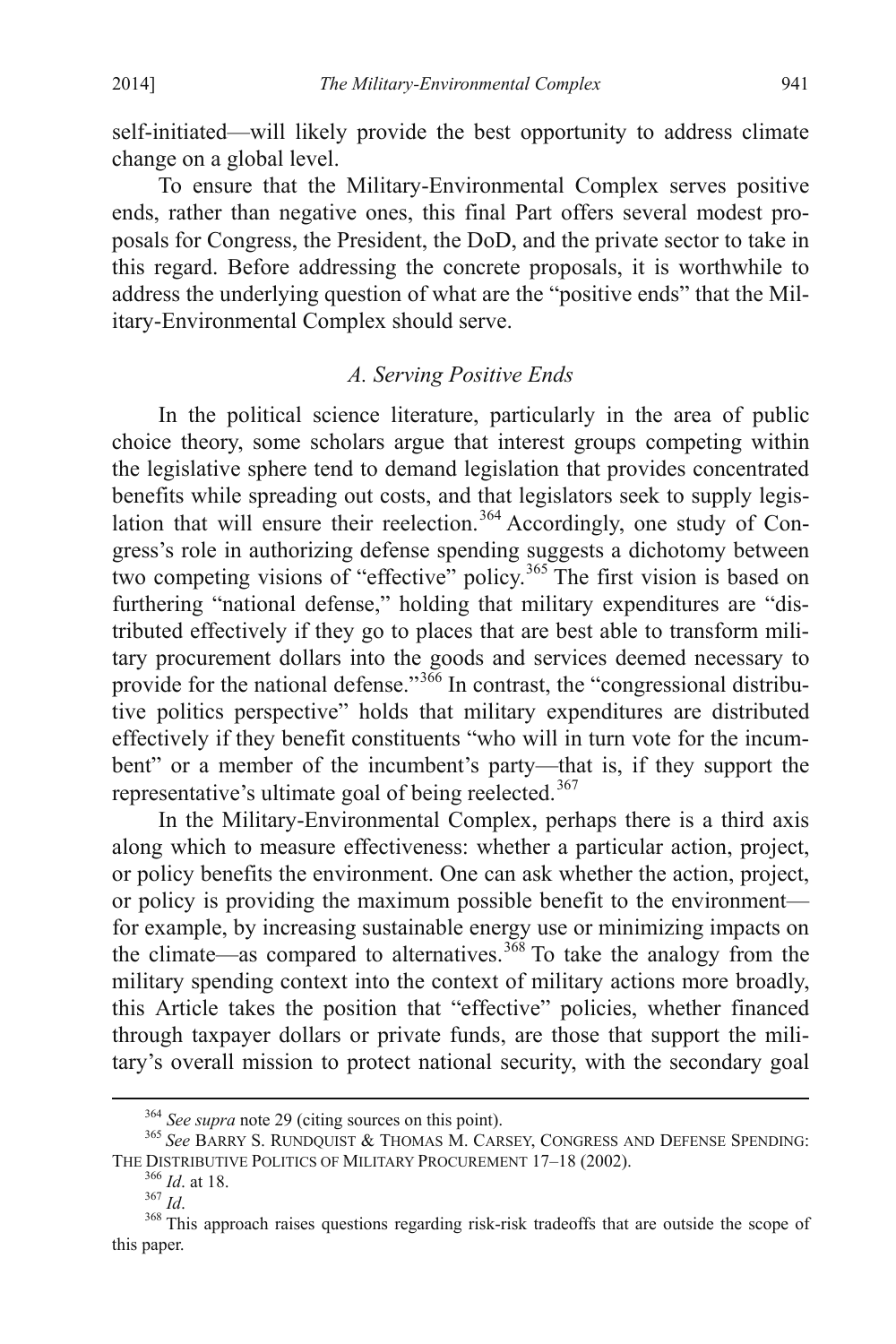of increasing sustainable energy use and reducing the threat of climate change. Effective policies are those adopted because of national security implications or for environmental reasons, but they do not include policies that merely support the reelection of particular members of Congress. Therefore, in making the proposals below, the ultimate goal is to encourage those actions that support the military's mission to reduce energy demand, increase the use of renewables, increase private financing opportunities, and reduce the possibility that parochial interests of particular private firms or members of Congress will lead the DoD astray from these important goals.

The key question is how not only to promote policies that can protect national security and the environment, but also to improve and strengthen institutional structures that can avoid the pitfalls of interest group politics and rent-seeking by private firms that have plagued the military-industrial complex. The next Section offers four modest proposals in this regard and suggests that further empirical research is warranted.

## *B. Four Modest Proposals and a Research Agenda*

First, Congress and the President should take steps to encourage both further efforts by the DoD to reduce energy demand and investment by private firms in the generation of renewable energy that benefits the military. Such steps would include expanding the financial incentives that encourage the military to reduce demand and invest in renewables. They would also include expanding the federal requirement that the DoD obtain 25% of its energy from renewable energy sources by 2025 to ensure that all players, both within the DoD and in the private sector, understand that these invest-ments in renewables are long-term investments.<sup>[369](#page-63-4)</sup> Although the above analysis demonstrates that the DoD's military goals have been the key underlying driver of the push to reduce energy demand and increase the development of alternative fuels, the legal rules have undoubtedly shaped the DoD's actions and priorities in the Military-Environmental Complex. They have also ensured a greater degree of continuity across administrations in ways that can encourage more stability in private investment. To the extent that Congress can incorporate into legislation additional incentives for pri-

<span id="page-64-0"></span><sup>&</sup>lt;sup>369</sup> Long-term instruments are necessary not only to provide the right incentives to private financiers to invest in the upfront capital costs in order to recover long-term gains, but also because individuals tend to be "myopic" about the risks of climate change, focusing more readily on the short term. *Cf.* Howard C. Kunreuther & Erwann O. Michel-Kerjan, *Market and Government Failure in Insuring and Mitigating Natural Catastrophes: How Long-Term Contracts Can Help*, *in* PUBLIC INSURANCE AND PRIVATE MARKETS 115, 117 (Jeffrey R. Brown ed., 2010) (advocating a switch from single-year insurance contracts to long-term insurance contracts to counteract "myopia" regarding natural disasters and encourage individuals to invest in appropriate mitigation measures).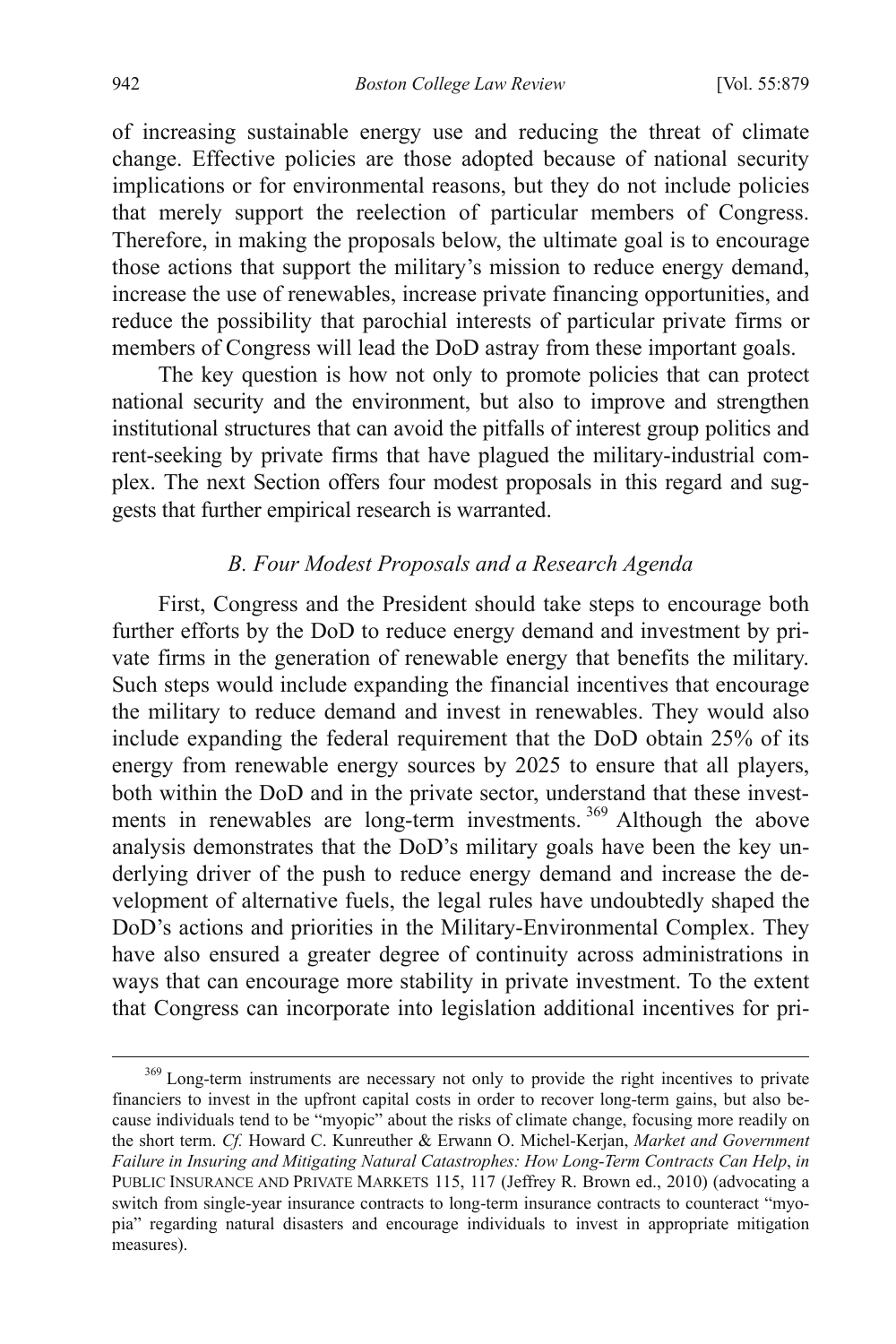vate firms to continue to finance these major renewables generation projects, either through the tax code or other programs, taxpayers could save dollars in the long run.

A second substantive recommendation would extend success stories from the Military-Environmental Complex into other contexts. Specifically, Congress should extend to agencies other than the DoD—most importantly, the GSA, which purchases energy on behalf of other agencies—the ability to use thirty-year PPAs as under 10 U.S.C. § 2922a.<sup>[370](#page-64-0)</sup> Congress should make universally available to agencies this provision that, according to the Director of the EITF, has been essential in attracting private capital to finance the development and construction of large-scale renewable energy facilities that benefit both the military and the private sector.<sup>[371](#page-65-0)</sup> Other agencies should be permitted to share in this potential for public-private partnerships.

Third, successful dissemination of information about technological innovation beyond government agencies requires openness rather than secre- $cy. <sup>372</sup>$  $cy. <sup>372</sup>$  $cy. <sup>372</sup>$  Thus, to the extent that the military is driving innovation, it should promote the diffusion of technologies that can reduce conventional energy demand and develop renewables into the civilian world, rather than holding such technology close to the vest in the name of national security. Given the military's role as a validator of climate science and its recognition that climate change has the potential to increase violent conflict in the world, diffusion is likely to be in the military's interests in this context.

<span id="page-65-5"></span>Relatedly, the DoD and the private sector should voluntarily create more mechanisms for interaction to share best practices, experiences with new technology, and behavioral approaches.<sup>[373](#page-65-2)</sup> Again, an understanding of the military-industrial complex is helpful here. In 1916, Congress created a Council of National Defense ("CND"), staffed by six members of the cabinet, to advise the President on the critical issue of industrial mobilization.<sup>[374](#page-65-3)</sup> Socalled "dollar-a-year" men—executives from the private sector who earned only a dollar each year for their service on the National Defense Advisory Commission ("NDAC") while retaining their positions and salaries in private firms—aided the CND in advising the President on this issue.<sup>[375](#page-65-4)</sup> Upon a dec-

<span id="page-65-0"></span><sup>&</sup>lt;sup>370</sup> 10 U.S.C. § 2922a (2012); *see supra* notes 263–269 and accompanying text.<br><sup>371</sup> *See* Telephone Interview with John Lushetsky, *supra* note 295.<br><sup>372</sup> Mowery, *supra* note 12, at 162 n.2, 167 (noting the importance

<span id="page-65-3"></span><span id="page-65-2"></span><span id="page-65-1"></span> $^{373}$  *Cf.* Business Case for Sustainability, *supra* note 238, at 23 (noting that private firms benefit by collaborating through business associations and attending conferences where best practices are shared, and recommending that the Army join the U.S. Business Council for Sustainable Development or other similar organizations). <sup>374</sup> KOISTINEN, *supra* note 3, at 48. <sup>375</sup> *See id*.

<span id="page-65-4"></span>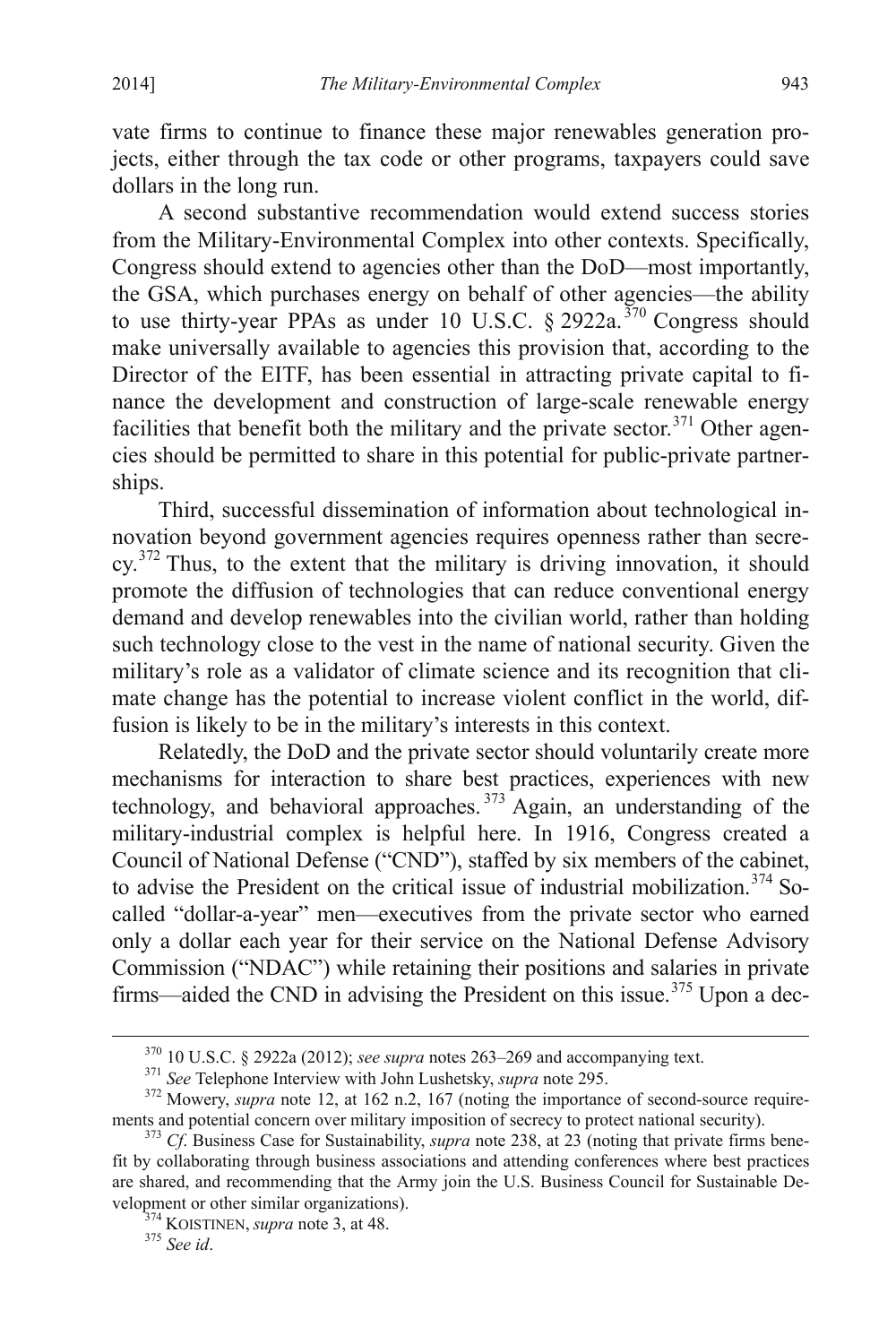laration of war, it was the NDAC—staffed largely by these private executives—that "assumed responsibility for mobilizing the economy."[376](#page-65-5) But in 1917, the NDAC's functions were assumed by the War Industries Board ("WIB"), a government agency that united members of industry and government representatives to tackle jointly the complex questions of how industry could be mobilized quickly for the war.<sup>[377](#page-66-0)</sup> The WIB was "subordinate to the Council of National Defense" and "could only advise the president."[378](#page-66-1) The WIB "[a]nalyzed the industrial requirements and capacities of the United States and the other Allies<sup>[: i]</sup>ssued clearances on government orders<sup>[: s]et</sup> priorities in commodity production and delivery[; a]rranged price-fixing agreements for raw materials; [e]ncouraged resource conservation and development[; and s]upervised Allied purchasing in the United States."[379](#page-66-2)

Criticisms abounded that these private executives had too much pow-er.<sup>[380](#page-66-3)</sup> Likewise, the U.S. War Department was "unwilling and unable to cooperate with WIB" out of concern that its authority was being superseded by civilian control and the War Department's own disorganized procure-ment systems.<sup>[381](#page-66-4)</sup> As a result of this lack of cooperation between industry and the military, "industrial plants in the Northeast were overloaded with contracts; prices skyrocketed; critical shortages of fuel, power, and raw materials developed; and the railway and shipping systems became hopelessly congested."[382](#page-66-5) Mobilizing industry for war in a time when the military required private industrial aid to produce armaments and other needed supplies may be an imperfect analogy to the drive to develop clean energy technology and processes to reduce demand because the sense of urgency

<span id="page-66-2"></span><span id="page-66-1"></span><span id="page-66-0"></span><sup>376</sup> *Id*. <sup>377</sup> *See id.* at 48–49. <sup>378</sup> *Id*. at 48. <sup>379</sup> *Records of the War Industries Board*, NAT'L ARCHIVES, http://www.archives.gov/research/ guide-fed-records/groups/061.html, *archived at* http://perma.cc/5TYH-EQ7E (last visited Apr. 3, 2014). Paul Koistinen rejects the notion that the WIB conflict represented a struggle over civilian versus military control over economic mobilization, arguing instead that both institutions were "adjusting to modern warfare where economically the rigid lines of demarcation between them

<span id="page-66-6"></span>

<span id="page-66-5"></span><span id="page-66-4"></span><span id="page-66-3"></span>were no longer possible." KOISTINEN, *supra* note 3, at 40.<br><sup>380</sup> *See* KOISTINEN, *supra* note 3, at 49.<br><sup>381</sup> *Id.*<br><sup>382</sup> *Id.* By 1918, President Woodrow Wilson removed the WIB from its advisory role to the CND and placed it "directly under his control." *Id*. at 50. In addition, the War Department reorganized its procurement systems to be more compatible with those of the WIB. *Id*. Although the WIB had no statutory authority, the WIB had "Wilson's full backing, [and] the nearly complete support of business" —and in light of the critical wartime needs facing the nation, the WIB was able to act effectively. *Id*. at 36. Koistinen contends that the military failed to recognize that "supply and procurement set limits for tactics and strategy; and the General Staff's war plans provided for raising and fielding an army at rates that exceeded the economy's capacity." *Id*. at 52. Such claims are not unlike those in the Military-Environmental Complex, where the ability to fight wars depends now, and will depend in the future, on the available energy capacity—capacity that may be increased by cooperation between the public and private sectors.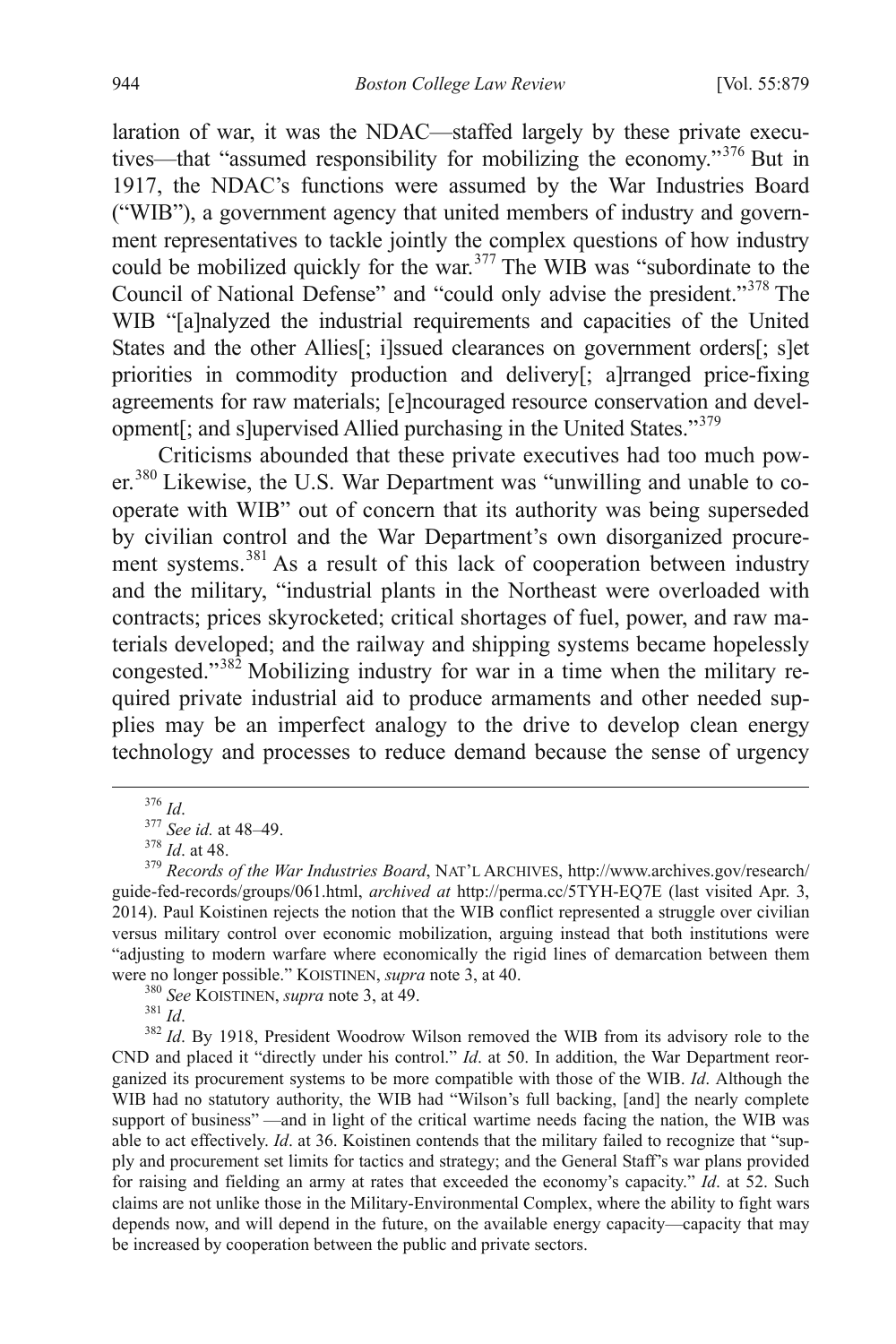may be different. Yet the need to ensure cooperation between the military and the private sector is paramount, especially in light of the apparent success stories of programs in which the military relies on private financing and existing commercial technology.

Although the creation of a formal advisory committee staffed by members of both the private sector and the military seems ill-advised in light of past experience with the WIB, it is nonetheless worthwhile to encourage regular communication between business and the DoD to promote sharing of best practices in the clean energy arena. Universities could play an important role in this arena, and they should recognize that this area may prove fruitful for innovation. As centers of innovation both in technology and ideas, universities—and, more specifically, business schools, with their focus on promoting innovation in the private sector as well as investment and finance—could bring leaders from business and the DoD together on a regular basis. Such conferences can ensure that representatives of both the private sector and the military share best practices, brief one another on the newest technological innovations and behavioral success stories, and share information regarding potential opportunities for private firms to invest in innovation. Of course, the military and private sector can do this on their own initiative as well.

Fourth, it is essential to be aware of the potential for the Military-Environmental Complex to lead to rent-seeking. Any time government funds are available, fraud, waste, and abuse are always a risk. Existing laws regulating lobbying and disclosure of contacts between the private sector and both Congress and the Executive branch, including the Lobbying Dis-closure Act of 1995,<sup>[383](#page-66-6)</sup> as amended by the Honest Leadership and Open Government Act of  $2007$ ,  $384$  go a long way to ensuring that contacts between industry and government are transparent. In addition, the qui tam provisions of the False Claims Act protect whistleblowers who report on fraud in government contracting.<sup>[385](#page-67-1)</sup>

Because the Military-Environmental Complex is new and developing, more empirical research is warranted as to whether and in what circumstances there may be undue influence as opposed to normal political lobbying activity, and whether any more must be done to prevent rent-seeking and fraud. Such research might include, for example, determining which interest groups

 <sup>383</sup> Lobbying Disclosure Act of 1995, Pub. L. No. 104-65, 109 Stat. 691 (1995) (codified as amended at 2 U.S.C. §§ 1601–1611 (2012) and in scattered sections of 2, 15, 18, 22, 31, and 42 U.S.C.). <sup>384</sup> Honest Leadership and Open Government Act of 2007, Pub. L. No. 110-81, §§ 201–215,

<span id="page-67-1"></span><span id="page-67-0"></span><sup>121</sup> Stat. 735, 741–51 (2007) (codified as amended at 2 U.S.C. §§ 1601–1611 (2012) and in scat-<br>tered sections of 2 and 22 U.S.C.).

<sup>385</sup> See 31 U.S.C. §§ 3729–3733 (2012).